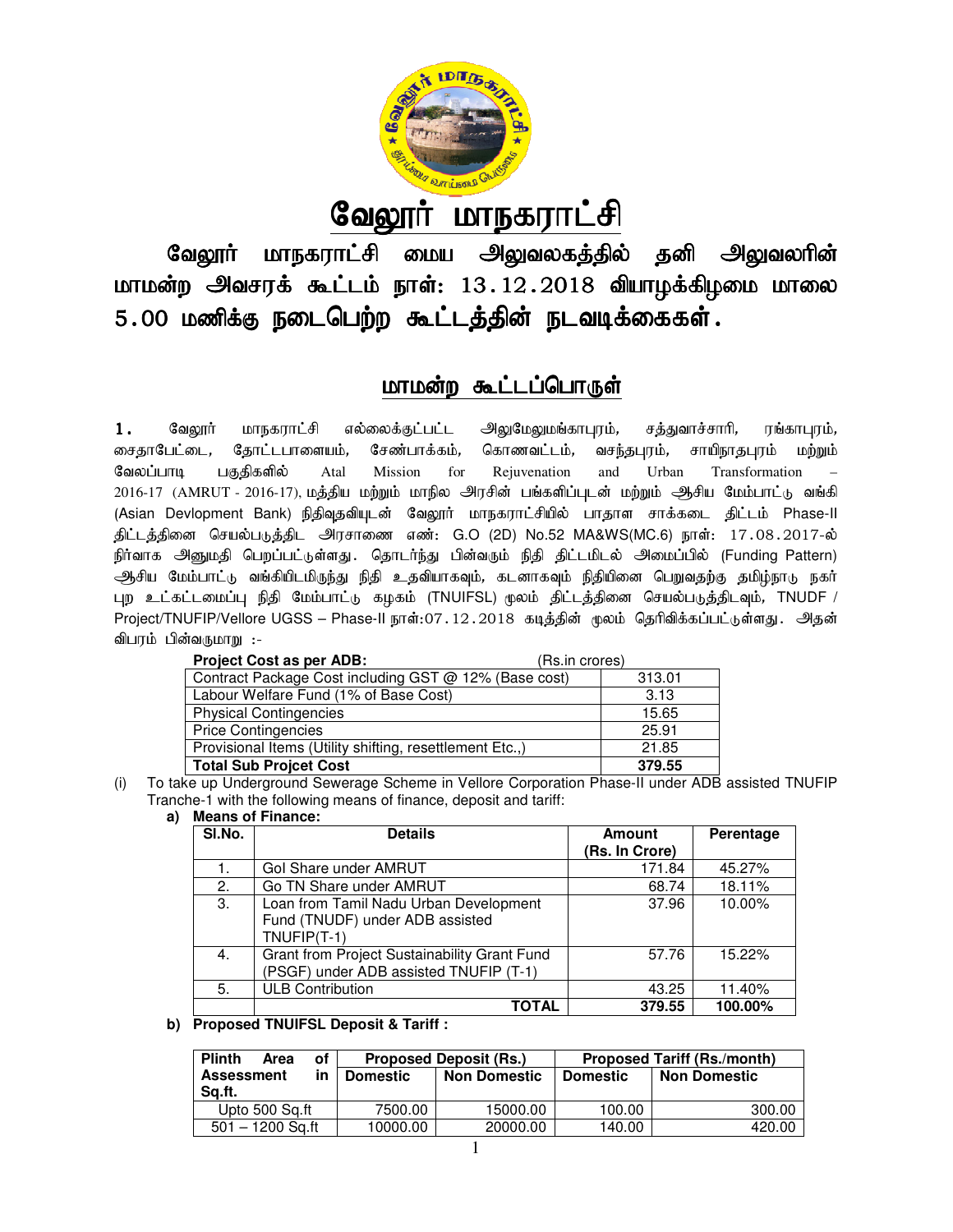| $1201 - 2400$ Sa.ft                                                                            | 12500.00  | 25000.00  | 180.00    | 540.00  |  |
|------------------------------------------------------------------------------------------------|-----------|-----------|-----------|---------|--|
| 2401                                                                                           | 15000.00* | 30000.00* | $220.00*$ | 660.00* |  |
| Wt. Average                                                                                    | 10287.00  | 20434.00  | 145.00    | 430.00  |  |
| *This is the Base rate for the plinth area of 2401sq.ft The deposit and tariff for plinth area |           |           |           |         |  |

above 2401 sq.ft. shall be increased in proportion to the increase in plinth area.

<u>இத்திட்டத்தில் மேற்கண்டபடி சேவை கட்டணம் மற்றும் வைப்புத் தொகையினை உயர்த்திட</u> அறிவுறுத்தப்பட்டுள்ளது.

மேலும் மாமன்ற தீர்மான எண்188 நாள்:04.05.2017-ல் அனுமதிக்கப்பட்ட சேவைக் கட்டணம் மற்றும் வைப்புத் தொகையினை மாற்றி அமைத்து கீழ்கண்டபடி தீர்மானிக்கப்பட்டுள்ளது.

|                             | முன்வைப்புத் | மாதம்       | வணிக நிறுவனம் (ம)       | ருன்வைப்புத் | மாதம் சேவைக்  |
|-----------------------------|--------------|-------------|-------------------------|--------------|---------------|
| குடியிருப்பு                | தொகை         | சேவைக்      | தொழிந்சாலை              | தொகை         | கட்டணம்<br>Ф. |
|                             | ரு.          | கட்டணம் ரு. |                         | ரு.          |               |
| 500 சதுர அடிக்கு குறைவாக    | 8000.00      | 160.00      | 500 சதுர அடிக்கு        | 10000.00     | 300.00        |
| பரப்பளவு உள்ள கட்டிடம்      |              |             | குறைவாக பரப்பளவு உள்ள   |              |               |
|                             |              |             | கட்டிடம்                |              |               |
| 501 முதல் 1200 சதுர அடி வரை | 9000.00      | 180.00      | 501 முதல் 1200 சதுர அடி | 12000.00     | 400.00        |
| பரப்பளவு உள்ள கட்டிடம்      |              |             | வரை பரப்பளவு உள்ள       |              |               |
|                             |              |             | கட்டிடம்                |              |               |
| 1201 முதல் 2400 சதுர அடி    | 10000.00     | 200.00      | 1200முதல் 2400 சதுர     | 15000.00     | 500.00        |
| வரை பரப்பளவு உள்ள கட்டிடம்  |              |             | அடி வரை பரப்பளவு உள்ள   |              |               |
|                             |              |             | கட்டிடம்                |              |               |
| 2401முதல் 3600 சதுர அடி     | 12000.00     | 300.00      | 2401முதல் 3600 சதுர     | 18000.00     | 550.00        |
| பரப்பளவிற்கு மேல் உள்ள      |              |             | அடி பரப்பளவிற்கு மேல்   |              |               |
| கட்டிடம்                    |              |             | உள்ள கட்டிடம்           |              |               |
| 3601 சதுர அடிக்கு மேல் உள்ள | 1000.00      | 50.00       | 3601 சதுர அடிக்கு மேல்  | 3000.00      | 100.00        |
| கட்டிடங்களுக்கு ஒவ்வொரு     |              |             | உள்ள கட்டிடங்களுக்கு    |              |               |
| 1000சதுர அடிக்கும்          |              |             | ஒவ்வொரு 1000சதுர        |              |               |
|                             |              |             | அடிக்கும்               |              |               |
|                             |              |             | சிறப்பினம்              | 150000.00    | 1500.00       |

எனினும் தற்போது கீழ்கண்ட விகிதபடி மாதாந்திர சேவை கட்டணம் மற்றும் வைப்புத் தொகை நிர்ணயிக்க மாமன்ற அனுமதி கோரப்படுகிறது.

| <b>Plinth</b><br>of<br>Area | <b>Proposed Tariff (Rs./month)</b><br><b>Proposed Deposit (Rs.)</b> |                     |                 |                     |
|-----------------------------|---------------------------------------------------------------------|---------------------|-----------------|---------------------|
| <b>Assessment</b><br>in     | <b>Domestic</b>                                                     | <b>Non Domestic</b> | <b>Domestic</b> | <b>Non Domestic</b> |
| Sq.ft.                      |                                                                     |                     |                 |                     |
| Upto 500 Sq.ft              | 8000.00                                                             | 15000.00            | 160.00          | 300.00              |
| $501 - 1200$ Sq.ft          | 10000.00                                                            | 20000.00            | 180.00          | 420.00              |
| $1201 - 2400$ Sq.ft         | 12500.00                                                            | 25000.00            | 200.00          | 540.00              |
| 2401                        | 15000.00*                                                           | 30000.00*           | $300.00*$       | 660.00*             |
| Wt. Average                 | 10460.00                                                            | 20435.00            | 190.00          | 430.00              |

\*This is the Base rate for the plinth area of 2401sq.ft The deposit and tariff for plinth area above 2401 sq.ft. shall be increased in proportion to the increase in plinth area.

(ii) To contribute an amount of Rs.43.25 Crores equivalent to 11.40% of the project cost as own contribution during the construction period.

(iii) To increase the amount of deposit and tariff at the rate of 10% every 5 years.

(iv) To meet the Interest During Construction (IDC) from the General Fund of the Corporation.

(v) To improve the tax collection efficiency to not less than 80% within three years and maintain the same or above consistently in future.

மேற்கண்ட கட்டண விகிதத்துடன் Principal Secretary & Managining Director, TNUDF அவர்களின் கடிதம் TNUDF/Project TNUFIP/Vellore UGSS-Phase II, நாள்:07.12.2018-ல் தெரிவித்துள்ள மற்ற நிபந்தனைகளின் அடிப்படையில் பாதாள சாக்கடை (UGSS) Phase-II திட்டத்தினை செயல்படித்திடவும் TNUFIP குழு மூலம் அனுமதி பெறுவதற்கும் ஆசிய மேம்பாட்டு வங்கியிடமிருந்து (ADB) கடனாகவும், மானியமாகவும் நிதியினை பெற்றிட மாமன்றத்தின் அனுமதிக்கு வைக்கப்படுகிறது.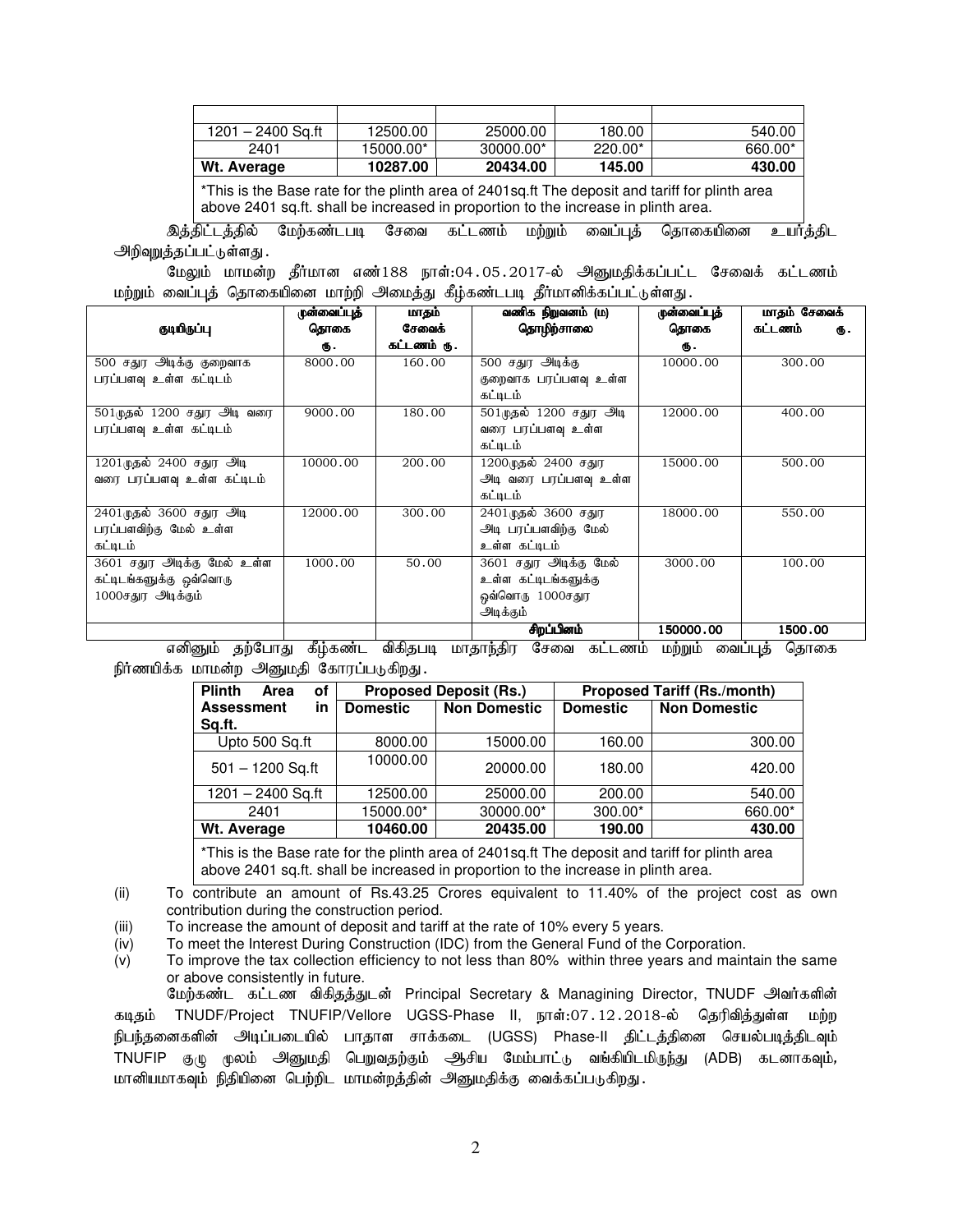#### <u>அலுவலக குறிப்பு :</u>

- 1. மாமன்றம் அனுமதிக்கலாம்.
- 2. மாமன்ற தீர்மான எண் 188 நாள் 04.05.2017-ல் அனுமதிக்கப்பட்ட சேவைக்கட்டணம் மற்றும் வைப்பு தொகையினை மாற்றியமைத்து அட்டவணையில் நிர்ணயிக்கப்பட்டுள்ள சேவைக்கட்டணம் மற்றும் வைப்புத் தொகையினை நிர்ணயம் செய்ய மாமன்றம் அங்கீகரிக்கலாம். பின்னர் விளம்பரம் செய்து ஆலோசனை பெற்று பின் நகராட்சி நிர்வாக ஆணையர் அனுமதி பெறலாம்.

| <b>Plinth</b><br>of<br>Area | <b>Proposed Deposit (Rs.)</b> |                     | <b>Proposed Tariff (Rs./month)</b> |                     |
|-----------------------------|-------------------------------|---------------------|------------------------------------|---------------------|
| <b>Assessment</b><br>in     | <b>Domestic</b>               | <b>Non Domestic</b> | <b>Domestic</b>                    | <b>Non Domestic</b> |
| Sq.ft.                      |                               |                     |                                    |                     |
| Upto 500 Sq.ft              | 8000.00                       | 15000.00            | 160.00                             | 300.00              |
| $501 - 1200$ Sq.ft          | 10000.00                      | 20000.00            | 180.00                             | 420.00              |
| 1201 - 2400 Sq.ft           | 12500.00                      | 25000.00            | 200.00                             | 540.00              |
| 2401                        | 15000.00*                     | 30000.00*           | $300.00*$                          | 660.00*             |
| Wt. Average                 | 10460.00                      | 20435.00            | 190.00                             | 430.00              |
|                             |                               |                     |                                    |                     |

\*This is the Base rate for the plinth area of 2401sq.ft The deposit and tariff for plinth area above 2401 sq.ft. shall be increased in proportion to the increase in plinth area.

- 3. திட்டம் மதிப்பீட்டில் 11.40% தொகையானது மாநகராட்சி பங்களிப்பாக 43.25 கோடி திட்ட பணிகளின் கட்டுமான பணிகள் நடைபெறும் போது மாநகராட்சி பங்களிப்பு செலுத்த வேண்டும்.
- 4. ஓவ்வொரு 5 வருடத்திற்கும் 10% சதவீதம் வைப்புத்தொகை கட்டணம் மற்றும் சேவைக்கட்டணம் உயர்த்தி வசூலிக்கப்பட வேண்டும்.
- 5. திட்ட பணி கட்டுமானம் நடைபெறும் போது மாநகராட்சி பொது நிதியிலிருந்து வட்டி செலுத்தப்பட வேண்டும்.
- 6. எதிர் வரும் காலங்களில் வரி வசூல் முன்று வருடத்திற்குள் 80% குறையாமலும் மற்றும் அதற்கு மேலும் வசூல் செய்யப்பட வேண்டும் என்ற நிபந்தனையை மாமன்றம் ஏற்கலாம்.
- 7. இத்திட்டம் துவங்கும் பொழுது வைப்புத் தொகை பெற அனுமதிக்கலாம். திட்டம் முடிவடைந்து பொதுமக்கள் பயன்பாட்டிற்கு வந்த உடன் மாதாந்திர சேவைக் கட்டணம் வசூல் செய்ய மாமன்றம் அனுமதிக்கலாம். ஏற்கனவே இணைப்பு பெற்றுள்ளவர்களுக்கும் இக்கட்டண மாறுதல்கள் அடில் படுத்தும் நாள் முதல் பொருந்தும் என்பதனையும் ஏற்கலாம்.
- 8. nj;jpl;lj;jpw;F Mrpa Bkk;ghl;L tA;fpaplkpUe;J (ADB) fldhft[k;, khdpakhft[k; epjpapid bgwt[k; அனுமதிக்கலாம்.<br>மேற்படி திட்டப் பணிகள்
- 9. மேற்படி திட்டப் பணிகள் மேற்கொள்வதற்கு அனைத்து ஒப்பந்தங்களிலும் ஒப்பம் செய்வதற்கு ஆணையருக்கு, மாமன்றம் அதிகாரம் வழங்கலாம்.

#### (**ந.க.எண். 17598/2016/E1**)

தீர்மானம் எண்: 448 – அனுமதிக்கப்பட்டது. விளம்பர செலவினத்தை பொது நிதியில் இருந்து செலவு செய்ய அனுமதிக்கப்பட்டது. ஆட்சேபணை எதுவும் பெறப்படாவிடில் அனுமதிக்கப்பட்ட கட்டணத்தை ஊர்கிதம் செய்ய தீர்மானிக்கப்பட்டது. பின்னர் உபவிதிகளுக்கு நகராட்சி நிர்வாக ஆணையர் ஒப்புதல் வழங்கவும் தீர்மானிக்கப்பட்டது.

 $(2)$  வேலூர் மாநகராட்சி மைய அலுவலகத்தில் அலுவலர்கள் மற்றும் பொது மக்கள் பயன்பாட்டிற்காக உபயோகப்படுத்தி வரும் தானியங்கி உயர்த்திகளில் (Lift) –ல் (மின் தூக்கிகள்) ஏற்படும் பமுதுகளை உடனுக்குடன் சரிசெய்ய வேண்டியுள்ளது மேலும் 2018-19 ஆண்டிற்கான ஆண்டு பராமரிப்பு (AMC) மற்றும் பழுது நீக்கம் பணிகளுக்குண்டான செலவினத் தொகை ரு. 242820/-யை ஆகும். எனவே ஏற்கனவே பராமரிப்பு பணி செய்த தயாரிப்பு நிறுவனமான M/s Johnson Lift Pvt., Ltd., Katpadi நிறுவனத்திற்கு நேரடியாக பணி உத்திரவு வழங்குவதற்கும் மாமன்றத்தின் அனுமதி கோரப்படுகிறது.

#### அலுவலக குறிப்பு:-

- 1. அலுவலர் மற்றும் பொது மக்கள் நலன் கருதி மாமன்றம் அனுமதி வழங்கலாம்.
- 2. மேற்கண்ட செலவுத் தொகையை மாநகராட்சி 2018-19 ஆம் ஆண்டு பொது நிதியில் செலவிடலாம்.
- 3. மாநகராட்சி ஆணையர் அவர்களின் முன்அனுமதியில் நிர்வாக அனுமதி வழங்கப்பட்டதை மாமன்றம் ஏற்கலாம்.

 $(5.5.5.5)$  (5.5.5.6 $\omega$ in  $(25480/2017/\omega)$ )

தீர்மானம் எண்: 449 – அலுவலகக் குறிப்பு அனுமதிக்கப்பட்டது.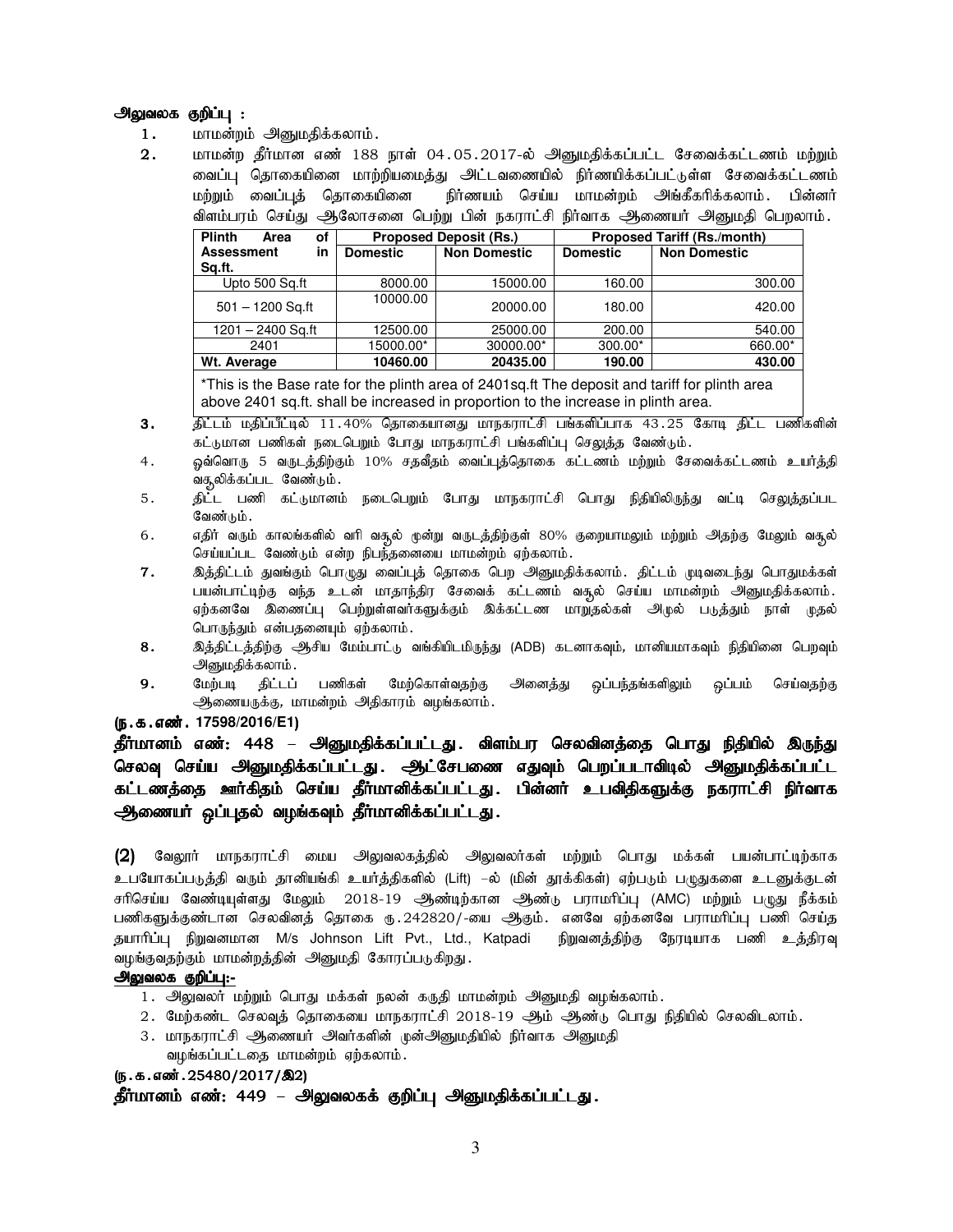(3) வேலூர் மாநகராட்சி 4 மண்டலங்களுக்குட்பட்ட 60 வார்டுகளில் உள்ள பொது மக்கள் மாநகராட்சிக்கு செலுத்த வேண்டிய சொத்துவரி, குடிநீர் கட்டணம் மற்றும் காலிமனைவரி ஆகிய வரியினங்களின் நிலுவை மற்றும் .<br>நடப்பு தொகைகளை செலுத்திட வரியினங்களுக்கான கேட்பு அறிவிப்புகளை வரி செலுத்துவோர்களுக்கு அஞ்சல் துறையின் (Post Office) மூலமாக நேரடியாக வீட்டிற்கு சென்று வழங்க நடவடிக்கை மேற்கொள்ளப்பட்டு, கேட்பு அறிவிப்புகள் அனுப்பப்பட்டு வருகின்றன. இவ்வாறு அஞ்சல் துறையின் முலம் அனுப்பப்படும் அறிவிப்புகளுக்கு அஞ்சல் துறைக்கு ஆகும் செலவின தொகையை வழங்க தோராய மதிப்பிட்டு தொகையாக ரு.20.00 இலட்சம் ஒதுக்கீடு செய்ய மாமன்றத்தின் பார்வைக்கும் அனுமதிக்கும் வைக்கப்படுகிறது.

#### அலுவலக குறிப்பு:-

வேலூர் மாநகராட்சியின் சொத்துவரி, குடிநீர்கட்டணம் மற்றும் காலிமனைவரி ஆகிய வரியினங்களுக்கான கேட்பு அறிவிப்பினை அஞ்சல் துறையின் முலம் வரி செலுத்துவோர்களுக்கு அனுப்ப அதம் செலவின தொகையை அஞ்சல் துறைக்கு வழங்க மாமன்றம் அனுமதி அளிக்கலாம்.

#### (ந.க.எண்:5995/2018/A1)

#### தீர்மானம் எண்: 450 – அலுவலகக் குறிப்பு அனுமதிக்கப்பட்டது.

(4) வேலூர் மாநகராட்சி மண்டலம் 3ல் பயன் பாட்டில் உள்ள டிப்பர்லாரி(எண் TN23AH7845) ளிபொருள் செலவீனம் அதிமாவதால் (ENGINE OVER HAILING) செய்திட ஆகும் செலவு ரு . 70,000/-க்கு (எழுபதாயிரம் மாமன்ற அனுமதி கோரப்படுகிறது .

#### அலுவலக குறிப்பு:-

அவசர அவசியத்தை முன்னிட்டு மாமன்ற அனுமதி எதிர்பார்தது டெண்டர் பெற்று நடவடிக்கை மேற்கொண்டதை அனுமதிக்கலாம்.

# $(5.5.5.5)$ ல்  $(1346/2018/51)$

தீர்மானம் எண்: 451 – அலுவலகக் குறிப்பு அனுமதிக்கப்பட்டது.

(5) வேலூர் மாநகராட்சி மண்டலம் 3ல் பயன்பாட்டில் உள்ள (எண்: TN23AH 7845) டிப்பர்லாரி தகுதி சான்று பெற பழுதுகள் பழுது பார்க்க ஆகும் செலவு ரு.70,000/-க்கு (எழுபதாயிரம்) மாமன்றத்தின் அனுமதி கோரப்படுகிறது.

#### அலுவலக குறிப்பு:-

மாமன்றம் அனுமதிக்கலாம் டெண்டர் பெற்று மாமன்ற அனுமதி எதிர்பார்த்து நடவடிக்கை மேற்கொண்டதை அனுமதிக்கலாம்.

#### ந.க.எண். 1345/2018/எச்1

#### தீர்மானம் எண்: 452 – அலுவலகக் குறிப்பு அனுமதிக்கப்பட்டது.

(6) வேலூர் மாநகராட்சி மண்டலம் - III க்குட்பட்ட பலவன்சாத்து குப்பம் அருள்மிகு கூத்தாண்டவர் மற்றும் அம்மையப்பர் திருக்கோயில் தக்கார் மாநகராட்சி மீது, மேற்படி கோவில் <u>இடத்தி</u>ல் மாநகராட்சி பள்ளி இயங்கி வருவதாகவும், அதற்கு 30.09.2017 வரை ரூ.39,150/-வாடகை தொகை நிலுவை உள்ளதாகவும், அதனை செலுத்தக் கோரியும், வாடகை ஒப்பந்தத்தை இரத்து செய்வதாகவும் வழக்கு தொடர்ந்துள்ளார். இதனை எதிர்த்து வேலூர் மாவட்ட உரிமையியல் நீதிமன்றத்தில் வழக்கினை நடத்திடவும், எதிர்த்து வழக்காடவும் அதற்கான செலவினத்தை அனுமதிக்கும் பொருட்டு மாமன்றத்தின் அனுமதிக்கு வைக்கப்படுகிறது.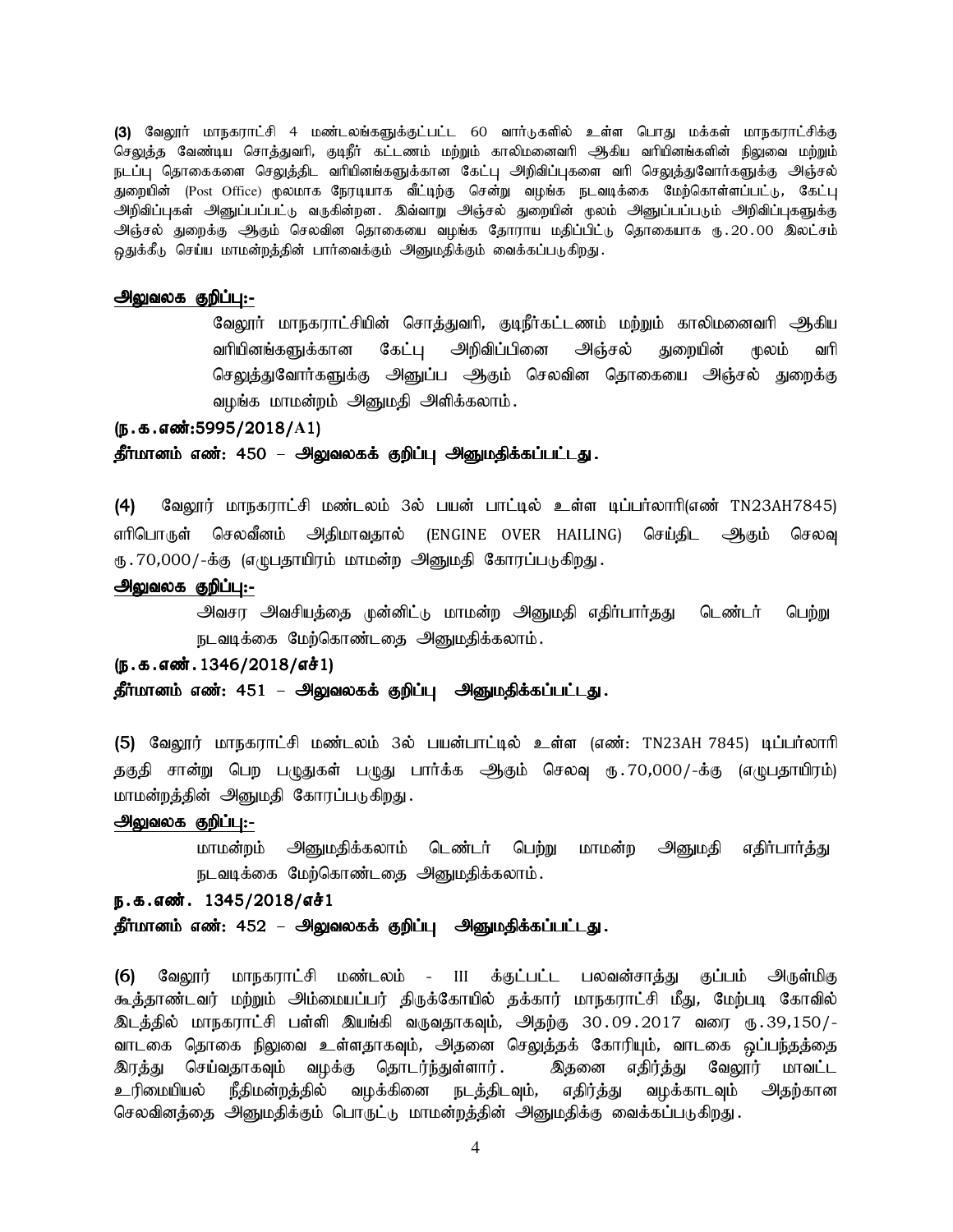அலுவலக குறிப்பு : மாமன்றம் அனுமதிக்கலாம். ந.க.எண்.781/2017/எப்1/ம.III , தீர்மானம் எண்: 453 – அலுவலகக் குறிப்பு அனுமதிக்கப்பட்டது.

> (ஓம்) S.சிவசுப்பிரமணியன் ஆணையாளர் (ம)தனி அலுவலர், வேலூர் மாநகராட்சி.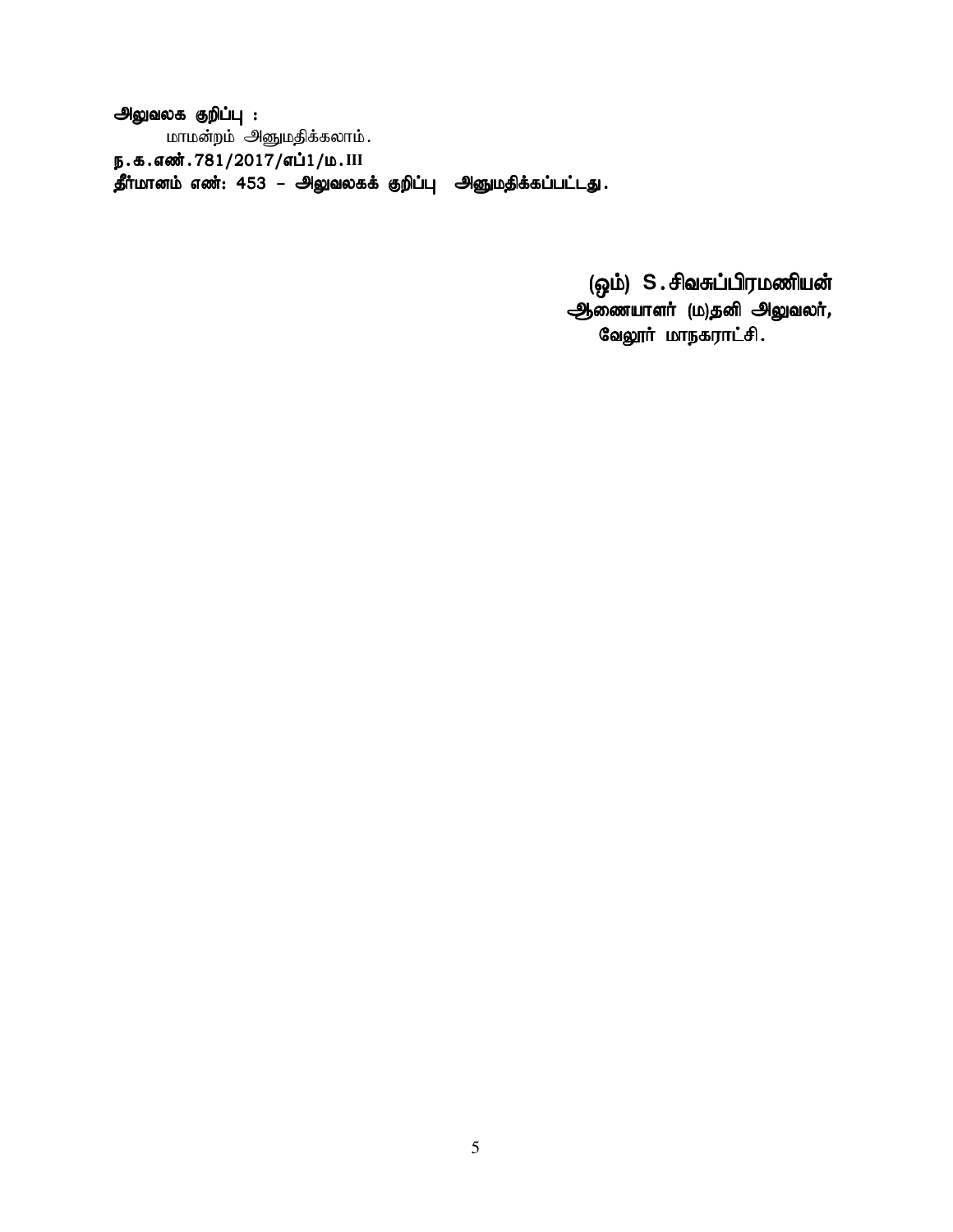

# <u>வேலூர் மாநகராட்சி</u>

வேலூர் மாநகராட்சி மைய அலுவலகத்தில் தனி வேலூர் மாநகராட்சி மைய அலுவலகத்தில் தனி<br>அலுவலரின் மாமன்ற அவசரக் கூட்டம் நாள்: 14.12.2018 வெள்ளிக்கிழமை மாலை 5.00 மணிக்கு நடைபெற்ற கூட்டத்தின் நடவடிக்கைகள் .

# <u>மாமன்ற கூட்டப்பொருள்</u>

(1) வேலூர் மாநகராட்சியில் Atal Mission for Rejuvenation and Urban Transformation – 2016-17 (AMRUT - 2016-17), திட்ட நெறிமுறைகளின் படி விடுப்பட்ட பகுதிகளுக்கு பாதாள சாக்கடை திட்டத்தினை (Phase-II) தலைவர், தமிழ்நாடு நகர்புற உட்கட்டமைப்பு மற்றும் நிதி சேவைகள் திட்டத்தினை (Phase-II) தலைவர், தமிழ்நாடு நகர்புற உட்கட்டமைப்பு மற்றும் நிதி சேவைகள்<br>கழகம் , சென்னை மற்றும ஆசிய வளர்ச்சி நிதி உதவி வங்கி நிதிஉதவியின் கீழ் பாதாள கழகம் , சென்னை மற்றும ஆசிய வளர்ச்சி நிதி உதவி வங்கி நிதிஉதவியின் கீழ் பாதாள<br>சாக்கடை திட்டம் செயல்படுத்த ரு343.69 கோடி திட்ட மதிப்பீட்டில் அரசாணை எண்: (2D) No:52 நகராட்சி நிர்வாகம் மற்றும் குடிநீர் வழங்கல் துறை (MC6) நாள்:17.08.2017 ஒப்புதல் அளித்துள்ளதின் பேரில், மேற்படி திட்டப்பணிக்கு முத்னமை பொறியாளர், நகராட்சி நிர்வாக ஆணையரகம், சென்னை அவர்களின் கடிதம் எண்: 18281/2017/DO1 நாள்:17.11.2017ல் அளித்துள்ளதின் பேரில், மேற்படி திட்டப்பணிக்கு முத்னமை பொறியாளர், நகராட்சி நிர்வாக<br>ஆணையரகம், சென்னை அவர்களின் கடிதம் எண்: 18281/2017/DO1 நாள்:17.11.2017ல்<br>தொழில் நுட்ப அனுமதி வழங்கப்பட்டு ஒப்பந்தப்புள்ளி அறிக்கை எண்:81/20 தேசிய அளவிலான (National Bidding), அகில இந்திய அளவில் ஒரு ஆங்கில நாளிதழ், மாநில அளவில் தமிழ் நாளிதழ் அனைத்து பதிப்புகளிலும் மற்றும் மாநில ஒப்பந்தப்புள்ளி செய்திமலா வாயிலாக விளம்பரம் செய்யப்பட்டு, 15.02.2018 வரப்பெற்ற ஒப்பந்தப்புள்ளிகள் பின்வருமாறு . விபரம் விலான (National Bidding), அகில இந்திய<br>மிழ் நாளிதழ் அனைத்து பதிப்புகளிலும் ம<br>விளம்பரம் செய்யப்பட்டு, 15.02.2018

| வ . எண் | தொகுப்பு<br>எண் | பணியின் பெயர்                                                                                                                                                                                                                                        | ஓப்பந்தப்புள்ளி<br>கோரியுள்ள<br>தொகை<br>ரு . லட்சத்தில் | வரப்பெற்ற<br>ஒப்பந்தப்புள்ளிகளின்<br>விவரம்                                                                                                                                                                                                   |
|---------|-----------------|------------------------------------------------------------------------------------------------------------------------------------------------------------------------------------------------------------------------------------------------------|---------------------------------------------------------|-----------------------------------------------------------------------------------------------------------------------------------------------------------------------------------------------------------------------------------------------|
|         |                 | <b>Providing UnderGround</b><br>Sewerage Collection System<br>in Zone 3, 4 & 5 for UGSS in<br><b>Vellore Corporation Under</b><br>Phase-II - Package-1<br>(Alamelumangapuram,<br>Sathuvachari, Rangapuram,<br>Part of Saidapet and<br>Thottapalayam) | 1366.49                                                 | M/S Subaya<br><b>Constructions Company</b><br>Ltd,<br>No 21 (Old No 26)<br>Soundrapandiyan St,<br>Ashok Nagar,<br>Chennai – 600083.<br>M/S Larsen & Turbo<br>Limited<br>No 979 Mount<br>Poonamallee Road,<br>Manapakkam,<br>Chennai - 600089. |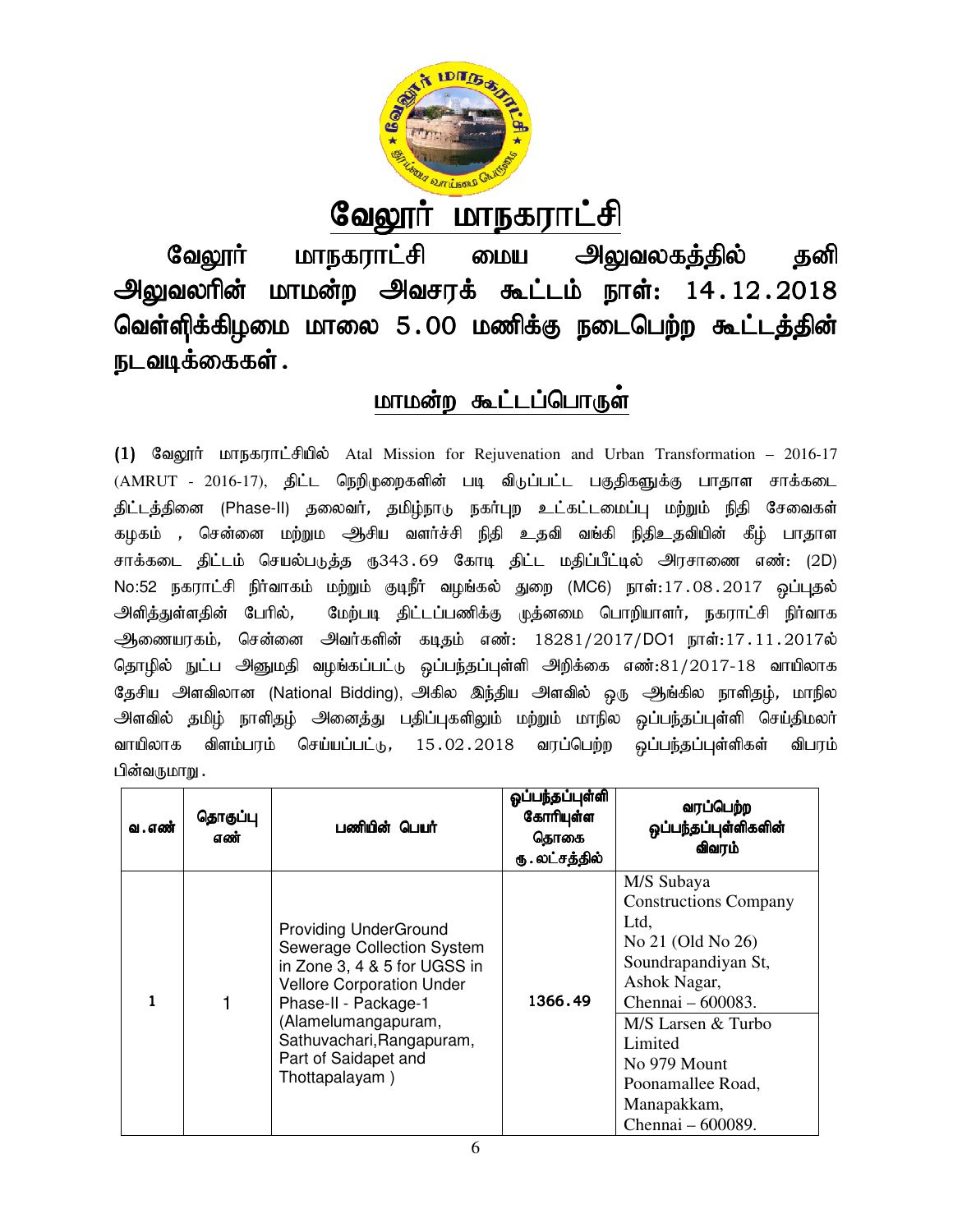|  |  | M/S Simplex                 |
|--|--|-----------------------------|
|  |  | Infrastructure Limited,     |
|  |  | No 27, Shakespeare          |
|  |  | Saram,                      |
|  |  | Simplex House,              |
|  |  | Kolkata - 700 017.          |
|  |  | <b>M/S VVV Construction</b> |
|  |  | Private Limited,            |
|  |  | No 14, Pillayar Koil        |
|  |  | Street Extension,           |
|  |  | Annai Sathya Nagar Main     |
|  |  | Road,                       |
|  |  | Nesapakkam,                 |
|  |  | Chennai - 600083.           |

மேற்குறிப்பிட்ட ஒப்பந்ததாரர்கள் வழங்கியுள்ள ஒப்பந்தப்புள்ளியினை ஒப்பந்தப்புள்ளிக் கட்டுபாட்டின் படி முதலில் தொழிற்நுட்பத் தகுதி உறை பிரிக்கப்பட்டது. மேற்படி தொகுப்பு எண்:1ல் பெறப்பட்ட ஒப்பந்தப்புள்ளிகளில் வழங்கியுள்ள தொழில்நுட்பத் தகுதிக்கான சான்றிதழ்கள் அனைத்தும் மதிப்பாய்வு செய்யப்பட்டு மதிப்பாய்வு அறிக்கைகள் அனைத்தையும் தொழில் நுட்ப<br>நிலைக்குழு நகராட்சி நிர்வாக ஆணையர், சென்னை அவர்களிடம் சமர்ப்பிக்கப்பட்டது . நிலைக்குழு நகராட்சி நிர்வாக <del>அ</del>ணையர், சென்னை அவர்களிடம் சமர்ப்பிக்கப்பட்டது. 14.09.2018 அன்று நடைபெற்ற தொழில் நுட்ப நிலைக்குழு கூட்ட நடவடிக்கை குறிப்பில் ஆசிய வளர்ச்சி வங்கியின் தடையின்மை சான்று பெற்ற பின் மேற்கண்ட நிறுவனங்களின் விலைப்புள்ளிகளை திறக்க பரிந்துரை செய்துள்ளது . இதனை தொடர்ந்து இயக்குநர், அசிய வளர்ச்சி வங்கி, நியுடெல்லி  $20.10.2018$  நாளைய மின்னஞ்சல் கடிதத்தில் மேற்கண்ட நிறுவனங்களின் விலைப்புள்ளிகளை திறக்க அிறிவுரை வழங்கியதன் பேரில் 24 $.10.2018$ -ல் தேதி அன்று விலைப்புள்ளி உறைகள் திறக்கப்பட்டது. அதன் விவரம் பின்வருமாறு

| வ . எண் | தொகுப்பு<br>எண் | ஓப்பந்தப்புள்ளி<br>கோரியுள்ள<br>தொகை<br>ரு . லட்சத்தில் | ஒப்பந்தப்புள்ளி<br>வழங்கியுள்ள<br>நிறுவனத்தின் பெயர்                                                                            | ஓப்பந்ததாரா்<br>கொடுத்துள்ள<br>ஒப்பந்தப்புள்ளி<br>தொகை<br>(ருபாயில்) | மதிப்பீட்டை<br>காட்டிலும்<br>கூடுதல சதவீதம் |
|---------|-----------------|---------------------------------------------------------|---------------------------------------------------------------------------------------------------------------------------------|----------------------------------------------------------------------|---------------------------------------------|
|         | 1               | 1366.49                                                 | M/S Subaya<br>Constructions<br>Company Ltd,<br>No 21 (Old No 26)<br>Soundrapandiyan<br>St,<br>Ashok Nagar,<br>Chennai - 600083. | 1437339803.42                                                        | $+9.17%$<br>(கூடுதல்)                       |
|         |                 |                                                         | M/S Larsen &<br>Turbo Limited<br>No 979 Mount<br>Poonamallee Road,<br>Manapakkam,<br>Chennai - 600089.                          | 1934008821.52                                                        | $+46.09%$<br>(கூடுதல்)                      |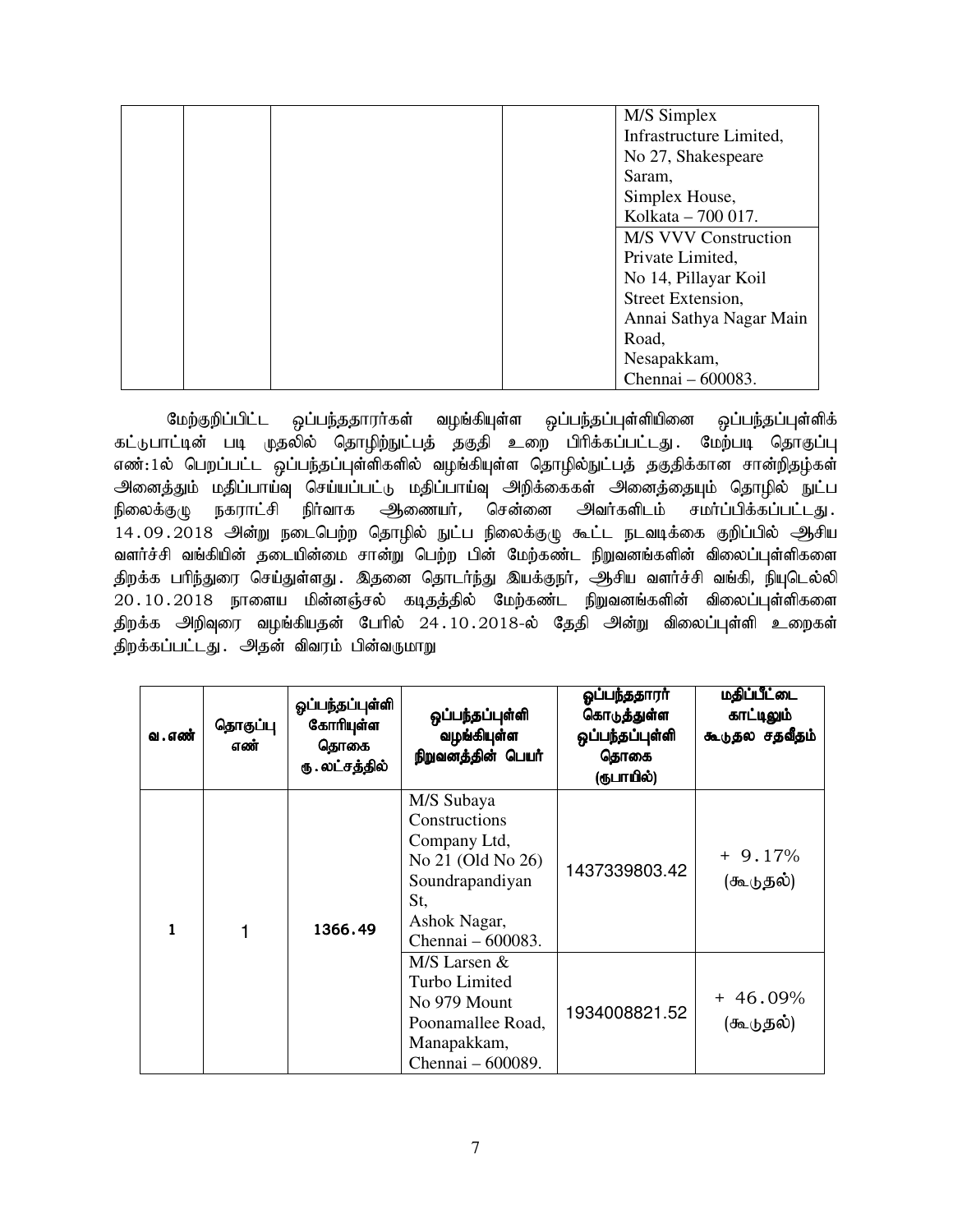| M/S Simplex<br>Infrastructure<br>Limited,<br>No 27, Shakespeare<br>Saram,<br>Simplex House,<br>Kolkata - 700 017.                                                          | 2375676527.14 | $+80.43%$<br>(கூடுதல்) |
|----------------------------------------------------------------------------------------------------------------------------------------------------------------------------|---------------|------------------------|
| <b>M/S VVV</b><br>Construction<br>Private Limited,<br>No 14, Pillayar<br>Koil Street<br>Extension,<br>Annai Sathya<br>Nagar Main Road,<br>Nesapakkam,<br>Chennai – 600083. | 1713001470.64 | $+30.10%$<br>(கூடுதல்) |

மேற்கண்ட <del>அ</del>ட்டவணையில் குறிப்பிட்டுள்ளபடி தொகுப்பு எண்:1க்கு M/s.Subaya Constructions Company Ltd., Chennai நிறுவனம் மதிப்பீட்டைக் காட்டிலும் +9.17% சதவிகிதம் கூடுதலாக விலைவிகிதம் கொடுத்துள்ளது .பெறப்படட நான்கு ஒப்பந்தப்புள்ளிகளில் குறைவான ஒப்பந்தப்புள்ளி வழங்கியுள்ள M/s.Subaya Constructions Company Ltd., Chennai நிறுவனம் வழங்கியுள்ள (மதிப்பீட்டைக் காட்டிலும் +9.17 சதவீகிதம் கூடுதல்) விலைப்புள்ளியினை தமிழ்நாடு நகர்புற உட்கட்டமைப்பு நிதி சேவை கழகம் (TNUIFSL) சென்னை நிறுவனம் மூலம் ஆசிய வளர்ச்சி வங்கிக்கு மின்னஞ்சல் மூலம் பரிந்துரை செய்யப்பட்டது. இதனைத் தொடர்ந்து ஆசிய வளர்ச்சி வங்கி நியுடெல்லி நாள்:11.12.2018 தேதிய மின்னஞ்சல் கடிதத்தில் பெறப்பட்ட நான்கு ஒ்ப்பந்தப்புள்ளிகளில் மதிப்பீட்டைக் காட்டிலும் +9.17 சதவிகிதம் கூடுதலாக கொடுத்துள்ளதை ஏற்கலாம் என பரிந்துரை செய்துள்ளதை தமிழ்நாடு நகர்ப்புற உட்கட்டமைப்பு நிதி சேவை கழகம் (TNUIFSL) சென்னை நிறுவன மின்னஞ்சல் முலம் பெறப்பட்டது. இதனைத் தொடர்ந்து மேற்படி பணிக்கு நகராட்சி நிர்வாக ஆணையரக்திலுள்ள ஒப்பந்தப்புள்ளி வழங்கல் குழு (Tender Award Committee) மூலம் முடிவு செய்து மேல்நடவடிக்கை தொடர மாமன்ற பொருள் தயார் செய்து ஒப்புதலுக்கு வைக்கப்படுகிறது.

# அலுவலக குறிப்பு :

1. ஆசிய வளர்ச்சி வங்கி நியுடெல்லி நாள்' 11.12.2018 தேதிய மின்னஞ்சல் கடிதத்தில், பெறப்பட்ட நான்கு ஒப்பந்தப்புள்ளிகளில் மதிப்பீட்டைக்காட்டிலும் +9.17 சதவிகிதம் கூடுதலாக கொடுத்துள்ளதை ஏற்கலாம் என பரிந்துரை செய்துள்ளதை ஏற்று ஒப்பந்நப்புள்ளி வழங்கல் குழு (Tender Award Committee) ஒப்புதல் ஒப்பந்தப்புள்ளி கூர்ந்தாய்வு குழுவிற்கு பரிந்துரை செய்ய மாமன்றம் அனுமதி வழங்கலாம்.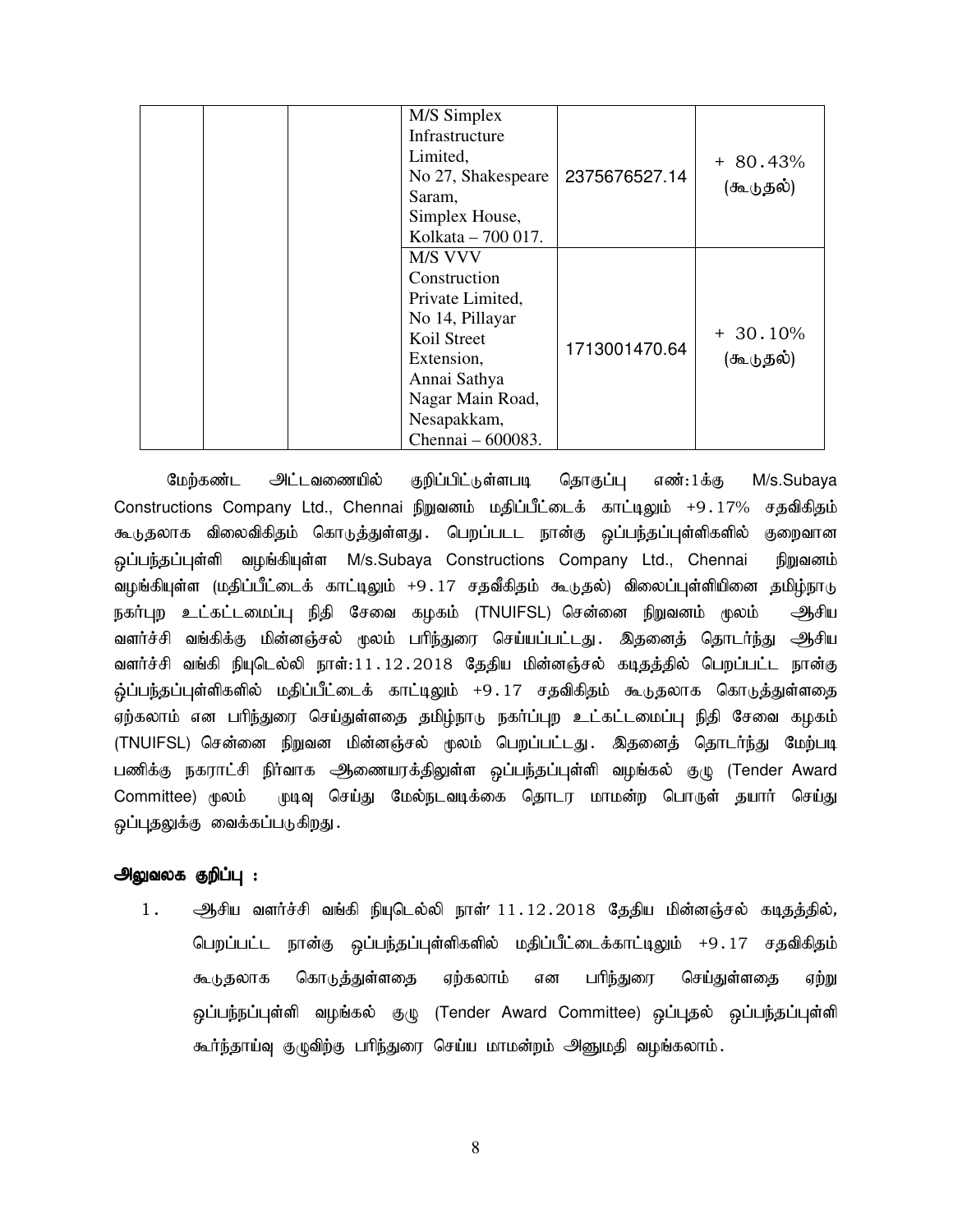| வ . எண்      | தொகுப்பு<br>எண் | ஓப்பந்தப்புள்ளி<br>கோரியுள்ள<br>தொகை<br>ரு . லட்சத்தில் | ஒப்பந்தப்புள்ளி<br>வழங்கியுள்ள<br>நிறுவனத்தின் பெயர்                                                                         | ஓப்பந்ததாரா்<br>கொடுத்துள்ள<br>ஒப்பந்தப்புள்ளி<br>தொகை<br>(ரூபாயில்) | <u>மதிப்பீட்டை</u><br>காட்டிலும்<br>கூடுதல<br>சதவீதம் |
|--------------|-----------------|---------------------------------------------------------|------------------------------------------------------------------------------------------------------------------------------|----------------------------------------------------------------------|-------------------------------------------------------|
| $\mathbf{1}$ |                 | 1366.49                                                 | M/S Subaya<br>Constructions<br>Company Ltd,<br>No 21 (Old No 26)<br>Soundrapandiyan St,<br>Ashok Nagar,<br>Chennai – 600083. | 1437339803.42                                                        | $+9.17$<br>(கூடுதல்)                                  |

 $\overline{2.}$  ஒப்பந்தப்புள்ளியினால் மதிப்பீட்டுத் தொகைக்கு கூடுதலாகும் செலவினத்தை பொது நிதி / அரசு வளர்ச்சி நிதி நிறுவனங்கள் மூலம் கடன் / மானியம் பெற்று மேற்படி பணிகளை மேற்கொள்ள அனுமதி வழங்கலாம். இதற்கு உரிய ஒப்பந்தம் முதலியன கையொப்பமிட மாநகராட்சி ஆணையருக்கு முழு அதிகாரம் வழங்கி மாமன்றம் அனுமதி அளிக்கலாம்

#### (ந.க.எண். 17598/2016/E1)

# தீர்மானம் எண்: 454 – அலுவலகக் குறிப்பு அனுமதிக்கப்பட்டது.

(2) Sagguit Long-Bonnic-Fulledia: Atal Mission for Rejuvenation and Urban Transformation – 2016-17  $(AMRUT - 2016-17)$ , திட்ட நெறிமுறைகளின் படி விடுப்பட்ட பகுதிகளுக்கு பாதாள சாக்கடை திட்டத்தினை (Phase-II) தலைவர், தமிழ்நாடு நகர்புற உட்கட்டமைப்பு மற்றும் நிதி சேவைகள் கழகம் *,* சென்னை மற்றும ஆசிய வளர்ச்சி நிதி உதவி வங்கி நிதிஉதவியின் கீழ் பாதாள சாக்கடை திட்டம் செயல்படுத்த ரு343.69 கோடி திட்ட மதிப்பீட்டில் அரசாணை எண்: (2D) No: 52 நகராட்சி நிர்வாகம் மற்றும் குடிநீர் வழங்கல் துறை (MC6) நாள்:17.08.2017 ஒப்புதல் அளித்துள்ளதின் பேரில், மேற்படி திட்டப்பணிக்கு முத்னமை பொறியாளர், நகராட்சி நிர்வாக ஆணையரகம், சென்னை அவர்களின் கடிதம் எண்: 18281/2017/DO1 நாள்:17.11.2017ல் தொழில் நுட்ப அனுமதி வழங்கப்பட்டு ஒப்பந்தப்புள்ளி அிறக்கை எண்: 81/2017-18 வாயிலாக தேசிய அளவிலான (National Bidding), அகில இந்திய அளவில் ஒரு ஆங்கில நாளிதழ், மாநில அளவில் தமிழ் நாளிதழ் அனைத்து பதிப்புகளிலும் மற்றும் மாநில .<br>ஒப்பந்தப்புள்ளி செய்திமலர் வாயிலாக விளம்பரம் செய்யப்பட்டு, 15.02.2018 வரப்பெற்ற ஒப்பந்தப்புள்ளிகள் விபரம் பின்வருமாறு.

| வ . எண் | தொகுப்பு<br>எண் | பணியின் பெயர்                                                                                                                                                                | ஓப்பந்தப்புள்ளி<br>கோரியுள்ள<br>தொகை<br>ரு . லட்சத்தில் | வரப்பெற்ற<br>ஒப்பந்தப்புள்ளிகளின்<br>விவரம்                                                             |
|---------|-----------------|------------------------------------------------------------------------------------------------------------------------------------------------------------------------------|---------------------------------------------------------|---------------------------------------------------------------------------------------------------------|
|         | $\overline{2}$  | <b>Providing UnderGround</b><br>Sewerage Collection system<br>in Zone-6, 7 PCB & PM for<br><b>UGSS in Vellore City</b><br>Muncipal Corporation under<br>Phase - Il Package-2 | 14800.48                                                | M/S Subaya<br>Constructions<br>Company Ltd,<br>No 21 (Old No 26)<br>Soundrapandiyan St,<br>Ashok Nagar, |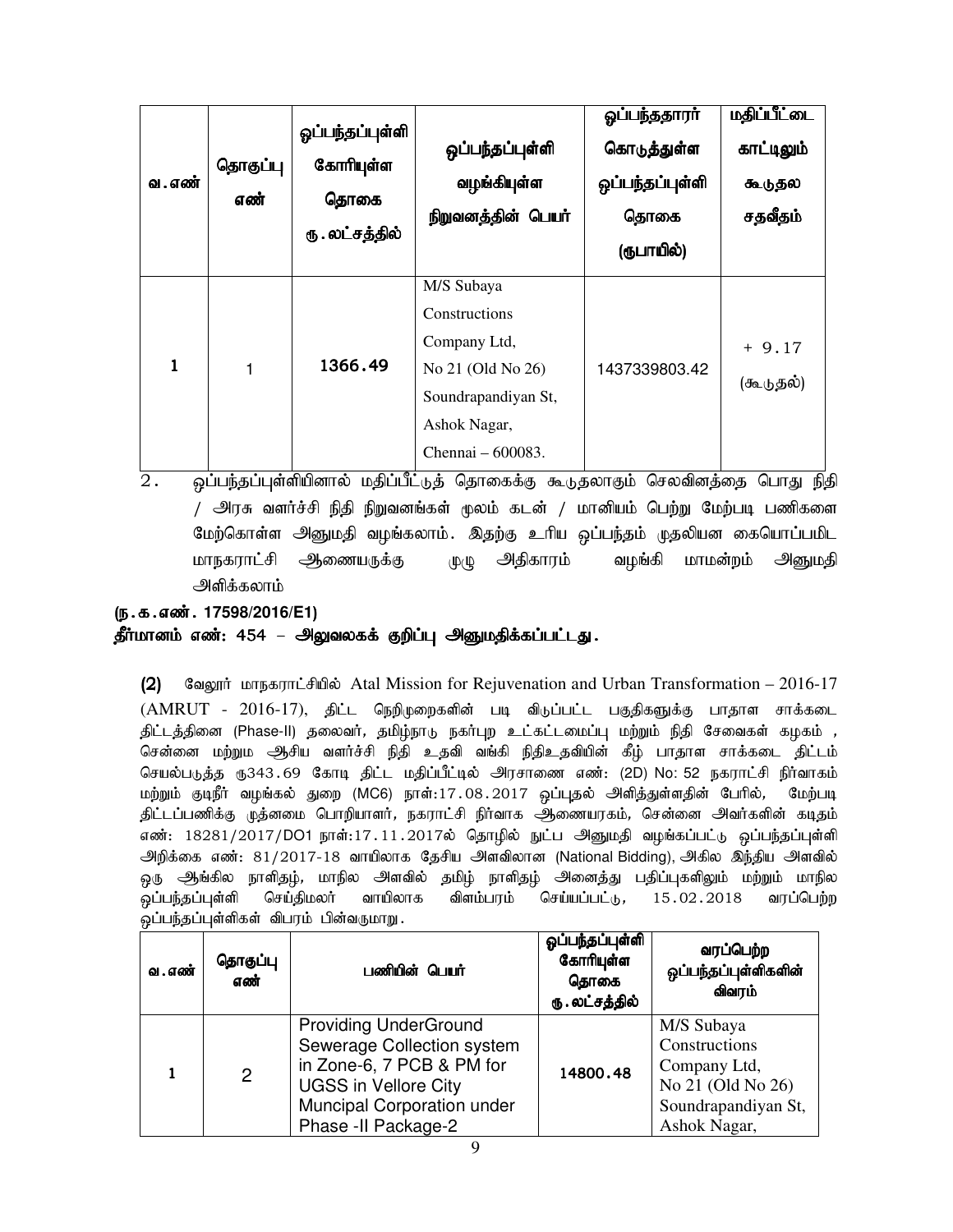| (Shenpakkam, konavattam,   | Chennai $-600083$ .         |
|----------------------------|-----------------------------|
| vasanthapuram, Part of     |                             |
| Sankaranpalayam,           | M/S Larsen & Turbo          |
| Sainathpuram and Velapadi) | Limited                     |
|                            | No 979 Mount                |
|                            | Poonamallee Road,           |
|                            | Manapakkam,                 |
|                            | Chennai – 600089.           |
|                            | M/S VVV                     |
|                            | <b>Construction Private</b> |
|                            | Limited, No 14,             |
|                            | Pillayar Koil Street        |
|                            | Extension, Annai            |
|                            | Sathya Nagar Main           |
|                            | Road, Nesapakkam,           |
|                            | Chennai – 600083.           |

மேற்குறிப்பிட்ட ஒப்பந்ததாராகள் வழங்கியுள்ள ஒப்பந்தப்புள்ளியினை ஒப்பந்தப்புள்ளிக் கட்டுபாட்டின் படி முதலில் தொழிற்நுட்பத் தகுதி உறை பிரிக்கப்பட்டது. மேற்படி தொகுப்பு எண்:2ல் பெறப்பட்ட ஒப்பந்தப்புள்ளிகளில் வழங்கியுள்ள தொழில்நுட்பத் தகுதிக்கான சான்றிதழ்கள் அனைத்தும் மதிப்பாய்வு செய்யப்பட்டு மதிப்பாய்வு அறிக்கைகள் அனைத்தையும் தொழில் நுட்ப நிலைக்குழு நகராட்சி நிர்வாக ஆணையர், சென்னை அவர்களிடம் சமர்ப்பிக்கப்பட்டது. 14.09.2018 அின்று நடைபெற்ற தொழில் நுட்ப நிலைக்குழு கூட்ட நடவடிக்கை குறிப்பில் ஆசிய வளர்ச்சி வங்கியின் தடையின்மை சான்று பெற்ற பின் மேற்கண்ட நிறுவனங்களின் விலைப்புள்ளிகளை திறக்க பரிந்துரை செய்துள்ளது . இதனை தொடர்ந்து இயக்குநர், ஆசிய வளர்ச்சி வங்கி, நியுடெல்லி  $24.10.2018$  நாளைய மின்னஞ்சல் கடிதத்தில் மேற்கண்ட நிறுவனங்களின் விலைப்புள்ளிகளை திறக்க அிறிவுரை வழங்கியதன் பேரில் 26.10.2018-ல் தேதி அன்று விலைப்புள்ளி உறைகள் திறக்கப்பட்டது. அதன் விவரம் பின்வருமாறு

| வ . எண் | தொகுப்பு<br>எண் | ஓப்பந்தப்புள்ளி<br>கோரியுள்ள<br>தொகை<br>ரு . லட்சத்தில் | ஒப்பந்தப்புள்ளி<br>வழங்கியுள்ள<br>நிறுவனத்தின் பெயர்                                                                         | ஓப்பந்ததாரா்<br>கொடுத்துள்ள<br>ஒப்பந்தப்புள்ளி<br>தொகை<br>(ருபாயில்) | <b>மதிப்பீட்டை</b><br>காட்டிலும்<br>கூடுதல சதவீதம் |
|---------|-----------------|---------------------------------------------------------|------------------------------------------------------------------------------------------------------------------------------|----------------------------------------------------------------------|----------------------------------------------------|
|         | $\overline{2}$  | 14800.48                                                | M/S Subaya<br>Constructions<br>Company Ltd,<br>No 21 (Old No 26)<br>Soundrapandiyan<br>St, Ashok Nagar,<br>Chennai – 600083. | 1634134304.10                                                        | $+ 10.41%$<br>(கூடுதல்)                            |
|         |                 |                                                         | $M/S$ Larsen $&$<br>Turbo Limited<br>No 979 Mount<br>Poonamallee Road,                                                       | 2161651704.26                                                        | $+46.05%$<br>(கூடுதல்)                             |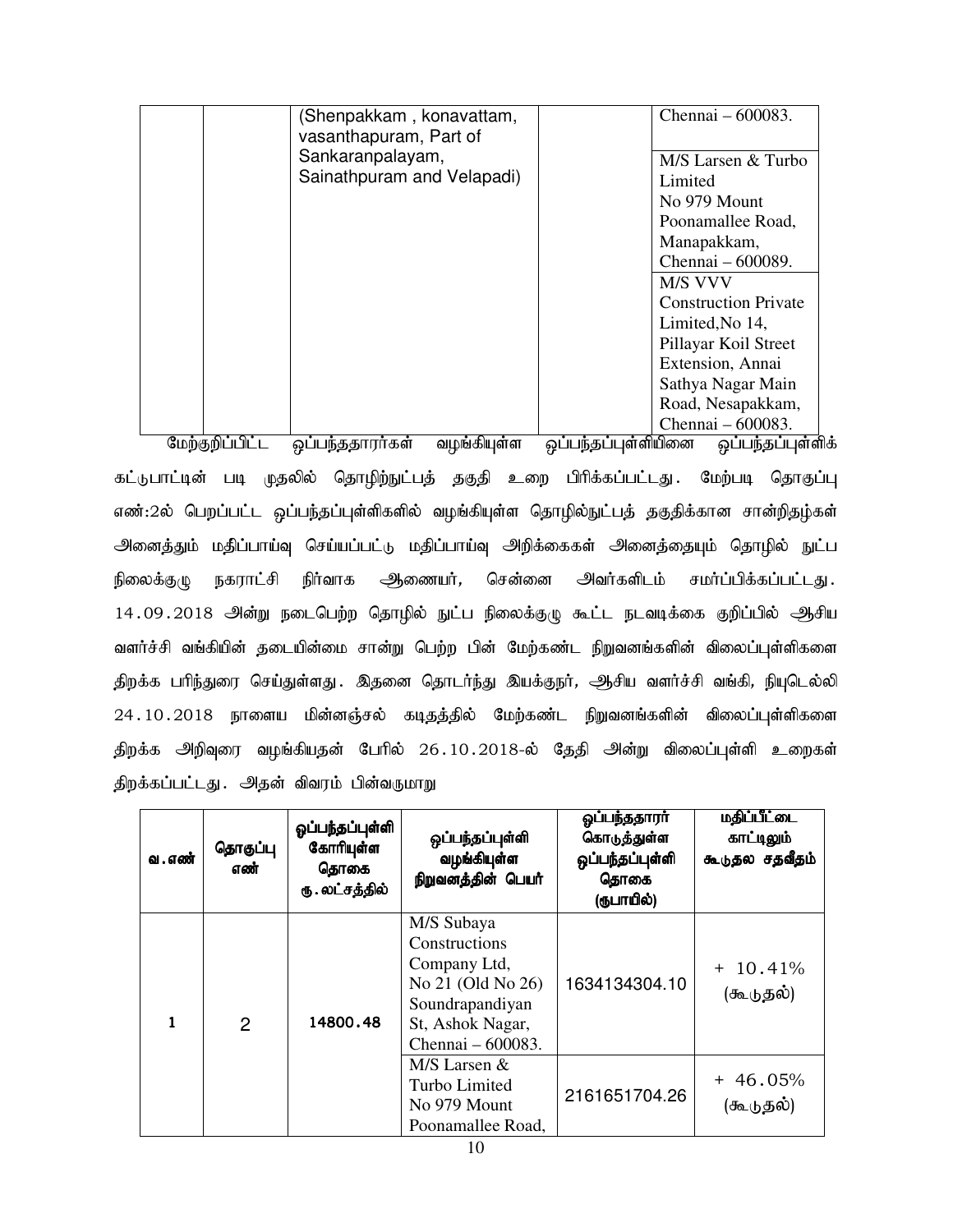| Manapakkam,<br>Chennai - 600089.                                                                                                                                 |               |                        |
|------------------------------------------------------------------------------------------------------------------------------------------------------------------|---------------|------------------------|
| M/S VVV<br>Construction<br>Private Limited, No<br>14, Pillayar Koil<br>Street Extension,<br>Annai Sathya<br>Nagar Main Road,<br>Nesapakkam,<br>Chennai - 600083. | 2120111868.27 | $+43.25%$<br>(கூடுதல்) |

மேற்கண்ட அட்டவணையில் குறிப்பிட்டுள்ளபடி தொகுப்பு எண்:2க்கு M/s.Subaya Constructions Company Ltd., Chennai நிறுவனம் மதிப்பீட்டைக் காட்டிலும் +10.41% சதவிகிதம் கூடுதலாக விலைவிகிதம் கொடுத்துள்ளது .பெறப்படட முன்று ஒப்பந்தப்புள்ளிகளில் குறைவான ஒப்பந்தப்புள்ளி வழங்கியுள்ள M/s.Subaya Constructions Company Ltd., Chennai நிறுவனம் வழங்கியுள்ள (மதிப்பீட்டைக் காட்டிலும் +10.41% சதவீகிதம் கூடுதல்) விலைப்புள்ளியினை தமிழ்நாடு நகர்புற உட்கட்டமைப்பு நிதி சேவை கழகம் (TNUIFSL) சென்னை நிறுவனம் மூலம் ஆசிய வளர்ச்சி வங்கிக்கு மின்னஞ்சல் மூலம் பரிந்துரை செய்யப்பட்டது**. இதனைத் தொடர்ந்து** ஆசிய வளர்ச்சி வங்கி நியுடெல்லி நாள்:11.12.2018 தேதிய மின்னஞ்சல் கடிதத்தில் பெறப்பட்ட மூன்று ஒ்ப்பந்தப்புள்ளிகளில் மதிப்பீட்டைக் காட்டிலும் +10.41% சதவிகிதம் கூடுதலாக கொடுத்துள்ளதை ஏற்கலாம் என பரிந்துரை செய்துள்ளதை தமிழ்நாடு நகர்ப்புற உட்கட்டமைப்பு நிதி சேவை கழகம் (TNUIFSL) சென்னை நிறுவன மின்னஞ்சல் முலம் பெறப்பட்டது. இதனைத் தொடர்ந்து மேற்படி பணிக்கு நகராட்சி நிர்வாக ஆணையரக்திலுள்ள ஒப்பந்தப்புள்ளி வழங்கல் குழு (Tender Award Committee) மூலம் முடிவு செய்து மேல்நடவடிக்கை தொடர மாமன்ற பொருள் ஒப்புதலுக்கு வைக்கப்படுகிறது.

# அலுவலக குறிப்பு :

 $1.$  ஆசிய வளர்ச்சி வங்கி நியுடெல்லி நாள்'  $11.12.2018$  தேதிய மின்னஞ்சல் கடிதத்தில் <u>பெறப்பட்ட முன்று ஒப்பந்தப்பு</u>ள்ளிகளில் மதிப்பீட்டைக்காட்டிலும் +10.41% சதவிகிதம் கூடுதலாக கொடுத்துள்ளதை ஏற்கலாம் என பரிந்துரை செய்துள்ளதை ஏற்று ஒப்புதல் வழங்க ஒப்பந்நப்புள்ளி வழங்கல் குழு (Tender Award Committee) மூலம் முடிவு செய்து மேல்நடவடிக்கை தொடர ஒப்பந்தப்புள்ளி கூர்ந்தாய்வு குழுவிற்கு பரிந்துரை செய்ய மாமன்றம் அனுமதி வழங்கலாம்.

| வ . எண் | தொகுப்பு<br>எண் | ஓப்பந்தப்புள்ளி<br>கோரியுள்ள<br>தொகை<br>ரு . லட்சத்தில் | ஒப்பந்தப்புள்ளி<br>வழங்கியுள்ள<br>நிறுவனத்தின் பெயர்                                                    | ஓப்பந்ததாரா்<br>கொடுத்துள்ள<br>ஒப்பந்தப்புள்ளி<br>தொகை<br>(ருபாயில்) | <u>மதிப்பீட்டை</u><br>காட்டிலும்<br>கூடுதல<br>சதவீதம் |
|---------|-----------------|---------------------------------------------------------|---------------------------------------------------------------------------------------------------------|----------------------------------------------------------------------|-------------------------------------------------------|
|         | $\mathcal{P}$   | 14800.48                                                | M/S Subaya<br>Constructions<br>Company Ltd, No 21<br>(Old No 26)<br>Soundrapandiyan St,<br>Ashok Nagar, | 1634134304.10                                                        | $+10.41$<br>(கூடுதல்)                                 |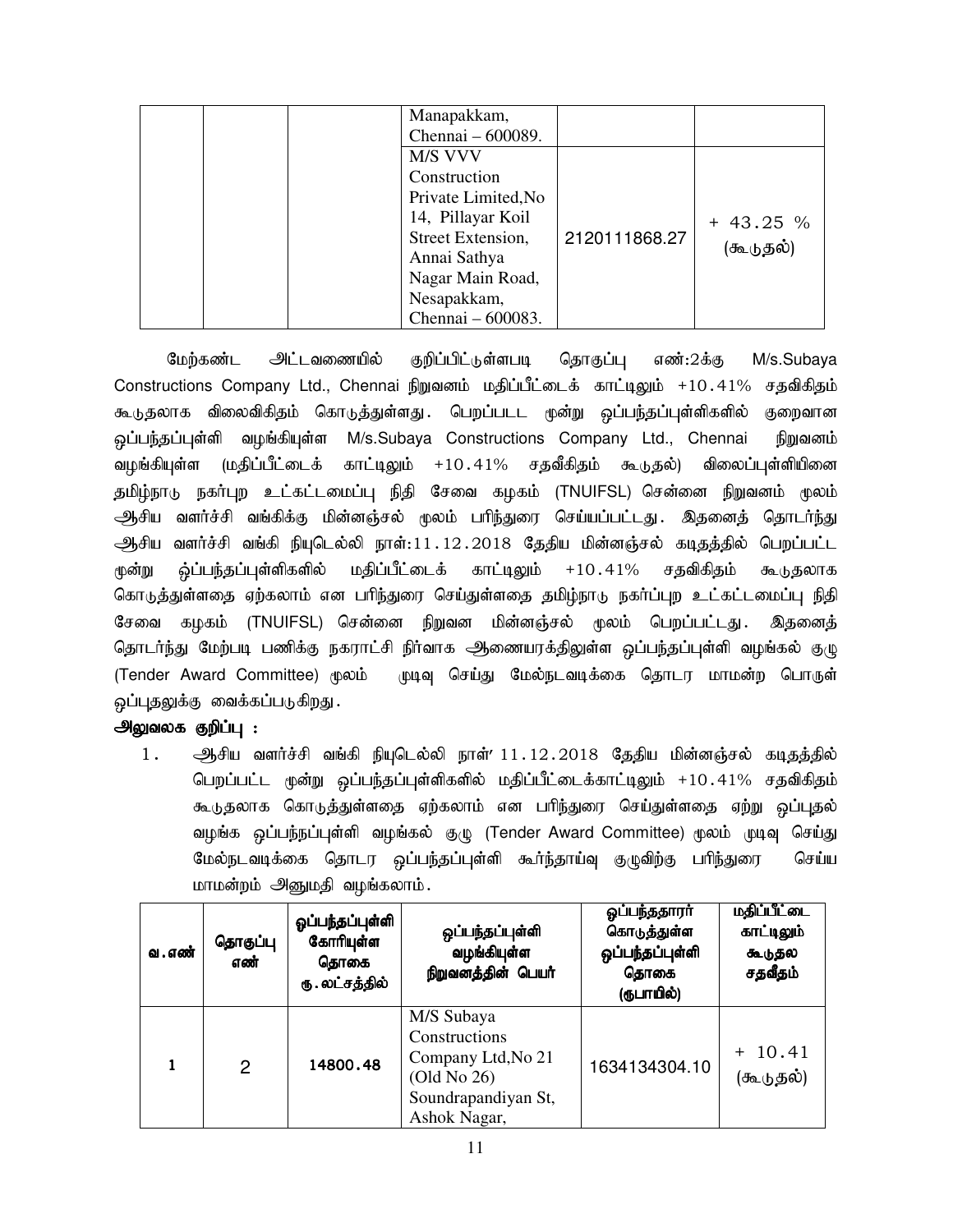|  | $Chennai - 600083.$ |  |
|--|---------------------|--|
|  |                     |  |

2. ஒப்பந்தப்புள்ளியினால் மதிப்பீட்டுத் தொகைக்கு கூடுதலாகும் செலவினத்தை பொது நிதி / அரசு வளர்ச்சி நிதி நிறுவனங்கள் மூலம் கடன் / மானியம் பெற்று மேற்படி பணிகளை மேற்கொள்ள அனுமதி வழங்கலாம். இதற்கு உரிய ஒப்பந்தம் முதலியன கையொப்பமிட மாநகராட்சி ஆணையருக்கு முழு அதிகாரம் வழங்கி மாமன்றம் அனுமதி அளிக்கலாம்

# (ந.க.எண். 17598/2016/E1)

தீர்மானம் எண்: 455 – அலுவலகக் குறிப்பு அனுமதிக்கப்பட்டது.

(3) கேலூர் மாநகராட்சியில் Atal Mission for Rejuvenation and Urban Transformation – 2016-17 (AMRUT - 2016-17), திட்ட நெறிமுறைகளின் படி விடுப்பட்ட பகுதிகளுக்கு பாதாள சாக்கடை திட்டம் (Phase-II) தலைவர், தமிழ்நாடு நகர்புற உட்கட்டமைப்பு மற்றும் நிதி சேவைகள் கழகம் , சென்னை மற்றும ஆசிய வளர்ச்சி நிதி உதவி வங்கி நிதிஉதவியின் கீழ் பாதாள சாக்கடை திட்டம் செயல்படுத்த ரூ343.69 கோடி திட்ட மதிப்பீட்டில் அரசாணை எண்: (2D) No: 52 நகராட்சி நிர்வாகம் மற்றும் குடிநீர் வழங்கல் துறை (MC6) நாள்:17 $.08.2017$  ஒப்புதல் அிித்துள்ளதின் பேரில், DBOT முறையில் ஆசிய வளர்ச்சி வங்கி ஒப்புதல் பெறப்பட்டு ஒப்பந்தப்புள்ளி அறிக்கை எண்:113/2017-18-ன் வாயிலாக தேசிய அளவிலான (National Bidding), அகில இந்திய அளவில் ஒரு அநங்கில நாளிதழ், மாநில அளவில் தமிழ் நாளிதழ் அனைத்து பதிப்புகளிலும் மற்றும் மாநில <u>ஒப்பந்த</u>ப்புள்ளி செய்திமலர் வாயிலாக விளம்பரம் செய்யப்பட்டு,, 18.06.2018 வரப்பெற்ற ஒப்பந்தப்புள்ளிகள் விபரம் பின்வருமாறு.

| வ. எண் | தொகுப்பு<br>எண் | பணியின் பெயர்                                                                                                                                                       | ஓப்பந்தப்புள்ளி<br>கோரியுள்ள<br>தொகை<br>ரு . லட்சத்தில் | வரப்பெற்ற<br>ஒப்பந்தப்புள்ளிகளின்<br>விவரம்                                                                                                                                                     |
|--------|-----------------|---------------------------------------------------------------------------------------------------------------------------------------------------------------------|---------------------------------------------------------|-------------------------------------------------------------------------------------------------------------------------------------------------------------------------------------------------|
|        | 3               | <b>Construction of Sewage</b><br><b>Treatment Plant of Capacity</b><br>50 MLD on DBOT basis for<br><b>UGSS in Vellore Corporation</b><br>Under Phase-II - Package-3 | 6053.63                                                 | M/s.P&C Projects<br>private limited,<br>No.87, P&C Garden<br>Nolambur,<br>Mogappair West,<br>Chennai -600037<br>M/s.Aqaufil DNP JV<br>202/203, Shyamak<br>Complex, Ambavadi<br>Ahmedabad-380015 |

மேற்குறிப்பிட்ட ஒப்பந்ததாரர்கள் வழங்கியுள்ள ஒப்பந்தப்புள்ளியினை ஒப்பந்தப்புள்ளிக் கட்டுபாட்டின் படி முதலில் தொழிற்நுட்பத் தகுதி உறை பிரிக்கப்பட்டது. மேற்படி தொகுப்பு எண்:3ல் பெறப்பட்ட ஒப்பந்தப்புள்ளிகள் வழங்கியுள்ள தொழில்நுட்பத் தகுதிக்கான சான்றிதழ்கள் அனைத்தும் மதிப்பாய்வு செய்யப்பட்டு மதிப்பாய்வு அறிக்கைகள் அனைத்தையும் தொழில் நுட்ப நிலைக்குழு நகராட்சி நிர்வாக ஆணையர், சென்னை அவர்களிடம் சமர்ப்பிக்கப்பட்டது. 28.06.2018 அன்று நடைபெற்ற தொழில் நுட்ப நிலைக்குழு கூட்ட நடவடிக்கை குறிப்பில் ஆசிய வளர்ச்சி வங்கியின் தடையின்மை சான்று பெற்ற பின் மேற்கண்ட நிறுவனங்களின் விலைப்புள்ளிகளை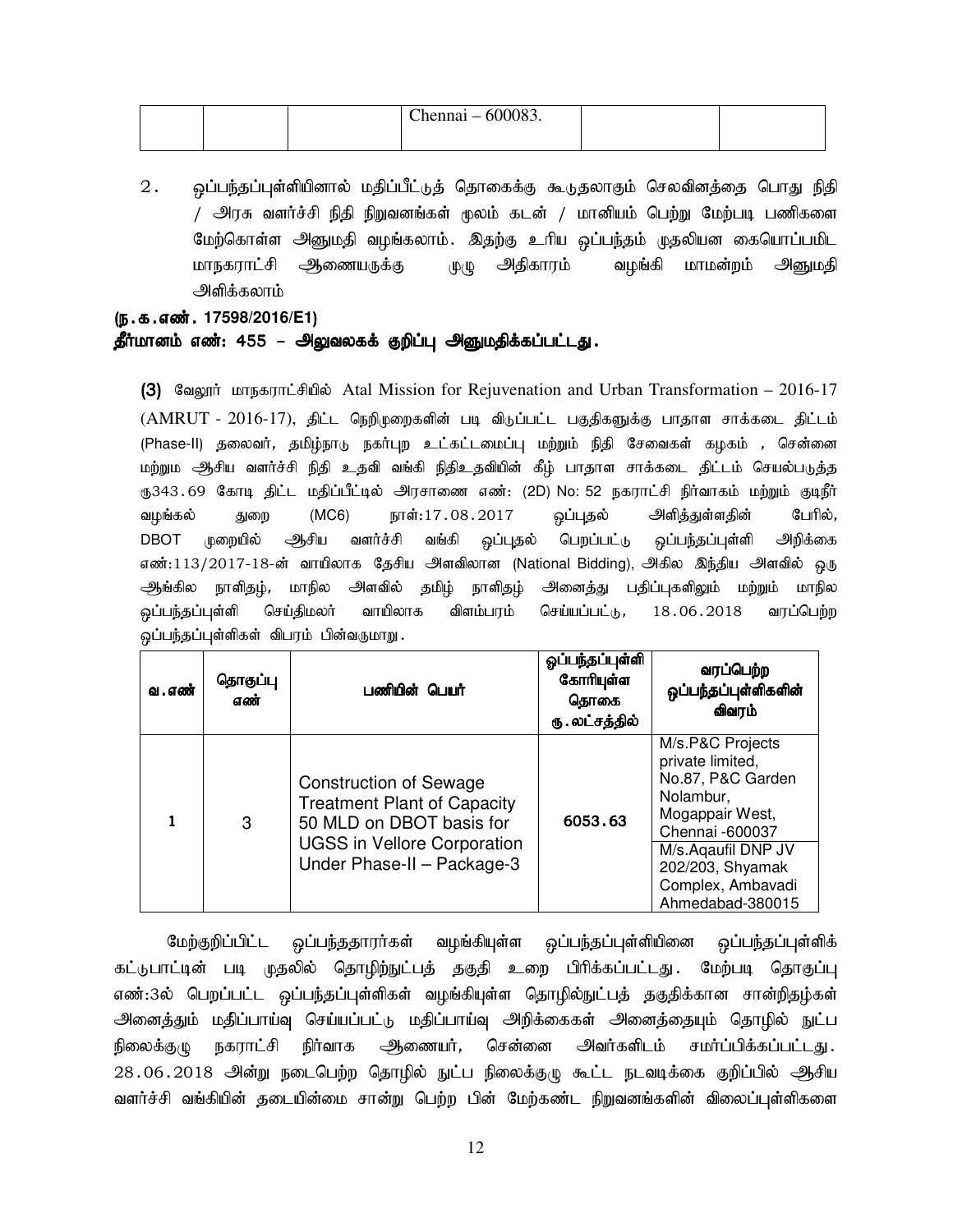திறக்க பரிந்துரை செய்துள்ளது . இதனை தொடர்ந்து இயக்குநர், ஆசிய வளர்ச்சி வங்கி, நியுடெல்லி 09 . 08 . 2018 நாளைய மின்னஞ்சல் கடிதத்தில் மேற்கண்ட நிறுவனங்களின் விலைப்புள்ளிகளை திறக்க அிறிவுரை வழங்கியதன் பேரில் 13.08.2018-ல் தேதி அன்று விலைப்புள்ளி உறைகள் திறக்கப்பட்டது. அதன் விவரம் பின்வருமாறு

| வ . எண் | தொகுப்பு<br>எண் | ஓப்பந்தப்புள்ளி<br>கோரியுள்ள<br>தொகை<br>ரு . லட்சத்தில் | ஒப்பந்தப்புள்ளி<br>வழங்கியுள்ள<br>நிறுவனத்தின் பெயர்                                                         | ஓப்பந்ததாரா்<br>கொடுத்துள்ள<br>ஒப்பந்தப்புள்ளி<br>தொகை<br>(ருபாயில்) | <u>மதிப்பீட்டை</u><br>காட்டிலும்<br>கூடுதல சதவீதம் |
|---------|-----------------|---------------------------------------------------------|--------------------------------------------------------------------------------------------------------------|----------------------------------------------------------------------|----------------------------------------------------|
|         | 3               | 6053.63                                                 | M/s.P&C Projects<br>private limited,<br>No.87, P&C Garden<br>Nolambur,<br>Mogappair West,<br>Chennai -600037 | 697100000.00                                                         | $-1.82%$<br>(குறைவு)                               |
|         |                 |                                                         | M/s. Agaufil DNP JV<br>202/203, Shyamak<br>Complex, Ambavadi<br>Ahmedabad-380015                             | 751000000.00                                                         | $+ 5.78%$<br>(கூடுதல்)                             |

மேற்கண்ட அட்டவணையில் குறிப்பிட்டுள்ளபடி தொகுப்பு எண்:3 பணிக்கு M/s.P&C Projects private limited, Chennai நிறுவனம் மதிப்பீட்டைக் காட்டிலும் -1.82% சதவிகிதம் குறைவான விலைவிகிதம் கொடுத்துள்ளது .பெறப்படட இரண்டு ஒப்பந்தப்புள்ளிகளில் குறைவான ஒப்பந்தப்புள்ளி வழங்கியுள்ள M/s.P&C Projects private limited, Chennai நிறுவனம் வழங்கியுள்ள தொகை ரு.69,71,00,000/- தொகையை ஏற்பதற்கு அனுமதி வேண்டி தமிழ்நாடு நகர்புற உட்கட்டமைப்பு நிதி சேவை கழகம் (TNUIFSL) சென்னை நிறுவனம் மூலம் ஆசிய வளர்ச்சி வங்கிக்கு மின்னஞ்சல் முலம் பரிந்துரை செய்யப்பட்டது. இதனைத் தொடர்ந்து அூசிய வளர்ச்சி வங்கி நியுடெல்லி நாள்:11.12.2018 தேதிய மின்னஞ்சல் கடிதத்தில் பெறப்பட்ட இரண்டு ஒப்பந்தப்புள்ளிகளில் குறைவாக கொடுத்துள்ளதை ஏற்கலாம் என பரிந்துரை செய்துள்ளதை, தமிழ்நாடு நகர்ப்புற உட்கட்டமைப்பு நிதி சேவை கழகம் (TNUIFSL) சென்னை நிறுவனம் மூலம் மின்னஞ்சல் பெறப்பட்டது. இதனைத் தொடர்ந்து மேற்படி பணிக்கு நகராட்சி நிர்வாக ஆணையரக்திலுள்ள ஒப்பந்தப்புள்ளி வழங்கல் குழு (Tender Award Committee) மூலம் முடிவு செய்து மேல்நடவடிக்கை தொடர மாமன்றத்தின் அனுமதி வேண்டி மாமன்ற பொருள் வைக்கப்படுகிறது .

# அலுவலக குறிப்பு :

 $1.$   $\bigoplus$ சிய வளர்ச்சி வங்கி நியுடெல்லி நாள்:11.12.2018 தேதிய மின்னஞ்சல் கடிதத்தில் பெறப்பட்ட இரண்டு ஒப்பந்தப்புள்ளிகளில் குறைவாக கொடுத்துள்ளதை ஏற்கலாம் என பரிந்துரை செய்துள்ளதை ஏற்று ஒப்புதல் வழங்க ஒப்பந்நப்புள்ளி வழங்கல் குழு (Tender Award Committee) மூலம் முடிவு செய்து மேல்நடவடிக்கை தொடர ஒப்பந்தப்புள்ளி கூர்ந்தாய்வு குழுவிற்கு பரிந்துரை செய்ய மாமன்றம் அனுமதி வழங்கலாம்.

| வ . எண் | தொகுப்பு<br>எண் | ஓப்பந்தப்புள்ளி<br>கோரியுள்ள<br>தொகை<br>ரு . லட்சத்தில் | ஒப்பந்தப்புள்ளி வழங்கியுள்ள<br>நிறுவனத்தின் பெயர்         | ஓப்பந்ததாரா்<br>கொடுத்துள்ள<br>ஒப்பந்தப்புள்ளி<br>தொகை<br>(ருபாயில்) | <u>மதிப்பீட்டை</u><br>காட்டிலும்<br>கூடுதல<br>சதவீதம் |
|---------|-----------------|---------------------------------------------------------|-----------------------------------------------------------|----------------------------------------------------------------------|-------------------------------------------------------|
|         | 3               | 6053.63                                                 | M/s.P&C Projects private<br>limited,<br>No.87, P&C Garden | 697100000.00                                                         | $+1.82%$<br>(குறைவு)                                  |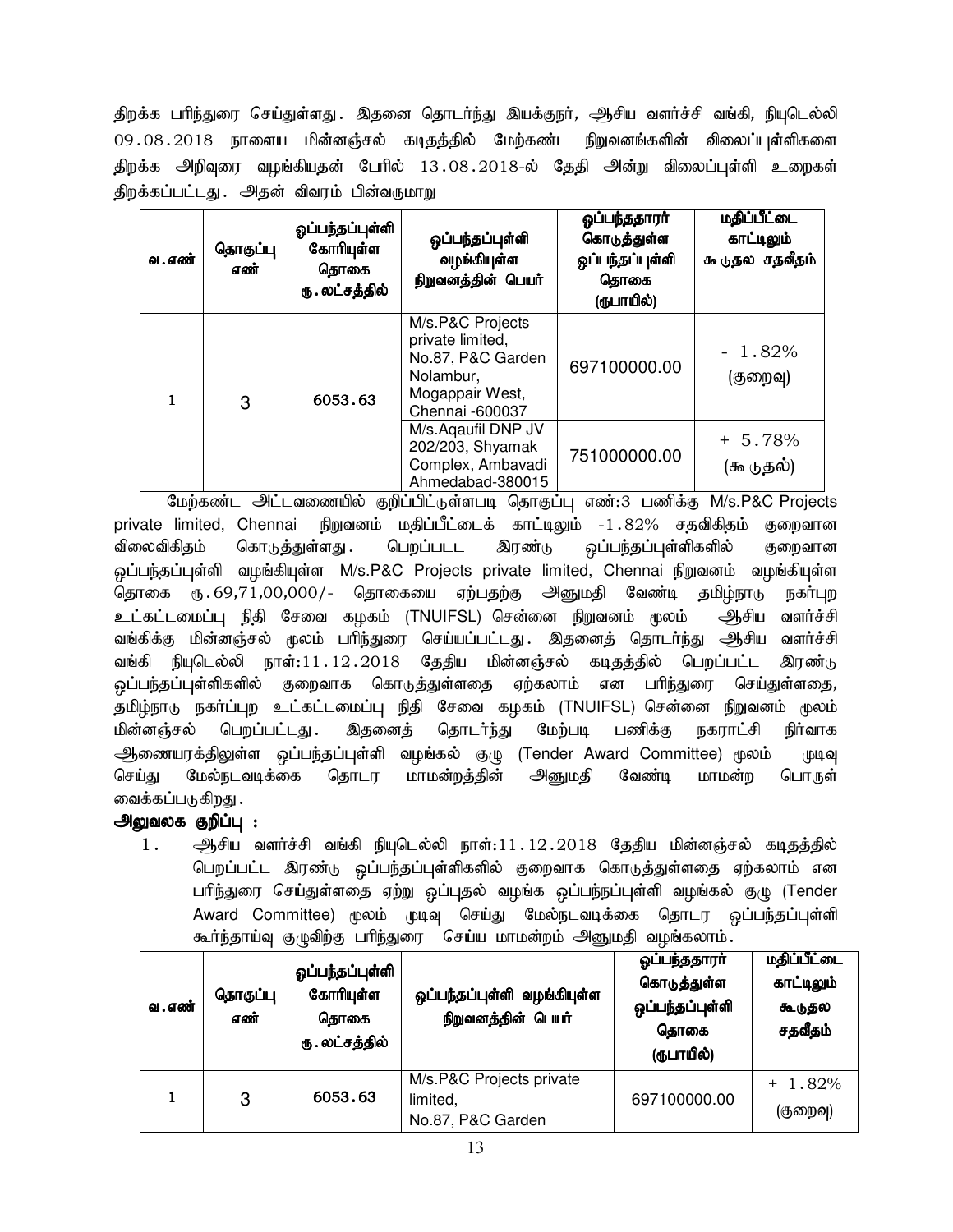|  | Nolambur, Mogappair West, |  |
|--|---------------------------|--|
|  | Chennai -600037           |  |

2. ஒப்பந்தப்புள்ளியினால் மதிப்பீட்டுத் தொகைக்கு கூடுதலாகும் செலவினத்தை பொது நிதி  $/$  அரசு வளர்ச்சி நிதி நிறுவனங்கள் மூலம் கடன் / மானியம் பெற்று மேற்படி பணிகளை மேற்கொள்ள அனுமதி வழங்கலாம். இதற்கு உரிய ஒப்பந்தம் முதலியன கையொப்பமிட மாநகராட்சி ஆணையருக்கு முழு அதிகாரம் வழங்க மாமன்றம் அனுமதி வழங்கலாம்

(ந.க.எண். 17598/2016/E1)

தீர்மானம் எண்: 456 – அலுவலகக் குறிப்பு அனுமதிக்கப்பட்டது.

(ஒம்) S.சிவசுப்பிரமணியன்  $\tilde{\mathcal{A}}$ தை வையாளா் (ம)தனி அலுவலா், வேலூர் மாநகராட்சி.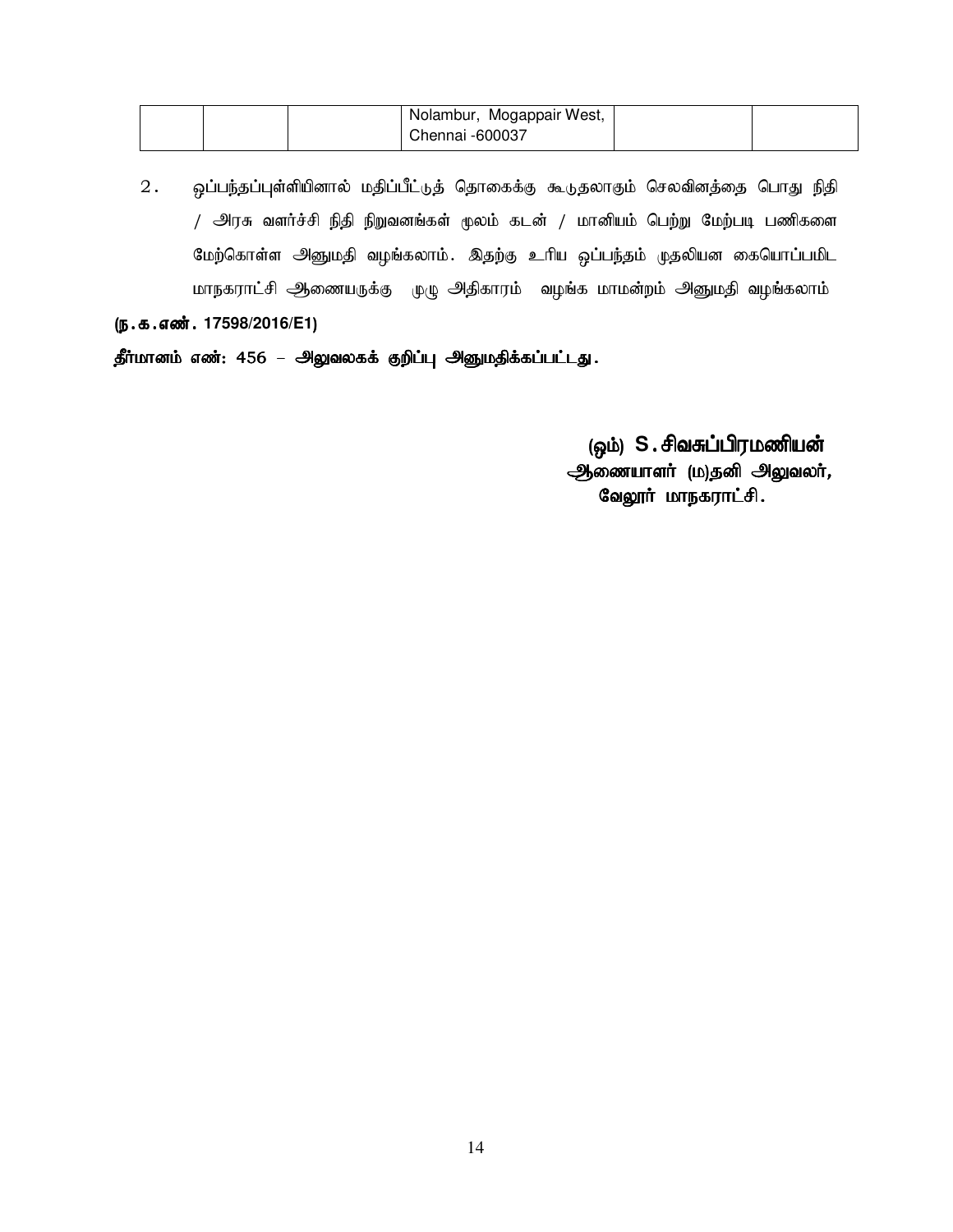

<u>வேலூர் மாநகராட்சி</u>

வேலூர் மாநகராட்சி மைய அலுவலகத்தில் தனி அலுவலரின் மாமன்ற சாதாரணக் கூட்டம் நாள்: 31 திங்கள்கிழமை காலை 11.00 மணிக்கு நடைபெற்ற கூட்டத்தின் நடவடிக்கைகள் .

# <u>மாமன்ற கூட்டப்பொருள</u>்

# தீர்மானம் எண்: 457 – அலுவலகக் குறிப்பு அனுமதிக்கப்பட்டது.

- 1. M/s. Good Care Enviro S ystem Pvt. Ltd., No:16, Lakshmi Nagar, 12<sup>th</sup> Street, **Moulivakkam, Chennai Chennai-16.**
- **2. M/s.Global Care Enviro System, No:18, Pillayar Koil street, Jain Nagar, street, 77.**  Ayapakkam, Chennai - 77.

# அமைக்கப்பட்ட தொழில்நுட்ப குழுவின் முடிவு பின்வருமாறு

|                                                                                                                                                                                                                                                                                                                                                                                                                                                                                                                                                                                                                                                                                                                                                                                                                                                                                                                                      |                                                  |           | வேலூர் மாநகராட்சி மைய அலுவலகத்தில்                                                                                               | தனி               |  |
|--------------------------------------------------------------------------------------------------------------------------------------------------------------------------------------------------------------------------------------------------------------------------------------------------------------------------------------------------------------------------------------------------------------------------------------------------------------------------------------------------------------------------------------------------------------------------------------------------------------------------------------------------------------------------------------------------------------------------------------------------------------------------------------------------------------------------------------------------------------------------------------------------------------------------------------|--------------------------------------------------|-----------|----------------------------------------------------------------------------------------------------------------------------------|-------------------|--|
| அலுவலரின் மாமன்ற சாதாரணக் கூட்டம் நாள்: 31.12.2018                                                                                                                                                                                                                                                                                                                                                                                                                                                                                                                                                                                                                                                                                                                                                                                                                                                                                   |                                                  |           |                                                                                                                                  |                   |  |
| திங்கள்கிழமை காலை 11.00 மணிக்கு நடைபெற்ற கூட்டத்தின்                                                                                                                                                                                                                                                                                                                                                                                                                                                                                                                                                                                                                                                                                                                                                                                                                                                                                 |                                                  |           |                                                                                                                                  |                   |  |
| நடவடிக்கைகள் .                                                                                                                                                                                                                                                                                                                                                                                                                                                                                                                                                                                                                                                                                                                                                                                                                                                                                                                       |                                                  |           |                                                                                                                                  |                   |  |
|                                                                                                                                                                                                                                                                                                                                                                                                                                                                                                                                                                                                                                                                                                                                                                                                                                                                                                                                      | மாமன்ற கூட்டப்பொருள்                             |           |                                                                                                                                  |                   |  |
| (1) வேலூர் மாநகராட்சி ஆணையர் அவர்களின் அக்டோபர்- 2018 மாத (30.10.2018 முதல்<br>31.10.2018 முடிய மற்றும் நவம்பர்-2018 மாத நாட்குறிப்பு மாமன்றத்தின் பார்வைக்கும் பதிவிற்கும்<br>வைக்கப்படுகிறது .<br><u>அலுவலக குறிப்பு: -</u> பதிவு செய்யலாம்.<br>$(D.5.5.5\text{})$                                                                                                                                                                                                                                                                                                                                                                                                                                                                                                                                                                                                                                                                 |                                                  |           |                                                                                                                                  |                   |  |
|                                                                                                                                                                                                                                                                                                                                                                                                                                                                                                                                                                                                                                                                                                                                                                                                                                                                                                                                      |                                                  |           |                                                                                                                                  |                   |  |
| தீர்மானம் எண்: 457 – அலுவலகக் குறிப்பு அனுமதிக்கப்பட்டது.<br>(2) வேலூர் மாநகராட்சியில், ஸ்மார்ட் சிட்டி திட்டத்தின் கீழ் கீழே பட்டியலில் கண்ட 1 பணிக்கு நகராட்சி<br>அவர்களின் செயல்முறைகள் ந.க.எண்: 18340/2018/IHSDP-3,<br><del>ஆ</del> ணையர், சென்னை<br>நிர்வாக<br>நாள்:31.07.2018-ல் நிர்வாக அனுமதி வழங்கப்பட்டுள்ளது. மேற்படி 1 பணிக்கு 13.11.2018 அன்று<br>ஒப்பந்தப்புள்ளிகள் பெறப்பட்டுள்ளன.<br>மேற்படி பணிக்கு ஒப்பந்தப்புள்ளி கோரப்பட்டதில் 2 ஒப்பந்தப்புள்ளிகள் பெறப்பட்டன. அவற்றின்<br>விவரம் பின்வருமாறு.<br>M/s. Good Care Enviro S ystem Pvt. Ltd., No:16, Lakshmi Nagar, 12 <sup>th</sup> Street,<br>1.<br>Moulivakkam, Chennai-16.<br>2. M/s. Global Care Enviro System, No:18, Pillayar Koil street, Jain Nagar,<br>Ayapakkam, Chennai - 77.<br>அமைக்கப்பட்ட தொழில்நுட்ப குழுவின் முடிவு பின்வருமாறு<br>பணியின் பெயர்: Construction of Gasifier Crematorium with all amenities at Ammanankuttai Zone 3 in<br>Vellore. |                                                  |           |                                                                                                                                  |                   |  |
| M/s.Good Care<br>1.<br><b>Enviro S ystem Pvt.</b><br>Ltd., No:16, Lakshmi<br>Nagar, 12 <sup>th</sup> Street,<br>Moulivakkam,<br>Chennai-16.                                                                                                                                                                                                                                                                                                                                                                                                                                                                                                                                                                                                                                                                                                                                                                                          | $2$ . வரிசை<br>எண்:2<br>அனைத்தும் சரியாக உள்ளது. | முதல்     | 1.வைப்புத் தொகை 1% காசோலையாக செலுத்தப்பட்டுள்ளது.<br>வரையிலான<br>$7\overline{ }$<br>எனவே தகுதியுடைய ஒப்பந்தப்புள்ளியாக ஏற்கலாம். | <u>ஆவணங்கள்</u>   |  |
| 2.<br>M/s.Global Care<br>Enviro System,<br>No:18, Pillayar Koil<br>street, Jain Nagar,<br>Ayapakkam,<br>Chennai - 77.                                                                                                                                                                                                                                                                                                                                                                                                                                                                                                                                                                                                                                                                                                                                                                                                                | $2.$ வரிசை எண்: $2,4,5,6$<br>இணைக்கப்படவில்லை.   | மற்றும் 7 | 1.வைப்புத் தொகை 1% காசோலையாக செலுத்தப்பட்டுள்ளது.                                                                                | வரையிலான ஆவணங்கள் |  |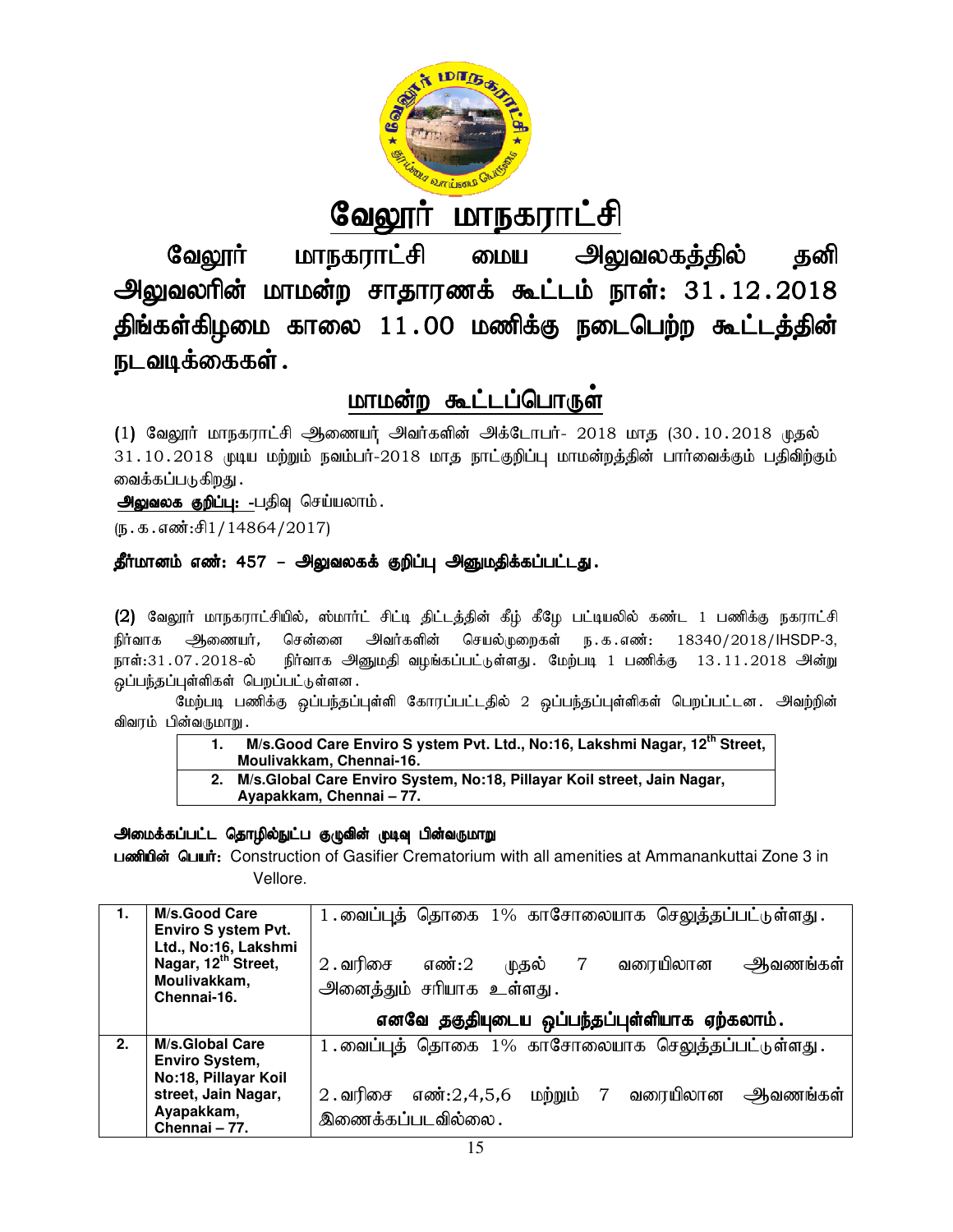|  |         |  | எனவே மேற்படி நிறுவனத்தின் தொழில்நுட்ப ஆவணங்கள் ஏற்க |  |
|--|---------|--|-----------------------------------------------------|--|
|  | இயலாது. |  |                                                     |  |

மேற்கண்ட 2 ஒப்பந்தப்புள்ளிகளில், M/s.Global Care Enviro System நிறுவனம் வரிசை எண்:2,4,5,6 மற்றும் 7 வரை கண்டுள்ள தொழில்நுட்ப ஆவணங்களை இணைக்காததால், நிறுவனம் தொழில் நுட்ப ஒப்பந்தத்தில் தகுதி பெறவில்லை. எனவே ஒப்பந்தப்புள்ளியின் விலைப்புள்ளி திறக்கப்பட வேண்டிய அவசியம் இல்லை .

தொழில்நுட்ப ஆவணங்கள் <sub>(</sub>டிருமையாக நிறைவு செய்த M/s.Good Care Enviro System Pvt. Ltd.,. நிறுவனத்தின் ஒப்பந்தப்புள்ளியின் விலைப்புள்ளியை திறக்கலாம் என தொழில்நுட்ப குழு 15.11.2018-ந் தேதியில் பரிந்துரை செய்யயப்பட்டுள்ளது.

எனவே வரிசை எண். 1 ஒப்பந்தப்புள்ளி விலைப்புள்ளியை 16.11.2018 மாலை 3.30மணிக்கு திறக்கப்பட்டதின் ஒப்புநோக்கு பட்டியல் பின்வருமாறு

| வ.<br>எண் | பணியின் பெயர்                                                                                                                | மதிப்பீடு | ஒப்பந்ததாரா்<br>திருவாளர்கள்                                  | ஒப்பந்தப்புள்ளி<br>மதிப்பிட்டு<br>தொகையைவிட<br>கூடுதல்<br>விலைவிகிதம் | விலை<br>குறைப்பிற்<br>கு பின்<br>ഖിഞഓ<br>விகிதம் | குறிப்பு                                                                                        |
|-----------|------------------------------------------------------------------------------------------------------------------------------|-----------|---------------------------------------------------------------|-----------------------------------------------------------------------|--------------------------------------------------|-------------------------------------------------------------------------------------------------|
|           | 2                                                                                                                            | 3         | 4                                                             | 5                                                                     | 6                                                | 7                                                                                               |
| 1.        | Construction of<br><b>Gasifier Crematorium</b><br>with all amenities at<br>Ammanankuttai Zone<br>3 in Vellore<br>Corporation | 200.00    | M/s.Good Care<br>Enviro<br>System Pvt.<br>Ltd.,<br>Chennai-16 | $+ 4.50\%$ (L1)                                                       | $-0.18%$                                         | (L1) ல் $-0.18%$<br>மதிப்பீட்டுத்<br>தொகையை விட<br>குறைவாக<br>வழங்கப்<br>பட்டுள்ளதை<br>ஏற்கலாம் |

மேற்படி பணிக்கு பெறப்பட்ட ஒப்பந்தப்புள்ளியில் கூடுதல் விலை விகிதத்தில் (+4.50%) கொடுக்கப்பட்டுள்ள M/s.Good Care Enviro System Pvt. Ltd.,. நிறுவனம் 20.11.2018ல் விலைகுறைப்பு கடிதம் வழங்கப்பட்டதற்கு பதில் கடிதமாக M/s.Good Care Enviro System Pvt. Ltd.,. நிறுவனம் தனது  $22.11.2018$ ம் நாளிட்ட விலைக்குறைப்பு கடிதத்தில் மதிப்பீட்டுத் தொகையை விட (+4.50%) கூடுதலாக கொடுத்துள்ளதை (-4.68%) விலைக் குறைப்பு செய்து (-0.18%) குறைவான விலை விகிகதத்தில் பணிகள் செய்ய சம்மதம் தெரிவித்துள்ளார்.

மேற்கண்ட பட்டியலில் கண்ட 1 பணிக்கு பெறப்பட்ட ஒப்பந்தப்புள்ளியில் குறைவான விலைவிகிதத்தில் <u>ஒ</u>ப்பந்தப்புள்ளி அளித்துள்ள நிறுவனத்தின் ஓப்பந்தப்புள்ளியை (-0.18%) ஏற்று பட்டியலில் கண்ட 1 பணிக்கு பணி உத்திரவு வழங்க மாமன்றத்தின் அனுமதி வேண்டப்படுகிறது.

#### அலுவலக குறிப்பு :

- 10. khrin மன்றத்தின் பார்வைக்கு வைக்கப்பட்டுள்ள இப்பொருள் மாமன்றத்தில் பதிவு செய்யலாம்.
- 11. இப்பணிக்கான செலவினத் தொகையை ஸ்மார்ட் சிட்டி திட்டத்தின் கீழ் செலவு செய்யலாம்.
- 12. வேலூர் மாநகராட்சியில் ஸ்மார்ட் சிட்டி திட்டத்தின் கீழ் ஒப்பந்தப்புள்ளி கோரப்பட்ட மேற்கண்ட 1-பணிக்கு ஒப்பந்தப்புள்ளி அளித்துள்ள நிறுவனத்தார் அளித்துள்ள குறைந்த விலைவிகிதம்  $L1-((1)-0.18\%$  ஒப்பந்தப்புள்ளியை மாமன்றம் ஏற்று பணி உத்திரவு வழங்க மாமன்றம் அனுமதிக்கலாம். முன்அனுமதி வழங்கப்பட்டதை மாமன்றம் ஏற்கலாம்.

# (ந.க.எண். 6209/2015/E1)

தீர்மானம் எண்: 458 – அலுவலகக் குறிப்பு அனுமதிக்கப்பட்டது.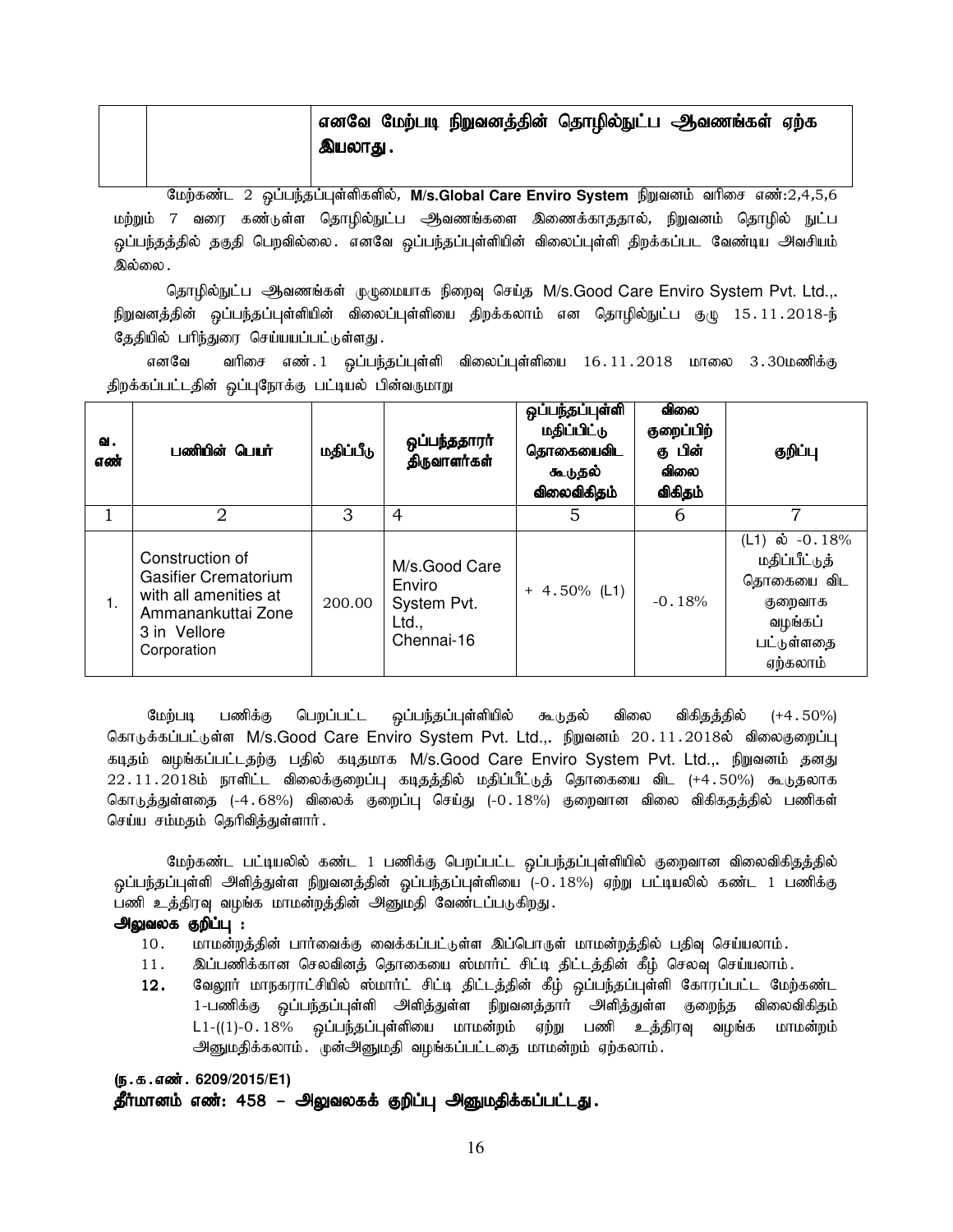(3) வேலூர் மாநகராட்சியில், ஸ்மார்ட் சிட்டி திட்டத்தின் கீழ் கீழே பட்டியலில் கண்ட 1 பணிக்கு நகராட்சி நிர்வாக ஆணையர், சென்னை அவர்களின் செயல்முறைகள் ந.க.எண்: 18340/2018/IHSDP-3, நாள்:31.07.2018-ல் நிர்வாக அனுமதி மற்றும் தலைமை பொறியாளர், நகராட்சி நிர்வாக ஆணையரகம்,சென்ளை அவர்களின் ந.க.எண்: 25477/2017/DO1 நாள்: 14.09.2018 தொழில் நுட்ப அனுமதி வழங்கப்பட்டுள்ளது .மேற்படி 1 பணிக்கு 13.11.2018 அன்று ஒப்பந்தப்புள்ளிகள் பெறப்பட்டுள்ளன .

மேற்படி பணிக்கு ஒப்பந்தப்புள்ளி கோரப்பட்டதில் 2 ஒப்பந்தப்புள்ளிகள் பெறப்பட்டன. அவற்றின் விவரம் பின்வருமாறு.

- **1. Mrs. R.Vasanthy, 1/213, Kalainger Nagar, Veppaneri Village, K.V.Kuppam Post,**
- **Katpadi TK, Vellore-632201.**
- **2. Mr. K.Kutty 23, Thiruvankada Mudhali Street, Kulpudur, Katpadi, Vellore – 7**

# அமைக்கப்பட்ட தொழில்நுட்ப குழுவின் முடிவு பின்வருமாறு

Laming Guuit: Providing New Green Park development at , Zone-I, Vellore Corporation. (25 Nos)

|    | Mrs. R.Vasanthy,<br>1/213, Kalainger<br>Nagar, Veppaneri<br>Village, K.V.Kuppam<br>Post, Katpadi TK,<br><b>Vellore-632201.</b> | 1.வைப்புத் தொகை 1% காசோலையாக செலுத்தப்பட்டுள்ளது.<br>எண்:2 முதல் 7 வரையிலான அவணங்கள் அனைத்தும்<br>சரியாக<br>$2.$ வரிசை<br>உள்ளது . |
|----|--------------------------------------------------------------------------------------------------------------------------------|------------------------------------------------------------------------------------------------------------------------------------|
|    |                                                                                                                                | எனவே தகுதியுடைய ஒப்பந்தப்புள்ளியாக ஏற்கலாம்.                                                                                       |
| 2. | Mr. K.Kutty 23,<br><b>Thiruvankada</b>                                                                                         | 1.வைப்புத் தொகை 1% காசோலையாக செலுத்தப்பட்டுள்ளது.                                                                                  |
|    | Mudhali Street,<br>Kulpudur, Katpadi,<br>Vellore - 7                                                                           | மற்றும்<br>$\overline{7}$<br>வரையிலான<br>$2.$ வரிசை<br>எண்:2.4.5.6<br>ஆவணங்கள்<br>இணைக்கப்படவில்லை .                               |
|    |                                                                                                                                | எனவே மேற்படி நிறுவனத்தின் தொழில்நுட்ப ஆவணங்கள் ஏற்க இயலாது.                                                                        |

மேற்கண்ட 2 ஒப்பந்தப்புள்ளிகளில், Mr.K.Kutty, , Vellore ஒப்பந்ததாரர் வரிசை எண்:2,4,5,6 மற்றும் 7 வரை கண்டுள்ள தொழில்நுட்ப ஆவணங்களை இணைக்காததால், ஒப்பந்ததாரர் தொழில் நுட்ப ஒப்பந்தத்தில் தகுதி பெறவில்லை. எனவே ஒப்பந்தப்புள்ளியின் விலைப்புள்ளி திறக்கப்பட வேண்டிய அவசியம் இல்லை .

தொழில்நுட்ப <del>அ</del>வணங்கள் முழுமையாக நிறைவு செய் **Msr. . R.Vasanthy, Vellore** ஒப்பந்ததாரா <u>ஒ</u>ப்பந்தப்புள்ளியின் விலைப்புள்ளியை திறக்கலாம் என தொழில்நுட்ப குழு 15.11.2018-ந் தேதியில் பரிந்துரை செய்யயப்பட்டுள்ளது.

எனவே வரிசை எண்.1 ஒப்பந்தப்புள்ளி விலைப்புள்ளியை 16.11.2018 மாலை 3.30மணிக்கு திறக்கப்பட்டதின் ஒப்புநோக்கு பட்டியல் பின்வருமாறு

| ഖ.<br>எண் | பணியின் பெயர்                                                                                  | மதிப்பீடு | ஒப்பந்ததாரா்<br>திருவாளர்கள்                                                                                                   | ஒப்பந்தப்புள்ளி<br>மதிப்பிட்டு<br>தொகையைவிட<br>குறைவான<br>விலைவிகிதம் | குறிப்பு                                                                                      |
|-----------|------------------------------------------------------------------------------------------------|-----------|--------------------------------------------------------------------------------------------------------------------------------|-----------------------------------------------------------------------|-----------------------------------------------------------------------------------------------|
| 1         | 2                                                                                              | З         | 4                                                                                                                              | 5                                                                     |                                                                                               |
| 1.        | <b>Providing New Green</b><br>Park development at,<br>Zone-I, Vellore<br>Corporation. (25 Nos) | 434.50    | Mrs. R.Vasanthy,<br>1/213, Kalainger<br>Nagar, Veppaneri<br>Village,<br>K.V.Kuppam<br>Post, Katpadi<br>TK, Vellore-<br>632201. | $-0.01\%$ (L1)                                                        | (L1) ல் $-0.01\%$<br>மதிப்பீட்டுத்<br>தொகையை விட<br>குறைவாக வழங்கப்<br>பட்டுள்ளதை<br>ஏற்கலாம் |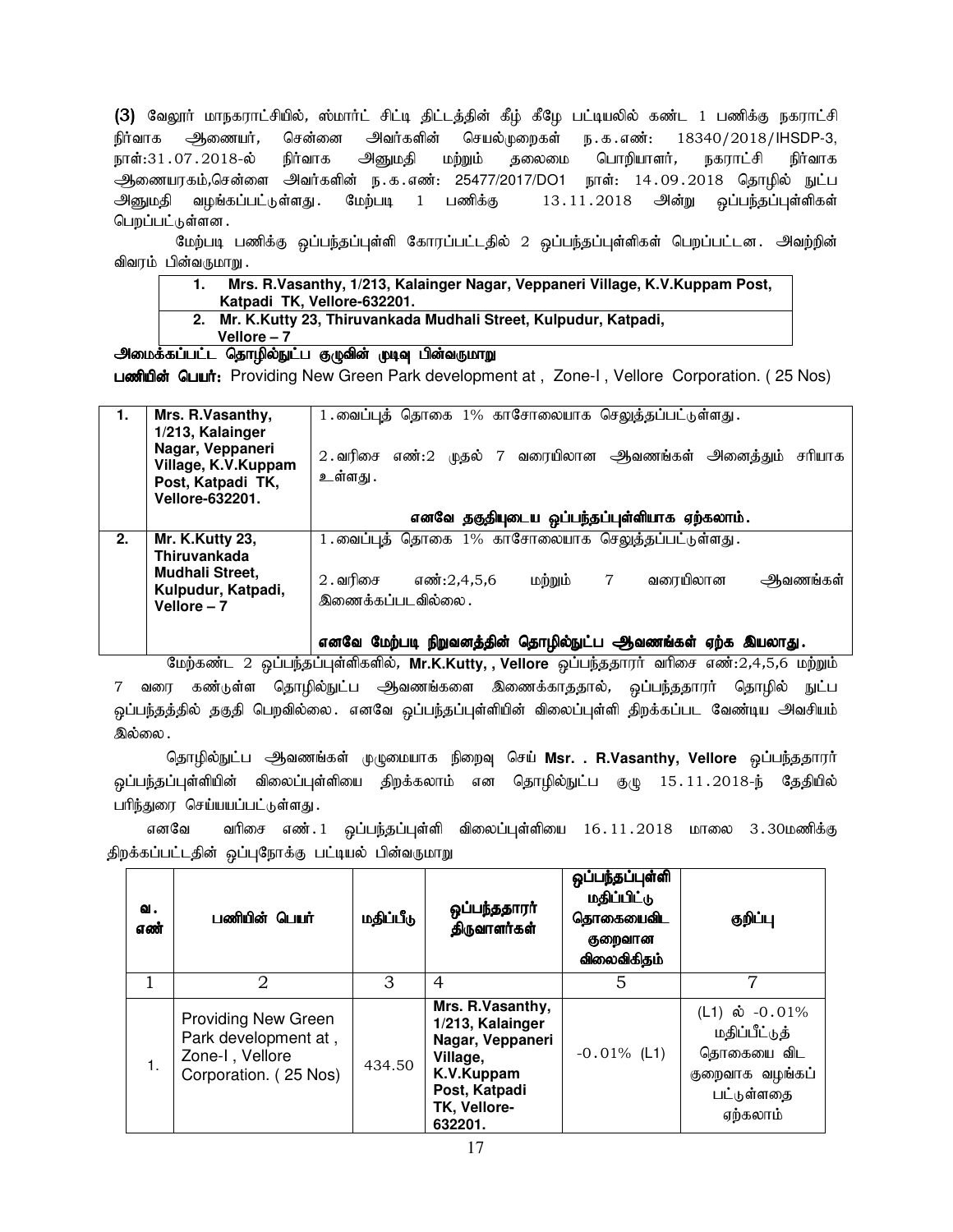மேற்கண்ட பட்டியலில் கண்ட 1 பணிக்கு பெறப்பட்ட ஒப்பந்தப்புள்ளியில் மதிப்பிட்டு தொகையை விட குறைவான விலைவிகிதத்தில் ஒப்பந்தப்புள்ளி அளித்துள்ள ஒப்பந்ததாரரின் ஓப்பந்தப்புள்ளியை (-0.01%) ஏற்று பட்டியலில் கண்ட 1 பணிக்கு பணி உத்திரவு வழங்க மாமன்றத்தின் அனுமதி வேண்டப்படுகிறது.

#### அலுவலக குறிப்பு :

- 1. மாமன்றத்தின் பார்வைக்கு வைக்கப்பட்டுள்ள இப்பொருள் மாமன்றத்தில் பதிவு செய்யலாம்.
- 2. இப்பணிக்கான செலவினத் தொகையை ஸ்மார்ட் சிட்டி திட்டத்தின் கீழ் செலவு செய்யலாம்.
- 3. வேலூர் மாநகராட்சியில் ஸ்மார்ட் சிட்டி திட்டத்தின் கீழ் ஒப்பந்தப்புள்ளி கோரப்பட்ட மேற்கண்ட 1-பணிக்கு ஒப்பந்தப்புள்ளி அளித்துள்ள ஒப்பந்ததாரர் அளித்துள்ள குறைந்த விலைவிகிதம்  $L1-(1)-0.01%$  ஒப்பந்தப்புள்ளியை மாமன்றம் ஏற்று பணி உத்திரவு வழங்க மாமன்றம் அனுமதிக்கலாம். முன்அனுமதி வழங்கப்பட்டதை மாமன்றம் ஏற்கலாம்.

#### (ந.க.எண். 6209/2015/E1)

#### தீர்மானம் எண்: 459 – அலுவலகக் குறிப்பு அனுமதிக்கப்பட்டது.

(4) வேலூர் மாநகராட்சியில், ஸ்மார்ட் சிட்டி திட்டத்தின் கீழ் கீழே பட்டியலில் கண்ட 3 பணிக்கு நகராட்சி நிர்வாக ஆணையர், சென்னை அவர்களின் செயல்முறைகள் நகராட்சி நிர்வாக ஆணையர், சென்னை அவர்களின் செயல்முறைகள் ந.க.எண்: 18340/2018/IHSDP-3, நாள்:31.07.2018-ல் நிர்வாக அனுமதி மற்றும் தலைமை பொறியாளர், நகராட்சி நிர்வாக ஆணையரகம்,சென்ளை அவர்களின் ந.க.எண்: 25477/2017/DO1 நாள்: 14.09.2018 தொழில் நுட்ப அனுமதி வழங்கப்பட்டுள்ளது. மேற்படி 4 பணிகளுக்கு 13.11.2018 அன்று ஒப்பந்தப்புள்ளிகள்பெறப்பட்டுள்ளன.

ஸ்மார்ட் சிட்டி திட்டத்தின் கீழே பட்டியலில் கண்ட 3 பணிகளுக்கு பெறப்பட்டுள்ள ஒப்பந்தப்புள்ளியை முடிவு செய்ய ஒப்புநோக்குப்பட்டியல் மாமன்றத்திற்கு சமர்ப்பிக்கப்படுகிறது.

| வ.<br>எண்    | பணியின் பெயர்                                                                                                                                                                                                                                                                                                                                                                                            | மதிப்பீடு | ஒப்பந்ததாரா்<br>திருவாளர்கள்                                    | ஒப்பந்தப்புள்ளி<br>மதிப்பிட்டு<br>தொகையைவிட<br>கூடுதல்<br>விலைவிகிதம் | ഖിഞഓ<br>குறைப்பிற்<br>கு பின்<br>விலை<br>விகிதம் | குறிப்பு                                                                                         |
|--------------|----------------------------------------------------------------------------------------------------------------------------------------------------------------------------------------------------------------------------------------------------------------------------------------------------------------------------------------------------------------------------------------------------------|-----------|-----------------------------------------------------------------|-----------------------------------------------------------------------|--------------------------------------------------|--------------------------------------------------------------------------------------------------|
| $\mathbf{1}$ | 2                                                                                                                                                                                                                                                                                                                                                                                                        | 3         | $\overline{4}$                                                  | 5                                                                     | 6                                                | $\overline{7}$                                                                                   |
| 1.           | Providing New Green Park<br>development at A1212 Nethaji<br>Boss, 8th Street Ward No:19<br>, Avvai Street, Vasantham<br>Nagar Extn. Ward No:20,<br>Annai Therasa 3rd Street,<br>Oasis 2nd Street, Maruthi<br>Nagar L Type Ward No:22,<br>17th Cross "L" Type Ward<br>No:22, 19th Cross<br>Viveganathapuram, Hari Om<br>1st Street, Viveganathar 1st<br>Street Ward No.19 Zone-II,<br>Vellore Corporation | 300.40    | M/s.N.கிருஷ்ணன்<br>& கோ, வேலூர்<br>R.குமார் <i>,</i><br>வேலூர். | $+ 8.21\%$ (L1)<br>$+13.12\%$ (L2)                                    | $-.0.02%$                                        | (L1) ல் $-0.02\%$<br>மதிப்பீட்டுத்<br>தொகையை விட<br>குறைவாக<br>வழங்கப்<br>பட்டுள்ளதை<br>ஏற்கலாம் |
| 2.           | Providing New Green Park<br>development at Chandrasekar<br>Layout, Velapadi, Pillaiyar Koil<br>Street Back Side and<br>Veerasamy Nagar Zone-III,<br>Vellore Corporation                                                                                                                                                                                                                                  | 65.00     | R.S.பிரபாகரன்,<br>வேலூர்<br>T.அறிவழகன் <i>,</i><br>வேலூர்       | $+ 5.00\%$ (L1)<br>$+ 9.78%$ (L2)                                     | $-0.02%$                                         | (L1) ல் $-0.02\%$<br>மதிப்பீட்டுத்<br>தொகையை விட<br>குறைவாக<br>வழங்கப்<br>பட்டுள்ளதை             |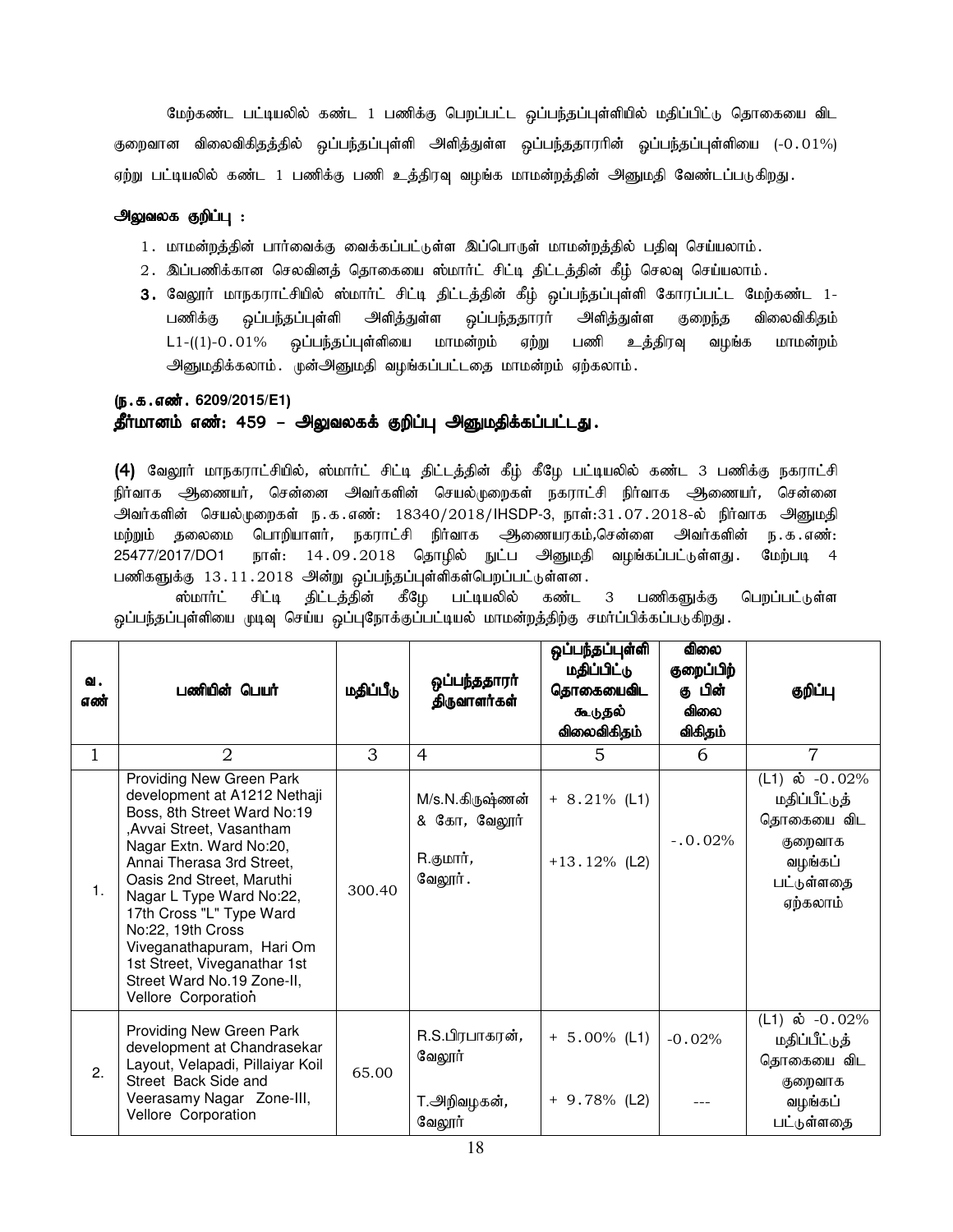|    |                                                                                                                                                                                                                                                                                                                                               |        |                                                                  |                                    |          | ஏற்கலாம்                                                                                         |
|----|-----------------------------------------------------------------------------------------------------------------------------------------------------------------------------------------------------------------------------------------------------------------------------------------------------------------------------------------------|--------|------------------------------------------------------------------|------------------------------------|----------|--------------------------------------------------------------------------------------------------|
| 3. | Providing New Green Park<br>development at Ambalal Green<br>City Phase-I Park-1, Ambalal<br>Green City Phase-I Park-2,<br>Ambalal Green City Phase-II,<br>Chitteri, Kaspa Vasudevan<br>Layout, Old Bye-pass Road,<br>Kaspa Mani Layout,<br>Vasanthapuram Mani Layout<br>and Vasanthapuram Sri Sai<br>Nagar, Zone-IV in Vellore<br>Corporation | 240.30 | V.K.மகேஷ்,<br>வேலூர் .<br>M/s Kay Yes<br>Construction,<br>வேலூர் | $+ 5.00\%$ (L1)<br>$+ 7.61\%$ (L2) | $-0.03%$ | (L1) ல் $-0.03\%$<br>மதிப்பீட்டுத்<br>தொகையை விட<br>குறைவாக<br>வழங்கப்<br>பட்டுள்ளதை<br>ஏற்கலாம் |

மேலும் பெறப்பட்ட ஒப்பந்தப்புள்ளியில் கூடுதல் விலை விகிதத்தில் அிளித்துள்ள <u>ஒ</u>ப்பந்ததாரர்களுக்கு 20.11.2018ல் விலைகுறைப்பு கடிதம் வழங்கப்பட்டதற்கு பதில் கடிதமாக .<br>ஒப்பந்ததாரர்கள் தனது 22.11.2018ம் நாளிட்ட விலைக்குறைப்பு கடிதத்தில் மதிப்பீட்டுத் தொகையை விட குறைந்த விலை விகிகதத்தில் பணிகள் செய்ய சம்மதம் தெரிவித்துள்ளாாகள்.

மேற்கண்ட பட்டியலில் கண்ட 3 பணிக்கு பெறப்பட்ட <u>ஒ</u>ப்பந்தப்புள்ளியில் மதிப்பிட்டு தொகையை விட குறைந்த தொகைக்கான ஒப்பந்தப்புள்ளி அளித்துள்ள ஒப்பந்ததாரர்களின் ஓப்பந்தப்புள்ளியை ஏற்று பட்டியலில் கண்ட 4 பணிக்கு பணி உத்திரவு வழங்க மாமன்றத்தின் அ<u>னு</u>மதி வேண்டப்படுகிறது.

# அலுவலக குறிப்பு :

- 1. மாமன்றத்தின் பார்வைக்கு வைக்கப்பட்டுள்ள இப்பொருள் மாமன்றத்தில் பதிவு செய்யலாம்.
- 2. இப்பணிக்கான செலவினத் தொகையை ஸ்மார்ட் சிட்டி திட்டத்தின் கீழ் செலவு செய்யலாம்.
- 3. வேலூர் மாநகராட்சியில் ஸ்மார்ட் சிட்டி திட்டத்தின் கீழ் ஒப்பந்தப்புள்ளி கோரப்பட்ட மேற்கண்ட 4-பணிகளுக்கு ஒப்பந்தப்புள்ளி அளித்துள்ள ஒப்பந்ததாரர்கள் அளித்துள்ள குறைந்த தொகைக்கான  $L1-$  (1)-0.02% (2)+0.02% (3)-0.03% ஒப்பந்தப்புள்ளிகளை மாமன்றம் ஏற்று பணி உத்திரவு வழங்க அனுமதிக்கலாம். முன்அனுமதி வழங்கப்பட்டதை மாமன்றம் ஏற்கலாம்.

#### (ந.க.எண். 6209/2015/E1)

தீர்மானம் எண்: 460 – அலுவலகக் குறிப்பு அனுமதிக்கப்பட்டது.

(5) வேலூர் மாநகராட்சியில், ஸ்மார்ட் சிட்டி திட்டத்தின் கீழ் கீழே பட்டியலில் கண்ட 1 பணிக்கு நகராட்சி நிர்வாக அிணையர், சென்னை அவர்களின் செயல்முறைகள் ந.க.எண்: 25477/2018/DO1, நாள்:25.09.2018ல் நிர்வாக அனுமதி மற்றும் தலைமை பொறியாளர், நகராட்சி நிர்வாக ஆணையரகம், சென்னை அவர்களின் ந.க.எண்: 25477/2018/DO1 நாள்:25.09.2018 வழங்கப்பட்டுள்ளது. மேற்படி 1 பணிக்கு 20.11.2018 அன்று ஒப்பந்தப்புள்ளிகள் பெறப்பட்டுள்ளன.

மேற்படி பணிக்கு ஒப்பந்தப்புள்ளி கோரப்பட்டதில் 2 ஒப்பந்தப்புள்ளிகள் பெறப்பட்டன. அவற்றின் விவரம் பின்வருமாறு.

# **1. M/s.Watair Technologies Pvt., Ltd., No:27, Sudharsan Nivas 2nd Floor, 2nd Street, Varalakshmi Nagar, Maduravayal, Chennai - 95 2. M/s. N.S.Construction, No:70/89, Congress House Road, Pudupet, Gudiyattam-632602.**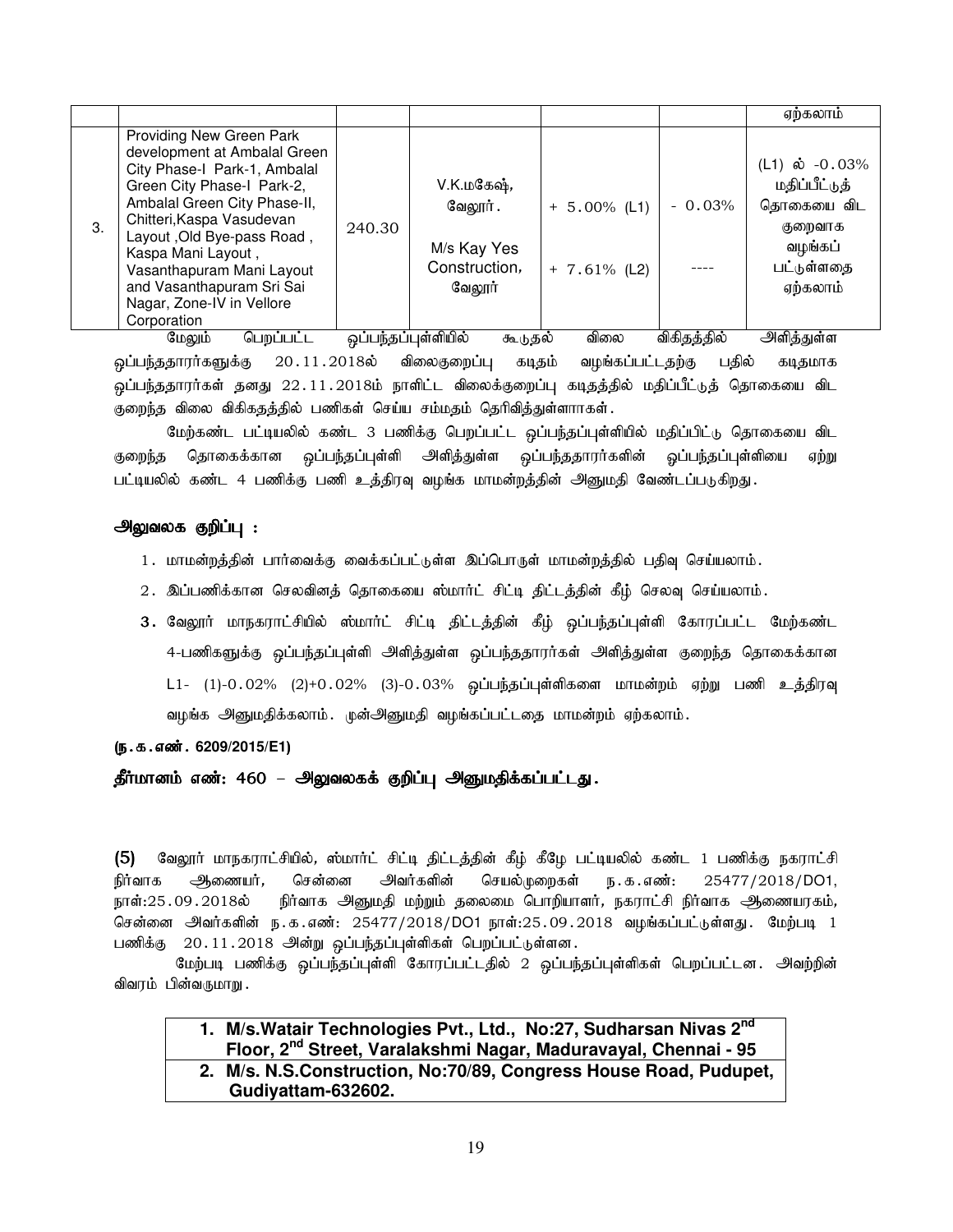#### அமைக்கப்பட்ட தொழில்நுட்ப குழுவின் முடிவு பின்வருமாறு

ussiulusing Culturit: Construction of Anganvadi Center In Ward No .2,4,8,10,11,12,15 Zone-1, Vellore Corporation

|    | M/s. N.S.Construction,<br>No:70/89, Congress<br>House Road, Pudupet,<br>Gudiyattam-632602.                                                                                  | 1.வைப்புத் தொகை 1% காசோலையாக செலுத்தப்பட்டுள்ளது.<br>2. வரிசை எண்:2 முதல் 14 வரையிலான ஆவணங்கள் அனைத்தும் சரியாக<br>உள்ளது .                                                                                               |
|----|-----------------------------------------------------------------------------------------------------------------------------------------------------------------------------|---------------------------------------------------------------------------------------------------------------------------------------------------------------------------------------------------------------------------|
|    |                                                                                                                                                                             | எனவே தகுதியுடைய ஒப்பந்தப்புள்ளியாக ஏற்கலாம்.                                                                                                                                                                              |
| 2. | M/s.Watair<br>Technologies Pvt.,<br>Ltd.,<br>No:27, Sudharsan<br>Nivas 2 <sup>nd</sup> Floor, 2 <sup>nd</sup><br>Street, Varalakshmi<br>Nagar, Maduravayal,<br>Chennai - 95 | $\overline{1}$ . வைப்புத் தொகை $1\%$ காசோலையாக செலுத்தப்பட்டுள்ளது.<br>$2.$ வரிசை<br>மற்றும்<br>வரையிலான<br>எண்:2.3<br>ஆவணங்கள்<br>4<br>இணைக்கப்படவில்லை .<br>எனவே மேற்படி நிறுவனத்தின் தொழில்நுட்ப ஆவணங்கள் ஏற்க இயலாது. |

மேற்கண்ட 2 ஒப்பந்தப்புள்ளிகளில், M/s.Watair Technologies Pvt., Ltd., நிறுவனம் வரிசை எண்:2,3, மற்றும் 4 வரை கண்டுள்ள தொழில்நுட்ப ஆவணங்களை இணைக்காததால், நிறுவனம் தொழில் நுட்ப ஒப்பந்தத்தில் தகுதி பெறவில்லை. எனவே ஒப்பந்தப்புள்ளியின் விலைப்புள்ளி திறக்கப்பட வேண்டிய அவசியம் இல்லை .

தொழில்நுட்ப ஆவணங்கள் முழுமையாக நிறைவு செய்த M/s. N.S.Construction நிறுவனத்தின் <u>ஒ</u>ப்பந்தப்புள்ளியின் விலைப்புள்ளியை திறக்கலாம் என தொழில்நுட்ப குழு 23.11.2018-ந் தேதியில் பரிந்துரை செய்யயப்பட்டுள்ளது.

எனவே வரிசை எண்.1 ஒப்பந்தப்புள்ளி விலைப்புள்ளியை 26.11.2018 மாலை 3.30மணிக்கு திறக்கப்பட்டதின் ஒப்புநோக்கு பட்டியல் பின்வருமாறு

|                                                | பணியின் பெயர்<br>2                                                                     | மதிப்பீடு<br>3      | ஒப்பந்ததாரா்<br>திருவாளர்கள்<br>4                                                                                                 | தொகையைவிட<br>கூடுதல்<br>விலைவிகிதம்<br>5 | கு பின்<br>ഖിതல<br>விகிதம்<br>6 | குறிப்பு<br>7                                                                                  |
|------------------------------------------------|----------------------------------------------------------------------------------------|---------------------|-----------------------------------------------------------------------------------------------------------------------------------|------------------------------------------|---------------------------------|------------------------------------------------------------------------------------------------|
| Ward No<br>1.<br>Zone-1,<br>Vellore<br>மேற்படி | Construction of<br>Anganvadi Center In<br>.2,4,8,10,11,12,15<br>Corporation<br>பணிக்கு | 160.00<br>பெறப்பட்ட | M/s.<br>N.S.Construction,<br>No:70/89.<br><b>Congress House</b><br>Road, Pudupet,<br>Gudiyattam-<br>632602<br>ஒப்பந்தப்புள்ளியில் | $+31.44\%$ (L1)<br>விலை                  | $-0.18%$<br>விகிதத்தில்         | $(L1)$ ல் $-0.18%$<br>மதிப்பீட்டுத்<br>தொகையை விட<br>குறைவாக வழங்கப்<br>பட்டுள்ளதை<br>ஏற்கலாம் |

கொடுக்கப்பட்டுள்ள M/s. N.S.Construction, Gudiyattam-02 நிறுவனம் 26.11.2018ல் விலைகுறைப்பு கடிதம் வழங்கப்பட்டதற்கு பதில் கடிதமாக M/s. N.S.Construction, Gudiyattam-02 நிறுவனம் தனது 27.11.2018ம் நாளிட்ட விலைக்குறைப்பு கடிதத்தில் மதிப்பீட்டுத் தொகையை விட (+31.44%) கூடுதலாக கொடுத்துள்ளதை (-31.46%) விலைக் குறைப்பு செய்து (-0.02%) கூடுதல் விலை விகிகதத்தில் பணிகள் செய்ய சம்மதம் தெரிவித்துள்ளார் .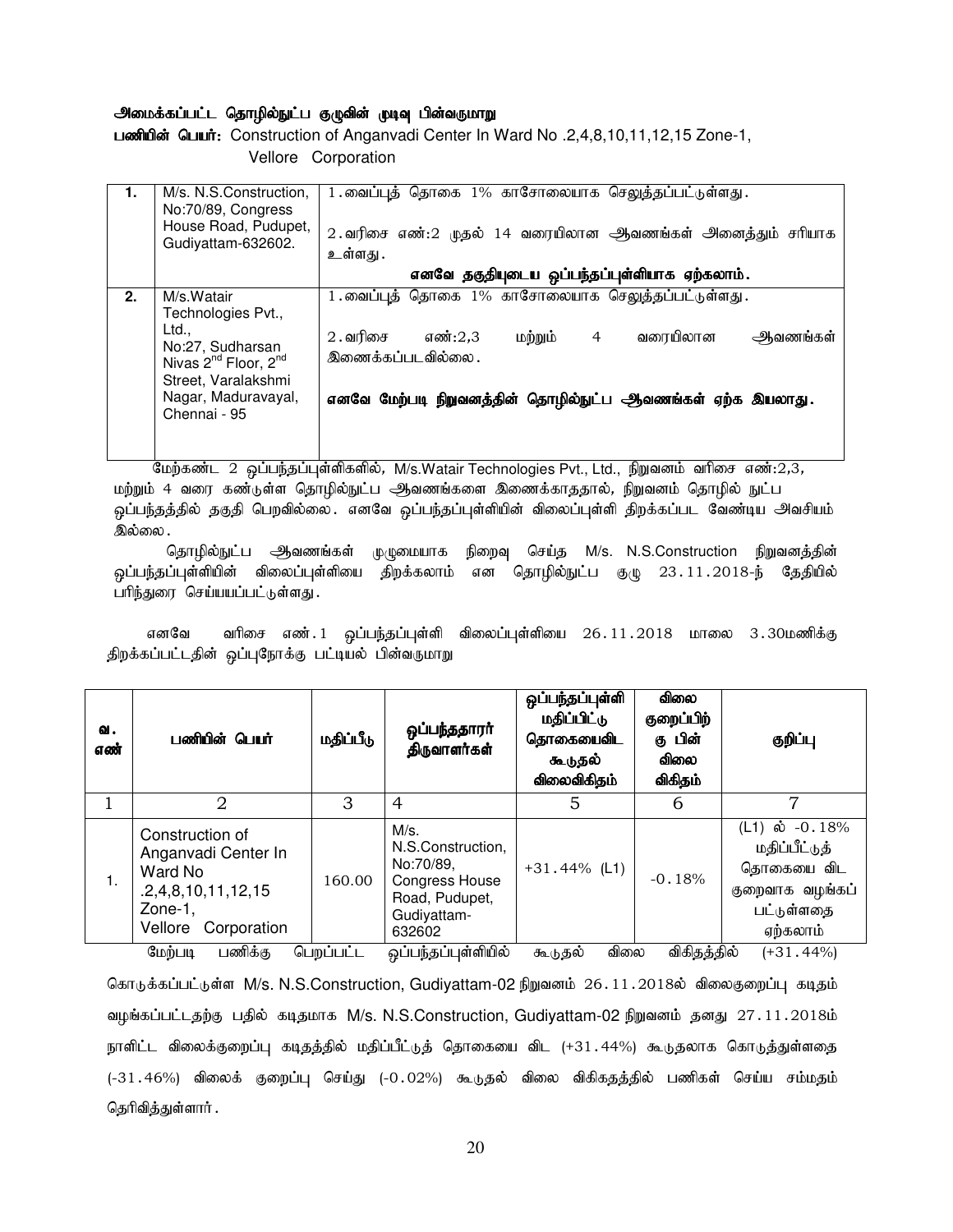மேற்கண்ட பட்டியலில் கண்ட 1 பணிக்கு பெறப்பட்ட ஒப்பந்தப்புள்ளியில் மதிப்பிட்டு தொகையை விட குறைவான விலைவிகிதத்தில் ஒப்பந்தப்புள்ளி அளித்துள்ள நிறுவனத்தின் ஓப்பந்தப்புள்ளியை (-0.02%) ஏற்று பட்டியலில் கண்ட 1 பணிக்கு பணி உத்திரவு வழங்க மாமன்றத்தின் அனுமதி வேண்டப்படுகிறது.

#### அலுவலக குறிப்பு :

- 1. மாமன்றத்தின் பார்வைக்கு வைக்கப்பட்டுள்ள இப்பொருள் மாமன்றத்தில் பதிவு செய்யலாம்.
- 2. இப்பணிக்கான செலவினத் தொகையை ஸ்மார்ட் சிட்டி திட்டத்தின் கீழ் செலவு செய்யலாம்.
- 3. வேலூர் மாநகராட்சியில் ஸ்மார்ட் சிட்டி திட்டத்தின் கீழ் ஒப்பந்தப்புள்ளி கோரப்பட்ட மேற்கண்ட 1-பிக்கு M/s. N.S.Construction, Gudiyattam-02 நிறுவனம் குறைந்த விலைவிகிதம் L1-((1)-0.02% ல் அிளித்துள்ள ஒப்பந்தப்புள்ளியை மாமன்றம் ஏற்று பணி உத்திரவு வழங்க மாமன்றம் அனுமதிக்கலாம். முன்அனுமதி வழங்கப்பட்டதை மாமன்றம் ஏற்கலாம்.

#### (ந.க.எண். 6209/2015/E1) தீர்மானம் எண்: 461 – அலுவலகக் குறிப்பு அனுமதிக்கப்பட்டது.

(6) வேலூர் மாநகராட்சியில், ஸ்மார்ட் சிட்டி திட்டத்தின் கீழ் கீழே பட்டியலில் கண்ட 2 பணிக்கு நகராட்சி நிர்வாக அிணையர், சென்னை அவர்களின் செயல்முறைகள் நகராட்சி நிர்வாக அணையர், சென்னை அவர்களின் செயல்முறைகள் ந.க.எண்: 18340/2018/IHSDP-3, நாள்:02.08.2018ல் நிர்வாக அனுமதி மற்றும் தலைமை பொறியாளர், நகராட்சி நிர்வாக ஆணையரகம், சென்னை அவர்களின் ந.க.எண்: 25477/2018/DO1 நாள்: 25.09.2018 தொழில் நுட்ப அனுமதியும் வழங்கப்பட்டுள்ளது. மேற்படி 2 பணிகளுக்கு 20.11.2018 அன்று ஒப்பந்தப்புள்ளிகள் பெறப்பட்டுள்ளன.

ஸ்மார்ட் சிட்டி திட்டத்தின் கீழே பட்டியலில் கண்ட 2 பணிகளுக்கு பெறப்பட்டுள்ள ஒப்பந்தப்புள்ளியை முடிவு செய்ய ஒப்புநோக்குப்பட்டியல் மாமன்றத்திற்கு சமா்ப்பிக்கப்படுகிறது.

| வ.<br>எண் | பணியின் பெயர்                                          | மதிப்பீடு       | ஒப்பந்ததாரா்<br>திருவாளர்கள்            | ஒப்பந்தப்புள்ளி<br>மதிப்பிட்டு<br>தொகையைவிட<br>கூடுதல்<br>விலைவிகிதம் | விலை<br>குறைப்பிற்<br>கு பின்<br><b>விலை</b><br>விகிதம் | குறிப்பு                                                            |
|-----------|--------------------------------------------------------|-----------------|-----------------------------------------|-----------------------------------------------------------------------|---------------------------------------------------------|---------------------------------------------------------------------|
| 1         | $\overline{2}$                                         | 3               | $\overline{4}$                          | 5                                                                     | 6                                                       | $\overline{7}$                                                      |
| 1.        | Construction of<br>New Anganvadi                       | 270.00          | S.சிவக்குமார் <i>,</i><br>வேலூர்        | $+ 4.82%$ (L1)                                                        | $-0.03%$                                                | (L1) ல் $-0.03%$<br>மதிப்பீட்டுத்<br>தொகையை விட                     |
|           | Centers in Zone II<br>(21Nos)                          |                 | M/s.N.S.Construc<br>tion, வேலூர்.       | $+7.36\%$ (L2)                                                        |                                                         | குறைவாக வழங்கப்<br>பட்டுள்ளதை<br>ஏற்கலாம்                           |
| 2.        | Construction of<br>New Anganvadi<br>Centers in Zone IV | 287.00          | M/s.Kay Yes<br>Construction<br>Katpadi, | $+ 4.98\%$ (L1)                                                       | $-0.02%$                                                | (L1) ல் $-0.02\%$<br>மதிப்பீட்டுத்<br>தொகையை விட<br>குறைவாக வழங்கப் |
|           | (21Nos)                                                |                 | V.K.மகேஷ்,<br>வேலூர்                    | $+ 7.78\%$ (L2)                                                       |                                                         | பட்டுள்ளதை<br>ஏற்கலாம்                                              |
|           | பெறப்பட்ட<br>மேலும்                                    |                 | ஒப்பந்தப்புள்ளியில்                     | விலை<br>கூடுதல்                                                       | விகிதத்தில்                                             | அளித்துள்ள                                                          |
|           | ஒப்பந்ததாரர்களுக்கு                                    | $26.11.2018$ ல் | விலைகுறைப்பு                            | கடிதம்                                                                | வழங்கப்பட்டதற்கு                                        | பதில்<br>கடிதமாக                                                    |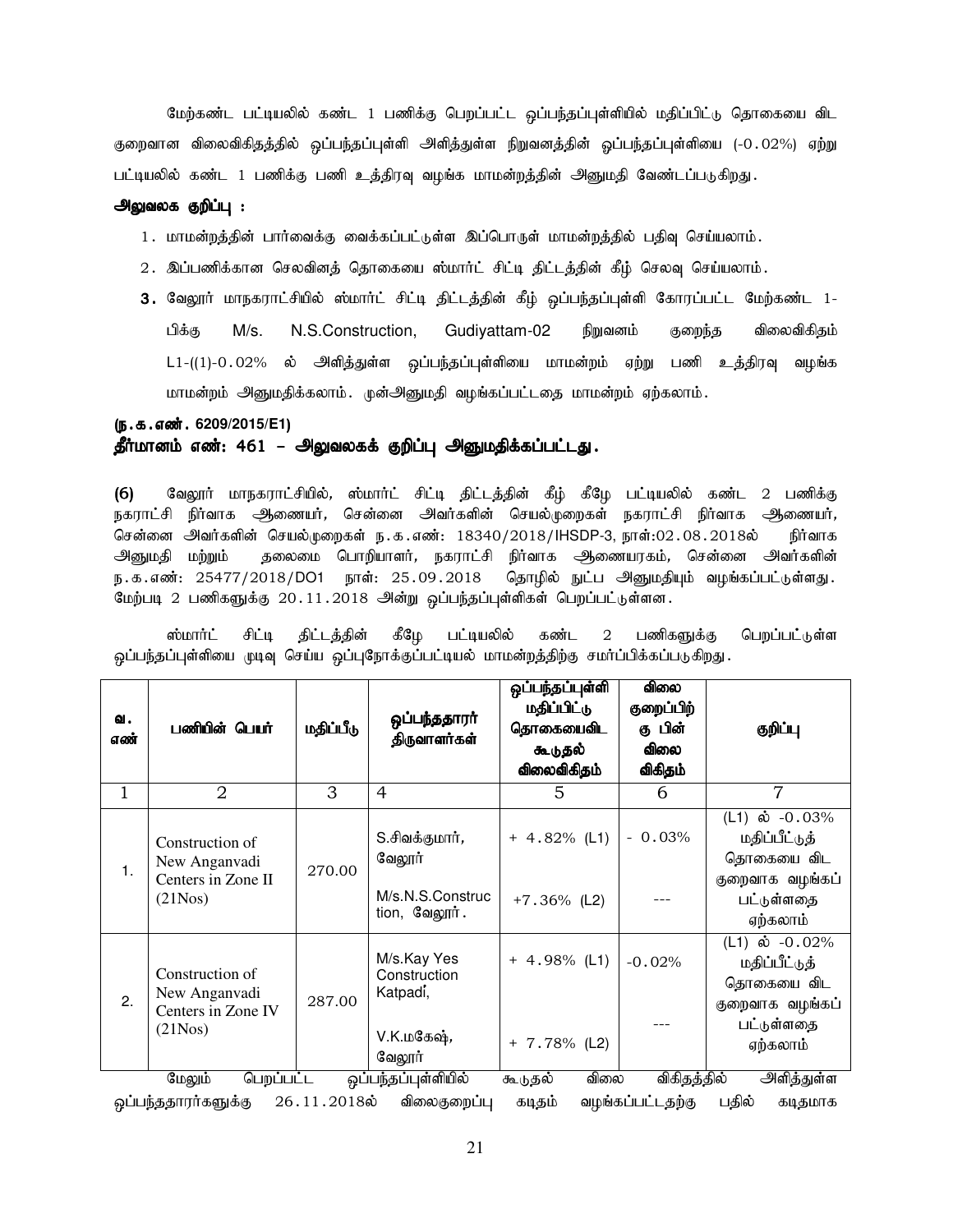<u>ஒ</u>ப்பந்ததாரர்கள் / நிறுவனம் தனது 27.11.2018ம் நாளிட்ட விலைக்குறைப்பு கடிதத்தில் மதிப்பீட்டுத் தொகையை விட குறைந்த விலை விகிகதத்தில் பணிகள் செய்ய சம்மதம் தெரிவித்துள்ளாாகள்.

மேற்கண்ட பட்டியலில் கண்ட 2 பணிக்கு பெறப்பட்ட <u>ஒ</u>ப்பந்தப்புள்ளியில் மதிப்பிட்டு தொகையை விட குறைந்த விலைவிகிதத்தில் ஒப்பந்தப்புள்ளி அளித்துள்ள ஒப்பந்ததாரர்களின் / நிறுவனத்தின் <u>ஓ</u>ப்பந்தப்புள்ளியை ஏற்று பட்டியலில் கண்ட 2 பணிக்கு பணி உத்திரவு வழங்க மாமன்றத்தின் அனுமதி வேண்டப்படுகிறது .

#### அலுவலக குறிப்பு :

- 1. மாமன்றத்தின் பார்வைக்கு வைக்கப்பட்டுள்ள இப்பொருள் மாமன்றத்தில் பதிவு செய்யலாம்.
- 2. இப்பணிக்கான செலவினத் தொகையை ஸ்மார்ட் சிட்டி திட்டத்தின் கீழ் செலவு செய்யலாம்.
- 3. வேலூர் மாநகராட்சியில் ஸ்மார்ட் சிட்டி திட்டத்தின் கீழ் ஒப்பந்தப்புள்ளி கோரப்பட்ட மேற்கண்ட 2-பணிகளுக்கு ஒப்பந்தப்புள்ளி அளித்துள்ள ஒப்பந்ததாரர்கள்/நிறுவனங்கள் அளித்துள்ள தொகைக்கான  $L1-(1)-0.03\%$  (2)- $0.02\%$  ஒப்பந்தப்புள்ளிகளை மாமன்றம் ஏற்று பணி உத்திரவு வழங்க அனுமதிக்கலாம். முன்அனுமதி வழங்கப்பட்டதை மாமன்றம் ஏற்கலாம்.

(ந.க.எண். 6209/2015/E1)

#### தீர்மானம் எண்: 462 – அலுவலகக் குறிப்பு அனுமதிக்கப்பட்டது.

 $(7)$  வேலூர் மாநகராட்சியில், ஸ்மார்ட் சிட்டி திட்டத்தின் கீழ் கீழே பட்டியலில் கண்ட 4 பணிக்கு நகராட்சி நிர்வாக ஆணையர், சென்னை அவர்களின் செயல்முறைகள் நகராட்சி நிர்வாக ஆணையர், சென்னை அவர்களின் செயல்முறைகள் ந.க.எண்: 18340/2018/IHSDP-3, நாள்:02.08.2018ல் நிர்வாக அனுமதி மற்றும் தலைமை பொறியாளர், நகராட்சி நிர்வாக ஆணையரகம், சென்னை அவர்களின் ந. க . எண்: 25477/2018/DO1 நாள்: 25.09.2018 தொழில் நுட்ப அனுமதியும் வழங்கப்பட்டுள்ளது. மேற்படி 4 பணிகளுக்கு 20.11.2018 அன்று ஒப்பந்தப்புள்ளிகள் பெறப்பட்டுள்ளன.

ஸ்மார்ட் சிட்டி திட்டத்தின் கீழே பட்டியலில் கண்ட 4 பணிகளுக்கு பெறப்பட்டுள்ள ஒப்பந்தப்புள்ளியை முடிவு செய்ய ஒப்புநோக்குப்பட்டியல் மாமன்றத்திற்கு சமர்ப்பிக்கப்படுகிறது.

| வ.<br>எண் | பணியின் பெயர்                                                      | மதிப்பீடு | ஒப்பந்ததாரா்<br>திருவாளர்கள்                                   | ஒப்பந்தப்புள்ளி<br>மதிப்பிட்டு<br>தொகையைவிட<br>கூடுதல்<br>விலைவிகிதம் | விலை<br>குறைப்பிற்<br>கு பின்<br><b>விலை</b><br>விகிதம் | குறிப்பு                                                                                                     |
|-----------|--------------------------------------------------------------------|-----------|----------------------------------------------------------------|-----------------------------------------------------------------------|---------------------------------------------------------|--------------------------------------------------------------------------------------------------------------|
| 1         | $\overline{2}$                                                     | 3         | 4                                                              | 5                                                                     | 6                                                       | $\overline{7}$                                                                                               |
| 1.        | Reconstruction<br>of Existing<br>Culverts in Zone-<br>I(82Nos)     | 125.00    | D.எழில்குமார்,<br>வேலூர்<br>S.சுரேஷ்குமார்,<br>வேலூர்          | $+ 4.92\%$ (L1)<br>$+14.23\%$ (L2)                                    | $-0.04%$                                                | (L1) ல் $-0.04\%$<br>மதிப்பீட்டுத்<br>தொகையை விட<br>குறைவாக வழங்கப்<br>பட்டுள்ளதை<br>ஏற்கலாம்                |
| 2.        | Reconstruction<br>of Existing<br>Culverts in Zone-<br>II $(41Nos)$ | 125.00    | P.ராதாகிருஷ்ணன்<br>வேலூர்<br>S.சுரேஷ்குமார் <i>,</i><br>வேலூர் | $+ 5.00\%$ (L1)<br>$+ 7.11\%$ (L2)                                    | $-0.03%$                                                | (L1) ல் $-0.03%$<br>மதிப்பீட்டுத்<br>தொகையை விட<br>குறைவாக வழங்கப்<br>பட்டுள்ளதை<br>ஏற்கலாம                  |
| 3.        | Reconstruction<br>of Existing<br>Culverts in Zone-<br>III(41Nos)   | 125.00    | T.அறிவழகன்<br>வேலூர்<br>V.K.மகேஷ்,                             | $+ 5.00\%$ (L1)<br>$+ 7.03\%$ (L2)                                    | $-0.02%$                                                | $((L1) \; \mathbf{\dot{\omega}} \; -0.02\%)$<br>மதிப்பீட்டுத்<br>தொகையை விட<br>குறைவாக வழங்கப்<br>பட்டுள்ளதை |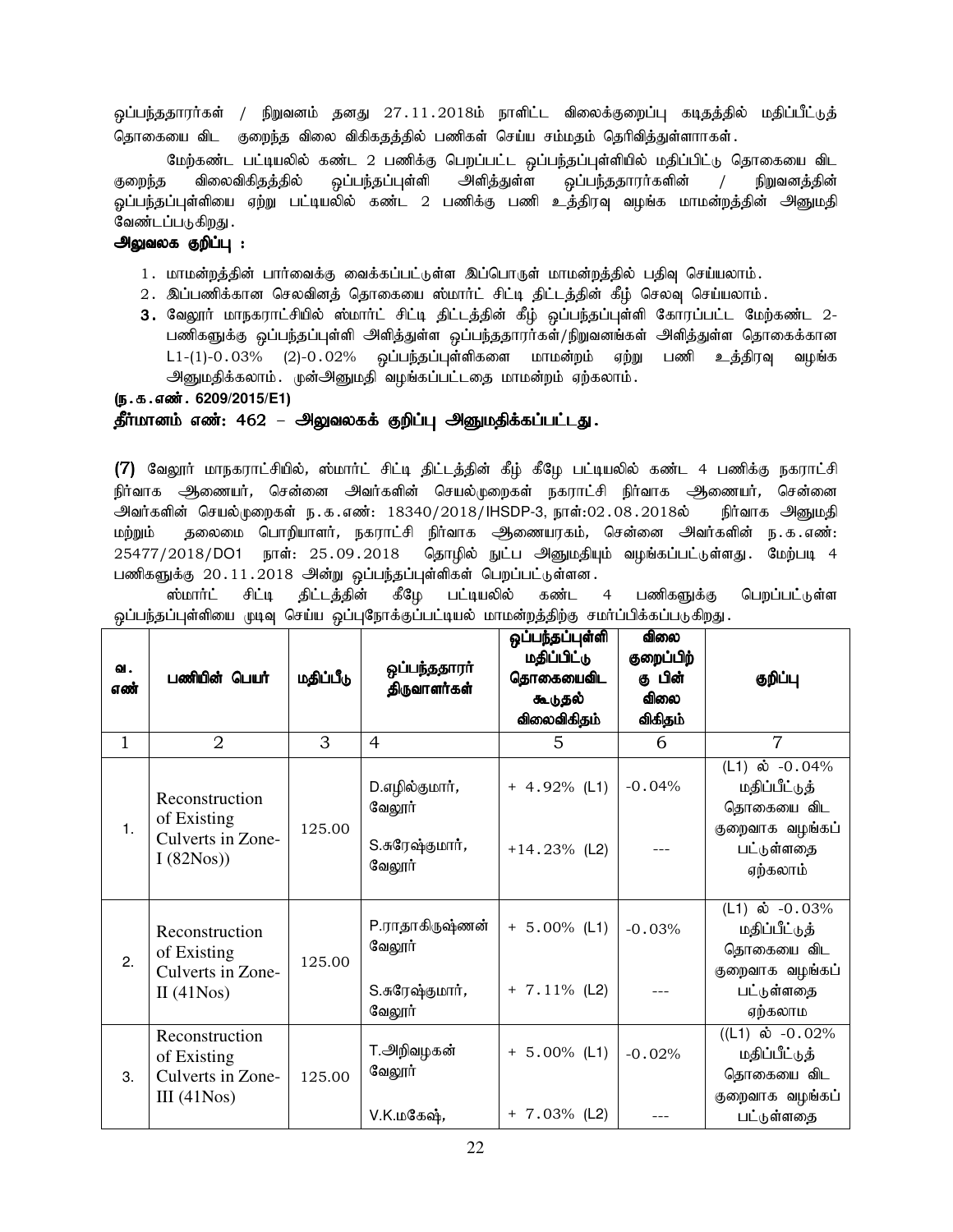|    |                                   |        | வேலூர்                                 |                 |      |             | ஏற்கலாம                                                                     |
|----|-----------------------------------|--------|----------------------------------------|-----------------|------|-------------|-----------------------------------------------------------------------------|
|    | Reconstruction<br>of Existing     |        | M/s.Kay Yes<br>Construction,<br>வேலூர் | $+3.59\%$ (L1)  |      | $-0.03%$    | $((L1) \; \mathbf{\dot{\omega}} \; -0.03\%)$<br>மதிப்பீட்டுத்<br>தொகையை விட |
| 4. | Culverts in Zone-<br>IV $(34Nos)$ | 125.00 | V.K.மகேஷ்,<br>வேலூர்                   | $+ 8.13\%$ (L2) |      |             | குறைவாக வழங்கப்<br>பட்டுள்ளதை<br>ஏற்கலாம                                    |
|    | பெறப்பட்ட<br>மேலும்               |        | ஒப்பந்தப்புள்ளியில்                    | கூடுதல்         | விலை | விகிதத்தில் | அளிக்குள்ள                                                                  |

<mark>ஒப்பந்ததாரர்களுக்கு</mark> 26.11.2018ல் விலைகுறைப்பு கடிதம் வழங்கப்பட்டதற்கு பதில் கடிதமாக .<br>ஒப்பந்ததாரர்கள் / நிறுவனம் தனது 27.11.2018ம் நாளிட்ட விலைக்குறைப்பு கடிதத்தில் மதிப்பீட்டுத் தொகையை விட குறைந்த விலை விகிகதத்தில் பணிகள் செய்ய சம்மதம் தெரிவித்துள்ளாாகள்.

மேற்கண்ட பட்டியலில் கண்ட 4 பணிக்கு பெறப்பட்ட ஒப்பந்தப்புள்ளியில் மதிப்பிட்டு தொகையை விட குறைந்த விலைவிகிதத்தில் ஒப்பந்தப்புள்ளி அளித்துள்ள ஒப்பந்ததாரர்களின் / நிறுவனத்தின் .<br>ஓப்பந்தப்புள்ளியை ஏற்று பட்டியலில் கண்ட 4 பணிக்கு பணி உத்திரவு வழங்க மாமன்றத்தின் அனுமதி வேண்டப்படுகிறது .

# அலுவலக குறிப்பு :

- 1. மாமன்றத்தின் பார்வைக்கு வைக்கப்பட்டுள்ள இப்பொருள் மாமன்றத்தில் பதிவு செய்யலாம்.
- 2. இப்பணிக்கான செலவினத் தொகையை ஸ்மார்ட் சிட்டி திட்டத்தின் கீழ் செலவு செய்யலாம்.
- 3. வேலூர் மாநகராட்சியில் ஸ்மார்ட் சிட்டி திட்டத்தின் கீழ் ஒப்பந்தப்புள்ளி கோரப்பட்ட மேற்கண்ட 4-பணிகளுக்கு ஒப்பந்தப்புள்ளி அளித்துள்ள ஒப்பந்ததாரர்கள்/நிறுவனங்கள் அளித்துள்ள தொகைக்கான L1-((1)-0.04% (2)-0.03% (3)-0.02% (4)-0.03% ஒப்பந்தப்புள்ளிகளை ஏற்று பணி உத்திரவு வழங்க மாமன்றம் அனுமதிக்கலாம்.முன்அனுமதி வழங்கப்பட்டதை மாமன்றம் ஏற்கலாம்.

#### (**ந.க.எண். 6209/2015/E1**)

#### தீர்மானம் எண்: 463 – அலுவலகக் குறிப்பு அனுமதிக்கப்பட்டது.

(8) வேலூர் மாநகராட்சி குடிநீர் நிதி மற்றும் கல்விநிதி 2018-19ன் கீழ் ஆணையர் அவர்களின் செயல்முறை உத்தரவு நாள்: 10.10.2018 படி கீழே பட்டியலில் கண்ட 6 பணிகள் மேற்கொள்ள நிர்வாக அனுமதி பெறப்பட்டுள்ளது . இப்பணிகளுக்கு 06.12.2018-ல் அன்று பெறப்பட்ட ஒப்பந்தப்புள்ளிகளுக்கான ஒப்புநோக்கு பட்டியல் தயார் செய்யப்பட்டுள்ளது . இப்பணிகளுக்கு அளிக்கப்பட்டுள்ள ஒப்பந்தப்புள்ளிகளில் மதிப்பீட்டை விட குறைந்த தொகைக்கான ஒப்பந்தப்புள்ளி அளித்துள்ள ஒப்பந்தாரர்களின் ஒப்பந்தப்புள்ளியை முடிவு செய்ய மாமன்றத்தின் அனுமதி கோரப்படுகிறது .

| ഖ.<br>எண் | பணியின் பெ <b>யா்</b>                                                                                                                                                                                                                                         | மதிப்பீடு | ஒப்பந்ததாரா்<br>திருவாளர்கள்                                             | ஒப்பந்தப்புள்ளி<br>விலைவிகிதம்   | குறிப்பு                                                                                                |
|-----------|---------------------------------------------------------------------------------------------------------------------------------------------------------------------------------------------------------------------------------------------------------------|-----------|--------------------------------------------------------------------------|----------------------------------|---------------------------------------------------------------------------------------------------------|
|           |                                                                                                                                                                                                                                                               | 3         | 4                                                                        |                                  | 7                                                                                                       |
| Ι.        | குடிநீர் நிதி<br>$-2018-19$<br>மாநகராட்சி<br>மண்டலம்-1,<br>வேலூர்<br>மண்டலஅலுவலகம்,<br>தாராபடவேடு,<br>பள்ளிக்குப்பம்<br>மையம்,<br>சுகாதார<br>தாராபடவேடு<br>மையம்,<br>சுகாகார<br>காந்திநகர்<br>ிய்யிட்<br>உணவகம்,<br><u>அம்மா</u><br>மோட்டார்<br><b>LITLIT</b> | 4.15      | M/s.Klen Aqua Tech<br>Coimbatore.<br>M/s.Sri Sai<br>Enterprise, Tirupur. | $-0.41\%$ (L1)<br>$-0.10\%$ (L2) | $L1 - \dot{\omega}$ - 0.41%<br>மதிப்பீட்டுத்<br>தொகையை விட<br>குறைவாக வழங்கப்<br>பட்டுள்ளதை<br>ஏற்கலாம் |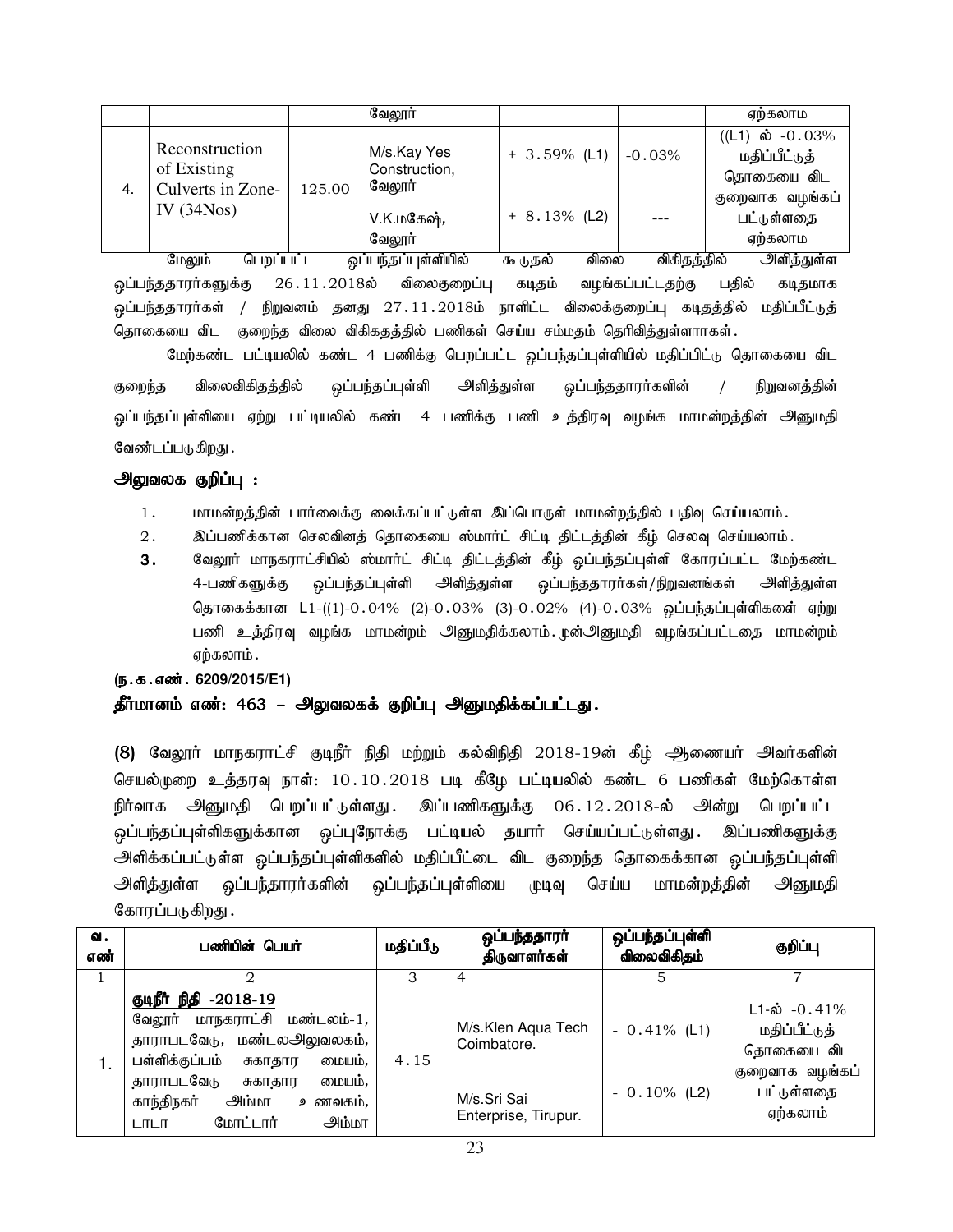| சித்தூர்<br>உணவகம், தாராபடவேடு                     |  |
|----------------------------------------------------|--|
| மற்றும்<br>நிலையம்<br>பேருந்து                     |  |
| உழவர்<br>சந்தை<br>தாராபடவேடு                       |  |
| இடங்களில்<br>ஆிகிய<br>$\mathfrak{g}(\mathfrak{t})$ |  |
| குடிநீர்<br>அமைக்கப்பட்டுள்ள                       |  |
| சுத்திகரிப்பு<br>நிலையத்தை<br>ஒரு                  |  |
| ஆண்டுக்கு பராமரிப்பு<br>பணிகள்                     |  |
| செய்யும் பணிக்கு                                   |  |

| $\overline{2}$ . | வேலூர் மாநகராட்சி மண்டலம்-2,<br>சைதாபேட்டை<br>மகபேறு<br>மருத்துவமனை,<br>பழைய<br>பேருந்து<br>சிட்டிங்<br>நிலையம்-2,<br>பஜார்,<br>நேத்தாஜி மார்கெட் வடக்கு, தெற்கு<br>இடங்களில்<br>ஆகிய<br>அமைக்கப்பட்டுள்ள<br>குடிநீர்<br>நிலையத்தை<br>சுத்திகரிப்பு<br>ஒரு<br>பணிகள்<br>பராமரிப்பு<br>ஆண்டுக்கு<br>செய்யும் பணிக்கு                                                                                                                                                                                                                                                                                                          | 4.40 | M/s.Klen Aqua Tech<br>Coimbatore.<br>M/s.Sri Sai<br>Enterprise, Tirupur. | $-0.38\%$ (L1)<br>$-0.10\%$ (L2) | $L1-\dot{\omega}$ -0.38%<br>மதிப்பீட்டுத்<br>தொகையை விட<br>குறைவாக வழங்கப்<br>பட்டுள்ளதை<br>ஏற்கலாம்  |
|------------------|------------------------------------------------------------------------------------------------------------------------------------------------------------------------------------------------------------------------------------------------------------------------------------------------------------------------------------------------------------------------------------------------------------------------------------------------------------------------------------------------------------------------------------------------------------------------------------------------------------------------------|------|--------------------------------------------------------------------------|----------------------------------|-------------------------------------------------------------------------------------------------------|
| 3.               | வேலூர் மாநகராட்சி மண்டலம்-4,<br>சேண்பாக்கம்<br>மண்டல<br>4வது<br>அலுவலகம், தொரப்பாடி<br>ஆரம்ப<br>சுகாதார மையம், புதிய<br>பேருந்து<br>நிலையம், புதிய பேருந்து<br>நிலையம்<br>தாய்மார்கள் அறை, புதிய<br>மின்<br>மார்கெட்<br>அங்காடி<br>ஆகிய<br>இடங்களில்<br>அமைக்கப்பட்டுள்ள<br>குடிநீர்<br>சுத்திகரிப்பு<br>நிலையத்தை<br>ஆண்டுக்கு<br>பராமரிப்பு<br>ஒரு<br>பணிகள் செய்யும் பணிக்கு                                                                                                                                                                                                                                              | 3.10 | M/s.Klen Aqua Tech<br>Coimbatore.<br>M/s.Sri Sai<br>Enterprise, Tirupur. | $-0.39\%$ (L1)<br>$-0.10\%$ (L2) | $L1-\dot{\omega}$ -0.39%<br>மதிப்பீட்டுத்<br>தொகையை விட<br>குறைவாக வழங்கப்<br>பட்டுள்ளதை<br>ஏற்கலாம்  |
| $\overline{4}$ . | கல்வி நிதி-2018-19<br>வேலூர் மாநகராட்சி மண்டலம்-2,<br>சைதாபேட்டை ஆரம்பபள்ளி,<br>சைதாபேட்டை பி. எம். செட்டி தெரு<br>ஆரம்ப பள்ளி, சைதாபேட்டை<br>பெருமாள் தெரு ஆரம்ப பள்ளி,<br>தோட்டபாளையம் பெண்கள்<br>மேல்நிலைப்பள்ளி, தோட்டப்பாளையம்<br>எட்டியம்மன் கோயில் ஆரம்ப பள்ளி,<br>தோட்டப்பளையம் புதுகுடியான் சத்திரம்<br>ஆரம்ப பள்ளி, தோட்டப்பளையம்<br>அருகந்தபூண்டி ஆரம்ப ப <mark>ள்</mark> ளி<br>காகிதப்பட்டடை நடுநிலைப்பள்ளி,<br>வ. ஊ.சி. நகர் ஆரம்ப பள்ளி வேலூர்<br>சுண்ணாம்புகார தெரு ஆரம்ப பள்ளி<br>ஆகிய இடங்களில் அமைக்கப்பட்டுள்ள<br>குடிநீர் சுத்திகரிப்பு நிலையத்தை ஒரு<br>ஆண்டுக்கு பராமரிப்பு பணிகள்<br>செய்யும் பணிக்கு | 5.70 | M/s.Klen Aqua Tech<br>Coimbatore.<br>M/s.Sri Sai<br>Enterprise, Tirupur. | $-0.43%$ (L1)<br>$-0.11\%$ (L2)  | $L1-\dot{\omega} - 0.43%$<br>மதிப்பீட்டுத்<br>தொகையை விட<br>குறைவாக வழங்கப்<br>பட்டுள்ளதை<br>ஏற்கலாம் |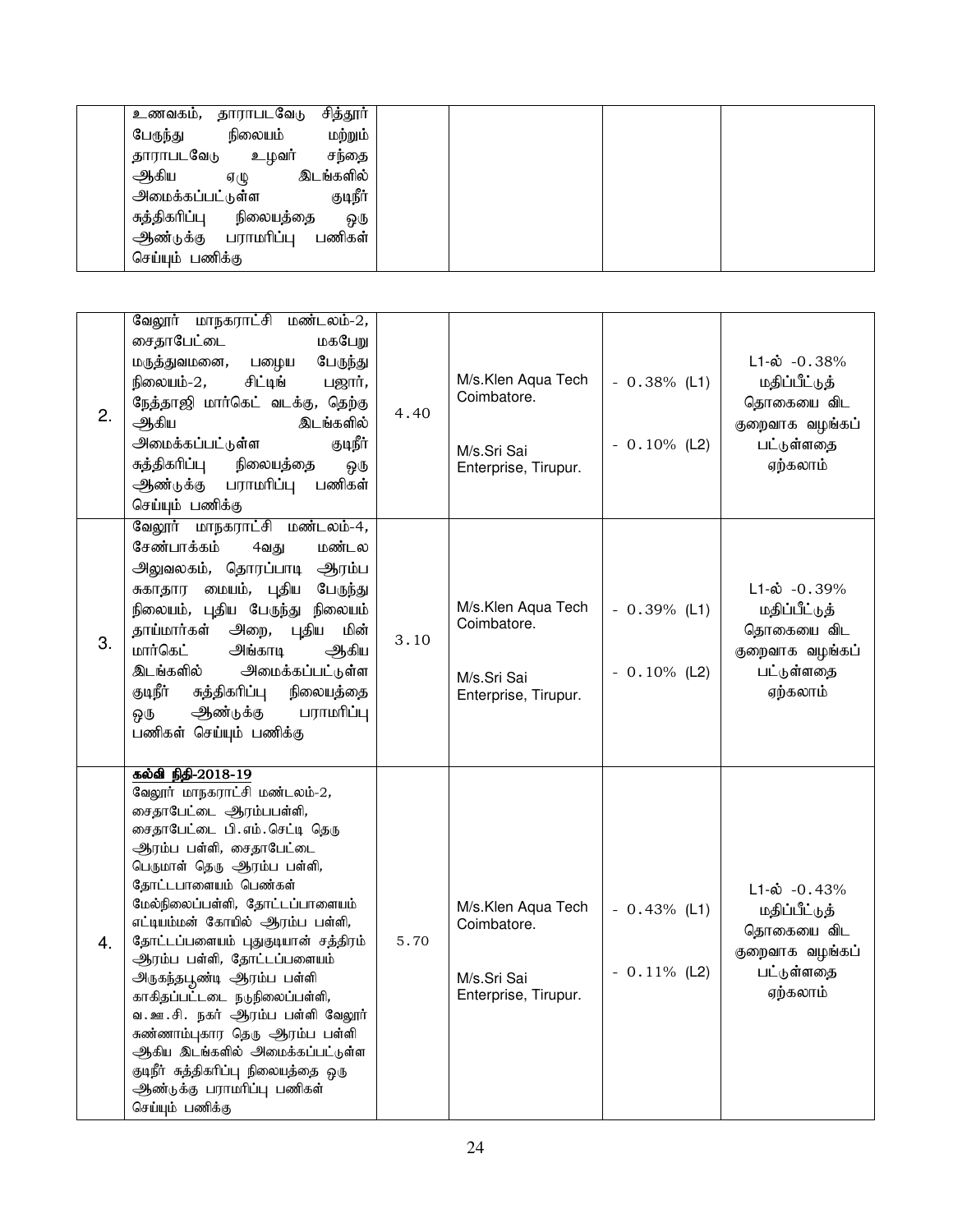| 5. | வேலூர்<br>மாநகராட்சி<br>மண்டலம்-3,<br>ரீபால்<br>முஸ்லீம்<br>ஆரம்பபள்ளி,<br>முத்துபிள்னை<br>மருத்துவமனை<br>தெரு<br>ஆரம்பப்ள்ளி,<br>கொசப்பேட்டை<br>மார்கெட்<br>ஆரம்ப<br>பள்ளி,<br>மானியம்<br>எஸ். எஸ். கே.<br>ஆரம்ப<br>பள்ளி, மானம்பார்த்த ஜபேதார் தெரு<br>மாசிலமணி<br>ஆரம்ப<br>பள்ளி,<br>(கொசப்பேட்டை)-ஆரம்பபள்ளி,<br>விருபாட்சிபுரம்<br>நடுநிலைப்பள்ளி,<br>அல்லாபுரம்<br>ஆரம்ப<br>பள்ளி,<br>கோலக்காரன் தெரு<br>ஆரம்ப பள்ளி,<br>சலவன்பேட்டை<br>ஆரம்பபள்ளி,<br>தாண்டவராயன் தெரு ஆரம்ப பள்ளி,<br>ஆரம்ப<br>பாட்டை<br>தெரு<br>பள்ளி,<br>பலவன்சாத்து<br>நடுநிலைப்பள்ளி,<br>கன்னிகாபுரம்<br>ஆரம்பபள்ளி,<br>பள்ளஇடையன்பட்டி<br>ஆரம்ப<br>பள்ளி,<br>குளவிமேடு<br>ஆரம்பபள்ளி<br>காலஸ்பாளையம்<br>பள்ளி<br>ஆரம்ப<br>ஆகிய இடங்களில் அமைக்கப்பட்டுள்ள<br>குடிநீர் சுத்திகரிப்பு நிலையத்தை<br>ஒரு<br>ஆண்டுக்கு<br>பராமரிப்பு<br>பணிகள் | 9.65 | M/s.Klen Aqua Tech<br>Coimbatore.<br>M/s.Sri Sai<br>Enterprise, Tirupur. | $-0.43\%$ (L1)<br>$-0.11\%$ (L2) | $L1-\omega$ -0.43%<br>மதிப்பீட்டுத்<br>தொகையை விட<br>குறைவாக வழங்கப்<br>பட்டுள்ளதை<br>ஏற்கலாம் |
|----|------------------------------------------------------------------------------------------------------------------------------------------------------------------------------------------------------------------------------------------------------------------------------------------------------------------------------------------------------------------------------------------------------------------------------------------------------------------------------------------------------------------------------------------------------------------------------------------------------------------------------------------------------------------------------------------------------------------------------------------------------------------------------------------------------------------------|------|--------------------------------------------------------------------------|----------------------------------|------------------------------------------------------------------------------------------------|
| 6. | செய்யும் பணிக்கு<br>மாநகராட்சி<br>மண்டலம்-4,<br>வேலூர்<br>தொரப்பாடி நடுநிலைப்பள்ளி, அரியூர்<br>பள்ளி, சின்ன<br>அல்லாபுரம்<br>ஆரம்ப<br>மொய்தின்கான்<br>ஆரம்ப<br>பள்ளி,<br>ஆரம்பபள்ளி, சித்தேரி ஆரம்பபள்ளி,<br>இடையன்சாத்து<br>ஆரம்பபள்ளி,<br>எம். சி. ரோடு<br>ஆரம்பபள்ளி,<br>மாசிலாமணி<br>ஆரம்பபள்ளி,<br>அப்பாதுரை<br>பள்ளி,<br>ஆரம்ப<br>சேணட்பாக்கம்<br>ஆரம்பபள்ளி,<br>நடுநிலைப்பள்ளி முஸ்லீம்<br>அம்பேத்கர்<br>ஆரம்ப பள்ளி ஆகிய<br>இடங்களில்<br>அமைக்கப்பட்டுள்ள குடிநீர் சுத்திகரிப்பு<br>நிலையத்தை<br>ஆண்டுக்கு<br>ஒரு<br>பராமரிப்பு பணிகள் செய்யும் பணிக்கு                                                                                                                                                                                                                                                        | 7.40 | M/s.Klen Aqua Tech<br>Coimbatore.<br>M/s.Sri Sai<br>Enterprise, Tirupur. | $-0.43%$ (L1)<br>$-0.11\%$ (L2)  | $L1-\omega$ -0.43%<br>மதிப்பீட்டுத்<br>தொகையை விட<br>குறைவாக வழங்கப்<br>பட்டுள்ளதை<br>ஏற்கலாம் |

மேற்கண்ட பட்டியலில் கண்ட பணிகளுக்கு சமர்ப்பிக்கப்பட்டுள்ள ஒப்பந்தப்புள்ளிகளில் குறைந்த தொகைக்கான ஒப்பந்தப்புள்ளி அளித்த ஒப்பந்ததாரர்களின் ஒப்பந்தப்புள்ளியை ஏற்று பட்டியலில் கண்ட 6 பணிகளுக்கான ஒப்பந்தப்புள்ளிகளை ஒப்புதல் செய்ய மாமன்றத்தின் அனுமதி கோரப்படுகிறது.

# அலுவலக குறிப்பு :

- 1. மாமன்றத்தின் பார்வைக்கு வைக்கப்பட்டுள்ள இப்பொருள் மாமன்றத்தில் பதிவு செய்யலாம்.
- 2. இப்பணிக்கான செலவினத் தொகையை குடிநீர் நிதி மற்றும் கல்விநிதி 2018-19ன் கீழ் செலவு செய்யலாம்.
- 3. வேலூர் மாநகராட்சியில் குடிநீர் நிதி மற்றும் கல்விநிதி 2018-19ன் கீழ் ஒப்பந்தப்புள்ளி கோரப்பட்ட மேற்கண்ட 6 பணிகளுக்கும் ஒப்பந்தப்புள்ளி அளித்துள்ள ஒப்பந்ததாரகளின் குறைந்த தொகைக்கான  $(L1-((1)-0.41\%,(2)-0.38\%,$  (3)-0.39%, (4)-0.43% (5)-0.43% (6)-0.43% ) ஒப்பந்தப்புள்ளியை ஏற்க மாமன்றம் அனுமதிக்கலாம்.

# (ந.க.எண். 1271/2018/E1)

தீர்மானம் எண்: 464 – அலுவலகக் குறிப்பு அனுமதிக்கப்பட்டது.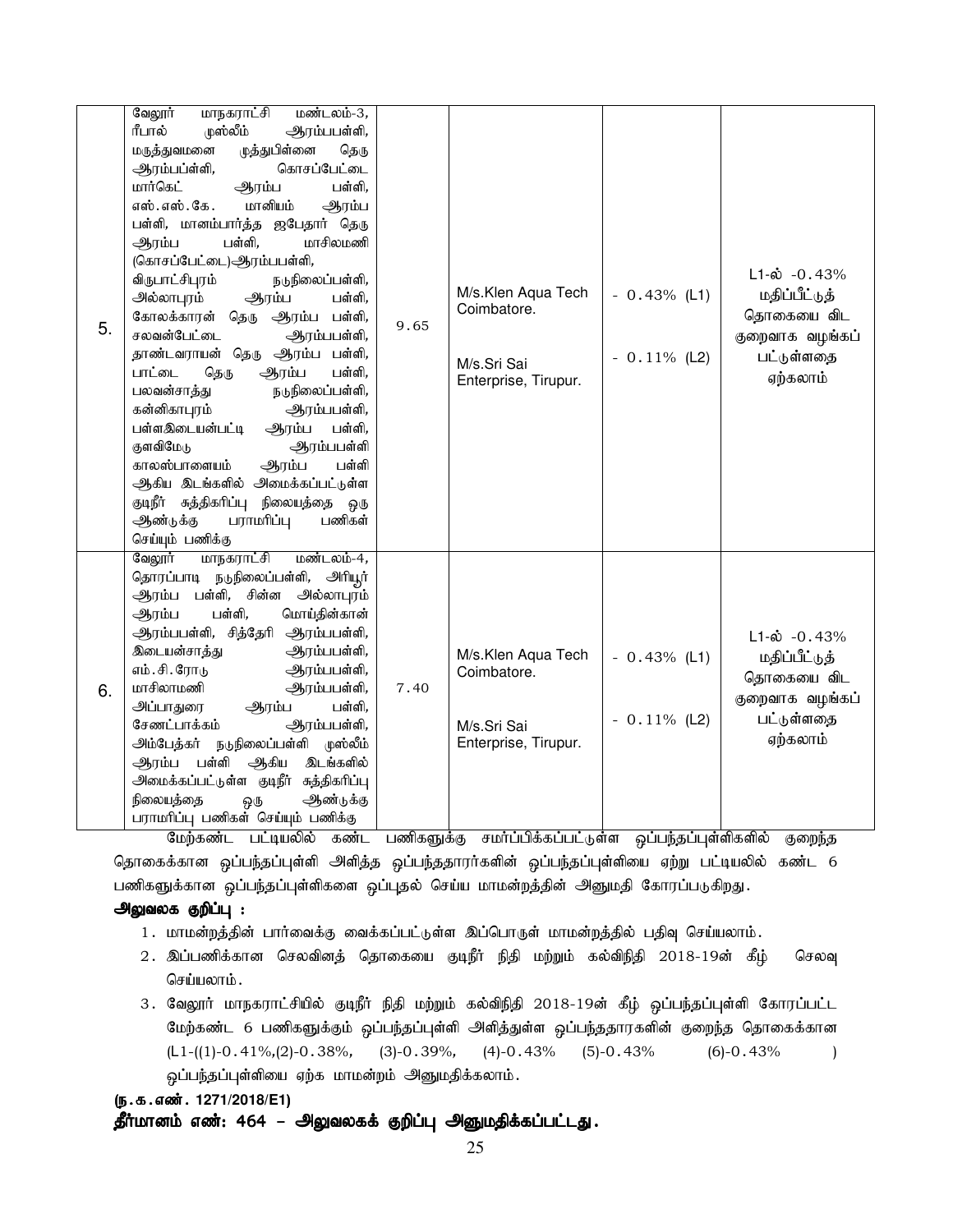(9) வேலூர் மாநகராட்சி குடிநீர் நிதி மற்றும் பொதுநிதி 2018-19ன் கீழ் அணையர் அவர்களின் செயல்முறை உத்தரவு நாள்: 10.10.2018 படி கீழே பட்டியலில் கண்ட 3 பணிகள் மேற்கொள்ள நிர்வாக அனுமதி பெறப்பட்டுள்ளது. இப்பணிகளுக்கு 06.12.2018-ல் அன்று பெறப்பட்ட ஒப்பந்தப்புள்ளிகளுக்கான ஒப்புநோக்கு பட்டியல் தயார் செய்யப்பட்டுள்ளது . இப்பணிகளுக்கு .<br>அளிக்கப்பட்டுள்ள ஒப்பந்தப்புள்ளிகளில் மதிப்பீட்டை விட குறைந்த தொகைக்கான ஒப்பந்தப்புள்ளி அளித்துள்ள ஒப்பந்தாரர்களின் ஒப்பந்தப்புள்ளியை முடிவு செய்ய மாமன்றத்தின் அனுமதி கோரப்படுகி<u>றது</u> .

| வ.<br>எண்    | பணியின் பெயர்                                                                                                                                                                                                                                                                 | மதிப்பீடு | ஒப்பந்ததாரா<br>திருவாளர்கள்                                      | ஒப்பந்தப்புள்ளி<br>விலைவிகிதம்    | குறிப்பு                                                                                             |
|--------------|-------------------------------------------------------------------------------------------------------------------------------------------------------------------------------------------------------------------------------------------------------------------------------|-----------|------------------------------------------------------------------|-----------------------------------|------------------------------------------------------------------------------------------------------|
| $\mathbf{1}$ | $\overline{2}$                                                                                                                                                                                                                                                                | 3         | $\overline{4}$                                                   | 5                                 | $\overline{7}$                                                                                       |
| 1.           | குடிநீர் நிதி-2018-19<br>வேலூர் மாநகராட்சி மண்டலம்-2,<br>பொன்னை<br>நீரேற்று<br>தலைமை<br>நிலையத்தின்<br>பம்பிங்<br>மெயின்<br>எல்.ஐ.சி.<br>உடைப்பு<br>மற்றும்<br>காலானி தோட்டபாளையம் ஆகிய<br>இடங்களில் பைப்லைன் உடைப்பு<br>சரிசெய்தல்                                           | 2.45      | S.சாந்தி, வேலூர்<br>K.அசோகன்,<br>வேலூர்                          | $-0.05\%$ (L1)<br>$+ 0.76\%$ (L2) | $L1-\dot{\omega}$ -0.05%<br>மதிப்பீட்டுத்<br>தொகையை விட<br>குறைவாக வழங்கப்<br>பட்டுள்ளதை<br>ஏற்கலாம் |
| 2.           | பொது நிதி-2018-19<br>வேலூர் மாநகராட்சி<br>மண்டலம்-3,<br>சாஸ்திரி<br>எண்:40<br>வார்டு<br>நகர்<br>நீர்தேக்க<br>மேல்நிலை<br>தொட்டிக்கு<br>சுற்றுசுவர், நுழைவு வாயில்<br>கேட்<br>அமைத்தல்<br>மற்றும்<br>மிகைநீர்<br>தொட்டியிலிருந்து<br>கானாற்றில் சேர்க்க குழாய் ஆகிய<br>பணிக்கு | 9.60      | N.சீனிவாசன்,<br>வேலூர்<br>C.நடராஜன்,<br>வேலூர்                   | $-0.28%$ (L1)<br>$+ 1.51\%$ (L2)  | $L1-\dot{\omega}$ -0.28%<br>மதிப்பீட்டுத்<br>தொகையை விட<br>குறைவாக வழங்கப்<br>பட்டுள்ளதை<br>ஏற்கலாம் |
| 3.           | வேலூர் மாநகராட்சி மண்டலம்-3,<br>வார்டு<br>எண்:35<br>உத்திரமாதா<br>லால்சிங்<br>கோயில்<br>தெரு<br>மற்றும்<br>தெரு சந்திப்பில்<br>உள்ள<br>குழுந்தன்<br>கானாற்றில்<br>மேல்புறம்<br>உள்ள<br>புதியதாக<br>சிமெண்ட<br>சிலாப்<br>அமைக்கும் பணி                                         | 5.30      | M/s.Thanigai<br>Construction,<br>வேலூர்.<br>C.நடராஜன்,<br>வேலூர் | $-0.00\%$ (L1)<br>$+ 5.32%$ (L2)  | L1-ல் மதிப்பீட்டுத்<br>தொகையில் வழங்கப்<br>பட்டுள்ளதை<br>ஏற்கலாம்                                    |

மேற்கண்ட பட்டியலில் கண்ட பணிகளுக்கு சமா்ப்பிக்கப்பட்டுள்ள ஒப்பந்தப்புள்ளிகளில் குறைந்த தொகைக்கான ஒப்பந்தப்புள்ளி அளித்த ஒப்பந்ததாரர்களின் ஒப்பந்தப்புள்ளியை ஏற்று பட்டியலில் கண்ட 3 பணிகளுக்கான ஒப்பந்தப்புள்ளிகளை ஒப்புதல் செய்ய மாமன்றத்தின் அனுமதி கோரப்படுகிறது.

# அலுவலக குறிப்பு :

- 1. மாமன்றத்தின் பார்வைக்கு வைக்கப்பட்டுள்ள இப்பொருள் மாமன்றத்தில் பதிவு செய்யலாம்.
- 2. ng;gzpf;fhd brytpdj; bjhifia FoePh; epjp kw;Wk; bghJepjp 2018-19d; fPH; bryt[ செய்யலாம்.
- 3. வேலூர் மாநகராட்சியில் குடிநீர் நிதி மற்றும் பொதுநிதி 2018-19ன் கீழ் ஒப்பந்தப்புள்ளி கோரப்பட்ட மேற்கண்ட 3 பணிகளுக்கும் ஒப்பந்தப்புள்ளி அளித்துள்ள ஒப்பந்ததாரகளின் குறைந்த தொகைக்கான (L1-((1)-0 $.05\%,(2)$ -0 $.28\%,$  (3)-0 $.00\%$ ) ஒப்பந்தப்புள்ளியை ஏற்க மாமன்றம் அனுமதிக்கலாம்.

#### (ந.க.எண். 1271/2018/E1)

தீர்மானம் எண்: 465 – அலுவலகக் குறிப்பு அனுமதிக்கப்பட்டது.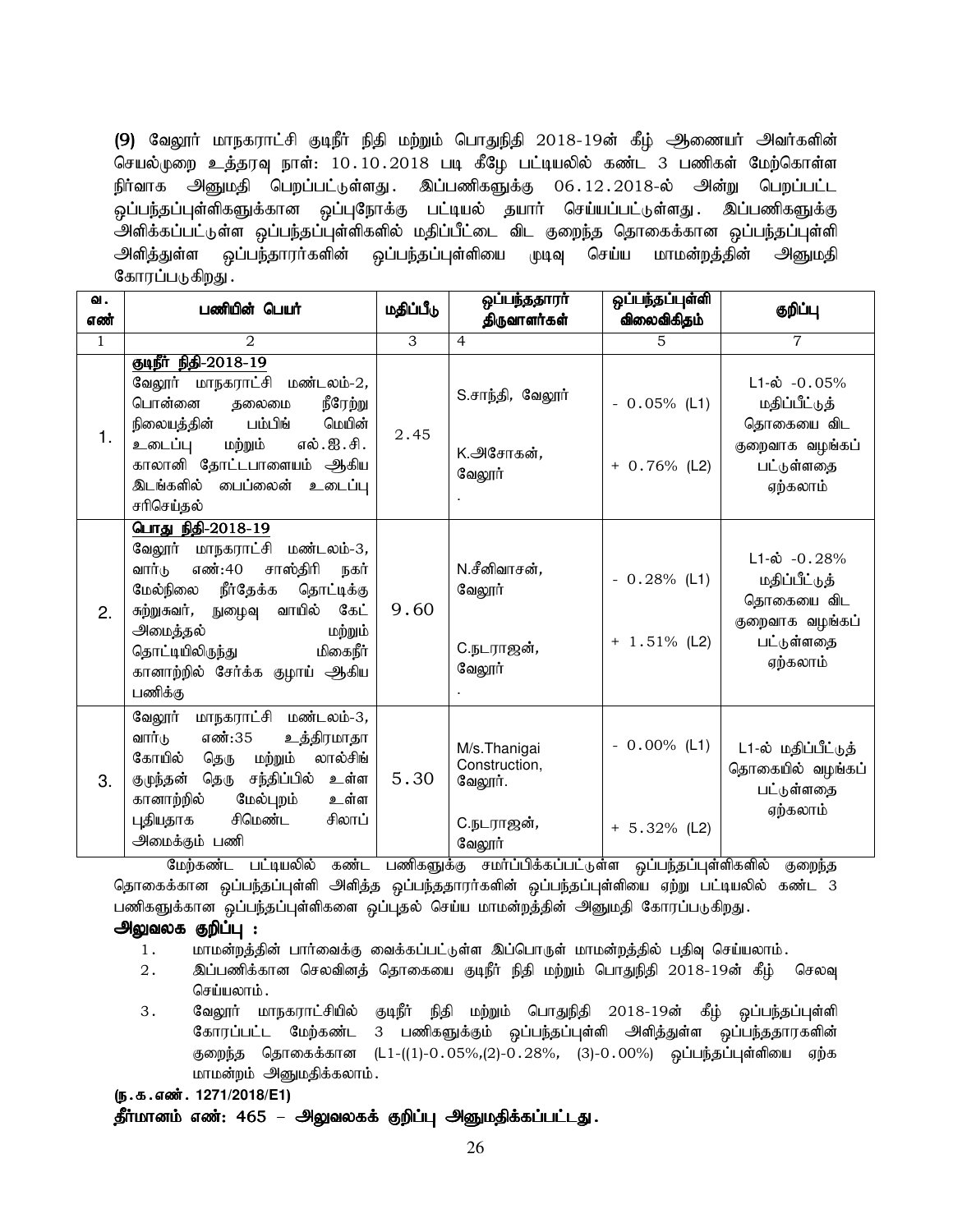$(10)$  வேலூர் மாநகராட்சி பொதுநிதி 2018-19ன் கீழ் ஆணையர் அவர்களின் செயல்முறை உத்தரவு நாள்:  $20.11.2018$ ,  $03.12.2018$  படி கீழே பட்டியலில் கண்ட 6 பணிகள் மேற்கொள்ள நிர்வாக அனுமதி பெறப்பட்டுள்ளது . இப்பணிகளுக்கு 17.12.2018-ல் அன்று பெறப்பட்ட ஒப்பந்தப்புள்ளிகளுக்கான ஒப்புநோக்கு பட்டியல் தயார் செய்யப்பட்டுள்ளது. இப்பணிகளுக்கு அளிக்கப்பட்டுள்ள ஒப்பந்தப்புள்ளிகளில் மதிப்பீட்டை விட குறைந்த தொகைக்கான ஒப்பந்தப்புள்ளி அளித்துள்ள ஒப்பந்தாரர்களின் ஒப்பந்தப்புள்ளியை முடிவு செய்ய மாமன்றத்தின் அனுமதி கோரப்படுகிறது.

| வ.<br>எண்        | பணியின் பெயர்                                                                                                                                                | மதிப்பீடு      | ஒப்பந்ததாரா்<br>திருவாளர்கள்                                                    | ஒப்பந்தப்புள்ளி<br>விலைவிகிதம்   | குறிப்பு                                                                                                  |
|------------------|--------------------------------------------------------------------------------------------------------------------------------------------------------------|----------------|---------------------------------------------------------------------------------|----------------------------------|-----------------------------------------------------------------------------------------------------------|
| $\mathbf{1}$     | $\overline{2}$                                                                                                                                               | $\overline{3}$ | 4                                                                               | 5                                | 7                                                                                                         |
| $\mathbf 1$      | வேலூர்<br>மாநகராட்சி<br>மண்டலம்-4,<br>வார்டு<br>எண்:51,<br>பனந்தோப்பு<br>பகுதியில்<br>(அம்பேத்கர்<br>நகர்)<br>அலுவலகம்<br>புதியதாக<br>சுகாதார<br>அமைத்தல்    | 9.90           | M/s.Watair<br>Technologies,<br>Chennai.<br>M/s.N.S.Construction<br>, Gudiyattam | $-0.07\%$ (L1)<br>$+1.41%$ (L2)  | $L1-\dot{\omega} - 0.07\%$<br>மதிப்பீட்டுத்<br>தொகையை விட<br>குறைவாக வழங்கப்<br>பட்டுள்ளதை<br>ஏற்கலாம்    |
| 2.               | வேலூர் மாநகராட்சி மண்டலம்-4,<br>வார்டு எண்:49 & 51 ரஹீம் நகர்<br>பூங்காவில் கூடுதல் பணி செய்தல்                                                              | 4.90           | N.சீனிவாசன் <i>,</i><br>வேலூர்<br>C.நடராஜன், வேலூர்                             | $-0.32%$ (L1)<br>$+1.22%$ (L2)   | $L1-\dot{\omega}$ -0.32%<br>மதிப்பீட்டுத்<br>தொகையை விட<br>குறைவாக வழங்கப்<br>பட்டுள்ளதை<br>ஏற்கலாம்      |
| 3.               | வேலூர் மாநகராட்சி மண்டலம்-4,<br>வார்டு<br>எண்:54,<br>வெங்கடேஸ்வரா<br>மேல்நிலைப்பள்ளி<br>எதிரில்<br>உள்ள<br>கால்வாயில் இரும்பு தடுப்பு<br>சுவர்<br>அமைத்தல்   | 2.00           | V.K.மகேஷ், வேலூர்<br>D.அருதரசு, வேலூர்                                          | $-0.03\%$ (L1)<br>$+0.32\%$ (L2) | $L1 - \dot{\omega} - 0.03\%$<br>மதிப்பீட்டுத்<br>தொகையை விட<br>குறைவாக வழங்கப்<br>பட்டுள்ளதை<br>ஏற்கலாம்  |
| $\overline{4}$ . | வேலூர் மாநகராட்சி ஸ்மார்ட் சிட்டி<br>உட்கட்டமைப்பு திட்டத்தின்<br>ழிக்<br>அலுவலக பயன்பாட்டிற்கு கணினி<br>மற்றும் மின்அனு உபகரணங்கள்<br>கொள்முதல் செய்தல் பணி | 6.60           | M/s.Gets Computer<br>Accessories, Vellore.<br>M/s.Brindha<br>Agencies, Vellore  | $-0.00\%$ (L1)<br>$+0.02%$ (L2)  | $L1 - \dot{\omega} - 0.00\%$<br>மதிப்பீட்டுத்<br>தொகையை விட<br>குறைவாக வழங்கப்<br>பட்டுள்ளதை<br>ஏற்கலாம்  |
| 5.               | வேலூர் மாநகராட்சி MP & MLA<br>மேம்பாட்டு<br>நிதியில்<br>தொகுதி<br>அமைக்கப்பட்ட LED தெரு விளக்கு<br>பழுது மற்றும் பராமரிப்பு பணிகள்                           | 4.20           | E.தர்மாபாண்டியன்,<br>வேலூர்<br>M/s.T.S.Solar Power<br>System, vellore.          | $-0.01\%$ (L1)<br>$+0.33%$ (L2)  | $L1-\hat{\omega}$ -0.01%<br>மதிப்பீட்டுத்<br>தொகையை விட<br>குறைவாக வழங்கப்<br>பட்டுள்ளதை<br>ஏற்கலாம்      |
| 6.               | மாநகராட்சி<br>மண்டலம்-1,<br>வேலூர்<br>வார்டு<br>எண்:13ல்<br>வைபவ்<br>நகர்<br>நடைமேடை<br>பூங்காவில்கூடுதலாக<br>விளக்குகள்<br>மின்<br>அமைத்தல்<br>(D)<br>பணி   | 9.70           | M/s.N.S.Construction<br>, Gudiyattam<br>M/s.M.K.Construction<br>Vellore         | $-0.15%$ (L1)<br>$+1.22%$ (L2)   | $\overline{L1-\omega}$ -0.15%<br>மதிப்பீட்டுத்<br>தொகையை விட<br>குறைவாக வழங்கப்<br>பட்டுள்ளதை<br>ஏற்கலாம் |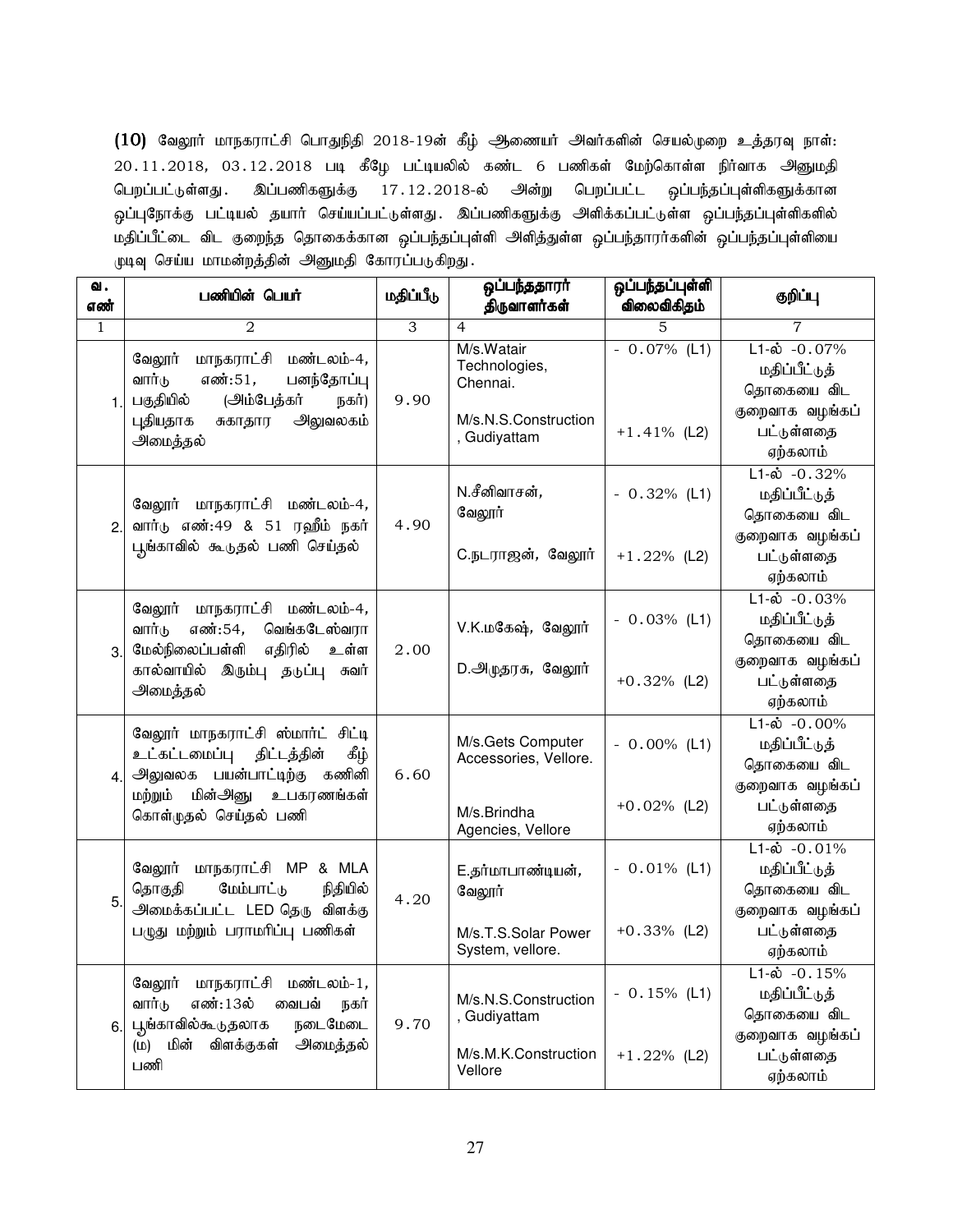மேற்கண்ட பட்டியலில் கண்ட பணிகளுக்கு சமர்ப்பிக்கப்பட்டுள்ள ஒப்பந்தப்புள்ளிகளில் குறைந்த தொகைக்கான ஒப்பந்தப்புள்ளி அளித்த ஒப்பந்ததாரர்களின் ஒப்பந்தப்புள்ளியை ஏற்று பட்டியலில் கண்ட 6 பணிகளுக்கான ஒப்பந்தப்புள்ளிகளை ஒப்புதல் செய்ய மாமன்றத்தின் அனுமதி கோரப்படுகிறது.

#### அலுவலக குறிப்பு :

- 1. மாமன்றத்தின் பார்வைக்கு வைக்கப்பட்டுள்ள இப்பொருள் மாமன்றத்தில் பதிவு செய்யலாம்.
- 2. இப்பணிக்கான செலவினத் தொகையை பொது நிதி 2018-19ன் கீழ் செலவு செய்யலாம்.
- 3. வேலூர் மாநகராட்சியில் பொதுநிதி 2018-19ன் கீழ் ஒப்பந்தப்புள்ளி கோரப்பட்ட மேற்கண்ட 6 பணிகளுக்கும் ஒப்பந்தப்புள்ளி அளித்துள்ள ஒப்பந்ததாரகளின் குறைந்த தொகைக்கான (L1-((1)-0.07%,(2)-0.32%, (3)-0.03%, (4)-0.00% (5)-0.01% (6)-0.15% ) ஒப்பந்தப்புள்ளியை ஏற்க மாமன்றம் அனுமதிக்கலாம்.

#### (ந.க.எண். 2905/2018/E1)

#### தீர்மானம் எண்: 466 – அலுவலகக் குறிப்பு அனுமதிக்கப்பட்டது.

 $(11)$  கேலூர் மாநகராட்சி பொதுநிதி 2018-19ன் கீழ் ஆணையர் அவர்களின் முன்அனுமதி நாள்: 06.12.2018-ன் படி கீழே பட்டியலில் கண்ட 1 பணிகள் மேற்கொள்ள நிர்வாக அனுமதி பெறப்பட்டுள்ளது. .<br>இப்பணிகளுக்கு 17.12.2018-ல் அன்று பெறப்பட்ட ஒப்பந்தப்புள்ளிகளுக்கான ஒப்புநோக்கு பட்டியல் தயார் செய்யப்பட்டுள்ளது. இப்பணிகளுக்கு அளிக்கப்பட்டுள்ள ஒப்பந்தப்புள்ளிகளில் மதிப்பீட்டை விட குறைந்த தொகைக்கான ஒப்பந்தப்புள்ளி அளித்துள்ள ஒப்பந்தாரர்களின் ஒப்பந்தப்புள்ளியை முடிவு செய்ய மாமன்றத்தின் அனுமதி கோரப்படுகிறது.

| வ.<br>எண் | பணியின் பெயர்                                                                                                                                                                                                                     | மதிப்பீடு                        | ஒப்பந்ததாரர்<br>திருவாளர்கள்                                          | <u>ஒப்பந்தப்புள்ளி</u><br>விலைவிகிதம்  | குறிப்பு                                                                                                                                            |
|-----------|-----------------------------------------------------------------------------------------------------------------------------------------------------------------------------------------------------------------------------------|----------------------------------|-----------------------------------------------------------------------|----------------------------------------|-----------------------------------------------------------------------------------------------------------------------------------------------------|
|           | 2                                                                                                                                                                                                                                 | 3                                | 4                                                                     |                                        | 7                                                                                                                                                   |
| 1.        | நடைபெறவுள்ள<br>வேலூரில்<br>அரசுப்பொருட்காட்சியில்<br>அரங்கத்தினை<br>மாநகராட்சி<br>கொடுப்பதற்கு<br>வடிவமைத்து<br>அனைத்தும்<br>45<br>இவை<br>நாட்களுக்கு,<br>வாடகை<br>அடிப்படையில்<br>செய்தல்<br>பணிக்கு<br>$\overline{\phantom{a}}$ | 3.00<br>$\overline{\phantom{a}}$ | s. குப்புசாமி,<br>வேலூர்<br>V. சுதாகர் <i>,</i><br>வேலூர்<br>$\cdots$ | $-0.00\%$ (L1)<br>$+ 4.33\%$ (L2)<br>. | $L1 - \phi$ -0.00%<br>மதிப்பீட்டுத் தொகை<br>விகிதத்தில் வழங்கப்<br>பட்டுள்ளதை<br>ஏற்கலாம்<br>$\overline{\phantom{a}}$<br>$\cdot$ $\sim$<br>$\sim$ . |

மேற்கண்ட பட்டியலில் கண்ட 1 பணிக்கு சமர்ப்பிக்கப்பட்டுள்ள ஒப்பந்தப்புள்ளிகளில் மதிப்பீட்டு தொகை வீகிதத்தில் ஒப்பந்தப்புள்ளி அளித்த ஒப்பந்ததாரரின் ஒப்பந்தப்புள்ளியை ஏற்று பட்டியலில் கண்ட 1 பணிக்கு பணி உத்திரவு வழங்க மாமன்றத்தின் அனுமதி வேண்டப்படுகிறது.

#### அலுவலக குறிப்பு :

- 1. மாமன்றத்தின் பார்வைக்கு வைக்கப்பட்டுள்ள இப்பொருள் மாமன்றத்தில் பதிவு செய்யலாம்.
- $2.$  இப்பணிக்கான செலவினத் தொகையை பொதுநிதி  $2018$ -19ன் கீழ் செலவு செய்யலாம்.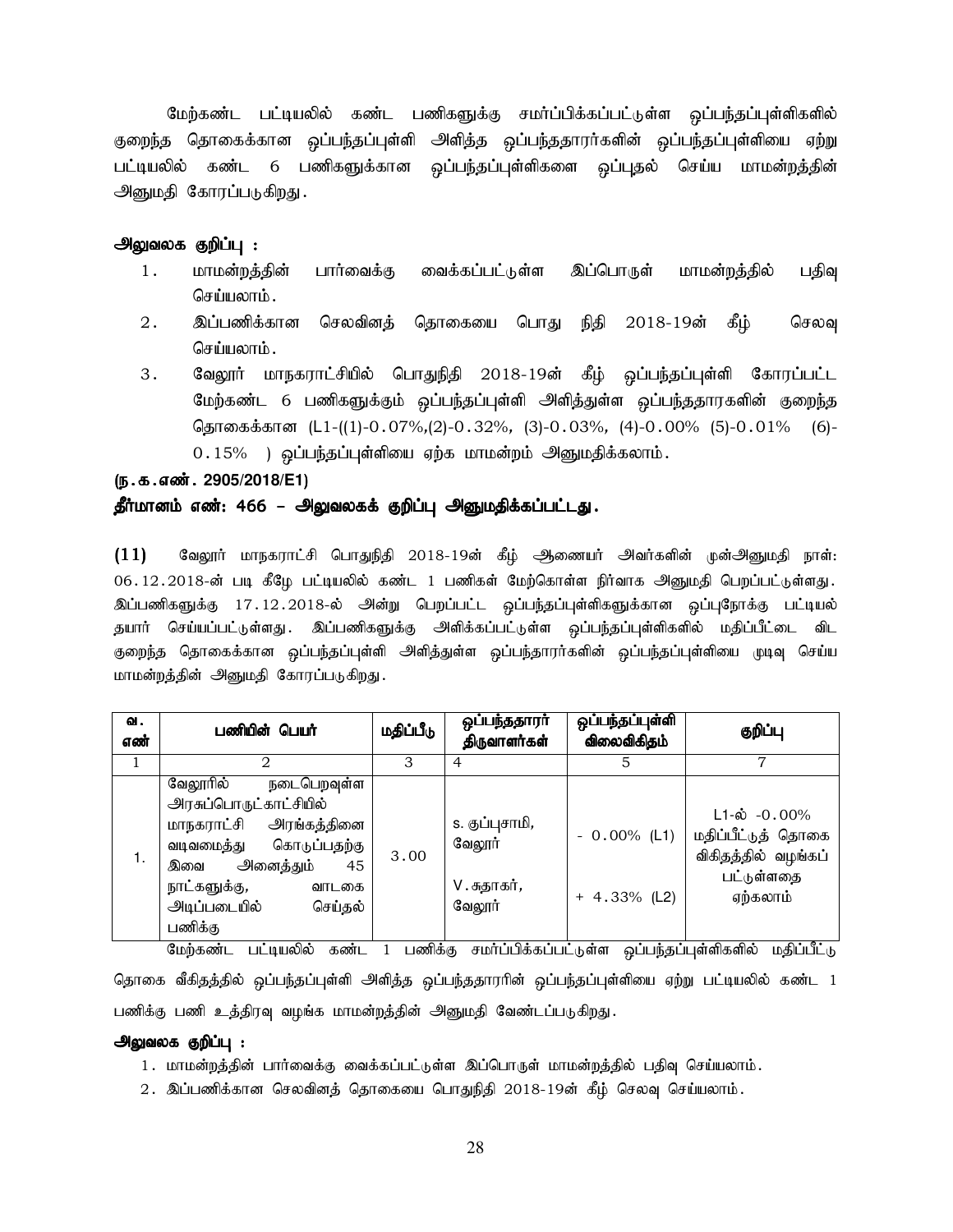3. வேலூர் மாநகராட்சியில் பொது நிதி 2018-19-ன் கீழ் ஒப்பந்தப்புள்ளி கோரப்பட்ட மேற்கண்ட 1 பணிக்கு ஒப்பந்தப்புள்ளி அளித்துள்ள ஒப்பந்ததாரரின் மதிப்பீட்டு தொகை வீகிதத்தில் அளித்துள்ள (L1-((1)-0.00%, xg;ge;jg;g[s;spia khkd;wk; Vw;W gzp cj;jput[ tHA;f khkd;wk; அனுமதிக்கலாம்.

# (**ந.க.எண். 3638/2018/E1**)

#### தீர்மானம் எண்: 467 – அலுவலகக் குறிப்பு அனுமதிக்கப்பட்டது.

 $(12)$  வேலூர் மாநகராட்சியில், பொதுநிதி 2018-19-ன் கீழ் கீழே பட்டியலில் கண்ட 1 பணிக்கு மாமன்ற தீர்மானம் எண்:447 நாள்:30.11.2018-ல் நிர்வாக அனுமதி வழங்கப்பட்டுள்ளது. மேற்படி 1 பணிக்கு  $24.12.2018$  அன்று ஒப்பந்தப்புள்ளிகள் பெறப்பட்டுள்ளன.

மேற்படி பணிக்கு ஒப்பந்தப்புள்ளி கோரப்பட்டதில் 2 ஒப்பந்தப்புள்ளிகள் பெறப்பட்டன. அவற்றின் விவரம் பின்வருமாறு.

# **1. M/s.Gets Agency, No:6/5, 2nd Cross Street, Balaji Road, Krishna Nagar, Vellore -632001**

**2. M/s.Brindha Agencies, Shop No.6, S.K.Complex, No:15, Chunnambukara Street, Vellore-632 004** 

<u>அமைக்கப்பட்ட தொழில்நுட்ப குழுவின் முடிவு பின்வருமாறு</u>

பணியின் பெயர்: Providing Data Entry Operator Vsellore Corporation Zonal office Out sourcing 1 Year basis

| 1. | M/s.Gets Agency,<br>No:6/5, $2nd$ Cross<br>Street, Balaji Road,<br>Krishna Nagar,<br><b>Vellore -632001</b> | 1.வைப்புத் தொகை 1% காசோலையாக செலுத்தப்பட்டுள்ளது.<br>எண்:2 முதல் 10 வரையிலான ஆவணங்கள் அனைத்தும் சரியாக<br>$2.$ வரிசை<br>உள்ளது . |
|----|-------------------------------------------------------------------------------------------------------------|----------------------------------------------------------------------------------------------------------------------------------|
|    | ٠                                                                                                           | எனவே தகுதியுடைய ஒப்பந்தப்புள்ளியாக ஏற்கலாம்.                                                                                     |
| 2. | M/s.Brindha<br>Agencies, Shop<br>No.6, S.K.Complex,                                                         | 1. வைப்புத் தொகை 1% காசோலையாக செலுத்தப்பட்டுள்ளது.                                                                               |
|    | No:15.<br>Chunnambukara                                                                                     | வரையிலான<br>2 . வரிசை<br>மற்றும்<br>9<br>ஆவணங்கள்<br>எண்:3,4,5,8<br>இணைக்கப்படவில்லை .                                           |
|    | Street, Vellore-632<br>004                                                                                  | எனவே மேற்படி நிறுவனத்தின் தொழில்நுட்ப ஆவணங்கள் ஏற்க இயலாது.                                                                      |

Bkw;fz;l 2 xg;ge;jg;g[s;spfspy;, **M/s.Brindha Agencies, Shop No.6, S.K.Complex, No:15,**  Chunnambukara Street, Vellore-632 004 நிறுவனத்தார் வரிசை எண்: 3,4,5,8 மற்றும் 9 வரையிலான ஆவணங்கள் இணைக்கப்படவில்லை நிறவனத்தார் தொழில் நுட்ப <u>ஒ</u>ப்பந்தத்தில் தகுதி பெறவில்லை. எனவே ஒப்பந்தப்புள்ளியின் விலைப்புள்ளி திறக்கப்பட வேண்டிய அவசியம் இல்லை.

 bjhHpy;El;g MtzA;fs; KGikahf epiwt[ bra;j **M/s.Gets Agency, No:6/5, 2nd Cross Street,**  Balaji Road, Krishna Nagar, Vellore -632001. நிறுவனத்தார் ஒப்பந்தப்புள்ளியின் விலைப்புள்ளியை திறக்கலாம் என தொழில்நுட்ப குழு 26.12.2018 தேதியில் பரிந்துரை செய்யயப்பட்டுள்ளது.

எனவே வரிசை எண். 1 ஒப்பந்தப்புள்ளி விலைப்புள்ளியை 27.12.2018 மாலை 3.30மணிக்கு திறக்கப்பட்டதின் ஒப்புநோக்கு பட்டியல் பின்வருமாறு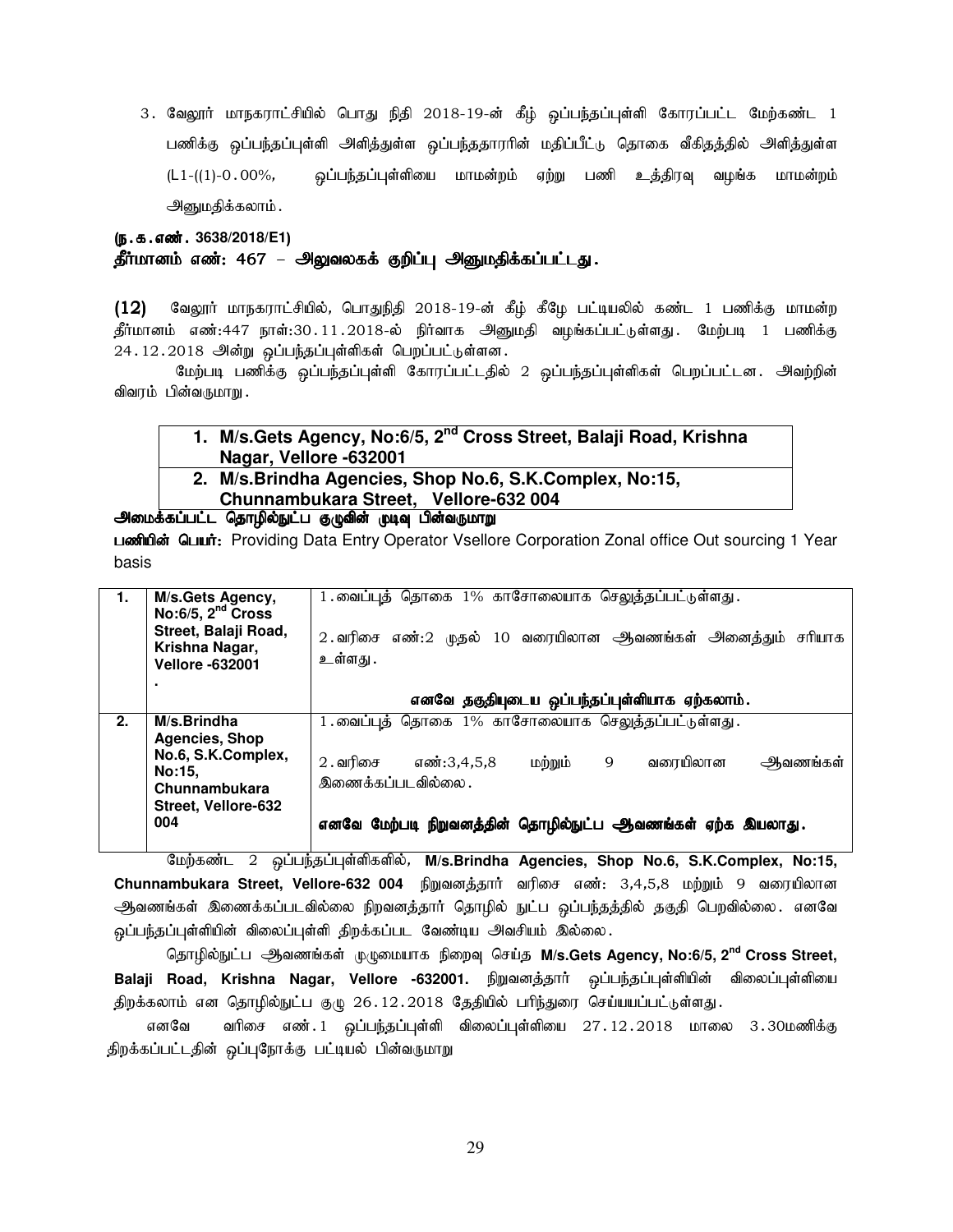| ഖ.<br>எண் | பணியின் பெயர்                                                                                                                                                                                                                                                                                                                                                                                                                                                                   | மதிப்பீடு<br>ரு.<br>லட்சத்தில் | ஒப்பந்ததாரா்<br>திருவாளர்கள்          | ஒப்பந்தப்புள்ளி<br>மதிப்பிட்டு<br>தொகையைவிட<br>குறைவான<br>விலைவிகிதம் | குறிப்பு                                                                                                                                                                                                     |
|-----------|---------------------------------------------------------------------------------------------------------------------------------------------------------------------------------------------------------------------------------------------------------------------------------------------------------------------------------------------------------------------------------------------------------------------------------------------------------------------------------|--------------------------------|---------------------------------------|-----------------------------------------------------------------------|--------------------------------------------------------------------------------------------------------------------------------------------------------------------------------------------------------------|
|           | 2                                                                                                                                                                                                                                                                                                                                                                                                                                                                               | 3                              | 4                                     | 5                                                                     |                                                                                                                                                                                                              |
| 1.        | <b>Providing Data Entry</b><br>Operator Vsellore<br>Corporation Zonal office<br>Out sourcing 1 Year<br>basis<br>$\theta_{11}$ , $\theta_{22}$ , $\theta_{33}$ , $\theta_{41}$ , $\theta_{52}$ , $\theta_{63}$ , $\theta_{73}$ , $\theta_{84}$ , $\theta_{94}$ , $\theta_{10}$ , $\theta_{11}$ , $\theta_{12}$ , $\theta_{13}$ , $\theta_{14}$ , $\theta_{15}$ , $\theta_{16}$ , $\theta_{17}$ , $\theta_{18}$ , $\theta_{19}$ , $\theta_{10}$ , $\theta_{11}$ , $\theta_{12}$ , | 41.60                          | M/s.Gets<br>Agency,<br><b>Vellore</b> | $-0.17\%$ (L1)                                                        | (L1) ல் $-0.17\%$<br>மதிப்பீட்டுத்<br>தொகையை விட<br>குறைவாக வழங்கப்<br>பட்டுள்ளதை<br>ஏற்கலாம்<br>$\ldots$ $\ldots$ $\ldots$ $\ldots$ $\Omega$ $\Omega$ $\ldots$ $\Omega$ $\ldots$ $\Omega$ $\ldots$ $\Omega$ |

மேற்கண்ட பட்டியலில் கண்ட 1 பணிக்கு பெறப்பட்ட ஒப்பந்தப்புள்ளியில் மதிப்பிட்டு தொகையை விட குறைவான விலைவிகிதத்தில் ஒப்பந்தப்புள்ளி அளித்துள்ள நிறுவனத்தின் ஓப்பந்தப்புள்ளியை (-0.17%) ஏற்று பட்டியலில் கண்ட 1 பணிக்கு முன்அனுமதியில் பணி உத்திரவு வழங்கியதற்கும் மாமன்றத்தின் அனுமதி வேண்டப்படுகிறது .

#### அலுவலக குறிப்பு :

- 1. மாமன்றத்தின் பார்வைக்கு வைக்கப்பட்டுள்ள இப்பொருள் மாமன்றத்தில் பதிவு செய்யலாம்.
- 2. இப்பணிக்கான செலவினத் தொகையை ஸ்மார்ட் சிட்டி திட்டத்தின் கீழ் செலவு செய்யலாம்.
- 3. வேலூர் மாநகராட்சியில் பொது நிதி 2018-19-ன் கீழ் ஒப்பந்தப்புள்ளி கோரப்பட்ட மேற்கண்ட 1-பணக்கு ஒப்பந்தப்புள்ளி அளித்துள்ள நிறுவனத்தார் அளித்துள்ள குறைந்த விலைவிகிதம் L1-(1)-0.17% ஒப்பந்தப்புள்ளியை மாமன்றம் ஏற்று முன்அனுமதியில் பணி உத்திரவு வழங்கியதையும் மாமன்றம் அனுமதிக்கலாம்.

# (ந.க.எண். 6257/2018/E1) தீர்மானம் எண்: 468 – அலுவலகக் குறிப்பு அனுமதிக்கப்பட்டது.

 $(13)$  வேலூர் மாநகராட்சியில், பொதுநிதி 2018-19-ன் கீழ் கீழே பட்டியலில் கண்ட 1 பணிக்கு மாமன்ற தீர்மானம் எண்:446 நாள்:30.11.2018-ல் நிர்வாக அனுமதி வழங்கப்பட்டுள்ளது. மேற்படி 1 பணிக்கு  $24.12.2018$  அன்று ஒப்பந்தப்புள்ளிகள் பெறப்பட்டுள்ளன.

மேற்படி பணிக்கு ஒப்பந்தப்புள்ளி கோரப்பட்டதில் 2 ஒப்பந்தப்புள்ளிகள் பெறப்பட்டன. அவற்றின் விவரம் பின்வருமாறு.

# **1. M/s.Gets Agency, No:6/5, 2nd Cross Street, Balaji Road, Krishna Nagar, Vellore -632001**

**2. M/s.Brindha Agencies, Shop No.6, S.K.Complex, No:15, Chunnambukara Street, Vellore-632 004** 

# அமைக்கப்பட்ட தொழில்நுட்ப குழுவின் முடிவு பின்வருமாறு

Le mand in the Spape of the University Operator Vsellore Corporation Main office Out sourcing 1 Year basis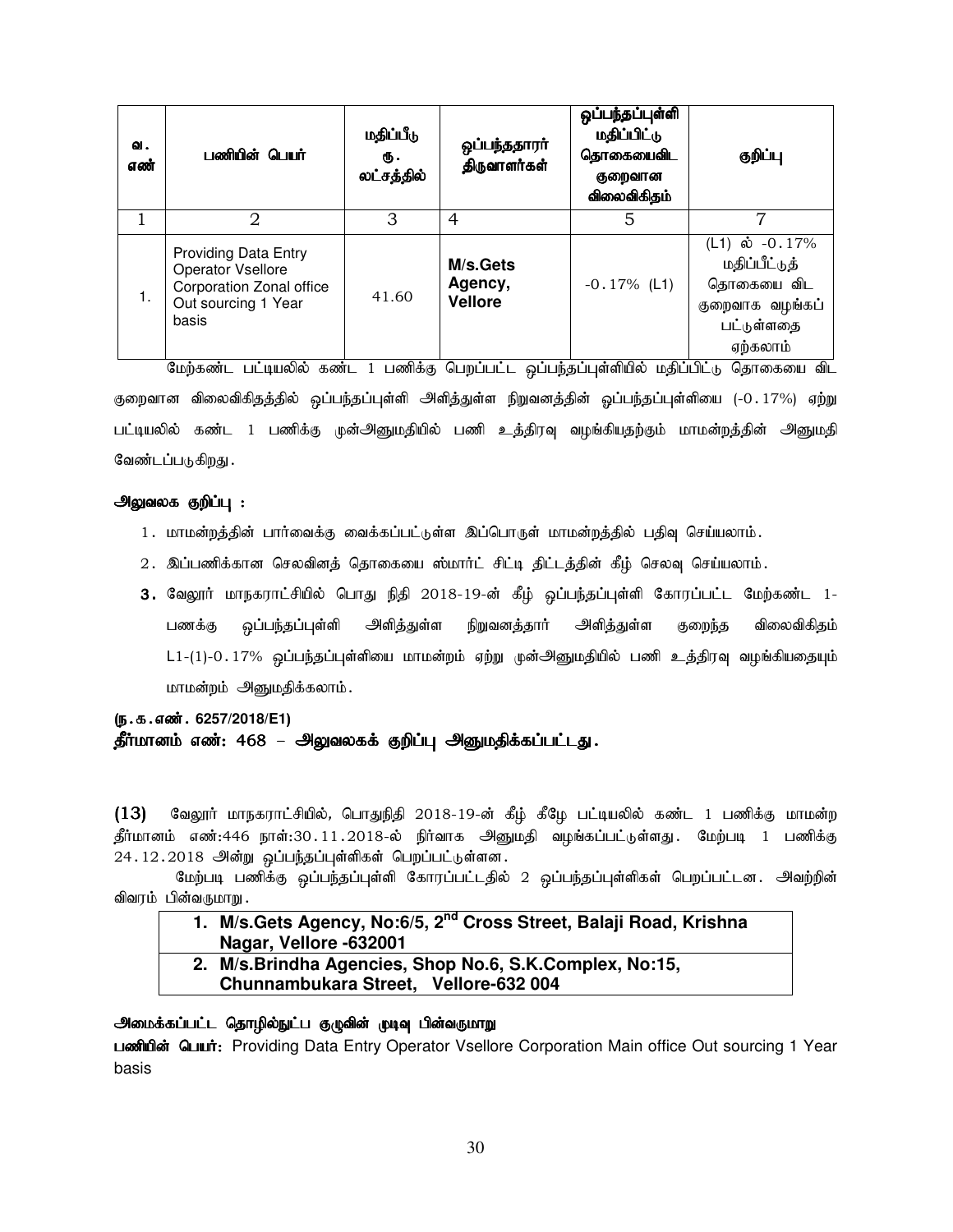| 1. | M/s.Gets Agency,<br>$No:6/5$ , $2nd Cross$<br>Street, Balaji Road,<br>Krishna Nagar,<br><b>Vellore -632001</b><br>٠ | 1.வைப்புத் தொகை 1% காசோலையாக செலுத்தப்பட்டுள்ளது.<br>2. வரிசை எண்:2 முதல் 10 வரையிலான ஆவணங்கள் அனைத்தும் சரியாக<br>உள்ளது .<br>எனவே தகுதியுடைய ஒப்பந்தப்புள்ளியாக ஏற்கலாம்.                                 |
|----|---------------------------------------------------------------------------------------------------------------------|-------------------------------------------------------------------------------------------------------------------------------------------------------------------------------------------------------------|
| 2. | M/s.Brindha<br><b>Agencies, Shop</b><br>No.6, S.K.Complex,<br>No:15.<br>Chunnambukara<br>Street, Vellore-632<br>004 | 1.வைப்புத் தொகை 1% காசோலையாக செலுத்தப்பட்டுள்ளது.<br>$2.$ வரிசை<br>வரையிலான<br>எண்:3,4,5,8<br>மற்றும்<br>9<br>ஆவணங்கள்<br>இணைக்கப்படவில்லை .<br>எனவே மேற்படி நிறுவனத்தின் தொழில்நுட்ப ஆவணங்கள் ஏற்க இயலாது. |

Bkw;fz;l 2 xg;ge;jg;g[s;spfspy;, **M/s.Brindha Agencies, Shop No.6, S.K.Complex, No:15, Chunnambukara Street, Vellore-632 004** நிறுவனத்தார் வரிசை எண்: 3,4,5,8 மற்றும் 9 வரையிலான ஆவணங்கள் இணைக்கப்படவில்லை நிறவனத்தார் தொழில் நுட்ப ஒப்பந்தத்தில் தகுதி பெறவில்லை. எனவே ஒப்பந்தப்புள்ளியின் விலைப்புள்ளி திறக்கப்பட வேண்டிய அவசியம் இல்லை.

 bjhHpy;El;g MtzA;fs; KGikahf epiwt[ bra;j **M/s.Gets Agency, No:6/5, 2nd Cross Street,**  Balaji Road, Krishna Nagar, Vellore -632001. நிறுவனத்தார் ஒப்பந்தப்புள்ளியின் விலைப்புள்ளியை திறக்கலாம் என தொழில்நுட்ப குழு 26.12.2018 தேதியில் பரிந்துரை செய்யயப்பட்டுள்ளது.

எனவே வரிசை எண்.1 ஒப்பந்தப்புள்ளி விலைப்புள்ளியை  $27.12.2018$  மாலை 3.30மணிக்கு திறக்கப்பட்டதின் ஒப்புநோக்கு பட்டியல் பின்வருமாறு

| ഖ.<br>எண் | பணியின் பெயர்                                                                                                             | மதிப்பீடு<br>Ф.<br>லட்சத்தில் | ஒப்பந்ததாரா்<br>திருவாளர்கள்       | ஒப்பந்தப்புள்ளி<br>மதிப்பிட்டு<br>தொகையைவிட<br>குறைவான<br>விலைவிகிதம் | குறிப்பு                                                                                      |
|-----------|---------------------------------------------------------------------------------------------------------------------------|-------------------------------|------------------------------------|-----------------------------------------------------------------------|-----------------------------------------------------------------------------------------------|
|           | 2                                                                                                                         | 3                             | $\overline{4}$                     | 5                                                                     | 7                                                                                             |
| 1.        | <b>Providing Data Entry</b><br><b>Operator Vsellore</b><br><b>Corporation Main</b><br>office Out sourcing 1<br>Year basis | 39.50                         | M/s.Gets<br><b>Agency, Vellore</b> | $-0.17\%$ (L1)                                                        | (L1) ல் $-0.17\%$<br>மதிப்பீட்டுத்<br>தொகையை விட<br>குறைவாக வழங்கப்<br>பட்டுள்ளதை<br>ஏற்கலாம் |

மேற்கண்ட பட்டியலில் கண்ட 1 பணிக்கு பெறப்பட்ட ஒப்பந்தப்புள்ளியில் மதிப்பிட்டு தொகையை விட குறைவான விலைவிகிதத்தில் ஒப்பந்தப்புள்ளி அளித்துள்ள நிறுவனத்தின் ஓப்பந்தப்புள்ளியை (-0.17%) ஏற்று பட்டியலில் கண்ட 1 பணிக்கு முன்அனுமதியில் பணி உத்திரவு வழங்கியதற்கும் மாமன்றத்தின் அனுமதி வேண்டப்படுகிறது .

#### அலுவலக குறிப்பு :

- 1. மாமன்றத்தின் பார்வைக்கு வைக்கப்பட்டுள்ள இப்பொருள் மாமன்றத்தில் பதிவு செய்யலாம்.
- 2. இப்பணிக்கான செலவினத் தொகையை ஸ்மார்ட் சிட்டி திட்டத்தின் கீழ் செலவு செய்யலாம்.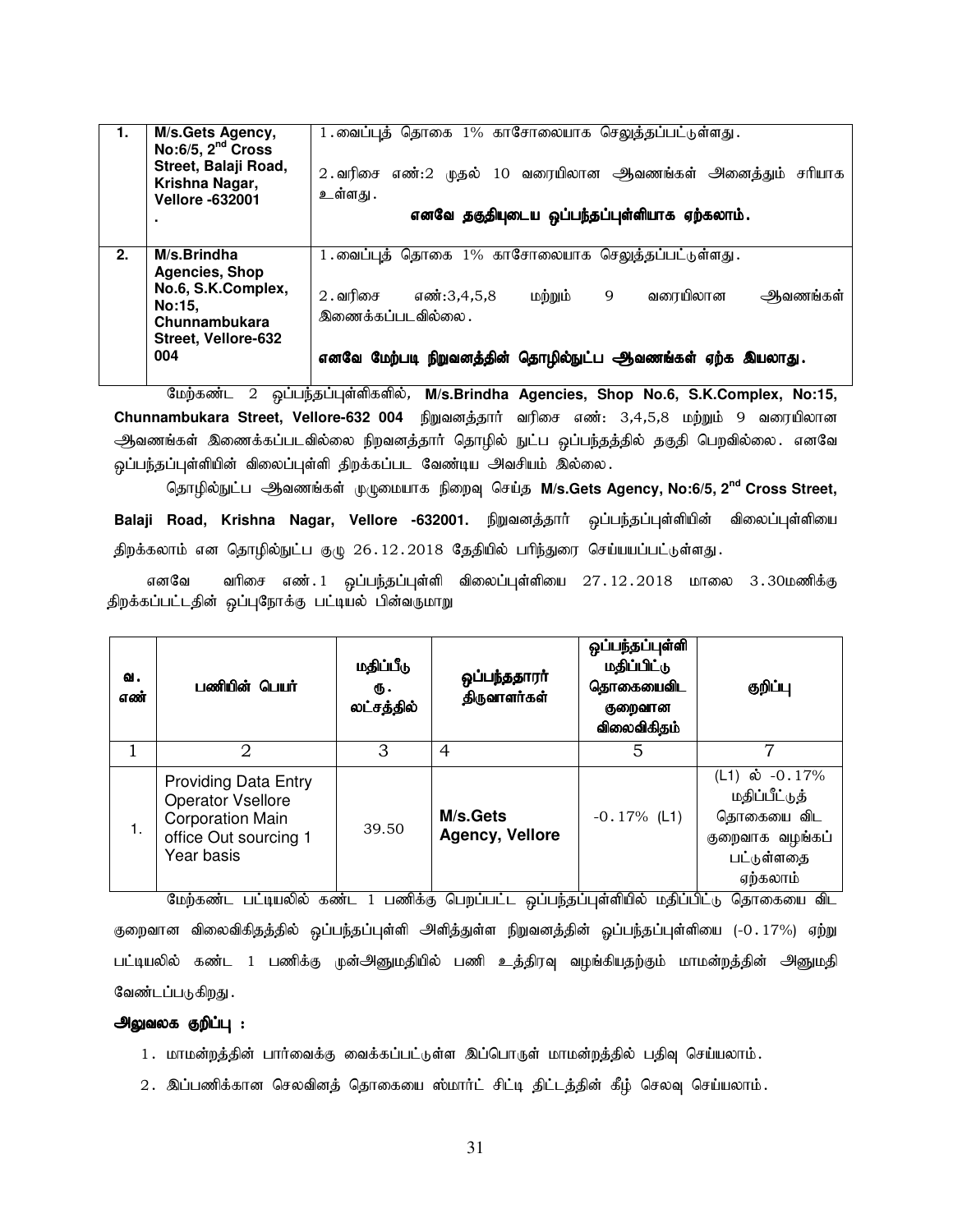3. வேலூர் மாநகராட்சியில் பொது நிதி 2018-19-ன் கீழ் ஒப்பந்தப்புள்ளி கோரப்பட்ட மேற்கண்ட 1-பணிக்கு ஒப்பந்தப்புள்ளி அளித்துள்ள நிறுவனத்தார் அளித்துள்ள குறைந்த விலைவிகிதம் L1-((1)-0 . 17% ஒப்பந்தப்புள்ளியை மாமன்றம் ஏற்று முன்அனுமதியில் பணி உத்திரவு வழங்கியதையும் மாமன்றம் அனுமதிக்கலாம்.

# (**ந.க.எண். 6260/2018/E1**)

# தீர்மானம் எண்: 469 – அலுவலகக் குறிப்பு அனுமதிக்கப்பட்டது.

 $(14)$  Baலூர் மாநகராட்சி பொதுநிதி 2018-19ன் கீழ் ஆணையர் அவர்களின் செயல்முறை உத்தரவு நாள்:10.10.2018 ன் படி கீழே பட்டியலில் கண்ட 1 பணி மேற்கொள்ள நிர்வாக அனுமதி பெறப்பட்டுள்ளது .இப்பணிகளுக்கு 17.10.2018-ல் அன்று பெறப்பட்ட விலைப்புள்ளிகளுக்கான <u>ஒ</u>ப்புநோக்கு பட்டியல் தயார் செய்யப்பட்டுள்ளது. இப்பணிகளுக்கு அளிக்கப்பட்டுள்ள விலைப்புள்ளிகளில் மதிப்பீட்டை விட குறைந்த தொகைக்கான விலைப்புள்ளி அளித்துள்ள ஒப்பந்தாரர்களின் விலைப்புள்ளியை முடிவு செய்ய மாமன்றத்தின் அனுமதி கோரப்படுகிறது.

| ഖ.<br>எண் | பணியின் பெயர்                                                                                   | மதிப்பீடு | ஒப்பந்ததாரா்<br>திருவாளர்கள்                                                     | ஒப்பந்தப்புள்ளி<br>விலைவிகிதம்                               | குறிப்பு                                                                                         |
|-----------|-------------------------------------------------------------------------------------------------|-----------|----------------------------------------------------------------------------------|--------------------------------------------------------------|--------------------------------------------------------------------------------------------------|
|           | $\mathfrak{D}_{\mathfrak{p}}$                                                                   | 3         | 4                                                                                | 5                                                            | 7                                                                                                |
| 1.        | வேலூர்<br>மாநகராட்சி<br>மைய<br>அலுவலகத்தில்<br>உள்ள<br>மரத்திலான சோபா<br>செட்<br>பராமரிப்பு பணி | 0.30      | N.சீனிவாசன்,<br>வேலூர்<br>A.V,விநாயகமூர்த்தி<br>வேலூர்<br>V.S, ஆனந்தன்<br>வேலூர் | $\text{I}$ .30,000/-<br>$\text{I}$ .36000/-<br>$(D.37800)$ - | $L1-\dot{\omega}$ ரு. 30,000/-<br>மதிப்பீட்டுத்<br>தொகையில்<br>வழங்கப்<br>பட்டுள்ளதை<br>ஏற்கலாம் |

மேற்கண்ட பட்டியலில் கண்ட 1 பணிக்கு சமர்ப்பிக்கப்பட்டுள்ள விலைப்புள்ளிகளில் குறைந்த தொகைக்கான விலைப்புள்ளி அளித்துள்ள ஒப்பந்ததாரர் / நிறுவனத்தின் விலைப்புள்ளியை ஏற்று பட்டியலில் கண்ட 1 பணிக்கு விலைப்புள்ளியை ஒப்புதல் செய்ய மாமன்றத்தின் அனுமதி கோரப்படுகிறது.

#### அலுவலக குறிப்பு :

- 1. மாமன்றத்தின் பார்வைக்கு வைக்கப்பட்டுள்ள இப்பொருள் மாமன்றத்தில் பதிவு செய்யலாம்.
- $2.$  இப்பணிக்கான செலவினக் கொகையை பொதுநிதி  $2018$ -19ன் கீம் செலவு செய்யலாம்.
- 3. வேலூர் மாநகராட்சியில் பொது நிதி 2018-19-ன் கீழ் விலைப்புள்ளி கோரப்பட்ட மேற்கண்ட 1 பணிக்கும் விலைப்புள்ளி அளித்துள்ள ஒப்பந்ததார்கள் குறைந்த தொகைக்கான(L1) (1)ரு.30,000/-விலைப்புள்ளியை ஏற்க மாமன்றம் அனுமதிக்கலாம்.

(ந.க.எண். 2608/2018/E1)

தீர்மானம் எண்: 470 – அலுவலகக் குறிப்பு அனுமதிக்கப்பட்டது.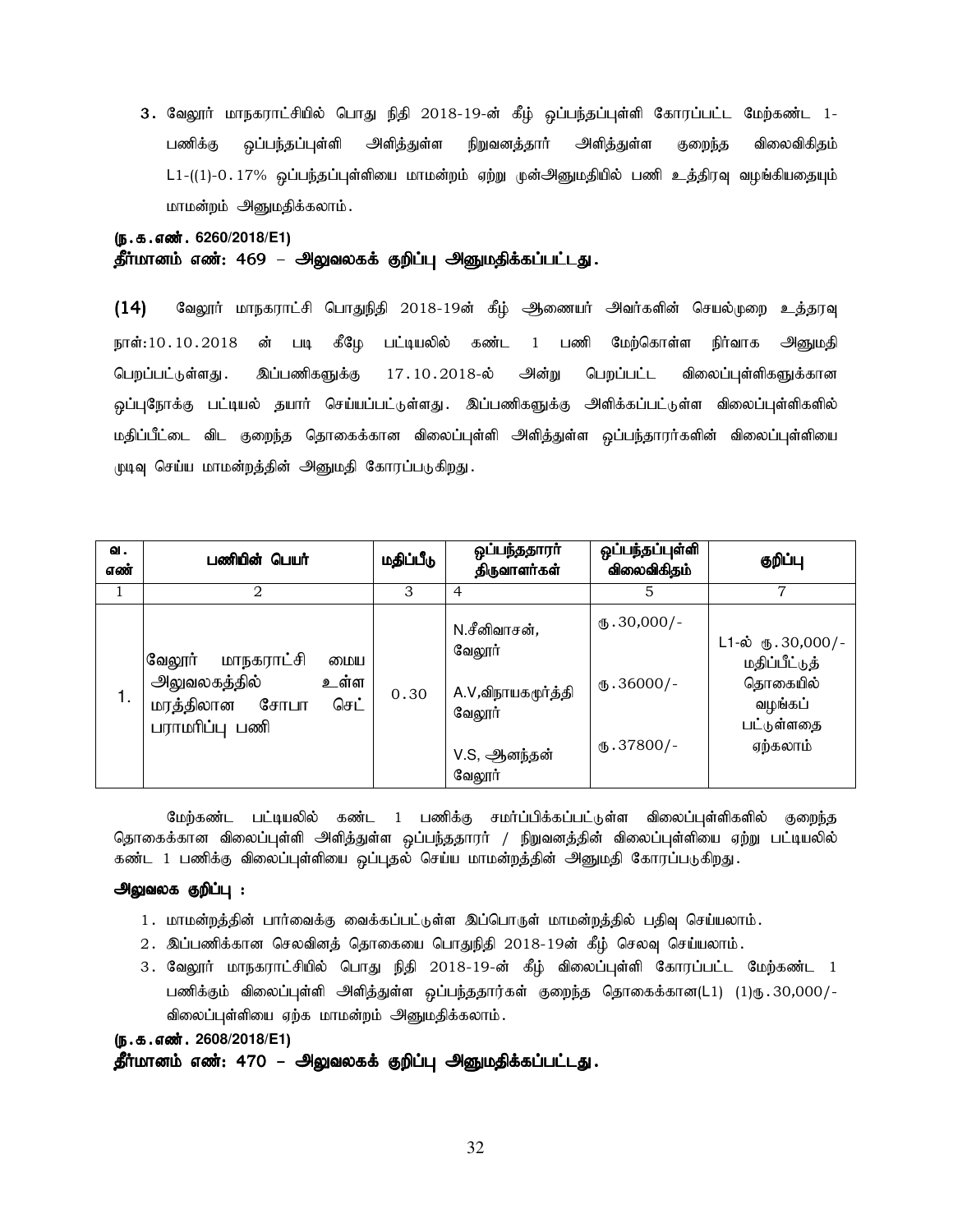$(15)$  வேலூர் மாநகராட்சி பொதுநிதி 2018-19ன் கீழ் ஆணையர் அவர்களின் செயல்முறை உத்தரவு நாள்:10.10.2018 ன் படி கீழே பட்டியலில் கண்ட 1 பணி மேற்கொள்ள நிர்வாக அனுமதி பெறப்பட்டுள்ளது .இப்பணிகளுக்கு 17.10.2018-ல் அன்று பெறப்பட்ட விலைப்புள்ளிகளுக்கான .<br>ஒப்புநோக்கு பட்டியல் தயார் செய்யப்பட்டுள்ளது. இப்பணிகளுக்கு அளிக்கப்பட்டுள்ள விலைப்புள்ளிகளில் மதிப்பீட்டை விட குறைந்த தொகைக்கான விலைப்புள்ளி அளித்துள்ள ஒப்பந்தாரர்களின் விலைப்புள்ளியை முடிவு செய்ய மாமன்றத்தின் அனுமதி கோரப்படுகிறது.

| ഖ.<br>எண் | பணியின் பெயர்                                                                                                                                                                                         | மதிப்பீடு | ஒப்பந்ததாரா்<br>திருவாளர்கள்                                                                                                       | ஒப்பந்தப்புள்<br>ଣୀ<br>விலைவிகிதம்                            | குறிப்பு                                                                                                       |
|-----------|-------------------------------------------------------------------------------------------------------------------------------------------------------------------------------------------------------|-----------|------------------------------------------------------------------------------------------------------------------------------------|---------------------------------------------------------------|----------------------------------------------------------------------------------------------------------------|
|           | 2                                                                                                                                                                                                     | 3         | $\overline{4}$                                                                                                                     | 5                                                             | 7                                                                                                              |
| 1.        | வேலூர்<br>மாநகராட்சி<br>மண்டலம்-2,<br>ரங்காபுரம்<br>நீா<br>பகுதியில்<br>உந்தும்<br>உள்ள<br>நிலையத்தில்<br>40HP<br>(Cuppled Type Motor) காயில்<br>மற்றும் பேரிங்க<br>புதியதாக<br>மாற்றி பராமரித்தல் பண | 0.40      | M/S.Kalapana<br>Electricals.<br>Vellore, வேலூர்<br>M/S.Janany<br>Electricls,<br>வேலூா<br>M/S.Karpaga<br>Vinayagar, வேலூ<br>'n<br>. | $\Phi$ . 39,500/-<br>$\mathbf{0}.42600$ /-<br>$\phi$ .43500/- | L1-ல்<br>$\mathbf{L}$ .39,500/-<br>மதிப்பீட்டுத்<br>தொகையை விட<br>குறைவாக<br>வழங்கப்<br>பட்டுள்ளதை<br>ஏற்கலாம் |

மேற்கண்ட பட்டியலில் கண்ட 1 பணிக்கு சமா்ப்பிக்கப்பட்டுள்ள விலைப்புள்ளிகளில் குறைந்த தொகைக்கான விலைப்புள்ளி அளித்துள்ள ஒப்பந்ததாரர் / நிறுவனத்தின் விலைப்புள்ளியை ஏற்று பட்டியலில் கண்ட 1 பணிக்கு விலைப்புள்ளியை ஒப்புதல் செய்ய மாமன்றத்தின் அனுமதி கோரப்படுகிறது.

#### அலுவலக குறிப்பு :

- 1. மாமன்றத்தின் பார்வைக்கு வைக்கப்பட்டுள்ள இப்பொருள் மாமன்றத்தில் பதிவு செய்யலாம்.
- $2.$  இப்பணிக்கான செலவினத் தொகையை பொதுநிதி  $2018$ -19ன் கீழ் செலவு செய்யலாம்.
- $3.$  Bுலூர் மாநகராட்சியில் பொது நிதி 2018-19-ன் கீழ் விலைப்புள்ளி கோரப்பட்ட மேற்கண்ட 1 பணிக்கு விலைப்புள்ளி அளித்துள்ள ஒப்பந்ததார்கள் குறைந்த தொகைக்கான( L1)  $(1)$ ரு. 39,500/-, விலைப்புள்ளியை ஏற்க மாமன்றம் அனுமதிக்கலாம்.

#### (**ந.க.எண். 2608/2018/E1**)

#### தீர்மானம் எண்: 471 – அலுவலகக் குறிப்பு அனுமதிக்கப்பட்டது.

(16) வேலூர் மாநகராட்சி பொதுநிதி 2018-19ன் கீழ் ஆணையர் அவர்களின் முன்அனுமதி நாள்:10.10.2018 ன் படி கீழே பட்டியலில் கண்ட 1 பணி மேற்கொள்ள நிர்வாக அனுமதி பெறப்பட்டுள்ளது . இப்பணிகளுக்கு 27 .11 . 2018-ல் அன்று பெறப்பட்ட விலைப்புள்ளிகளுக்கான <u>ஒ</u>ப்புநோக்கு பட்டியல் தயார் செய்யப்பட்டுள்ளது. இப்பணிகளுக்கு அளிக்கப்பட்டுள்ள விலைப்புள்ளிகளில் மதிப்பீட்டை விட குறைந்த தொகைக்கான விலைப்புள்ளி அளித்துள்ள ஒப்பந்தாரர்களின் விலைப்புள்ளியை முடிவு செய்ய மாமன்றத்தின் அனுமதி கோரப்படுகிறது.

| வ.<br>எண் | பணியின் பெயர்                                         | மதிப்பீடு  | ஒப்பந்ததாரா்<br>திருவாளர்கள் | ஒப்பந்தப்புள்ளி<br>விலைவிகிதம் | குறிப்பு                    |
|-----------|-------------------------------------------------------|------------|------------------------------|--------------------------------|-----------------------------|
|           |                                                       |            |                              |                                |                             |
|           | அலுவலகத்தில்  <br>வேலூர்<br>மைய<br>மாநகராட்சி<br>உள்ள | $162500/-$ | N.சீனிவாசன்,                 | $M_{\rm b}$ . 162500/-         | L1-ல்<br>$\text{I}62500$ /- |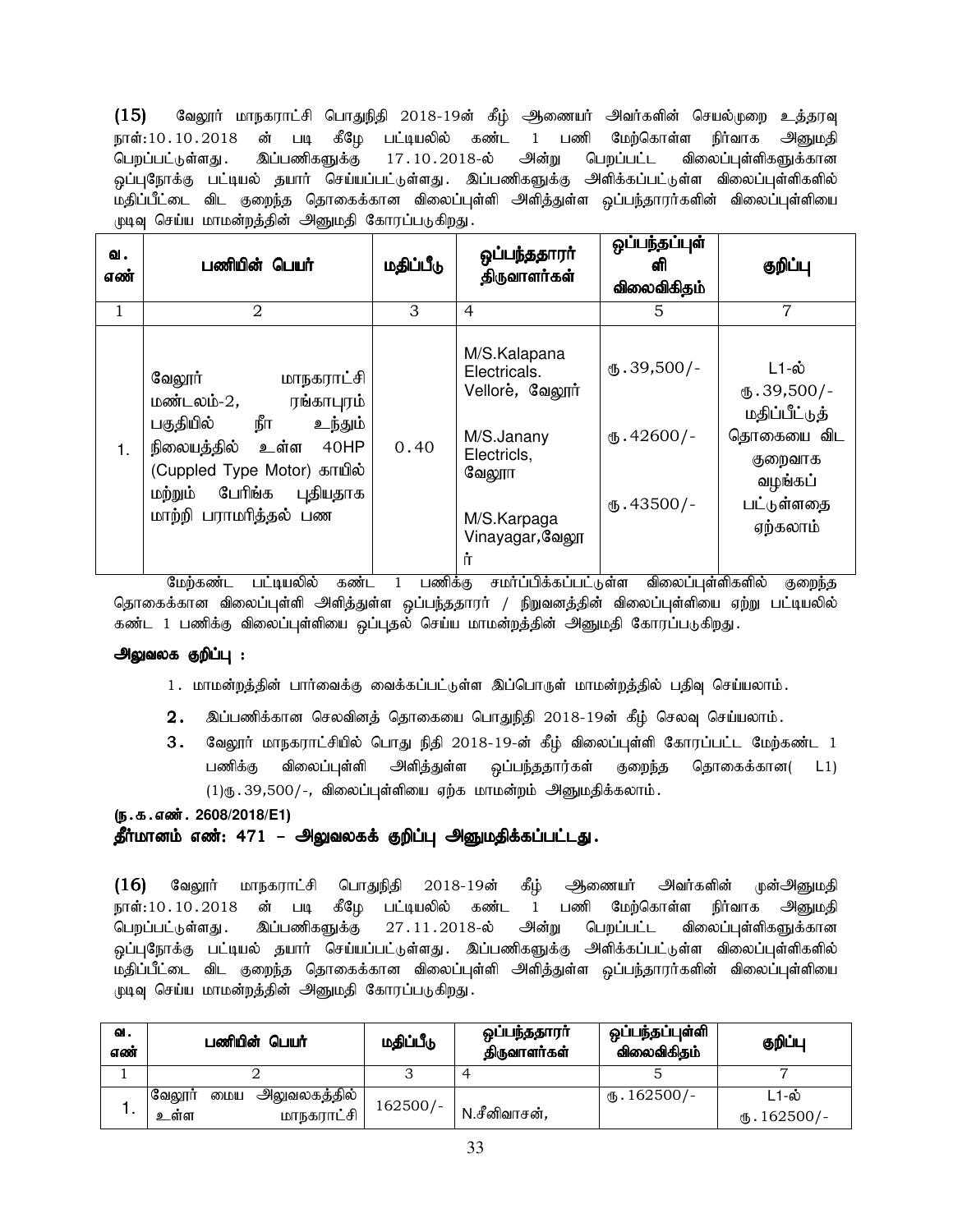| பணியாளர்கள்<br>பயன்படுத்து      | வேலூர்             |                         | மதிப்பீட்டுத் |
|---------------------------------|--------------------|-------------------------|---------------|
| மரத்திலான Wire<br>Chair<br>- 20 |                    | $\mathbf{L}$ . 175000/- | தொகையில்      |
| <b>Nos</b><br>உடைந்து<br>உள்ளதை | A.V,விநாயகமூர்த்தி |                         | வழங்கப்       |
| புதியதாக மாற்றி<br>அமைத்தல்     | வேலூர்             |                         | பட்டுள்ளதை    |
| பணி                             |                    | $\mathbf{L}$ . 180000/- | ஏற்கலாம்      |
|                                 | V.S, ஆனந்தன்       |                         |               |
|                                 | வேலூர்             |                         |               |

மேற்கண்ட பட்டியலில் கண்ட 1 பணிக்கு சமர்ப்பிக்கப்பட்டுள்ள விலைப்புள்ளிகளில் குறைந்த தொகைக்கான விலைப்புள்ளி அி்த்துள்ள <u>ஒ</u>ப்பந்ததாரர் விலைப்பள்ளியை ஏற்று பட்டியலில் கண்ட 1 பணிக்கு விலைப்புள்ளியை ஒப்புதல் செய்ய மாமன்றத்தின் அனுமதி கோரப்படுகிறது.

#### அலுவலக குறிப்பு :

- 1. மாமன்றத்தின் பார்வைக்கு வைக்கப்பட்டுள்ள இப்பொருள் மாமன்றத்தில் பதிவு செய்யலாம்.
- 2. இப்பணிக்கான செலவினத் தொகையை பொதுநிதி 2018-19ன் கீழ் செலவு செய்யலாம்.
- 3. வேலூர் மாநகராட்சியில் பொது நிதி 2018-19-ன் கீம் விலைப்புள்ளி கோரப்பட்ட மேற்கண்ட 1 பணிக்கும் விலைப்புள்ளி அளித்துள்ள ஒப்பந்ததார்கள் குறைந்த தொகைக்கான (L1) (1)ரு. 162500/-விலைப்புள்ளியை ஏற்க மாமன்றம் அனுமதிக்கலாம்.

#### (ந.க.எண். 2607/2018/E1)

# தீர்மானம் எண்: 472 – <mark>அலுவலகக் குறிப்பு அனுமதிக்கப்பட்டது.</mark>

(17) வேலூர் மாநகராட்சி பொதுநிதி 2018-19ன் கீழ் ஆணையர் அவர்களின் முன்அனுமதி நாள்:10.10.2018 ன் படி கீழே பட்டியலில் கண்ட 1 பணி மேற்கொள்ள நிர்வாக அனுமதி<br>பெறப்பட்டுள்ளது. இப்பணிகளுக்கு 27.11.2018-ல் அன்று பெறப்பட்ட விலைப்புள்ளிகளுக்கான பெறப்பட்டுள்ளது .இப்பணிகளுக்கு 27.11.2018-ல் அன்று பெறப்பட்ட விலைப்புள்ளிகளுக்கான <u>ஒ</u>ப்புநோக்கு பட்டியல் தயார் செய்யப்பட்டுள்ளது. இப்பணிகளுக்கு அளிக்கப்பட்டுள்ள விலைப்புள்ளிகளில் மதிப்பீட்டை விட குறைந்த தொகைக்கான விலைப்புள்ளி அளித்துள்ள ஒப்பந்தாரர்களின் விலைப்புள்ளியை முடிவு செய்ய மாமன்றத்தின் அனுமதி கோரப்படுகிறது.

| வ.<br>எண் | பணியின் பெயர்                                                                                                                                                                                                                                                                                                            | மதிப்பீடு | ஒப்பந்ததாரா்<br>திருவாளர்கள்                                                                                          | ஒப்பந்தப்புள்ளி<br>விலைவிகிதம்                                       | குறிப்பு                                                                                               |
|-----------|--------------------------------------------------------------------------------------------------------------------------------------------------------------------------------------------------------------------------------------------------------------------------------------------------------------------------|-----------|-----------------------------------------------------------------------------------------------------------------------|----------------------------------------------------------------------|--------------------------------------------------------------------------------------------------------|
|           | 2                                                                                                                                                                                                                                                                                                                        | 3         | 4                                                                                                                     | 5                                                                    | 7                                                                                                      |
|           | Repair and AMC of 250 LPH<br>RO plant at Corporation IIIrd<br>Zonal Office, Lakshmipuram<br>Health Centre and 1000 LPH<br>AMC at Old Bus Stand, Old<br>BusStand Mother Feeding<br>Room, Old Busstand New City<br>Bazzar South Side, Nethaji<br>Market North Side and South<br>Side in Zone-II,<br>Vellore<br>Corporation | 1.15      | M/s. Klenz Aqua<br>Tech, Coimbatore<br>M/s Crystal<br>Watekk, Coimbatore<br>M/s Aquozone<br>Enviro Tech,<br>Dindugal; | $\mathbf{L}$ . 110448/-<br>$\text{I}15640/-$<br>$\text{I}3.121540/-$ | ⊥1-ல்<br>$(D.110448)$ -<br>மதிப்பீட்டுத்<br>தொகையை விட<br>குறைவாக<br>வழங்கப்<br>பட்டுள்ளதை<br>ஏற்கலாம் |

மேற்கண்ட பட்டியலில் கண்ட 1 பணிக்கு சமா்ப்பிக்கப்பட்டுள்ள விலைப்புள்ளிகளில் குறைந்த தொகைக்கான விலைப்புள்ளி அளித்துள்ள நிறுவனத்தின் விலைப்பள்ளியை ஏற்று பட்டியலில் கண்ட 1 பணிக்கு விலைப்புள்ளியை ஒப்புதல் செய்ய மாமன்றத்தின் அனுமதி கோரப்படுகிறது.

### அலுவலக குறிப்பு :

- 1. மாமன்றத்தின் பார்வைக்கு வைக்கப்பட்டுள்ள இப்பொருள் மாமன்றத்தில் பதிவு செய்யலாம்.
- $2.\;$  இப்பணிக்கான செலவினத் தொகையை பொதுநிதி  $2018$ -19ன் கீழ் செலவு செய்யலாம்.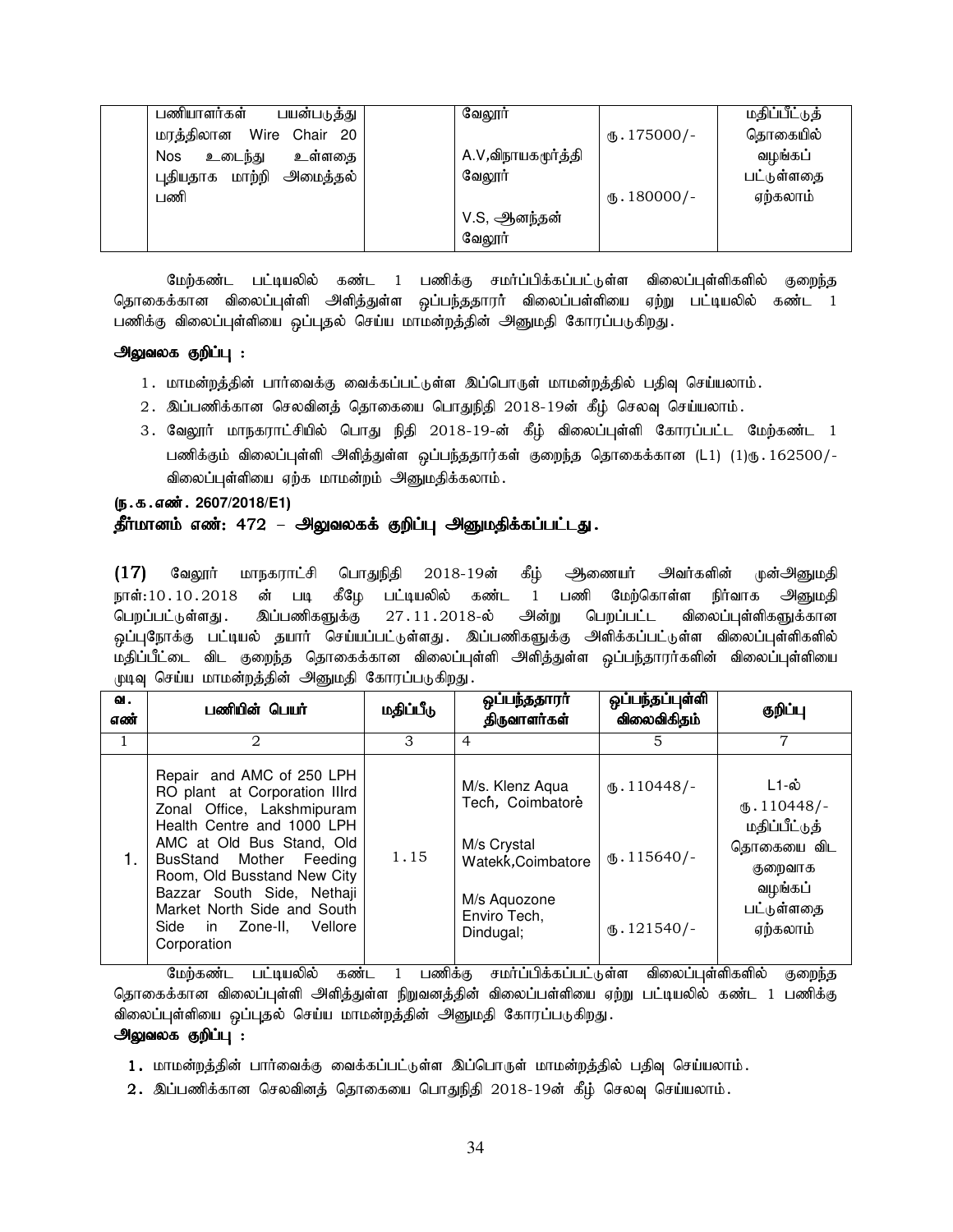3. வேலூர் மாநகராட்சியில் பொது நிதி 2018-19-ன் கீழ் விலைப்புள்ளி கோரப்பட்ட மேற்கண்ட 1 பணிக்கும் விலைப்புள்ளி அளித்துள்ள ஒப்பந்ததார்கள் குறைந்த தொகைக்கான (L1) (1)ரு. 110448/-, விலைப்புள்ளியை ஏற்க மாமன்றம் அனுமதிக்கலாம்.

(**ந.க.எண்.** 5283/2018/E1)

தீர்மானம் எண்: 473 – அலுவலகக் குறிப்பு அனுமதிக்கப்பட்டது.

 $(18)$  வேலூர் மாநகராட்சி பொதுநிதி 2018-19ன் கீழ் ஆணையர் அவர்களின் முன்அனுமதி நாள்:22 11 2018 ன் படி கீழே பட்டியலில் கண்ட 1 பணிக்கு மேற்கொள்ள நிர்வாக அனுமதி பெறப்பட்டுள்ளது. இப்பணிக்கு 04.12.2018-ல் அன்று பெறப்பட்ட விலைப்புள்ளிகளுக்கான ஒப்புநோக்கு பட்டியல் தயார் செய்யப்பட்டுள்ளது. இப்பணிக்கு அளிக்கப்பட்டுள்ள விலைப்புள்ளிகளில் மதிப்பீட்டை விட தொகையில் விலைப்புள்ளி அளித்துள்ள ஒப்பந்தாரர்களின் விலைப்புள்ளியை முடிவு செய்ய மாமன்றத்தின் அனுமதி கோரப்படுகிறது.

| ഖ.<br>எண் | பணியின் பெயர்                                                                               | மதிப்பீடு | ஒப்பந்ததாரா்<br>திருவாளர்கள்                                                                                          | ஒப்பந்தப்புள்ளி<br>விலைவிகிதம்                    | குறிப்பு                                                                                           |
|-----------|---------------------------------------------------------------------------------------------|-----------|-----------------------------------------------------------------------------------------------------------------------|---------------------------------------------------|----------------------------------------------------------------------------------------------------|
|           | 2                                                                                           | 3         | 4                                                                                                                     |                                                   |                                                                                                    |
|           | Supply and Delivery of<br>Wooden Office Chair for<br>Main Office in Vellore<br>Corporation. | 1.99      | M/S. Gets Computer<br>Accessories, Vellore<br>M/S. NetWare<br>Computers, Vellore<br>M/S. Brindha<br>Agencies, Vellore | $(B.199000/-$<br>$(D.200970)$ -<br>$(D.201090)$ - | L1-ல்<br>$\mathbf{L}$ . 199000/-<br>மதிப்பீட்டுத்<br>தொகையில்<br>வழங்கப்<br>பட்டுள்ளதை<br>ஏற்கலாம் |

மேற்கண்ட பட்டியலில் கண்ட 1 பணிக்கு சமா்ப்பிக்கப்பட்டுள்ள விலைப்புள்ளிகளில் மதிப்பீட்டு தொகையில் விலைப்புள்ளி அளித்துள்ள ஒப்பந்ததாரர் / நிறுவனத்தின் விலைப்பள்ளியை ஏற்று பட்டியலில் கண்ட 1 பணிக்கு விலைப்புள்ளியை ஒப்புதல் செய்ய மாமன்றத்தின் அனுமதி கோரப்படுகிறது.

#### அலுவலக குறிப்பு :

- 1. மாமன்றத்தின் பார்வைக்கு வைக்கப்பட்டுள்ள இப்பொருள் மாமன்றத்தில் பதிவு செய்யலாம்.
- $2.$  இப்பணிக்கான செலவினத் தொகையை பொதுநிதி  $2018$ -19ன் கீழ் செலவு செய்யலாம்.
- 3. வேலூர் மாநகராட்சியில் பொது நிதி 2018-19-ன் கீழ் விலைப்புள்ளி கோரப்பட்ட மேற்கண்ட 1 பணிக்கு விலைப்புள்ளி அளித்துள்ள ஒப்பந்ததார் / நிறுவனம் மதிப்பீட்டு தொகையில் (L1) (1) ரு. 199000/-, விலைப்புள்ளியை ஏற்க மாமன்றம் அனுமதிக்கலாம்.

(**ந.க.எண்.** 5284/2018/E1)

#### தீர்மானம் எண்: 474 – அலுவலகக் குறிப்பு அனுமதிக்கப்பட்டது.

(19) வேலூர் மாநகராட்சி பொதுநிதி 2018-19ன் கீழ் அணையர் அவர்களின் ழன்அனுமதி நாள்:25.10.2018 ன் படி கீழே பட்டியலில் கண்ட 2 பணிகள் மேற்கொள்ள நிர்வாக அனுமதி பெறப்பட்டுள்ளது. இப்பணிகளுக்கு 13.11.2018-ல் அன்று பெறப்பட்ட விலைப்புள்ளிகளுக்கான <u>ஒ</u>ப்புநோக்கு பட்டியல் தயார் செய்யப்பட்டுள்ளது. இப்பணிகளுக்கு அளிக்கப்பட்டுள்ள விலைப்புள்ளிகளில் மதிப்பீட்டை விட குறைந்த தொகைக்கான விலைப்புள்ளி அளித்துள்ள ஒப்பந்தாரர்களின் விலைப்புள்ளியை முடிவு செய்ய மாமன்றத்தின் அனுமதி கோரப்படுகிறது.

| வ.<br>எண் | பணியின் பெயர்                                                                                                                                    | மதிப்பீடு | ஒப்பந்ததாரர்<br>திருவாளர்கள் | ஒப்பந்தப்புள்ளி<br>விலைவிகிதம் | குறிப்பு                                                                        |
|-----------|--------------------------------------------------------------------------------------------------------------------------------------------------|-----------|------------------------------|--------------------------------|---------------------------------------------------------------------------------|
|           |                                                                                                                                                  |           |                              |                                |                                                                                 |
|           | Providing Distrubution Pipe Line<br>Valve's<br>and<br>at<br>Allamalumangapuram,<br>Salai<br>Venkatapuram<br>and<br>Jagajothi Nagar in Ward No:21 | 0.60      | K அசோகன்,<br>வேலூர்          | $(B.59670)$ -<br>$(b.59770/-$  | $L1-\dot{\omega}$ ரு. 59670/-<br>மதிப்பீட்டுத்<br>தொகையை விட<br>குறைவாக வழங்கப் |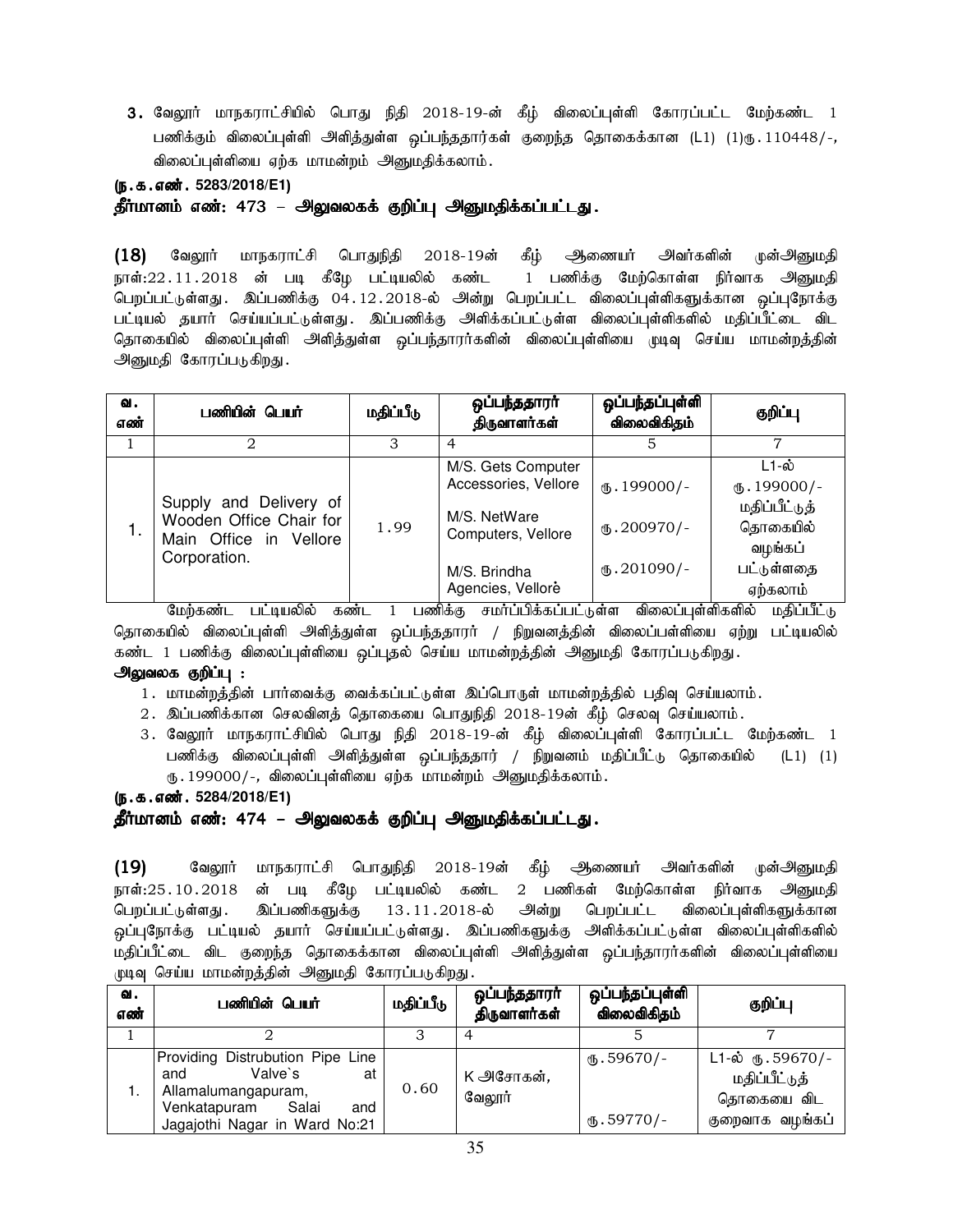|     | Zone- II, Vellore Corporation                                                                                                                                                                               |      | S.சுரேஷ்குமார்<br>வேலூர்<br>S.L. சீனிவாசன்<br>வேலூர்                        | $(D.59870)$ -                                         | பட்டுள்ளதை<br>ஏற்கலாம்                                                                                   |
|-----|-------------------------------------------------------------------------------------------------------------------------------------------------------------------------------------------------------------|------|-----------------------------------------------------------------------------|-------------------------------------------------------|----------------------------------------------------------------------------------------------------------|
| 4.I | Providing Distrubution Pipe Line<br>and Valve's at Nethaji Nagar<br>Near Manthaveli Ward No:18<br>Pillaiyar Koil Street<br>and<br>200mmAC Pipe line Burst in<br>Ward No:20 Zone- II, Vellore<br>Corporation | 0.60 | K அசோகன்.<br>வேலூர்<br>S.சுரேஷ்குமார்<br>வேலூர்<br>S.L. சீனிவாசன்<br>வேலூர் | $(D.59711/-$<br>$\mathbf{L}$ .59811/-<br>$(D.59911/-$ | $L1-\dot{\omega}$ (5.59711/-<br>மதிப்பீட்டுத்<br>தொகையை விட<br>குறைவாக வழங்கப்<br>பட்டுள்ளதை<br>ஏற்கலாம் |

மேற்கண்ட பட்டியலில் கண்ட 2 பணிகளுக்கு சமர்ப்பிக்கப்பட்டுள்ள விலைப்புள்ளிகளில் குறைந்த தொகைக்கான விலைப்புள்ளி அளித்துள்ள ஒப்பந்ததாரர் / நிறுவனத்தின் விலைப்புள்ளியை ஏற்று பட்டியலில் கண்ட 2 பணிகளின் விலைப்புள்ளியை ஒப்புதல் செய்ய மாமன்றத்தின் அனுமதி கோரப்படுகிறது. அலுவலக குறிப்பு :

- 1. மாமன்றத்தின் பார்வைக்கு வைக்கப்பட்டுள்ள இப்பொருள் மாமன்றத்தில் பதிவு செய்யலாம். 2. இப்பணிக்கான செலவினத் தொகையை பொதுநிதி 2018-19ன் கீழ் செலவு செய்யலாம்.
- 3. வேலூர் மாநகராட்சியில் பொது நிதி 2018-19-ன் கீழ் விலைப்புள்ளி கோரப்பட்ட மேற்கண்ட 2 பணிகளுக்கும் விலைப்புள்ளி அளித்துள்ள ஒப்பந்ததார்கள் குறைந்த தொகைக்கான (L1) (1)
- $\langle 0.59670/-, (2)$   $\langle 0.39,500/-,$  விலைப்புள்ளியை ஏற்க மாமன்றம் அனுமதிக்கலாம்.

# (ந.க.எண். 2609/2018/E1)

தீர்மானம் எண்: 475 – அலுவலகக் குறிப்பு அனுமதிக்கப்பட்டது.

 $(20)$  வேலூர் மாநகராட்சி பொது சுகதாரம் திடக்கழிவு மேலாண்மை விதிகள் 2016 விதி எண் 4-ன் கீழ் வீடுகள் மற்றும் வணிக நிறுவனங்களில் சேகரமாகும் திடக்கழிவுகளை மக்கும் மக்காத மற்றும் நச்சு தன்மையுடையது என தரம் பிரித்து ஒப்படைக்க மக்களிடையே விழிப்புணர்வு ஏற்படுத்தும் நோக்கத்தில் 1,25,000 எண்ணிக்கையில் துண்டுப் பிரசுரம் அச்சடித்து வழங்கும் பணிக்கு மதிப்பீட்டுத் தொகையாக ரு.2,00,000/-க்கு ஆணையாளர் அவர்கள் நாள் 30.11.2018-ல் நிர்வாக அனுமதி வழங்கப்பட்டு, 20.12.2018 அன்று பெறப்பட்ட முன்று விலைப்புள்ளிகளின் ஒப்புநோக்கு பட்டியல் பின்வருமாறு.

| வ . எண் | ஒப்பந்ததாரின் பெயர்                                                                                   | தொகை                      | சதவிகிதம்                        |  |  |  |  |  |
|---------|-------------------------------------------------------------------------------------------------------|---------------------------|----------------------------------|--|--|--|--|--|
|         |                                                                                                       | (A4 அளவுள்ள               |                                  |  |  |  |  |  |
|         |                                                                                                       | நோட்டீஸ்)                 |                                  |  |  |  |  |  |
|         | ROYAL DIGITAL,                                                                                        | $\mathbf{t}$ . 1,97,625/- | மதிப்பீட்டுத் தொகை விகிதம் 1.007 |  |  |  |  |  |
|         | Sathuvachari,                                                                                         |                           |                                  |  |  |  |  |  |
|         | Vellore.                                                                                              |                           |                                  |  |  |  |  |  |
| 2.      | LIFE DIGITAL & PRINTING                                                                               | $\text{I}$ , 1,98,625/-   | மதிப்பீட்டுத் தொகை விகிதம் 1.012 |  |  |  |  |  |
|         | <b>PRESS</b>                                                                                          |                           |                                  |  |  |  |  |  |
|         | Kosapet, Vellore.                                                                                     |                           |                                  |  |  |  |  |  |
| 3.      | <b>KAMALA ARTS</b>                                                                                    | $\mathbf{t}$ . 1,96,250/- | மதிப்பீட்டுத் தொகை விகிதம் 0.00  |  |  |  |  |  |
|         | Kosapet, Vellore.                                                                                     |                           |                                  |  |  |  |  |  |
|         | ஒப்பந்ததாரர்<br>மதிப்பீட்டு<br>விகிதத்தில்<br>வேலூர்<br>(L3)<br>கொகை<br>M/S KAMALA ARTS,<br>நிறுவனம், |                           |                                  |  |  |  |  |  |

அளித்துள்ள விலைப்புள்ளியை ஏற்க மாமன்றத்தின் அனுமதிக்கு மாமன்றப் பொருள் பணிந்து சமர்ப்பிக்கப்படுகிறது .

அலுவலக குறிப்பு:-

 $2.$  இப்பணிக்கான செலவினத் தொகையை பொது நிதி  $2018$ -19-ல் செலவு செய்யலாம்.

<sup>1.</sup> இப்பொருள் மாமன்றத்தில் பதிவு செய்யலாம்.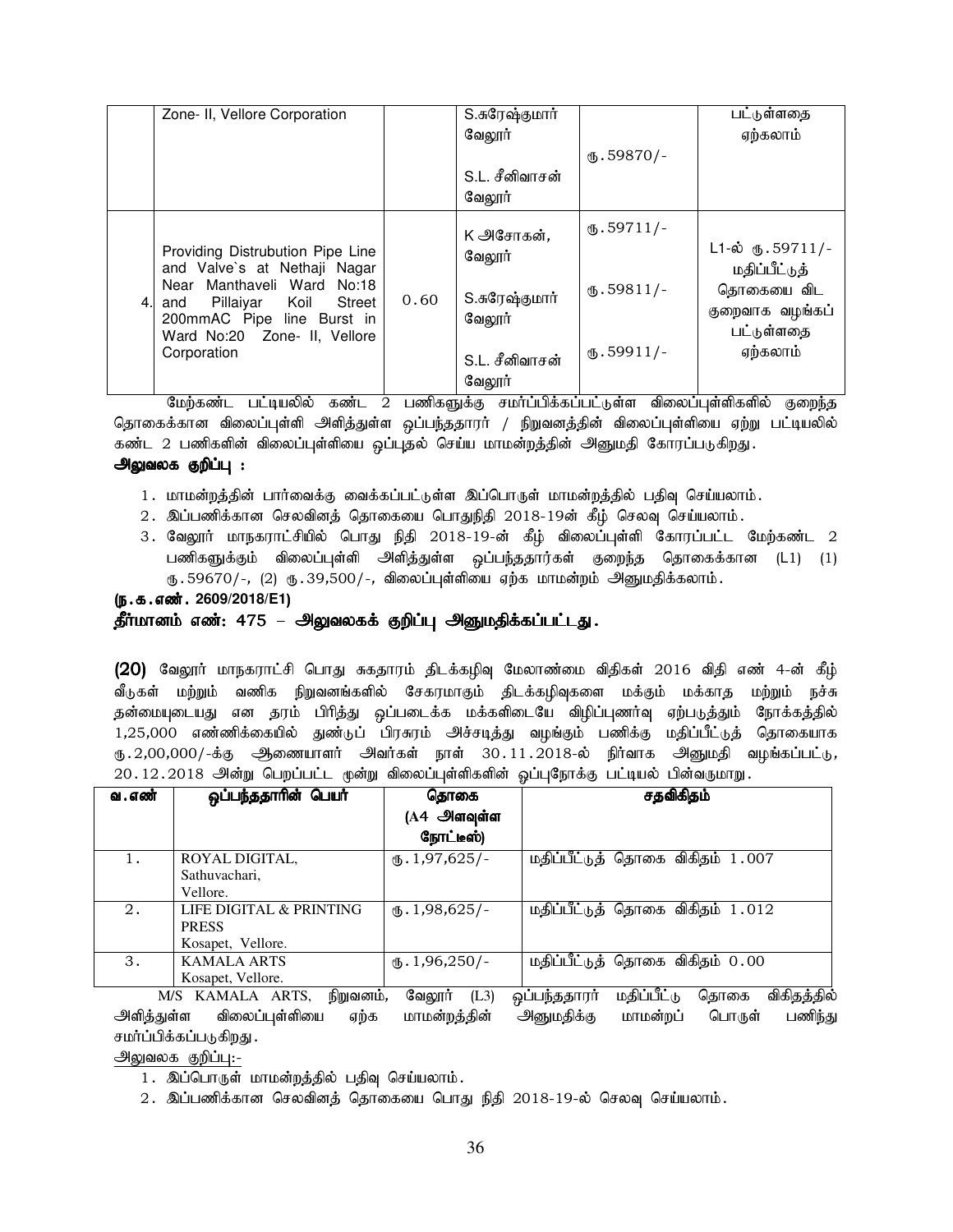3. பெறப்பட்ட விலைப்புள்ளிகளில் குறைந்த தொகைக்கான விலைப்புள்ளி அளித்துள்ள M/S KAMALA ARTS, வேலூர் நிறுவனத்தின் விலைப்புள்ளியை ஏற்கலாம்.

 $(5.5.5.5\text{...}5.6121/2018/H4)$ 

தீர்மானம் எண்: 476 – அலுவலகக் குறிப்பு அனுமதிக்கப்பட்டது.

 $(21)$  Baலூர் மாநகராட்சி பொது நிதி 2018-19ன் கீழ் வேலூர் மாநகராட்சிக்கு உட்பட்ட அரசு கட்டிடங்களில் ஒருமுறை பயன்படுத்தி அப்புறப்படுத்தக்கூடிய பிளாஸ்டிக் தடை குறித்தான விழிப்புணர்வு ஏற்படுத்தும் வகையில் 30 சுவர்களில் சுவர் ஓவியம் தீட்டும் பணிக்கு மதிப்பீட்டுத் தொகையாக ரு. 1,50,000/-க்கு ஆணையாளர் அவர்கள் நாள் 30.11.2018-ல் நிர்வாக அனுமதி வழங்கப்பட்டு, 20.12.2018 அன்று பெறப்பட்ட மூன்று விலைப்புள்ளிகளின் ஒப்புநோக்கு பட்டியல் பின்வருமாறு.

| வ . எண் | ஒப்பந்ததாரின் பெயர் | தொகை                           | சதவிகிதம்                        |
|---------|---------------------|--------------------------------|----------------------------------|
|         |                     | (30 சுவர் ஒவியம்)              |                                  |
|         | NEELA ARTS,         | $\textcircled{t}$ . 1,56,000/- | மதிப்பீட்டுத் தொகை விகிதம் 1.04  |
|         | Kosapet, Vellore.   |                                |                                  |
| 2.      | KAMALA ARTS,        | $_{6}$ . 1,50,000/-            | மதிப்பீட்டுத் தொகை விகிதம் 0.00  |
|         | Kosapet, Vellore.   |                                |                                  |
| 3.      | STAR ARTS,          | $\mathbf{t}$ . 1,58,250/-      | மதிப்பீட்டுத் தொகை விகிதம் 1.055 |
|         | Kosapet, Vellore.   |                                |                                  |

M/S KAMALA ARTS, நிறுவனம், வேலூர் (L2) ஒப்பந்ததாரர் மதிப்பீட்டு தொகை விகிதத்தில் அளித்துள்ள விலைப்புள்ளியை ஏற்க மாமன்றத்தின் அனுமதிக்கு மாமன்றப் பொருள் பணிந்து சமர்ப்பிக்கப்படுகிறது .

#### அலுவலக குறிப்பு:-

- 1. இப்பொருள் மாமன்றத்தில் பதிவு செய்யலாம்.
- $2.$  இப்பணிக்கான செலவினக் தொகையை பொது நிதி  $2018$ -19-ல் செலவு செய்யலாம்.
- 3. பெறப்பட்ட விலைப்புள்ளிகளில் குறைந்த தொகைக்கான விலைப்புள்ளி அளித்துள்ள M/S KAMALA  $ARTS$ , வேலூர் நிறுவனத்தின் விலைப்புள்ளியை ஏற்கலாம்.

 $(5.5.5.5\frac{1}{298}/2018/H4)$ 

# தீர்மானம் எண்: 477 – அலுவலகக் குறிப்பு அனுமதிக்கப்பட்டது.

(22) வேலூர் மாநகராட்சிக்கு உட்பட்ட பகுதிகளில் உள்ள தனியாருக்கு சொந்தமான காலி மனைகளில் அப்பகுதியில் வசிக்கும் பொதுமக்கள் திடக்கழிவுகளை சேகரித்து வருகின்றனர். எனவே இதை தடுக்கும் விதமாக இம்மாநகராட்சி சார்பில் அறிவிப்பு பலகை வைக்க சுமார் 200 அறிவிப்பு பலகைகள் தயாரிக்கும் பணிக்கு ரு. 10,000/- தோராய செலவில் உள்ளுர் விலைப்புள்ளி கோரி பணி மேற்கொள்ள மாமன்றத்தின் அனுமதி வேண்டப்படுகிறது.

அலுவலக குறிப்பு:-

- $1.$  (5.10,000/- செலவிட மாமன்ற அனுமதிக்கலாம்.
- 2. இச்செலவினம் 2018-19 ஆண்டிற்கான வருவாய் நிதியிலிருந்து மேற்கொள்ள மன்றம் <u>அனு</u>மதிக்கலாம்.

தீர்மானம் எண்: 478 – அலுவலகக் குறிப்பு அனுமதிக்கப்பட்டது.

(23) வேலூர் மாநகராட்சி பொது நிதி 2018-19ன் கீழ் வேலூர் மாநகராட்சி வாகனம் TATA HITACHI க்கு Oil Service and Other Maintenance பணி பொது நிதியின் கீழ் மேற்கொள்ள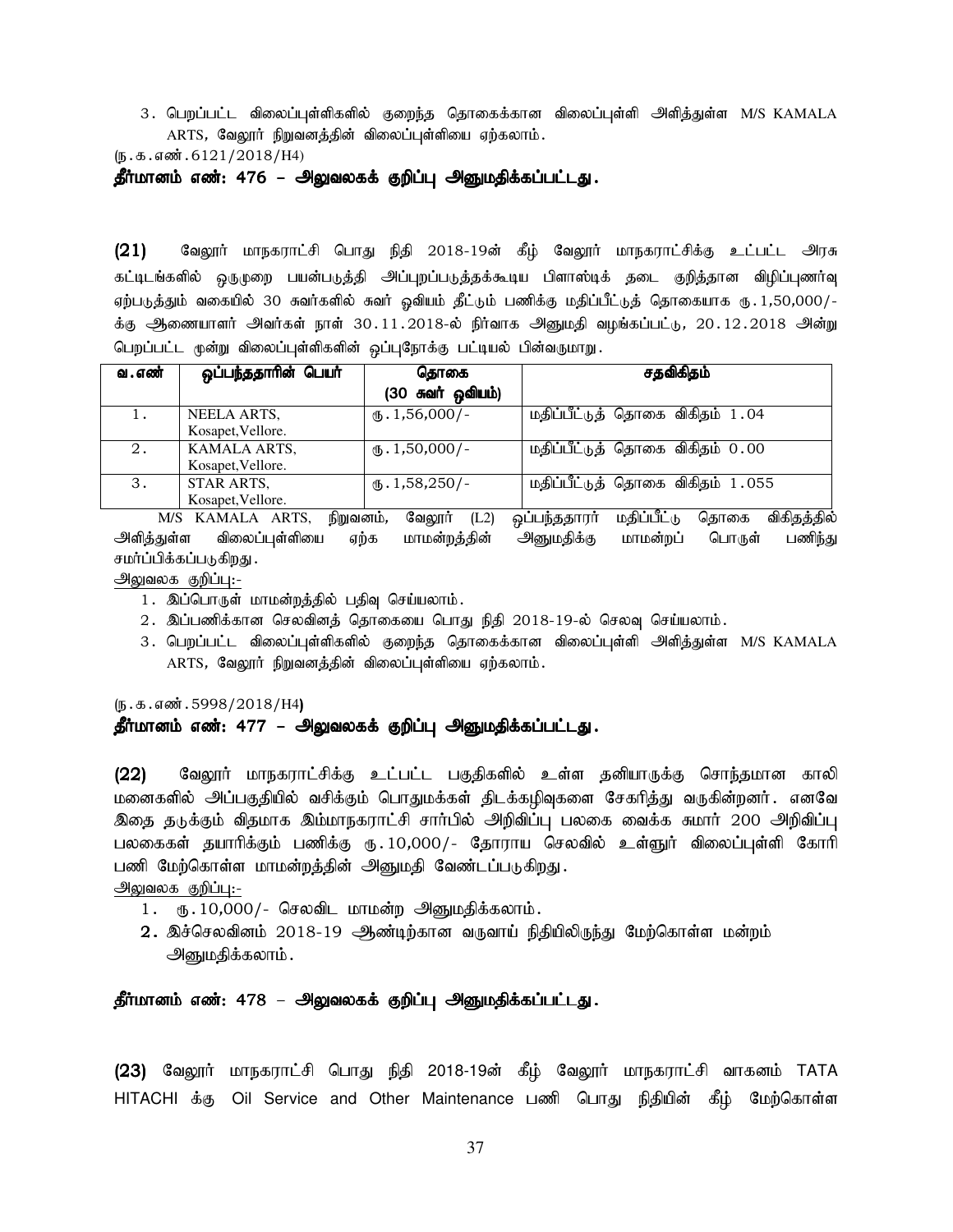தயாரிக்கப்பட்ட மதிப்பீட்டுத் தொகை ரு.285000/-க்கு ஆணையர் அவர்கள் நாள்.13.11.2018-ல் நிர்வாக அனுமதி வழங்கப்பட்டுள்ளது . இந்த வாகனம் Hitachi நிறுவன தயாரிப்பு என்பதால் நேரடியாக Hitachi நிறுவனத்தில் Oil Service and Other Maintenance பணி செய்ய மாமன்றத்தின் அனுமதிக்கு மாமன்றப் பொருள் பணிந்து சமர்ப்பிக்கப்படுகிறது.

#### அலுவலக குறிப்பு:-

- 1. இப்பொருள் மாமன்றத்தில் பதிவு செய்யலாம்.
- $2.$  இப்பணிக்கான செலவினத் தொகையை பொது நிதி  $2018$ -19ல் செலவு செய்யலாம்.
- 3. Hitachi வாகனம் என்பதால் இதே நிறுவனத்தில் பணி மேற்கொள்ள அனுமதிக்கலாம்.

#### $(5.5.5\pi)\$  . 5378/2018/E1)

# தீர்மானம் எண்: 479 – அலுவலகக் குறிப்பு அனுமதிக்கப்பட்டது.

(24) வேலூர் மாநகராட்சி மைய அலுவலகம் பொது சுகாதார பிரிவுக்கு அலுவலக பணிகள் மேற்கொள்ள கணிணி (எண்ணிக்கை-01) மற்றும்  $PRINTER\&SCANNER$  (எண்ணிக்கை-01) கேவைப்படுவதால் கொள்முதல் செய்யும் பணிக்கு ரூ. 1,35,000/- கோராய செலவில் உள்ளூர் விலைப்புள்ளி கோரி பணி மேற்கொள்ள மாமன்றத்தின் அனுமதி வேண்டப்படுகிறது.

#### அலுவலக குறிப்பு:-

- $1.$  ரூ.  $1,35,000/$  செலவிட மாமன்ற அனுமதிக்கலாம்.
- $\,2.\,$  இச்செலவினம்  $\,2018$ -19  $\,$ ஆண்டிற்கான வருவாய் நிதியிலிருந்து மேற்கொள்ள மன்றம் <u>அனு</u>மதிக்கலாம்.

### தீர்மானம் எண்: 480 – அலுவலகக் குறிப்பு அனுமதிக்கப்பட்டது.

 $(25)$  கேலூர் மாநகராட்சி சட்டம் 2008 பிரிவுகள் 432 (31)-ன் படி இயற்றப்பட்ட துணை விதிகளின் விதிமுறை மீறியதற்கான நிர்வாக கட்டணம் வசூலிக்க பற்றுச்சீட்டு புத்தகம் 50 எண்ணிக்கை அச்சடித்து வழங்கு பணிக்கு மதிப்பீட்டுத் தொகையாக ரு.8,250/-க்கு ஆணையாளர் அவர்கள் நாள்30.11.2018-ல் நிர்வாக அனுமதி வழங்கப்பட்டு, 20.12.2018 அன்று பெறப்பட்ட மூன்று விலைப்புள்ளிகளின் ஒப்புநோக்கு பட்டியல் பின்வருமாறு.

| வ . எண் | ஒப்பந்ததாரின் பெயர்                                      | தொகை                  | சதவிகிதம்                       |
|---------|----------------------------------------------------------|-----------------------|---------------------------------|
|         |                                                          | (50 புத்தகம்)         |                                 |
|         | ROYAL DIGITAL,<br>Sathuvachari,<br>Vellore.              | $\mathbf{t}$ .8,750/- | மதிப்பீட்டுத் தொகை விகிதம் 1.06 |
| 2.      | LIFE DIGITAL $\&$<br>PRINTING PRESS<br>Kosapet, Vellore. | $(b.9,000/-$          | மதிப்பீட்டுத் தொகை விகிதம் 1.09 |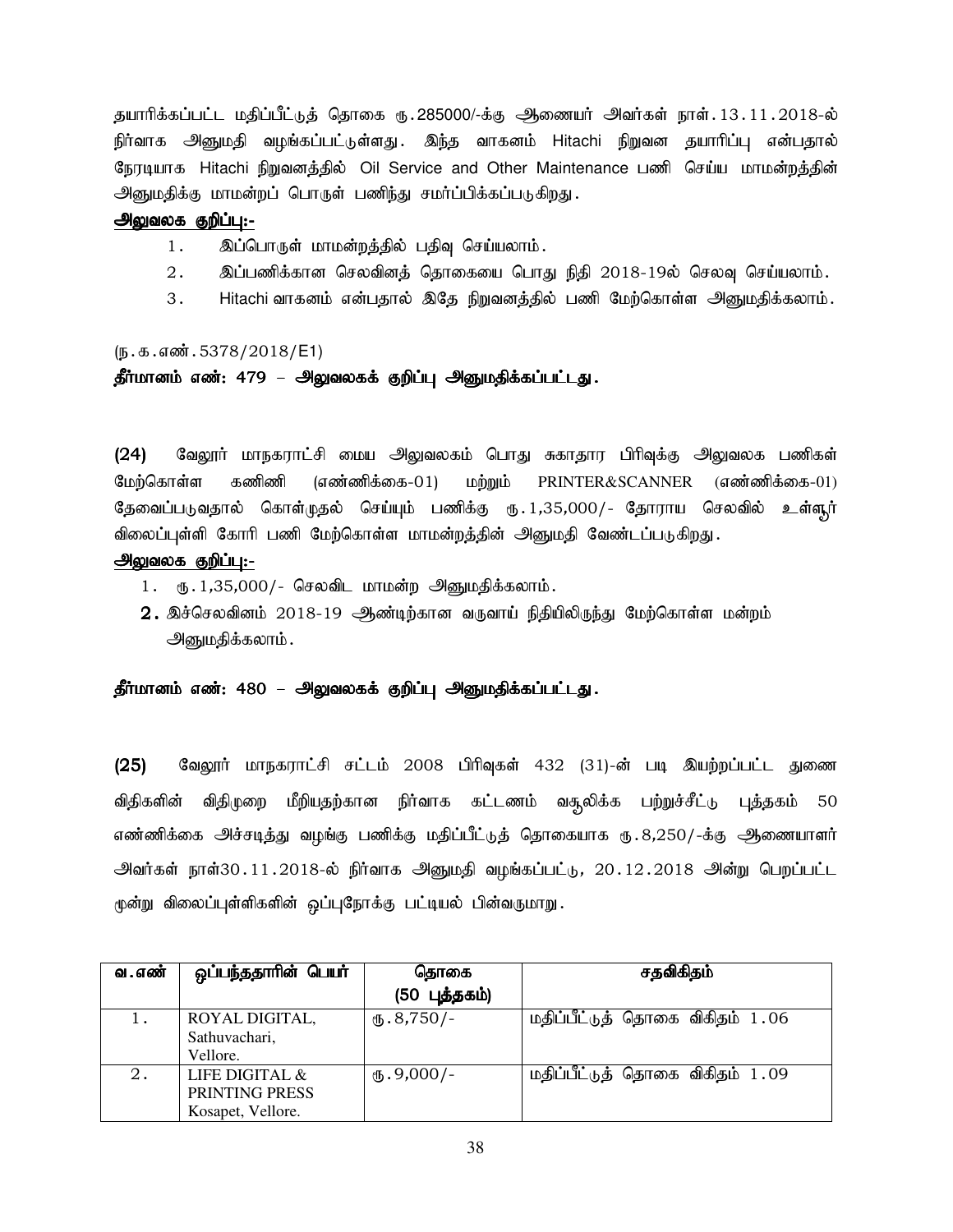| KAMALA ARTS. | $\times$ 8,250/- | மதிப்பீட்டுத் தொகை விகிதம் 0.00 |
|--------------|------------------|---------------------------------|
| Kosapet,     |                  |                                 |
| Vellore.     |                  |                                 |

M/S KAMALA ARTS, நிறுவனம், வேலூர் (L3) ஒப்பந்ததாரர் மதிப்பீட்டு தொகை விகிதத்தில் அளித்துள்ள விலைப்புள்ளியை ஏற்க மாமன்றத்தின் அனுமதிக்கு மாமன்றப் பொருள் பணிந்து சமர்ப்பிக்கப்படுகிறது .

# அலுவலக குறிப்பு:-

- 1. இப்பொருள் மாமன்றத்தில் பதிவு செய்யலாம்.
- $2.$  இப்பணிக்கான செலவினத் தொகையை பொது நிதி  $2018$ -19-ல் செலவு செய்யலாம்.
- 3. பெறப்பட்ட விலைப்புள்ளிகளில் குறைந்த தொகைக்கான விலைப்புள்ளி அளித்துள்ள M/S  $KAMALA$   $ARTS$ , வேலூர் நிறுவனத்தின் விலைப்புள்ளியை ஏற்கலாம்.

ந.க.எண்.5997/2018/H4

#### தீர்மானம் எண்: 481 – அலுவலகக் குறிப்பு அனுமதிக்கப்பட்டது.

 $(26)$  இம்மாநகராட்சி 4வது மண்டலத்திற்கு உட்பட்ட குத்தகை இனங்களுக்கு 2019-2020ஆம் ஆண்டு .<br>முதல் 2021-2022(31.03.2022) வரையில் 3 ஆண்டுகளுக்கு குத்தகை பொது ஏலம் மற்றும் பொது ஒப்பந்தப்புள்ளிகள் மூலம் குத்தகைக்கு விடவும், முதலாம் ஆண்டு குத்தகை தொகையில் ஒவ்வொரு ஆண்டிற்கும் 5% சதவீதம் உயர்வு செய்தும், குத்தகை தொகையினை செலுத்திடவும் ஒப்பந்தப்புள்ளி அிறிக்கையினை தயார் செய்யவும் கீழ்கண்ட குத்தகை இனங்களுக்கு குத்தகைக்கு விட பொது ஏலம் மற்றும் பொது ஒப்பந்தப்புள்ளி கோர மாமன்றத்தின் பார்வைக்கும் அனுமதிக்கும் வைக்கப்படுகிறது.

| வ. எண் | asi<br>8<br>பண்ட | குத்தகை இனங்கள்                                                                       | தொகை (கேட்பு<br>(شرب نهه<br>வரைவோலையாக<br>துப்பூராழ் | க்பட்டிய முக்ராக படிக்கும் நடு<br>E<br>தறிப்பிட்டுள்ள நமூனாவின்<br><u>அட்டவளைவ</u> ில்<br>சான்று<br>16ag | வட்டாட்சியரிடம்<br>சொத்து<br>கிருந்து<br>மதிப்புச் சான்று<br>பெறாதவர்கள<br>செலுத்த<br>வேண்டிய கூடுதல்<br>பொறப்புத்<br>தொகை (கேட்பு<br>வரைவோலையாக<br>மட்டும்) கலம் 4ல்<br>கண்ட தொகை<br>நீங்கலாக |
|--------|------------------|---------------------------------------------------------------------------------------|------------------------------------------------------|----------------------------------------------------------------------------------------------------------|------------------------------------------------------------------------------------------------------------------------------------------------------------------------------------------------|
| 1      | 2                | 3                                                                                     |                                                      |                                                                                                          |                                                                                                                                                                                                |
| 1      | $\overline{4}$   | மாடு அடிக்கும் இடத்தில் கட்டணம் வதுல் செய்யும்<br>உரிமம்.                             | 50 ஆயிரம்                                            | 1 இலட்சம்                                                                                                | ஆயிரம்<br>50                                                                                                                                                                                   |
| 2      | $\overline{4}$   | ஆர் என் பாளையம் பகுதியில் ஆடு அடிக்கும்<br>இடத்திற்க்கு சுங்கம் வதூல் செய்யும் உரிமம் | 5 ஆயிரம்                                             | 10 ஆயிரம்                                                                                                | 5ஆயிரம்                                                                                                                                                                                        |
| 3      | 4                | புதிய மீன் மார்கெட் சுங்கம் வசூல் உரிமம்                                              | 2 இலட்சம்                                            | இலட்சம்<br>4                                                                                             | 2 இலட்சம்                                                                                                                                                                                      |
| 4      | $\overline{4}$   | லாரி நிறுத்துமிடம் சுங்கம் வசூல் செய்யும் உரிமம்                                      | 2 இலட்சம்                                            | 4 இலட்சம்                                                                                                | 2 இலட்சம்                                                                                                                                                                                      |
| 5      | $\overline{4}$   | தொரப்பாடி M.G,R சிலை எதிரில் உள்ள கடை எண்-1                                           | இலட்சம்                                              | 2 இலட்சம்                                                                                                | 1 இலட்சம்                                                                                                                                                                                      |
| 6      | $\overline{4}$   | அரியூர் ரெயில்வேகேட் அருகில் உள்ள கடை எண். 1                                          | இலட்சம்<br>$\mathbf{1}$                              | 2 இலட்சம்                                                                                                | 1 இலட்சம்                                                                                                                                                                                      |
| 7      | $\overline{4}$   | அரியூர் ரெயில்வேகேட் அருகில உள்ள கடை எண்.2                                            | இலட்சம்                                              | 2 இலட்சம்                                                                                                | 1 இலட்சம்                                                                                                                                                                                      |
| 8      | $\overline{4}$   | அிரியூர் ரெயில்வேகேட் அருகில உள்ள கடை எண்.3                                           | இலட்சம்                                              | இலட்சம்<br>2                                                                                             | இலட்சம்<br>$\mathbf{1}$                                                                                                                                                                        |

1) 2019-2020ற்குப்பின் ஒவ்வொரு ஆண்டும் ஆண்டிற்கான குத்தகை இனங்கள் புதுப்பிக்கும் பட்சத்தில் குத்தகையினை 3 மாதங்களுக்கு முன்னரே குத்தகை தொகை செலுத்தி புதுப்பித்துக்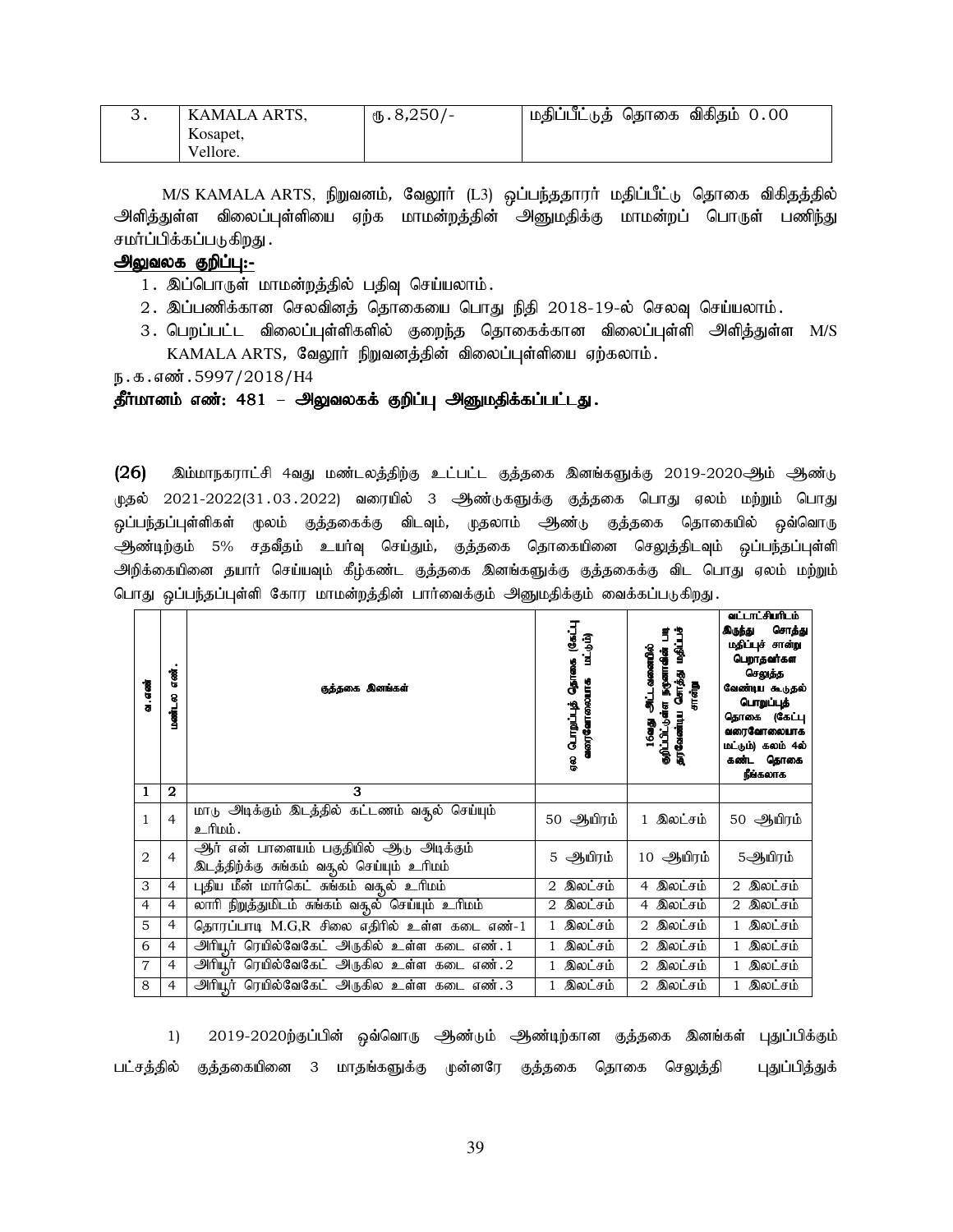கொள்ளவும், மேற்படி புதுப்பிக்கப்படாத குத்தகை இனங்களுக்கு அந்தந்த ஆண்டில் நடைபெறும் பொது ஏலம் மற்றும் பொதுஒப்பந்தப்புள்ளி முலம் குத்தகைவிட நடவடிக்கை மேற்கொள்ளப்படும்.

2) வரிசை எண்5 முதல் 8 வரை உள்ள மாநகராட்சி குத்தகை கடைகளுக்கு அரசாணை எண்.92 நகராட்சி நிர்வாகம் மற்றும் குடிநீர் வழங்கல் துறை, நாள்:03.07.2007ன்படி குத்தகை உரிமம் வழங்கப்படும். அலுவலக குறிப்பு:-

- 1. மேற்கண்ட குத்தகை இனங்களின் வரிசை எண1,2,3, மற்றும் 4ஆகிய குத்தகை இளங்களுக்கு  $2019-2020$ ஆம் ஆண்டு முதல்  $2021-2022$  (31/03/2022) வரையில் முன்றாண்டு காலத்திற்கு பொது ஏலம் மற்றும் ஒப்பந்தப்புள்ளிகள் கோர மாமன்றம் அனுமதிக்காலம்.
- 2. வரிசை எண்5 முதல் 8 வரை உள்ள மாநகராட்சி குத்தகை கடைகளுக்கு அரசாணை எண்.92 நகராட்சி நிர்வாகம் மற்றும் குடிநீர் வழங்கல் துறை, நாள்:03.07.2007ன்படி குத்தகை உரிமம் வழங்க மாமன்றம் அனுமதிக்கலாம்
- 3. பொதுஏலம் மற்றும் பொது ஒப்பந்தபுள்ளி அறிக்கையை அச்சடிக்க மற்றும் செய்திதாள்களில் விளம்பரம் செய்ய ஆகும் செலவுகளுக்கு தொகை வழங்க மாமன்றம் அனுமதிக்கலாம்.

#### தீர்மானம் எண்: 482 – அலுவலகக் குறிப்பு அனுமதிக்கப்பட்டது.

(27) வேலூர் மாநகராட்சி, மண்டலம்-1, வார்டு எண்:2ல் பள்ளிகுப்பம் பகுதியில் அமைந்துள்ள மகளிர் சுய உதவிக்குழுகள் பயன்பாட்டிற்காக கட்டப்பட்ட கட்டிடம் நீண்ட நாட்களாக பயன்படுத்தாமல் உள்ளதால் மேற்படி கட்டிடத்தினை ஆிவின் நிறுவனம் பால் குளிர்விப்பு மையம் அமைக்க அனுமதி வழங்குமாறு கோரியதை அடுத்து மகளில் சுய உதவிக்கட்டிடம் அளவிடுகள் எடுக்கப்பட்டு, அரசு நில மதிப்பீடு (Land Value) மற்றும் பொதுப்பணித்துறை வழிக்காட்டுதலின் (PWD Guidlines – 2018-19) அடிப்படையில் மாக வாடகையாக ரூ. 2050/-(ரூபாய் இரண்டாயிரத்து ஐம்பது மட்டும்) நிர்ணையம் செய்யப்பட்டுள்ளதை நகராட்சி நிர்வாக <del>அ</del>ணையர், சென்னை அவர்களின் அனுமதி பெற மாமன்றப் பொருள் சமர்ப்பிக்கப்படுகிறது...

#### அலுவலக குறிப்பு:-

1. இப்பொருள் மாமன்றம் அனுமதி வழங்கலாம்

 $(n.5.5.5 \text{...})$  . 4052/2018/ $\textcircled{31}$ 

தீர்மானம் எண்: 483 – அலுவலகக் குறிப்பு அனுமதிக்கப்பட்டது.

(28) வேலூர் மாநகராட்சி மண்டலம் - III க்குட்பட்ட வேலப்பாடி, நெ.2, பாட்டைத் தெருவிலுள்ள J.T. ஜோதிராமலிங்கம் என்பவர் நகரமைப்பு அலுவலர் (ம) ஆணையாளர் வேலூர் மாநகராட்சி மீது வழக்கு தொடர்ந்துள்ளார். இதனை எதிர்த்து வேலூர் மாவட்ட உரிமையியல் நீதிமன்றத்தில் வழக்கினை நடத்திடவும், எதிர்த்து வழக்காடவும் அதற்கான தோராய செலவினம் ரு.20,000/-அனுமதிக்கும் பொருட்டு மாமன்றத்தின் அனுமதிக்கு வைக்கப்படுகிறது.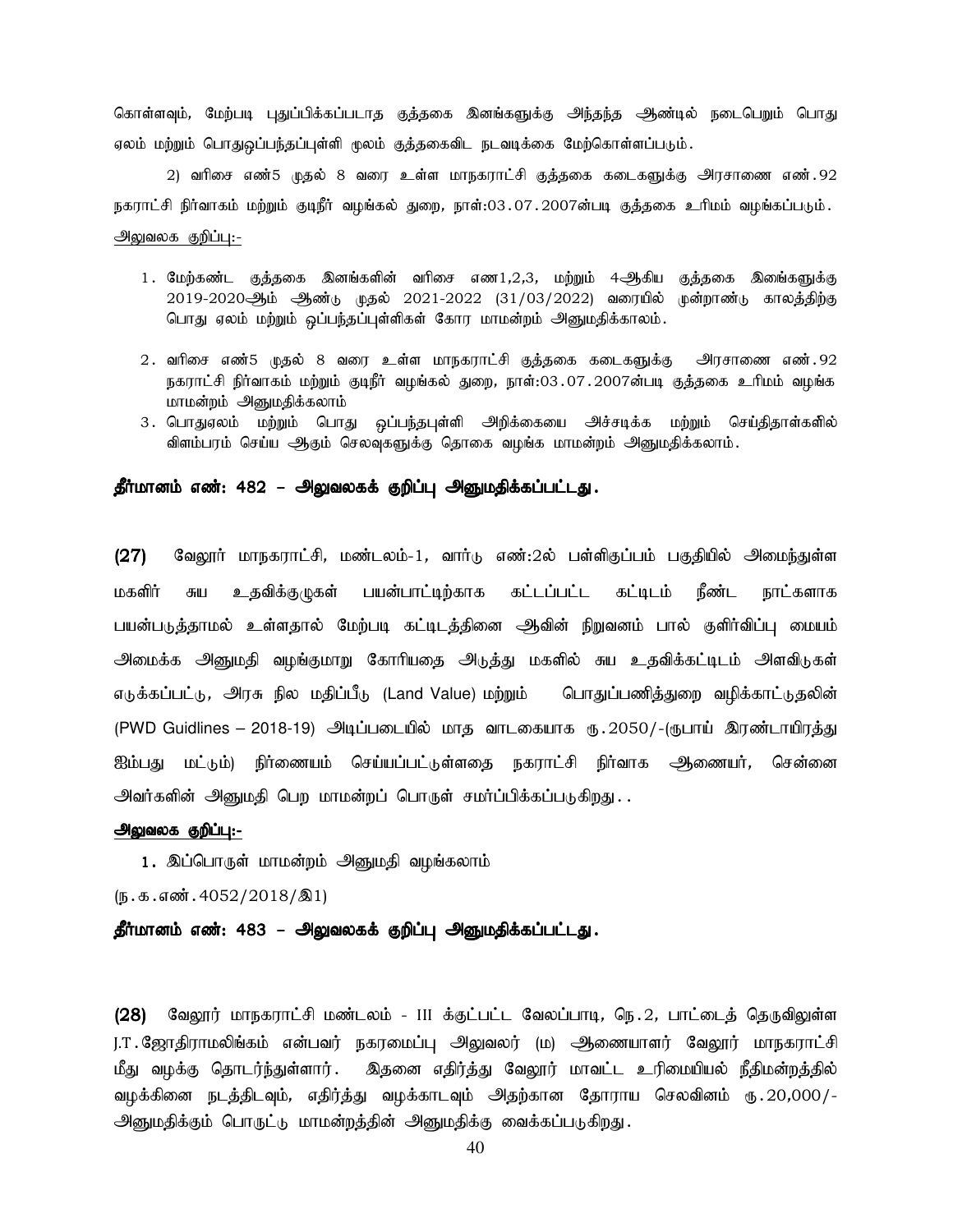அலுவலக குறிப்பு : மாமன்றம் அனுமதிக்கலாம்.

ந.க.எண்.741/2018/எப்1/ம.III

தீர்மானம் எண்: 484 – அலுவலகக் குறிப்பு அனுமதிக்கப்பட்டது.

(29) இம்மாநகராட்சி மண்டலம் 1-ல் அரசு, மற்றும் மாநகராட்சிக்குட்பட்ட பள்ளிகளில் கழிவறை சுத்தம் செய்யும் பணியினை ஒப்பந்த அடிப்படையில் மேற்கொண்டுவரும் திருவாளர் GESM என்விர்ரோமெண்ட் சர்வீஸின் ஒப்பந்த காலம் 31.12.2018-வுடன் முடிவடைகின்றது. மறு ஒப்பந்த புள்ளி கோரும் செயல் முறைகள் நடவடிக்கையில் உள்ளதாலும் இப்பணி முற்றுபெற கூடுதல் கால அவகாசம் தேவைப்படுவதாலும், தற்போதுள்ள ஒப்பந்தத்தினை மேலும் ஓராண்டு காலம் அல்லது மாற்று ஏற்பாடு செய்யும் வரை இவற்றில் எது முந்தையதோ அதுவரை நீடிப்பு செய்யவும். அதற்கான செலவீனம் ரூபாய்.25.22. லட்சத்தினை கல்வி நிதி 2018-19-லிருந்து மேற்கொள்ள மாமன்ற முடிவிற்க்கு வைக்கப்படுகிறது.

- அலுவலக குறிப்பு :
	- 1. மாமன்றம் அனுமதிக்கலாம்.
	- $2$ . செலவீனம் கல்வி நிதியிலிருந்து மேற்கொள்ள அனுமதிக்கலாம்.
- $(\mathbf{b}.\mathbf{\Phi}.\mathbf{\sigma}.\mathbf{\sigma} \cdot \mathbf{\dot{\omega}}:14825/2018/\mathbf{\sigma} \cdot \mathbf{\dot{\phi}}1)$

தீர்மானம் எண்: 485 – அலுவலகக் குறிப்பு அனுமதிக்கப்பட்டது.

(30) வேலூர் மாநகராட்சி மண்டலம் 2 சத்துவாச்சாரி உயர்நிலைப் பள்ளியில் குடிநீர் சுத்திகரிப்பு அமைக்க M/s.KlenAqua Tech Solution நிறுவனத்திற்கு பணி ஆணை வழங்கப்பட்டது. அப்பள்ளி அரசு பள்ளி என்பதால் மாநகராட்சி நிதியை பயன்படுத்த இயலாது . எனவே மண்டலம் 3-ல் உள்ள மாநகராட்சியின் கலாஸ் பாளையம் நடுநிலை பள்ளிக்கு மாற்றம் செய்து அதே ஒப்பந்ததாரர் மூலம் அதே விலை விகிதத்தில் மேற்கொள்ளவும், மேலும் இதற்கான நிதி பொதுநிதி 2015-16ல் வழங்க அனுமதிக்கப்பட்டுள்ளது . இப்பணி மாநகராட்சிபள்ளியில் மேற்கொள்ளப்பட்டுள்ளதால் இதனை கல்வி நிதியில் வழங்கவும் மாமன்றத்தின் பார்வைக்கும் பதிவிற்கும் சமர்ப்பிக்கப்படுகிறது.

#### அலுவலக குறிப்பு:-

- 1. மாமன்றத்தின் பார்வைக்கு வைக்கப்பட்டுள்ள இப்பொருள் மாமன்றம் பதிவு செய்யலாம்.
- 2. இப்பணிகளுக்கு செலவினத்தொகை கல்வி நிதியில் இருந்து வழங்க மாமன்றம் அனுமதி வழங்கலாம். முன்அனுமதி வழங்கப்பட்டதை மாமன்றம் ஏற்கலாம்

 $(D.5.5.50)$   $(5.39/2015)$   $(2015/201)$ 

தீர்மானம் எண்: 486 – அலுவலகக் குறிப்பு அனுமதிக்கப்பட்டது.

(31) மேலூர் மாநகராட்சி மண்டலம் - 4ல் பொது சுகாதாரப்பிரிவில் திடக்கழிவு மேலாண்மை பணிகள் மேற்கொள்ள ரிக்ஷா வண்டிகள் பழுது ஏற்பட்டு இயங்க முடியாத நிலையில் உள்ளது .மேற்படி வாகனங்களுக்கு டயர், டியூட், ரிம் மற்றும் இதர பழுதுகள் ஏற்பட்டுள்ளது. மொத்தம் 46 வண்டிகள் உள்ளது. இதனால் வார்டுகளில் பணிகள் மேற்கொள்ள மிகவும் சிரமமாக உள்ளது. எனவே பொது சுகாதார பணிகள் பாதிக்காதவாறு அவசர அவசியம் கருதி வார்டு 46 முதல் 60 உள்ள வார்டுகளுக்கு முதல் கட்டமாக 15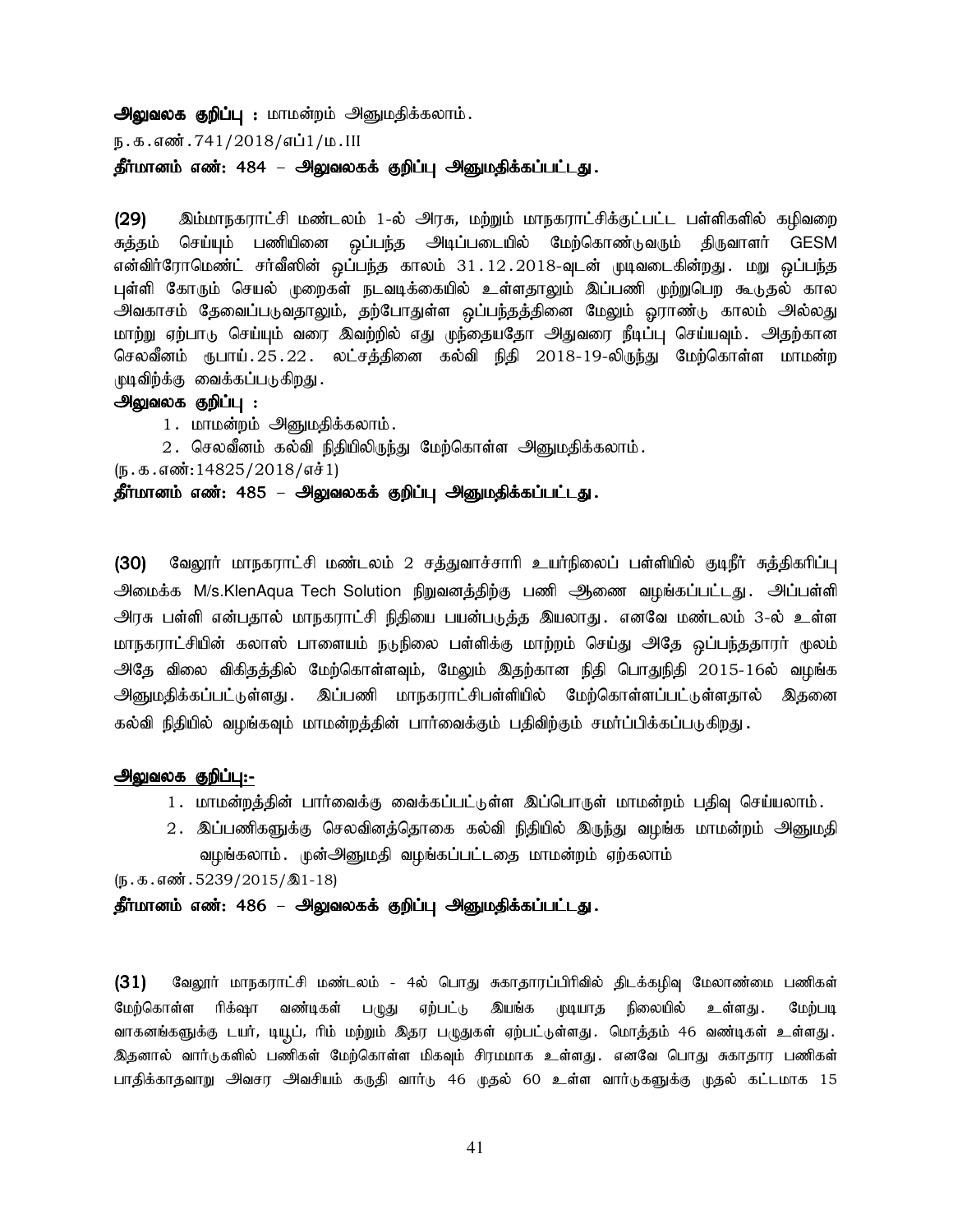வண்டிகள் பழுது நீக்கம் செய்து தரவும் அதற்கான உத்தேச செலவினை தொகை ரூபாய் 2 லட்சத்தினை பொது நிதியிலிருந்து செலவு செய்து கொள்ள மாமன்றத்தில் அனுமதிக்கு வைக்கப்படுகின்றது.

#### அலுவலக குறிப்பு:

- 1. மாமன்றம் அனுமதிக்கலாம்
- $2.$ செலவினத் தொகையை பொது நிதியிலிருந்து மேற்கொள்ளலாம்.

#### தீர்மானம் எண்: 487 – அலுவலகக் குறிப்பு அனுமதிக்கப்பட்டது.

(32) மேலூர் மாநகராட்சி மண்டலம் - 4ல் பொது சுகாதாரப்பிரிவில் திடக்கழிவு மேலாண்மை பணிகள் மேற்கொள்ள பேட்டரி வண்டிகள் பமுது ஏற்பட்டு இயங்க முடியாத நிலையில் உள்ளது. மேற்படி வாகனங்கத்திற்கு புதியதாக பேட்டரியும் மற்றும் ஒயரிங் சர்வீஸ் பழுதுகள் ஏற்பட்டுள்ளது. மொத்தம் 24 வண்டிகள் உள்ளது . இதனால் வார்டுகளில் பணிகள் மேற்கொள்ள மிகவும் சிரமமாக உள்ளது .எனவே பொது சுகாதார பணிகள் பாதிக்காதவாறு அவசர அவசியம் கருதி வார்டு 46 முதல் 60 உள்ள வார்டுகளுக்கு முதல் கட்டமாக 7 வண்டிகளுக்கு பேட்டரி மற்றும் வயரிங் சர்வீஸ் செய்து தரவும் அதற்கான உத்தேச செலவினம் ருபாய் 2 லட்சத்தினை பொது நிதியிலிருந்து செலவு செய்து கொள்ளவும் மாமன்றத்தின் அனுமதிக்கு வைக்கப்படுகிறது.

அலுவலக குறிப்பு:

- 1. மாமன்றம் அனுமதிக்கலாம்
- $\,2.\quad$  செலவினத் தொகையை பொது நிதியிலிருந்து மேற்கொள்ளலாம் $.\quad$

#### தீர்மானம் எண்: 488 – அலுவலகக் குறிப்பு அனுமதிக்கப்பட்டது.

(33) மேலூர் மாநகராட்சி மண்டலம் - 3ல் பொது சுகாதாரப்பிரிவில் திடக்கழிவு மேலாண்மை பணிகள் மேற்கொள்ள ரிக்ஷா வண்டிகள் புழது ஏற்பட்டு இயங்க முடியாத நிலையில் உள்ளது .மேற்படி வாகனங்களுக்கு டயர், டியூட், ரிம் மற்றும் இதர பழுதுகள் ஏற்பட்டுள்ளது. மொத்தம் 45 வண்டிகள் உள்ளது. இதனால் வார்டுகளில் பணிகள் மேற்கொள்ள மிகவும் சிரமமாக உள்ளது. எனவே பொது சுகாதார பணிகள் பாதிக்காதவாறு அவசர அவசியம் கருதி வார்டு 31 முதல் 45 உள்ள வார்டுகளுக்கு முதல் கட்டமாக 15 வண்டிகள் பழுது நீக்கம் செய்து தரவும் அதற்கான உத்தேச செலவினை தொகை ரூபாய் 2 லட்சத்தினை பொது நிதியிலிருந்து செலவு செய்து கொள்ள மாமன்றத்தில் அனுமதிக்கு வைக்கப்படுகின்றது. அலுவலக குறிப்பு:

- 1. மாமன்றம் அனுமதிக்கலாம்
- $2.$  செலவினத் தொகையை பொது நிதியிலிருந்து மேற்கொள்ளலாம்.

#### தீர்மானம் எண்: 489 – அலுவலகக் குறிப்பு அனுமதிக்கப்பட்டது.

 $(34)$  வேலூர் மாநகராட்சி மண்டலம்-III, வார்டு 31 முதல் 45 வரையிலான 15 வார்டுகளில் அந்தந்த பகுதிகளில் உருவாகும் திடக்கழிவுகளை அதற்காக அமைக்கப்பட்டுள்ள திடக்கழிவு மேலாண்மை டையங்களில், மக்கும் குப்பை மற்றும் மக்காத குப்பைகள் என தரம் பிரித்து உரமாக்கும் பணியில் ஈடுபடுத்தப்பட்டுள்ள மகளிர் குழு உறுப்பினர்கள் 105 நபர்களை ஈடுபடுத்தி பணிகளை மேற்கொள்வதற்கு இம்மான்ற தீர்மானம் எண்: 269 நாள்: 30.05.2018ல் அனுமதி அளித்துள்ளது. இதற்கான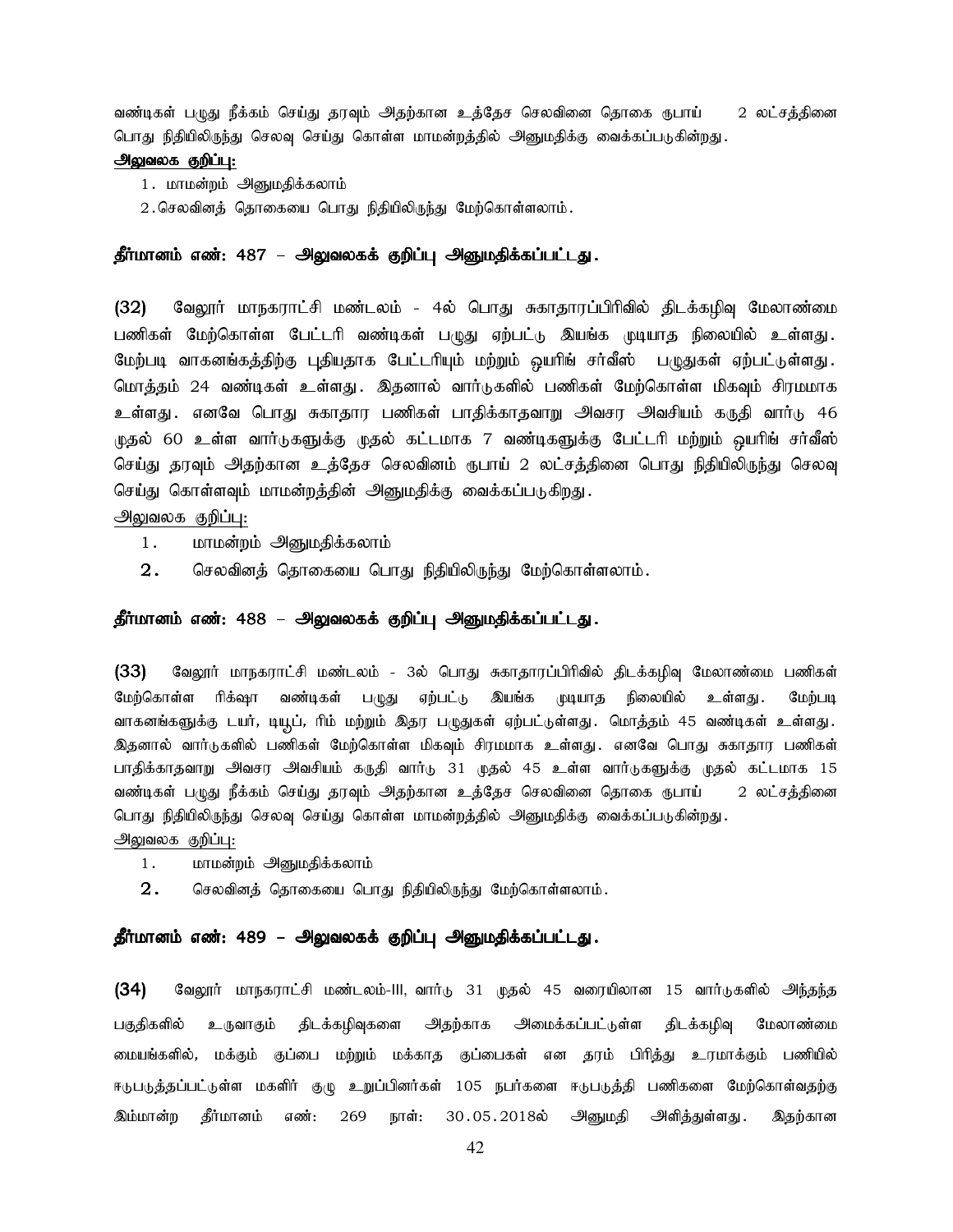.<br>அனுமதிக்கப்பட்ட செலவினம் ரு. 47. 25 அிகும். இதற்கான அனுமதி நவம்பர் - 2018 உடன் முடிவடைவதால் பொது சுகாதார அவசர அவசியம் கருதி திடக்கழிவு மேலாண்மை பணியின் முக்கியதுவம் கருதி இப்பணியினை இதே மகளிர் சுய உதவி குழுக்கள் முலமாக பணிகளை தொடர்ந்து மேற்கொள்ள டிசம்பர்-2018 முதல் மே-2019 வரை 6 மாத காலத்திற்கு நீட்டிப்பு செய்யவும், இதற்கான உத்தேச செலவினம் ரு.47.25 இலட்சத்தினை பொது நிதியிலிருந்து செலவு செய்து கொள்ள மன்றத்தின் அனுமதிக்கு வைக்கப்படுகிறது .

#### அலுவலக குறிப்பு:

- 1. மாமன்றம் அனுமதிக்கலாம்
- $2.$  செலவினத் தொகையை பொது நிதியிலிருந்து மேற்கொள்ளலாம்.

தீர்மானம் எண்: 490 – அலுவலகக் குறிப்பு அனுமதிக்கப்பட்டது.

(35) வேலூா் மாநகராட்சியில் திடக்கழிவு மேலாண்மை திட்டத்தின் கீழ் இம்மாநகராட்சி பகுதியில் உள்ள நுண் உரக்கிடங்குகளில் சேகரிக்கும் குப்பைகளை மக்கச் செய்ய தேவையான 400 லிட்டர் MAPLE EM.1® ENVIRO PRO SOLUTION அரசால் அங்கீகாரம் பெற்ற தமிழ்நாடு மல்டிபர்பஸ் இண்ட்கோ சா்வ், தொழிற் கூட்டுறவு சங்கம் அவா்களிடமிருந்து விலைப்புள்ளி மற்றும் ஒப்பந்தப்புள்ளி கோராமல் கொள்முதல் செய்ய (தமிழ்நாடு அரசு ஆணை எண்.330, தொழில் துறை நாள்.03.05.1991) ஆகும் செலவு ரூ.3,81,376/-க்கு (மூன்று லட்சத்தி என்பத்தி ஒராயித்தி முன்னூற்று எழுபத்தி ஆறு). மாமன்றத்தின் அனுமதி கோரப்படுகிறது.

#### <u>அலுவலக குறிப்பு:</u>

- 1) ரூ.3,81,376/--செலவிட மாமன்றம் அனுமதிக்கலாம்.
- 2) இச்செலவினம் 2018-19ம் ஆண்டிற்கான வருவாய் நிதியிலிருந்து மேற்கொள்ளலாம்.

#### <u>ந.க.எண்:8155/2018/H1</u>

#### தீர்மானம் எண்: 491 – அலுவலகக் குறிப்பு அனுமதிக்கப்பட்டது.

(36) மேலார் மாநகராட்சி மண்டலம்−ஐ க்குட்பட்ட காட்பாடி கிராமம் சர்வே எண்.586/1−ல் (கீஏக) புறம்போக்கில் 0.5 சென்ட் இடத்தினை மு.ஆ.திருமால் த/பெ.மு.ஆ.மோகன் என்பவருக்கு பட்டா வழஙகுவது குறித்து மாமன்றம் தனது தீா்மானம் எண்.314, நாள்:31.07.2018—ல் மாநகராட்சிக்கு பிற்கால வளர்ச்சிக்கு இந்த இடம் தேவைப்படும் என தீர்மானம் நிறைவேற்றி வட்டாட்சியர், காட்பாடி அவா்களுக்கு தெரிவிக்கப்பட்டது. மனுதாரா் திரு.மு.ஆ.திருமால் த/பெ.மு.ஆ.மோகன் என்பவா் இதனை மறு பாிசீலினை செய்ய கோாி மீண்டும் விண்ணப்பம் அளித்துள்ளதை, மண்டல அலுவலா்(பொ) அவா்கள் இட ஆய்வு செய்து மேற்கண்ட இடம் மாநகராட்சி அம்ருத் பாதாள சாக்கடை போன்ற திட்ட பணிகளுக்கு தேவைப்படும் நிலையில் இல்லை என்று வட்டாட்சியர் காட்பாடி அவர்களுக்கு தெரிவிக்க மண்டல அலுவலா் குறிப்பில் தொிவித்துள்ளாா். எனவே இதனை மறுபாிசீலிணை செய்வது குறித்து மாமன்றத்தின் பாா்வைக்கும் முடிவிற்கும் வைக்கப்படுகிறது.

#### <u>அலுவலகக்குறிப்பு</u>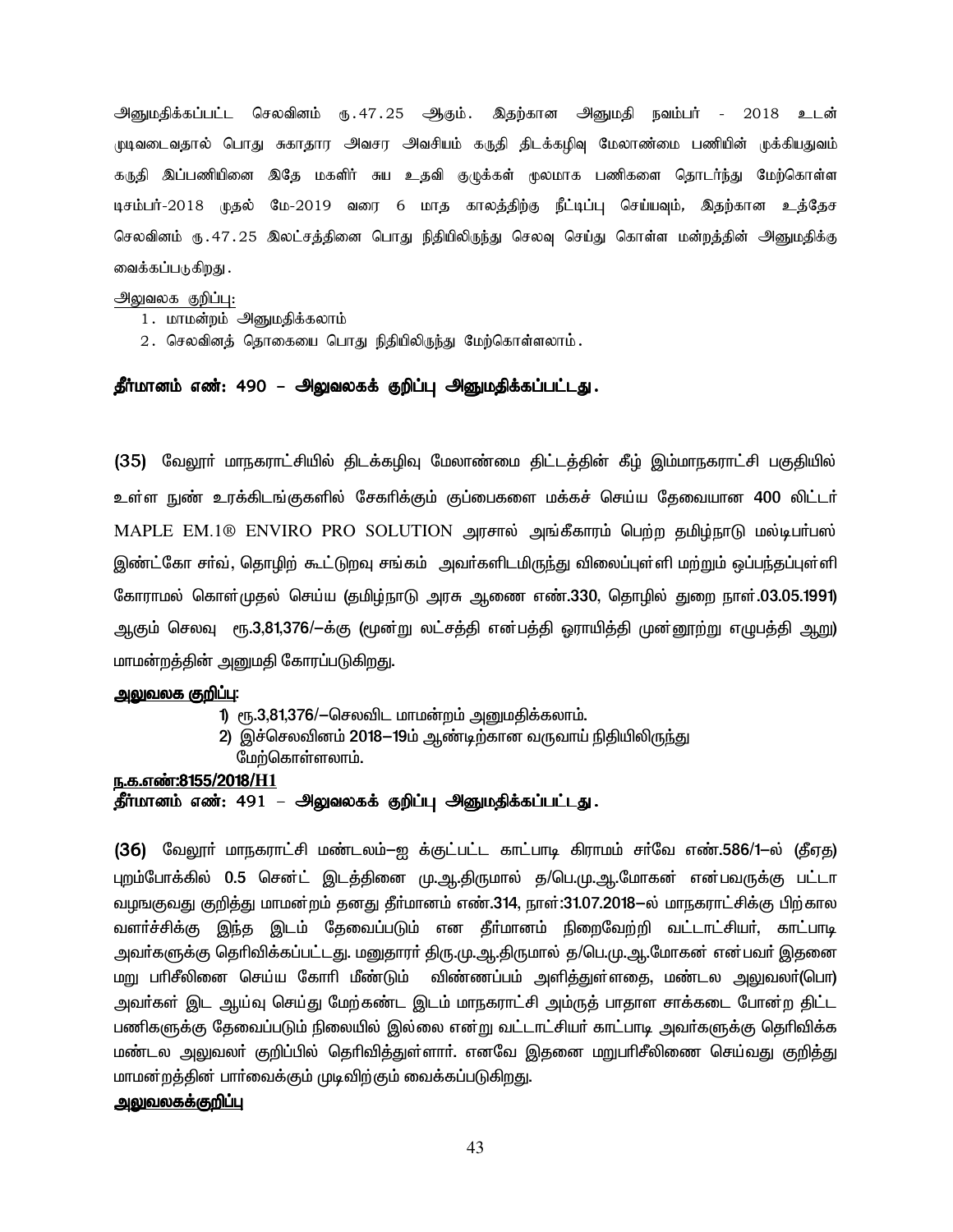டுண்டலம்-ஐ காட்பாடி சா்வே எண்.586/1-ல் (தீஏத) புறம்போக்கில் 0.5 சென்ட் இடம் கிட்டப்பணிகளுக்கு கேவைப்படும் நிலையில் இல்லை என்பகால் பட்டா வமஙகுவகில் ஆட்சேபனை ஏதும் இல்லை என தெரிவிக்கலாம்.

### ந.க.எண்.1344/2018/எப்1

தீர்மானம் எண்: 492 – அலுவலகக் குறிப்பு அனுமதிக்கப்பட்டது.

 $(37)$  வேலூர் மாநகராட்சி எல்லைக்குட்பட்ட வட வேலூர் வார்டு எண்.2, பிளாக். $31$ ல்

| ഖ.             | நகர நில   | அ பதிவேட்டின்படி | வகைபாடு         | நிலமாற்றம்    |
|----------------|-----------|------------------|-----------------|---------------|
| எண்.           | அளவை எண். | மொத்த பரப்பு     |                 | கோரும் பரப்பு |
|                | 1981      | 0.16941          | நக்கல் கால்வாய் | 0.0851.9      |
| $\overline{2}$ | 1959      | 0.24960          | கால்வாய்        | 0.1237.2      |
| $\mathbf{3}$   | 2106      | 1.13894          | கால்வாய்        | 0.0121.8      |
| 4              | 2112      | 0.3661           | கால்வாய்        | 0.0027.6      |
| 5              | 2114      | 0.7330           | ரோடு            | 0.116.0       |
| 6              | 2185      | 0.9195           | ரோடு            | 0.0312.5      |

அகியவற்றில் 0.3207.0 ச.மீ. நிலம் தமிழ்நாடு நெடுஞ்சாலை சட்டம் 2001—ன் கீழ் காட்பாடி இரயில் நிலையஙகளுக்கிடையே மற்றும் குறைந்த பயன்பாட்டு சுரஙகப்பாதை (டுதைுவைநன ருளயபந ளுரறெயல) அமைக்க இரயில்வே துறைக்கு நில மாற்றம் செய்ய என தெரிவிக்க வட்டாட்சியர், வேலூர் அவா்களிடமிரு<u>ந்து</u> 08.06.2018ல் கடிதம் வரப்பெற்றது. மேற்கண்ட கடிதத்தை மாமன்றத்தின் பாா்வைக்கும் முடிவிற்க்கும் வைக்கப்படுகிறது.

#### <u>அலுவலக குறிப்பு</u>

1. மேற்கண்ட அட்டவணையில் உள்ள நில அளவை எண்களில் உள்ள நிலத்தை இரயில்வே துறைக்கு நில மாற்றம் செய்ய ஆட்சேபனை ஏதும் இல்லை என தெரிவிக்கலாம். முன் அனுமதி வழங்கப்பட்டதை மாமன்றம் ஏற்கலாம்

(ந.க.எண்.3004/2018/எப்1).

#### தீர்மானம் எண்: 493 – அலுவலகக் குறிப்பு அனுமதிக்கப்பட்டது.

(38) வேலூர் மாநகராட்சி மண்டலம் - IIக் குட்பட்ட பகுதிகளில் வீடு வீடாக திடக்கழிவு சேகரிக்க பயன்கடுத்தப்படும் பேட்டரி ரிக்ஷாக்கள் வண்டி எண். 8,11,12,33,34,35,36,41 ஆகிய 8 Nos வண்டிகள் மிகவும் பழுதடைந்து இயக்க முடியாததால் திடக்கழிவு சேகரிக்கும் பணி மிகவும் பாதிக்கப்படுகிது. எனவே வீடுவீடாக திடக்கழிவு சேகரித்தல் பணியின் அத்தியாவசியம் மற்றும் அவசர அவசியத்தைக் கருதி மேற்கண்ட பேட்டரி ரிக்ஷாக்களை சரி செய்யும் பணியிணை குறைந்த விலைப்புள்ளி கோரி பணி மேற்கொள்ளவும் அதற்குரிய உத்தேச செலவிணம் ரு.2.00 லட்சம் மாநகராட்சி பொது நிதியிலிருந்து மேற்கொள்ளவும் மாமன்றத்தின் ஒப்புதல் கோரப்படுகிறது.

mYtyf F<sub>¿</sub>¥ò ஒப்புதல் அளிக்கலாம்.

### ந.க.எண் 3763/2018/H1/II

தீர்மானம் எண்: 494 – அலுவலகக் குறிப்பு அனுமதிக்கப்பட்டது.

(39) வேலூர் மாநகராட்சி மண்டலம் - IIக்குட்பட்ட பகுதிகளில் வீடு வீடாக திடக்கழிவ Brfhpf;f gad;gLj;jg;gLk; K}d;W rf;fu irf;fpy;fs; (Tricycles) Tricycles No. 3,6,7,8,9,10,11,14,15,18,20,21,22,23,24,25,26,27,30,32,34,35,36,37,40,41,48,52,55,80, →過السابق 30 Nos Tricycles மிகவும் பழுதடைந்து உள்ளதால் திடக்கழிவு வீடு வீடாக சேகரிக்கும் பணி மிகவும் பாதிக்கப்படுகிறது . எனவே மேற்கண்ட 30 Nos Tricycle - களை திடக்கழிவு மேலாண்மையின் அவசர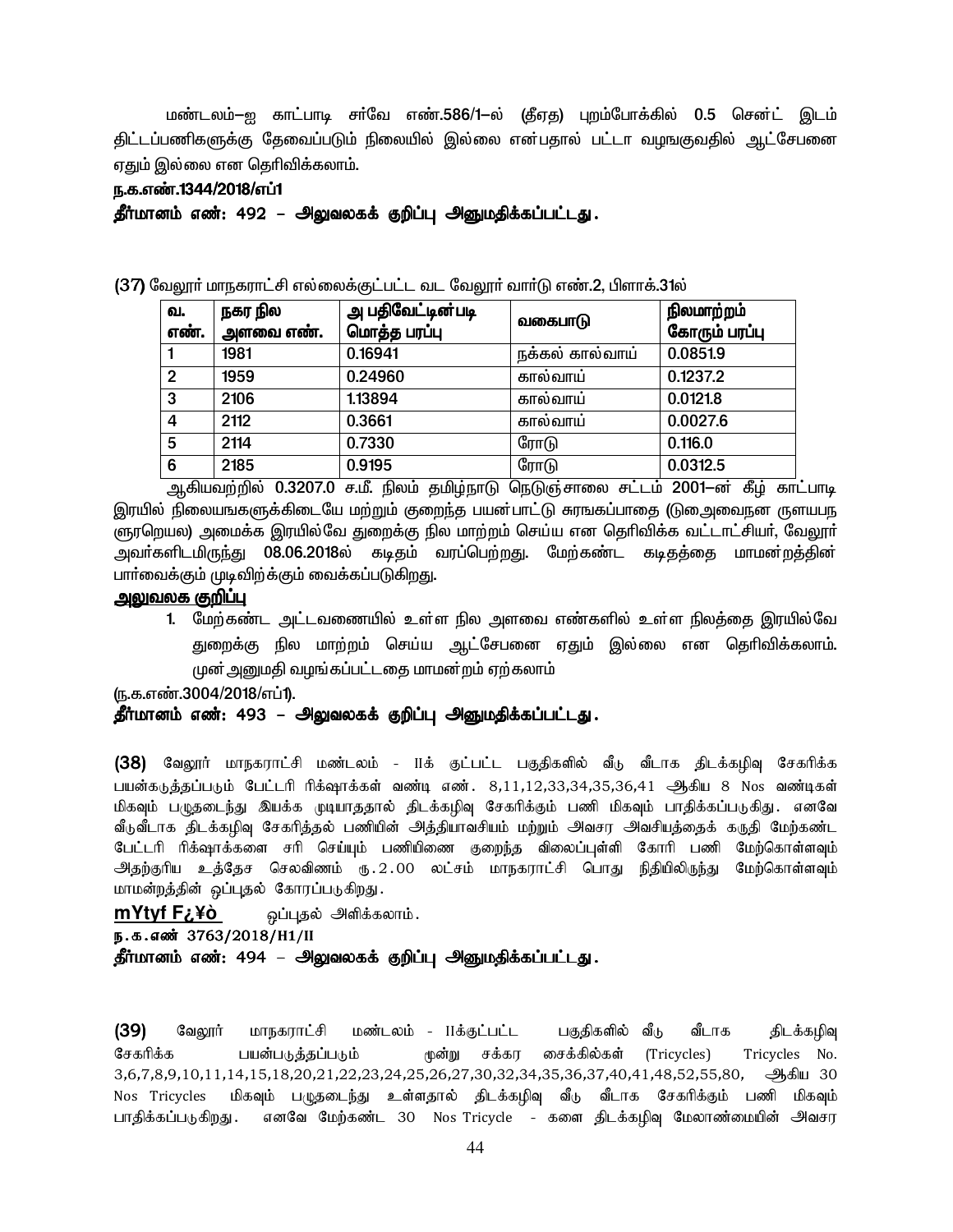அவசியம் கருதி உடனடியாக சரி செய்யும் பணி மேற்கொள்ள குறைந்த விலைப் புள்ளி கோரி பணி மேற்கொள்ளவும் அதற்குரிய உத்தேச செலவினம் ரு.2.00 லட்சம் பொது நிதியிலிருந்து மேற்கொள்ளவும் மாமன்றப்பொருள் ஒப்புதலுக்கு சமர்ப்பிக்கப்படுகிறது.

mYtyf F¿¥ò : ஒப்புதல் அளிக்கலாம்.

e.f.vz; 3764/2018/**H1/II**

தீர்மானம் எண்: 495 – அலுவலகக் குறிப்பு அனுமதிக்கப்பட்டது.

(40) வேலூர் மாநகராட்சி மண்டலம்-2க்குட்பட்ட நேதாஜி மார்க்கெட் சுங்கம் வசூல் செய்யும் உரிமம் நேதாஜி மார்க்கெட் சீர்மிகு நகரம் (Smart City) திட்டத்தில் இடித்துவிட்டு புதியதாக கட்டப்பட உள்ளதால் மார்க்கெட் சுங்கம் வசூல் செய்யும் உரிமம் 01/10/2018 முதல் 31/12/2018 வரையில் மூன்று மாத காலத்திற்கு மட்டும் ஏலம் விடப்பட்டது . ஏலம் விடப்பட்டு ஒப்பந்தப்புள்ளியின் மூலம் உயர்நத தொகை கோரிய திரு. G. மேகநாதன் எனபவருக்கு குத்தகை உரிமம் வழங்கப்பட்டது. குத்தகை உரிமம் 31/12/2018 உடன் முடிவடைவதால், தற்போது Smart City திட்டத்தில் நேதாஜி மார்க்கெட் இடிக்கப்படுவது மேலும் கால தாமதம் ஏற்படுவதால் மேற்படி குத்தகையை ஏற்கனவே நடத்திவந்த திரு. G. மேகநாதன் என்பவருக்கு மேலும் முன்று மாத காலத்திற்கு (90 நாட்களுக்கு) குத்தகை தொகை ரு.23,20,740/- (90 நாட்களுக்கு) தற்போது பெற்றுகொண்டு 01/01/2019 முதல் 31/3/2019 வரையில் நீட்டிப்பு செய்து குத்தகை உரிமம் வழங்க மாமன்றத்தின் பார்வைக்கும் அனுமதிக்கும் வேண்டப்படுகிறது. **mYtyf F¿¥ò :**

1) நேதாஜி மார்ககெட் சுங்கம் வசூல் செய்யும் குத்தகை உரிமம் ஏற்கனவே நடத்திவரும் குத்தகைதாரர் திரு. G. மேகநாதன் என்பவருக்கு முன்று மாத காலம் 01/01/2019 முதல் 31/03/2019 வரையில் (90 நாட்களுக்கு) முன்றுமாத காலத்திற்கு நீட்டிப்பு செய்து குத்தகை உரிமம் வழங்க மாமன்றம் அனுமதிக்காலம்.

2) குத்தகைதாரர் முன்று மாதத்திற்கு குத்தகை தொகையாக ரூ.23,20,740/- (90 நாட்களுக்கு) தொகையை முன்கூட்டியே செலுத்த அறிவுறத்தி, அதனை செலுத்திய பிறகு குத்தகை உரிமம் வழங்க மாமன்றம் அனுமதிக்கலாம். முன் அனுமதி வழங்கப்பட்டதை மன்றம் ஏற்கலாம்.

#### தீர்மானம் எண்: 496 – அலுவலகக் குறிப்பு அனுமதிக்கப்பட்டது.

(41) மாவட்ட ஆட்சியர் கூட்ட அரங்கில் வேலூர் மாநகராட்சி நடைபெறும் கூட்டு குடிநீர் திட்டம் குறித்து 14.09.2013 ல் நடைபெற்ற ஆய்வு கூட்டத்தில் மாண்புமிக நகராட்சி நிர்வாக மற்றும் ஊரக உள்ளாட்சி துறை அமைச்சர் மற்றும் செயலர் அவர்கள் மாநகராட்சிக்குட்பட்ட சேமடைந்த குடிநீர் பகிர்மான குழாய் மாற்றி அமைக்கவும் மற்றும் பகிர்மான குழாய் அமைந்துள்ள வீதம் பற்றி தனியார் கலந்தலோசகர் முலம் மேற்கொள்வதற்கு மாமன்ற தீர்மான எண்742 நாள்:30.09.2009ல் அனுமதி பெறப்பட்டு நிபந்தனைகளின் அடிப்படையில் TWIC நிறுவனத்திற்கு, 28.08.2014 முதல் ஒப்பந்தம் செய்துகொண்டதை மாமன்ற தீர்மான எண்: 203 நாள்:20.02.2014 ரு.50.00 லட்சத்திற்கு மேற்கொள்ள அனுமதி பெறப்பட்டு TWIC நிறுவனத்தின் (தனியார் கலந்தலோசகர்)முலம் பணிகள் முடிக்கப்பட்டது தற்சமயம் TWIC நிறுவனத்தின் கடித நாள்: 31.03.2018 மற்றும் 30.09.2018 தேதிய கடிதத்தில் In Connection with Audit Propose, We require your confimation of Balance as on 30.09.2018 as per our books, your account shows Debit Balance of Rs.72,500/- என கடிதம் மூலம் தெரிவிக்கப்பட்டுள்ளதை மாமன்றத்தின் அனுமதிக்கும் பதிவிற்கும் மாமன்ற பொருள் வைக்கப்படுகிறது.

#### அலுவலக குறிப்பு :

- 1. khr மன்றத்தின் பார்வைக்கு வைக்கப்பட்டுள்ள இப்பொருள் மாமன்றத்தில் பதிவு செய்யலாம்.
- 2. மேலூர் மாநகராட்சியில் கூட்டு குடிநீர் திட்டத்தின் கலந்தலோசர் பணிக்கு TWIC நிறுவனத்திற்கு செலுத்தப்பட வேண்டிய Debit Balance தொகையை செலுத்த மாமன்றம் அனுமதி வழங்கலாம்.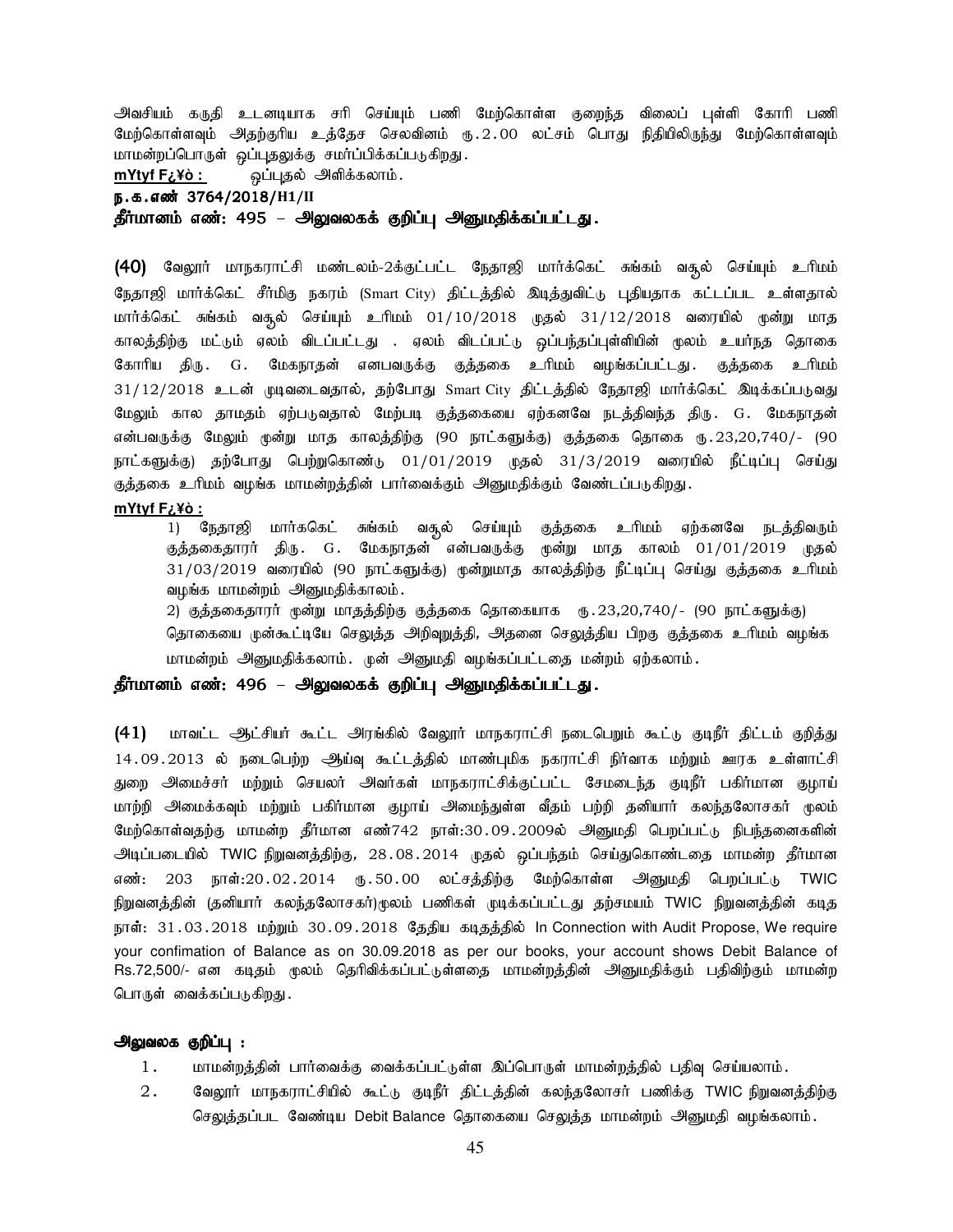3. இத்தொலைய குடிநீர் நிதி 2018-19 லிருந்து வழங்க மாமன்றம் அனுமதி வழங்கலாம்.

#### (e.f.vz;. **7810/2013/E3** )

தீர்மானம் எண்: 497 – அலுவலகக் குறிப்பு அனுமதிக்கப்பட்டது.

(42) இம்மாநகராட்சி 2வது மண்டலத்திற்கு உட்பட்ட குத்தகை இனங்களுக்கு 2019-2020ஆம் ஆண்டு .<br>முதல் 2021-2022(31.03.2022) வரையில் 3 ஆண்டுகளுக்கு குத்தகை பொது ஏலம் மற்றும் பொது <u>ஒ</u>ப்பந்தப்புள்ளிகள் முலம் குத்தகைக்கு விடவும், முதலாம் ஆண்டு குத்தகை தொகையில் ஒவ்வொரு ஆண்டிற்கும் 5% சதவீதம் உயர்வு செய்தும், குத்தகை தொகையினை செலுத்திடவும் ஒப்பந்தப்புள்ளி அிறக்கையினை தயார் செய்யவும் கீழ்கண்ட குத்தகை இனங்களுக்கு குத்தகைக்கு விட பொது ஏலம் மற்றும் பொது ஒப்பந்தப்புள்ளி கோர மாமன்றத்தின் பார்வைக்கும் அனுமதிக்கும் வைக்கப்படுகிறது.

| a. aai         | <b>GOOD</b><br>$\sin \theta$ | குத்தகை இனங்கள் விவரம்                                                                                               | µட்க8) கரைக்டு தீµப்பூராமி முத<br>(شرق شە<br>வரைவோலையாக | குறிப்பிட்டுள்ள நருனாகின் படி<br>தரவேண்டிய சொத்து மதிப்பச்<br>16agy ALLasosade<br>சான்று | வட்டாட்சியாிடம்<br>கிருந்து<br>சொத்து<br>மதிப்புச் சான்று<br>பெறாதவர்கள<br>செலுத்த<br>வேண்டிய<br>கூடுதல் பொறுப்புத்<br>தொகை (கேட்பு<br>வரைவோலையாக<br>மட்டும்) கலம் 4ல்<br>கண்ட தொகை<br>நீங்கலாக |
|----------------|------------------------------|----------------------------------------------------------------------------------------------------------------------|---------------------------------------------------------|------------------------------------------------------------------------------------------|-------------------------------------------------------------------------------------------------------------------------------------------------------------------------------------------------|
| $\mathbf{1}$   | $\overline{2}$               | 3                                                                                                                    |                                                         |                                                                                          |                                                                                                                                                                                                 |
| $\mathbf{1}$   | $\overline{a}$               | பழைய பேருந்து நிலையத்தில் தொலைகாட்சி பெட்டிகள்<br>வைத்து விளம்பரம் செய்தல் உரிமம்.                                   | 1 இலட்சம்                                               | 2 இலட்சம்                                                                                | 1 இலட்சம்                                                                                                                                                                                       |
| $\overline{2}$ | $\overline{2}$               | விஜயராகவபுரம் மாவட்ட ஆட்சியர் அலுவலக எதிரில்<br>உள்ள தென்னை மரங்களின் மகதூல் உரிமம்.                                 | 1 ஆயிரம்                                                | 2 ஆயிரம்                                                                                 | 1 ஆயிரம்                                                                                                                                                                                        |
| З              | $\overline{2}$               | அலுமேலுமங்காபுரம் சாலையோர தென்னை மரங்களின்<br>மகதூல் உரிமம்.                                                         | 1 ஆயிரம்                                                | 2 ஆயிரம்                                                                                 | 1 ஆயிரம்                                                                                                                                                                                        |
| $\overline{4}$ | $\overline{2}$               | சத்துவாச்சாரி PATC பகுதி-5 ல் உள்ள மரங்களின்<br>மகதூல் உரிமம                                                         | 1 ஆயிரம்                                                | 2 ஆயிரம்                                                                                 | 1 ஆயிரம்                                                                                                                                                                                        |
| 5              | 2                            | மண்டலம் 2க்குட்பட்ட பழைய பேருந்து நிலையத்தில்<br>அமைந்துள்ள திறந்தவெளி மேடை கடைகள் குத்தகை<br>உரிமம்.                | 1 இலட்சம்                                               | 2 இலட்சம்                                                                                | 1 இலட்சம்                                                                                                                                                                                       |
| 6              | 2                            | அண்ணாசாலை பழைய மீன்மார்கெட் மேற்குபுறம்<br>உள்ள சைக்கிள் ஸ்கூட்டர் நிறுத்துமிடம் சுங்கம்<br>வசூல்<br>செய்யும் உரிமம் | 1 இலட்சம்                                               | 2 இலட்சம்                                                                                | 1 இலட்சம்                                                                                                                                                                                       |
| $\overline{7}$ | 2                            | காகிதபட்டரையில் அமைந்துள்ள கடை எண். 3<br>$(10X10=100$ சதுர அடிகள்)                                                   | 1 இலட்சம்                                               | 2 இலட்சம்                                                                                | 1 இலட்சம்                                                                                                                                                                                       |
| 8              | 2                            | காகிதபட்டரையில் அமைந்துள்ள கடை எண். 4<br>$(10X10=100$ சதுர அடிகள்)                                                   | 1 இலட்சம்                                               | 2 இலட்சம்                                                                                | 1 இலட்சம்                                                                                                                                                                                       |
| 9              | $\overline{2}$               | சத்துவாச்சாரி TNEB வீரக்கோயில் அருகில் உள்ள<br>மரங்களின் மகதூல் உரிமம்.<br>.∙. പ                                     | 1 ஆயிரம்                                                | 2 ஆயிரம்                                                                                 | 1 ஆயிரம்                                                                                                                                                                                        |

1) 2019-2020ற்குப்பின் ஒவ்வொரு ஆண்டும் ஆண்டிற்கான குத்தகை இனங்கள் புதுப்பிக்கும் பட்சத்தில் குத்தகையினை 3 மாதங்களுக்கு முன்னரே குத்தகை தொகை செலுத்தி புதுப்பித்துக் கொள்ளவும், மேற்படி புதுப்பிக்கப்படாத குத்தகை இனங்களுக்கு அிந்தந்த ஆண்டில் நடைபெறும் பொது ஏலம் மற்றும் பொதுஒப்பந்தப்புள்ளி முலம் குத்தகைவிட நடவடிக்கை மேற்கொள்ளப்படும்.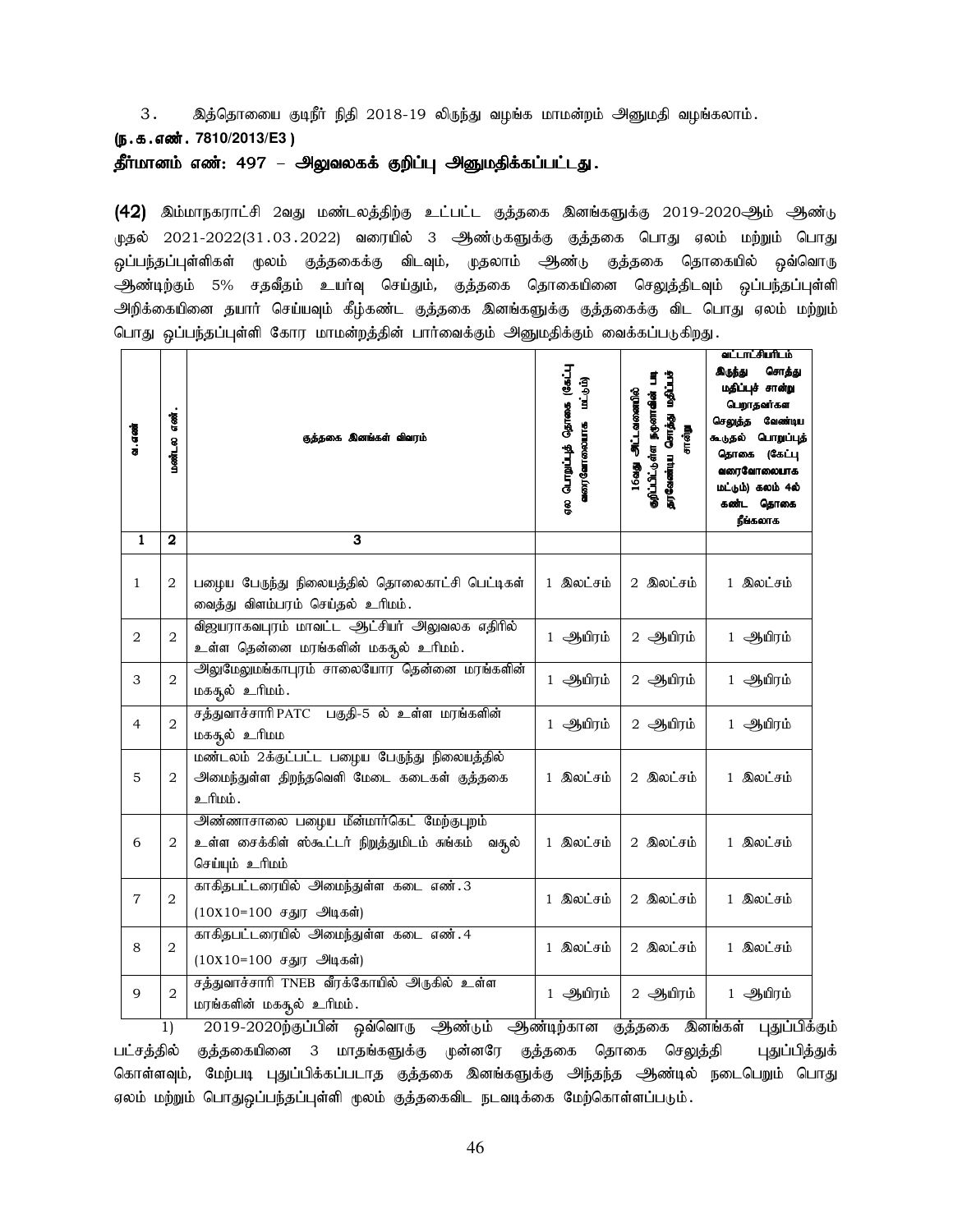2) வரிசை எண் 7 மற்றும் 8 வரை உள்ள மாநகராட்சி குக்ககை கடைகளுக்கு அரசாணை எண்.92 நகராட்சி நிர்வாகம் மற்றும் குடிநீர் வழங்கல் துறை, நாள்:03.07.2007ன்படி குத்தகை உரிமம் வழங்கப்படும்.

3) வரிசை எண் 9-ல் உள்ள குத்தகை இனம் மரங்கள் பட்டுபோய்விட்டதால் இந்த குத்தகை இனத்தை குத்தகை இனங்களிலிருந்து நீக்கம் செய்யலாம்.

4) குத்தகை இனங்கள் வரிசை எண். 1,5 மற்றும் 6 ஆகிய குத்தகை இனங்கள் சீர்மிகு நகரம் (Smart  $\textrm{City)}$  திட்டத்தில் விரிவாக்கம் செய்யப்படும் போது குத்தகை இனங்களை மாநகராட்சி ஒப்படைக்க தெரிவிக்கும் போது எந்த நிபந்தனை இன்றி மாநகராட்சி வசம் ஒப்படைக்கப்பட வேண்டும். எவ்வித இழப்பீடும் கோரக்கூடாது, இந்த நிபந்தணைகளுக்கு உட்பட்டு ஏலம் மற்றும் ஒப்பந்தப்புள்ளி கோரப்பட வேண்டும் .

அலுவலக குறிப்பு:-

- 1. மேற்கண்ட குத்தகை இனங்களின் வரிசை எண1 முதல் 6 வரை உள்ள குத்தகை இஙைகளுக்கு 2019-2020ஆம் ஆண்டு முதல் 2021-2022 (31/03/2022) வரையில் முன்றாண்டு காலத்திற்கு பொது ஏலம் மற்றும் பொது ஒப்பந்தப்புள்ளிகள் கோர மாமன்றம் அனுமதிக்காலம்.
- 2. வரிசை எண் 7 மற்றும் 8 வரை உள்ள மாநகராட்சி குக்ககை கடைகளுக்கு அரசாணை எண்.92 நகராட்சி நிர்வாகம் மற்றும் குடிநீர் வழங்கல் துறை, நாள்:03.07.2007ன்படி குத்தகை உரிமம் வழங்க மாமன்றம் அனுமதிக்கலாம்.
- 3. வரிசை எண் 9-ல் உள்ள குத்தகை இனம் மரங்கள் பட்டுபோய்விட்டதால் இந்த குத்தகை இனத்தை குத்தகை இனங்கிலிருந்து நீக்கம் செய்ய மாமன்றம் அனுமதிக்கலாம்.
- 4. குத்தகை இனங்கள் வரிசை எண். 1,5 மற்றும் 6 ஆகிய குத்தகை இனங்கள் சீர்மிகு நகரம் (Smart City) திட்டத்தில் விரிவாக்கம் செய்யப்படும் போது குத்தகை இனங்களை மாநகராட்சி ஒப்படைக்க தெரிவிக்கும் போது எந்த நிபந்தனை இன்றி மாநகராட்சி வசம் ஒப்படைக்க வேண்டும். எவ்வித இழப்பீடும் கோரக்கூடாது.இந்த நிபந்தணைகளுக்கு உட்பட்டு ஏலம் மற்றும் ஒப்பந்தப்புள்ளி கோர மாமன்றம் அனுமதிக்கலாம்.
- 5. பொதுஏலம் மற்றும் பொது ஒப்பந்தபுள்ளி அறிக்கையை அச்சடிக்க மற்றும் செய்திதாள்களில் விளம்பரம் செய்ய ஆகும் செலவுகளுக்கு தொகை வழங்க மாமன்றம் அனுமதிக்கலாம்.

#### தீர்மானம் எண்: 498 – அலுவலகக் குறிப்பு அனுமதிக்கப்பட்டது.

(43) B்துரா் மாநகராட்சி மண்டலம் 4-க்குட்பட்ட புதிய பேருந்து நிலையத்தில் உள்ள குத்தகை இனங்களுக்கு 2018-2019 ஆம் ஆண்டிற்கு Smart City திட்டத்தில் தற்போது புதிய பேருந்து நிலையம் விரிவாக்கம் செய்யப்படுவதால் 31.12.2018 வரை குத்தகை உரிமம் வழங்கப்பட்டு, புதிய பேருந்து நிலையம் விரிவாக்கம் செய்வது மேலும் காலதாமதம் ஏற்படுவதால் குத்தகை உரிமத்தை மேலும் முன்று மாத காலத்திற்கு 01.01.2019 முதல் 31.03.2019 வரையில் உரிமம் நீட்டிப்பு செய்து வழங்க உத்தேசிக்கப்பட்டுள்ளதால் கீழ்கண்ட குத்தகை இனங்களுக்கு முன்று மாக காலத்திற்கு 31.03.2019 வரையில் நீட்டிப்பு செய்து குத்தகை உரிமம் வழங்க மாமன்ற அனுமதிக்கு வைக்கப்படுகிறது .

| ഖ.<br>எண்          | குத்தகை இனம்                                                                                                                | குத்தகைத்தாரர் பெயர்<br>திரு/திருமதி                               | $2018 - 19 - h$<br>ஆண்டில்<br>(வ. எண் 1 முதல்<br>8 குத்தகை<br>இனத்திற்கு<br>3மாதத்திற்கான<br>குத்தகைத்<br>தொகை) | $2018 - 19 - h$<br>ஆண்டிற்கான<br>3 மாத<br>காலத்திற்கான<br>குத்தகைத்<br>தொகை<br>செலுத்தப்பட்ட<br>விவரம் |
|--------------------|-----------------------------------------------------------------------------------------------------------------------------|--------------------------------------------------------------------|-----------------------------------------------------------------------------------------------------------------|--------------------------------------------------------------------------------------------------------|
| $\mathbf{1}$       | புதிய பேருந்து நிலையம் வாகன<br>நுழைவு கட்டணம் வதூல் செய்யும்<br>ananfi e                                                    | A.V.விநாயகமூர்த்தி,<br>நெ.1/74, காந்தி<br>ரோடு அரியூர்.            | 965544                                                                                                          | செலுத்தப்பட்டது                                                                                        |
| $\mathfrak{D}_{1}$ | புதிய பேருந்து நிலையத்தில்<br>(APSRTC) பஸ் நிறுத்தம் அருகில்<br>உள்ள இருசக்கர வாகனம்<br>நிறுத்துமிடம் வசூல் செய்யும் உரிமம் | V.சுரேஷ்,<br>நெ. 751, பெங்களூர்<br>ரோடு,<br>கொணவட்டம்,<br>வேலூர் . | 197800                                                                                                          | செலுத்தப்பட்டது                                                                                        |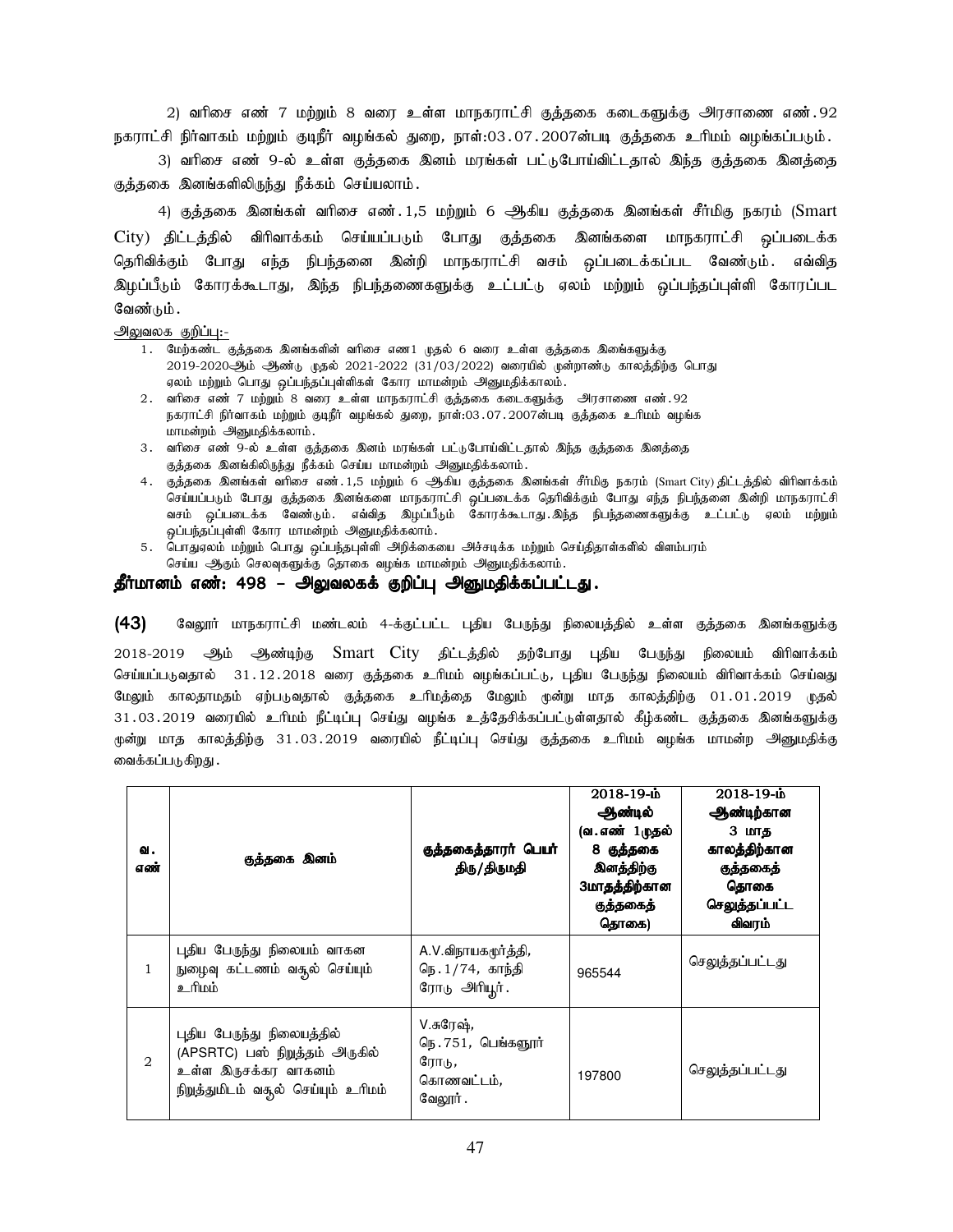| 3              | புதிய பேருந்து நிலையம் ஓட்டல்<br>அலங்கார் அருகில் உள்ள கட்டண<br>கழிப்பிடம் 01 வதூல் செய்யும் உரிமம்                | <b>P.கனகா</b><br>$W$ /о. பஞ்சாட்சரம்,<br>சத்துவாச்சாரி, வேலூர்                         | 58518  | செலுத்தப்பட்டது |
|----------------|--------------------------------------------------------------------------------------------------------------------|----------------------------------------------------------------------------------------|--------|-----------------|
| $\overline{4}$ | புதிய பேருந்து நிலையம் சென்னை<br>பேருந்து நிறுத்தம் அருகில் உள்ள<br>கட்டண கழிப்பிடம் 02 வதல்<br>செய்யும் உரிமம்    | <b>P.கனகா</b><br>$W$ /о. பஞ்சாட்சரம்,<br>சத்துவாச்சாரி, வேலூர்                         | 415243 | செலுத்தப்பட்டது |
| 5              | புதிய பேருந்து நிலையத்தில்<br>(APSRTC) பஸ் நிறுத்தம் அருகில்<br>கட்டண கழிப்பிடம் 03 வதூல்<br>செய்யும் உரிமம்       | J.வரதராஜன்<br>நெ. 172/30, T.K.V.,<br>நகர்,<br>தோட்டப்பாளையம்,<br>வேலூர்.               | 286458 | செலுத்தப்பட்டது |
| 6              | புதிய பேருந்து நிலையத்தில் உள்ள<br>கட்டண கழிப்பிடம் 05க்கு வசூல்<br>செய்யும் உரிமம்                                | S.குப்புசாமி<br>நெ.3, பாரதிதாசன்<br>சாலை விரிவு<br>சலவன்பேட்டை,<br>வேலூர்.             | 222886 | செலுத்தப்பட்டது |
| $\overline{7}$ | புதிய பேருந்து நிலையத்தில் உள்ள<br>கட்டண கழிப்பிடம் 06க்கு வதூல்<br>செய்யும் உரிமம்                                | A.முனீர் அகமது<br>$G_{15}$ . 27,<br>பொன்னியம்மன்<br>கோயில் தெரு,<br>கொணவட்டம், வேலூர். | 333261 | செலுத்தப்பட்டது |
| 8              | புதிய பேருந்து நிலையத்தில்<br>சட்டமன்ற உறுப்பினர் நிதியில்<br>கட்டப்பட்ட கட்டண கழிப்பிடம் வசூல்<br>செய்யும் உரிமம் | J.வரதராஜன்<br>$G_{15}.172/30, T.K.V.,$<br>நகர்,<br>தோட்டப்பாளையம்,<br>வேலூர்.          | 54235  | செலுத்தப்பட்டது |

#### அலுவலக குறிப்பு:-

- 1) வரிசை எண்:1 முதல் 8 வரையுள்ள 8 குத்தகை இனங்கள் புதிய பேருந்து நிலையத்தில் அமைந்துள்ளன. Smart City திட்டத்தில் புதிய பேருந்து நிலையம் விரிவாக்க பணிகள் இன்னும் 3 மாதத்திற்குள் தொடங்கப்படும் எனவும் 3 மாதத்திற்குபின் வரிசை எண். 1 முதல் 8 வரையுள்ள குத்தகை <u>இ</u>னங்களின் குத்தகை கட்டிடங்கள் இடிக்க வாய்ப்புள்ளதால் 1 முதல் 8 வரையிலான 2018-19ஆம் ஆண்டில் மேலும் 3 மாதங்களுக்கு காலநீட்டிப்பு 01.01.2019 முதல் (31.03.2019 வரையில் குத்தகை உரிமத்தை நீட்டிப்பு செய்து மேற்கண்ட வரிசை எண் . 1 முதல் 8வரையுள்ள குத்தகைதாரர்களுக்கு உரிமம் வழங்க மாமன்றம் அனுமதிக்கலாம்.
- 2) நிர்வாக காரணங்களினால் 3 மாதத்திற்கும் வரிசை எண் 1 முதல் 8 வரையிலான குத்தகை இனங்கள் சம்மந்தப்பட்ட கட்டிடங்கள் இடிக்கப்படாமல் இருந்தால் இந்த கட்டிடங்கள் இடிக்கப்படும் வரை குத்தகையை தொடர்ந்து ஒப்படைக்கவும், அந்த குத்தகை காலத்திற்கான குத்தகைத் தொகையை முன் கூட்டியே வசூல் செய்து மாமன்ற ஒப்புதலுடன் கூடுதல் கால நீட்டிப்பு செய்யவும் மாமன்றம் அனுமதிக்கலாம்.
- 3) வரிசை எண்: 1 முதல் 8 வரையிலான 8 குத்தகை இனங்களுக்கு குத்தகைதாரர்கள் 2018-2019-ம் ஆண்டிற்கு 01.01.2019 முதல் 31.03.2019 வரையில் 3 மாத காலத்திற்கான குத்தகையை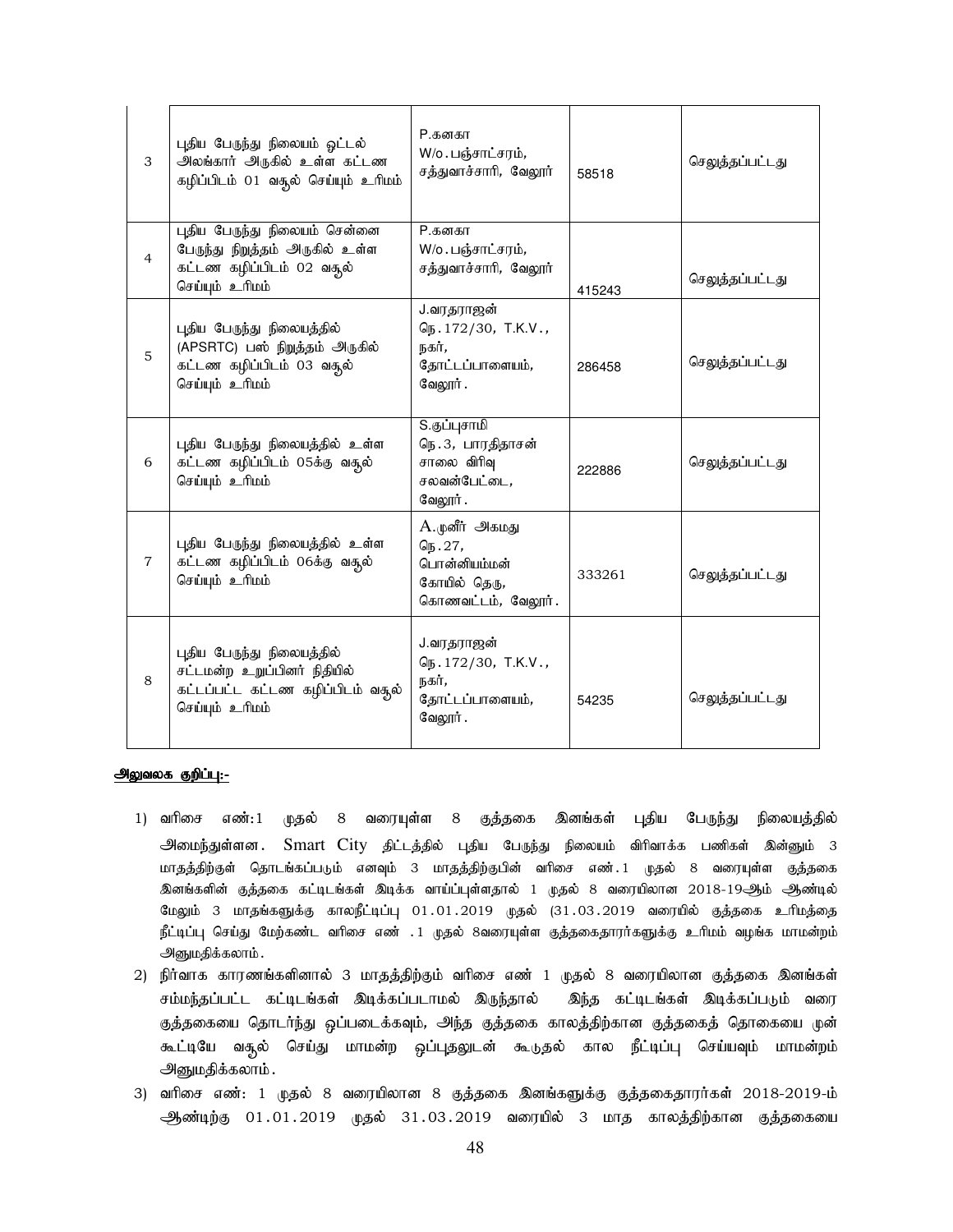நீட்டிப்பு செய்து உரிமம் வழங்க குத்தகைதாரர்களிடமிருந்து குத்தகைத் தொகையினை பெறப்பட்டுள்ளதால் குத்தகைதாரர்களுக்கு குத்தகை உரிமம் வழங்க மாமன்றம் அனுமதிக்கலாம். முன் அனுமதி வழங்கப்பட்டதை மன்றம் ஏற்கலாம்.

#### (ந.க.எண்:242/2017/அ1/மஅ4)

தீர்மானம் எண்: 499 – அலுவலகக் குறிப்பு அனுமதிக்கப்பட்டது.

 $(44)$  B்லுரர் மாநகராட்சி மண்டலம் - III க்குட்பட்ட குத்தகை இனங்களுக்கு 2019-2020 ஆம் ஆண்டு முதல் 2021-22 (31.03.2022) வரையில் 3 ஆண்டுகளுக்கு குத்தகை பொது ஏலம் மற்றும் பொது <u>ஒ</u>ப்பந்த புள்ளிகள் முலம் குத்தகைக்கு விடவும், முதலாம் ஆண்டு குத்தகை தொகையில் ஒவ்வொரு ஆண்டும் 5 சதவீதம் உயர்வு செய்தும், குத்தகை தொகையினை செலுத்திட ஒப்பந்தப்புள்ளி அறிக்கையினை தயார் செய்யவும் கீழ்கண்ட இனங்களை குத்தகைக்கு விட பொது ஏலம் மற்றும் பொது ஒப்பந்தப்புள்ளி கோர மாமன்றத்தின் பார்வைக்கும், அனுமதிக்கும் வைக்கப்படுகிறது.

| எண்<br>$\ddot{a}$ | எண்<br>மண்டல | குத்தகை இனங்கள் விவரம்                                                                 | ⊣-ு\$) கமைதி ⊦⊓நிபாடு<br>வரைவோலையா மட்டும்)<br>ക്ര | 5<br>$\cdot$ b<br>ரிப்பீட்டு<br>தறிப்பிட்டுள்ள நழனாவின் படி<br>வது அட்டவணையில்<br>வேண்டிய சொத்து<br>சான்று<br>16 | வட்டாட்சியரிடமிருந்து<br>சொத்து மதிப்புச்<br>சான்றிதழ்<br>பெறாதவர்கள்<br>செலுத்த வேண்டிய<br>கூடதல் பொறுப்புத்<br>தொகை (கேட்பு<br>வரைவோலையாக<br>மட்டும்) கலம் 4ல்<br>கண்ட தொகை<br>நீங்கலாக . |
|-------------------|--------------|----------------------------------------------------------------------------------------|----------------------------------------------------|------------------------------------------------------------------------------------------------------------------|---------------------------------------------------------------------------------------------------------------------------------------------------------------------------------------------|
| 1                 |              | மண்டலம்-3க்குட்பட்ட பில்டர் பெட்<br>ரோடில் அமைந்துள்ள மகாராஜா<br>திருமண மண்டபம்        | 5<br>இலட்சம்                                       | 10 இலட்சம்                                                                                                       | 5 இலட்சம்                                                                                                                                                                                   |
| $\overline{2}$    |              | பலவன்சாத்து பாறைமேடு பெரியார்<br>பகுதியிலுள்ள ஏரியில் மீன்பிடிக்கும்<br><u>ப்பரிடீ</u> | 5<br>ஆயிரம்                                        | 10 ஆயிரம்                                                                                                        | 5 ஆயிரம்                                                                                                                                                                                    |
| 3                 | ΠT           | பலவன்சாத்து தென்னைமரம் - 181,<br>மாமரம் -15 மரங்களின் மகதூல் உரிமம்                    | 15<br>ஆயிரம்                                       | 50 ஆயிரம்                                                                                                        | 15 ஆயிரம்                                                                                                                                                                                   |
| $\overline{4}$    |              | ஏ.டி. காலனி திருக்குறள் சமுதாயக்<br>கூடம் வதூல் செய்யும் உரிமம்                        | 50<br>ஆயிரம்                                       | 1 இலட்சம்                                                                                                        | 50 ஆயிரம்                                                                                                                                                                                   |
| 5                 |              | குட்டைமேடு மார்க்கெட்டில் உள்ள<br>கட்டண கழிப்பிடம் சுங்கம் வசூல்<br>செய்யும் உரிமம்    | 15<br>ஆயிரம்                                       | 50 ஆயிரம்                                                                                                        | 15 ஆயிரம்                                                                                                                                                                                   |
| 6                 |              | கன்னிகாபுரம் மாமரம் மேல் மகதுல்<br>அனுபவித்துக் கொள்ளும் உரிமம்                        | $\mathbf{1}$<br>ஆயிரம்                             | 2 ஆயிரம்                                                                                                         | 1 ஆயிரம்                                                                                                                                                                                    |

 $1.\ \ 2019$ -2020க்குப்பின் ஒவ்வொரு ஆண்டும் ஆண்டிற்கான குத்தகை இனங்கள் புதுப்பிக்கும் பட்சத்தில் குத்தகையினை 3 மாதங்களுக்கு முன்னரே குத்தகைத் தொகையை செலுத்தி புதுப்பித்துக் கொள்ளவும், மேற்படி புதுப்பிக்கப்படாத குத்தகை இனங்களுக்கு அந்தந்த அூண்டில் நடைபெறும் பொது ஏலம் மற்றும் பொது ஒப்பந்தப் புள்ளி முலம் குத்தகை விட நடவடிக்கை மேற்கொள்ளப்படும்.

2. வரிசை எண்.6ல் உள்ள குத்தகை இனம் மரங்கள் பட்டுப் போய்விட்ட காரணத்தால் இந்த குத்தகை இனத்தை குத்தகை இனங்களிலிருந்து நீக்கம் செய்யலாம்.

அலுவலக குறிப்பு :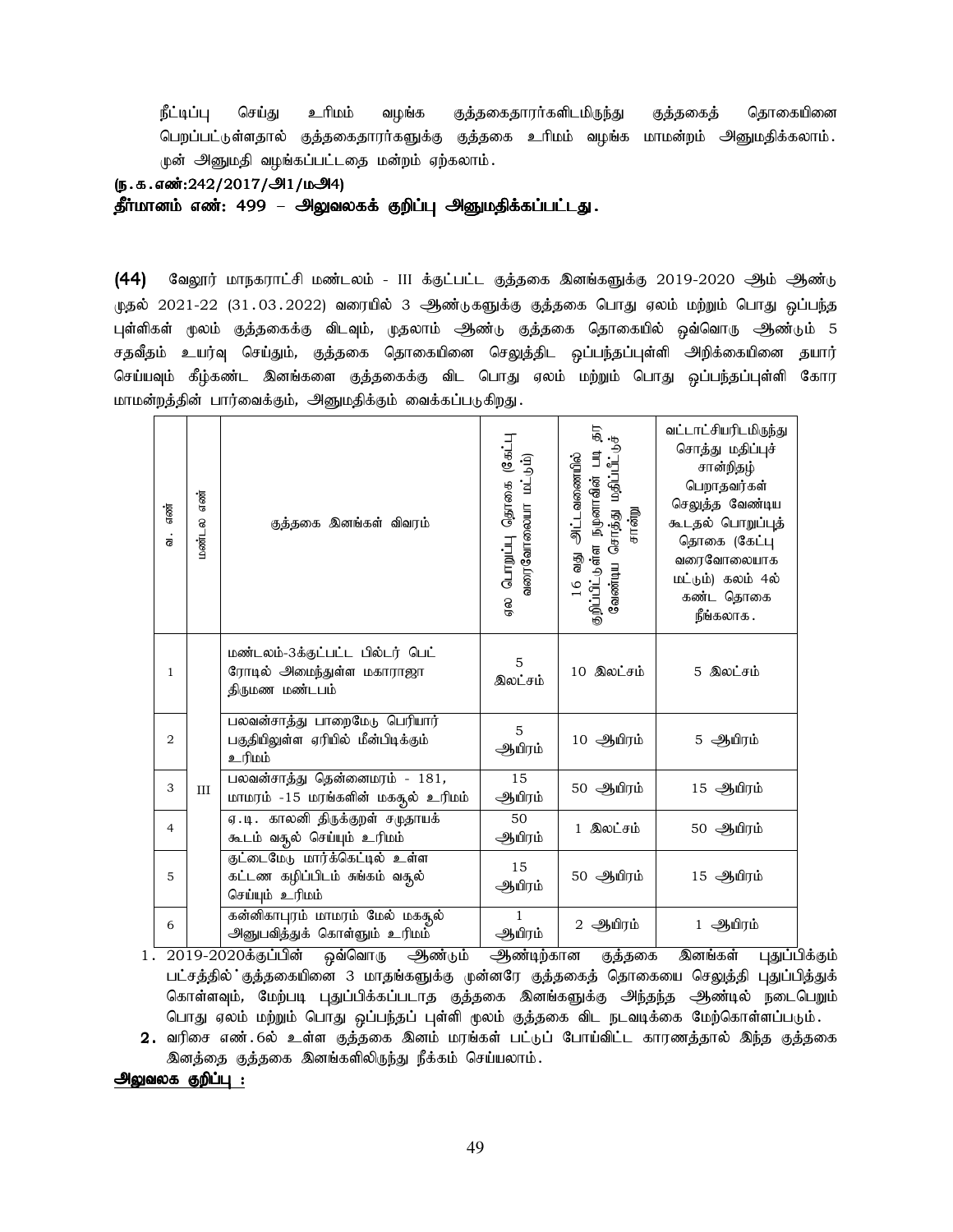- 1. மேற்கண்ட குத்தகை இனங்களின் வரிசை எண் 1 முதல் 5 வரை உள்ள குத்தகை இனங்களுக்கு – 2019-2020 ஆம் ஆண்டு முதல் 2021-2022 (31.03.2022) வரையில் 3 ஆண்டு காலத்திற்கு பொது ஏலம் மற்றும் பொது ஒப்பந்தப்புள்ளிகள் கோர மாமன்றம் அனுமதிக்கலாம்.
- 2. வரிசை எண்.6ல் உள்ள குத்தகை இனம் மரங்கள் பட்டுப் போய்விட்டதால் இந்த குத்தகை இனத்தை குத்தகை இனங்களிலிருந்து நீக்கம் செய்ய மாமன்றம் அனுமதிக்கலாம்.
- 3. பொது ஏலம் மற்றும் பொது ஒப்பந்தப் புள்ளி அறிக்கையை அச்சடிக்க மற்றும் செய்தித் தாள்களில் விளம்பரம் செய்ய ஆகும் செலவுகளுக்கு தொகை வழங்க மாமன்றம் அனுமதிக்கலாம்.

# தீர்மானம் எண்: 500 – அலுவலகக் குறிப்பு அனுமதிக்கப்பட்டது.

(45) மேலூர் மாநகராட்சி குடிநீர்நிதி 2018-19ன் கீழ் அணையர் அவர்களின் செயல்முறை உத்தரவு நாள்: 10.10.2018, 20.11.2018, 03.12.2018 படி கீழே பட்டியலில் கண்ட 6 பணிகள் மேற்கொள்ள நிர்வாக அனுமதி பெறப்பட்டுள்ளது. இப்பணிகளுக்கு 17.12.2018-ல் அன்று பெறப்பட்ட ஒப்பந்தப்புள்ளிகளுக்கான <u>ஒ</u>ப்புநோக்கு பட்டியல் தயார் செய்யப்பட்டுள்ளது. இப்பணிகளுக்கு அளிக்கப்பட்டுள்ள ஒப்பந்தப்புள்ளிகளில் மதிப்பீட்டை விட குறைந்த தொகைக்கான ஒப்பந்தப்புள்ளி அளித்துள்ள ஒப்பந்தாரர்களின் ஒப்பந்தப்புள்ளியை முடிவு செய்ய மாமன்றத்தின் அனுமதி கோரப்படுகிறது.

| ഖ.<br>எண்      | பணியின் பெயர்                                                                                                                                                                                                                                                                                                                                              | மதிப்பீடு      | ஒப்பந்ததாரா்<br>திருவாளர்கள்                                        | ஒப்பந்தப்புள்ளி<br>விலைவிகிதம்   | குறிப்பு                                                                                                |
|----------------|------------------------------------------------------------------------------------------------------------------------------------------------------------------------------------------------------------------------------------------------------------------------------------------------------------------------------------------------------------|----------------|---------------------------------------------------------------------|----------------------------------|---------------------------------------------------------------------------------------------------------|
| 1              | $\overline{2}$                                                                                                                                                                                                                                                                                                                                             | $\overline{3}$ | $\overline{4}$                                                      | 5                                | $\overline{7}$                                                                                          |
| $\mathbf{1}$ . | மாநகராட்சி<br>மண்டலம்-2<br>வேலூர்<br>சத்துவாச்சரியில்<br>உள்ள<br>வார்டு<br>17, 18, 19, 20, 21, 22, 23<br>24<br>(D)<br>ஆகிய பகுதிகளில் குடிநீர் விநியோக<br>பைப்லைன்<br>மற்றும்<br>வால்வுகள்<br>உடைப்புகள்<br>ஏற்படுவதை<br>ஒப்பந்தாரா்<br>மூலம்<br>ஒப்பந்த<br>.<br>அடிப்படையில் பணியாட்கள் நியமித்து<br>சரிசெய்யும் பணிக்கு                                  | 6.50           | திரு . K.அசோகன்,<br>வேலூர்<br>திருமதி . V.கல்பன<br>$\pi$ , வேலூர்   | $-0.00\%$ (L1)<br>$+0.30\%$ (L2) | $L1-\omega$ -0.00%<br>மதிப்பீட்டுத்<br>தொகையை விட<br>குறைவாக<br>வழங்கப்<br>பட்டுள்ளதை<br>ஏற்கலாம்       |
| 2.             | மாநகராட்சி<br>வேலூர்<br>மண்டலம்-2<br>சத்துவாச்சரியில்<br>உள்ள<br>வார்டு<br>17, 18, 19, 20, 21, 22, 23<br>24<br>(D)<br>ஆகிய பகுதிகளில் பவர்பம்பு மற்றும்<br>பம்புகளில்<br>மினிபவர்<br>உள்ள<br>மின்மோட்டார்,<br>மின்உதரி<br>பாகங்களில்<br>ஏற்படும்<br>படுதகளை<br>ஒப்பந்தாரர்<br>மூலம்<br>ஒப்பந்த<br>அடிப்படையில் பணியாட்கள் நியமித்து<br>சரிசெய்யும் பணிக்கு | 6.70           | திருமதி . V.கல்பன<br>ா,வேலூர்<br>திரு. K.அசோகன்,<br>வேலூர்          | $-0.00\%$ (L1)<br>$+1.75\%$ (L2) | $L1-\dot{\omega}$ -0.00%<br>மதிப்பீட்டுத்<br>தொகையை விட<br>குறைவாக<br>வழங்கப்<br>பட்டுள்ளதை<br>ஏற்கலாம் |
| 3.             | மாநகராட்சி மண்டலம்-4,<br>வேலூர்<br>வார்டு எண்:60, கழனிகாட்டு<br>தெரு,<br>சுப்பிரமணியம் தெரு<br>பர்மா<br>மற்றும்<br>சோளாபுரியம்மன்<br>கோயில்<br>தெரு<br>ஆகிய<br>இடங்களில்<br>புதிய<br>ஆழ்துளைகிணறுடன்<br>கூடிய<br>மின்மோட்டார் அமைத்தல்                                                                                                                     | 5.50           | திரு . S.மதன்குமார்,<br>வேலூர்<br>திரு .<br>K.வெங்கடேசன்,<br>வேலூர் | $-0.24\%$ (L1)<br>$+1.67%$ (L2)  | $L1-\dot{\omega}$ -0.24%<br>மதிப்பீட்டுத்<br>தொகையை விட<br>குறைவாக<br>வழங்கப்<br>பட்டுள்ளதை<br>ஏற்கலாம் |
| 4.             | மாநகராட்சி<br>மண்டலம்-4,<br>வேலூர்<br>எண்:60,<br>ஈஸ்வரன்<br>கோயில்<br>வார்டு<br>கழனிகாட்டு<br>தெரு<br>மற்றும்<br>தெரு,<br>எல்லையம்மன்<br>கோயில்<br>தெரு                                                                                                                                                                                                    | 3.50           | திரு. S.மதன்குமார்,<br>வேலூர்                                       | $-0.65%$ (L1)<br>$+2.50\%$ (L2)  | $L1-\dot{\omega}$ -0.65%<br>மதிப்பீட்டுத்<br>தொகையை விட<br>குறைவாக                                      |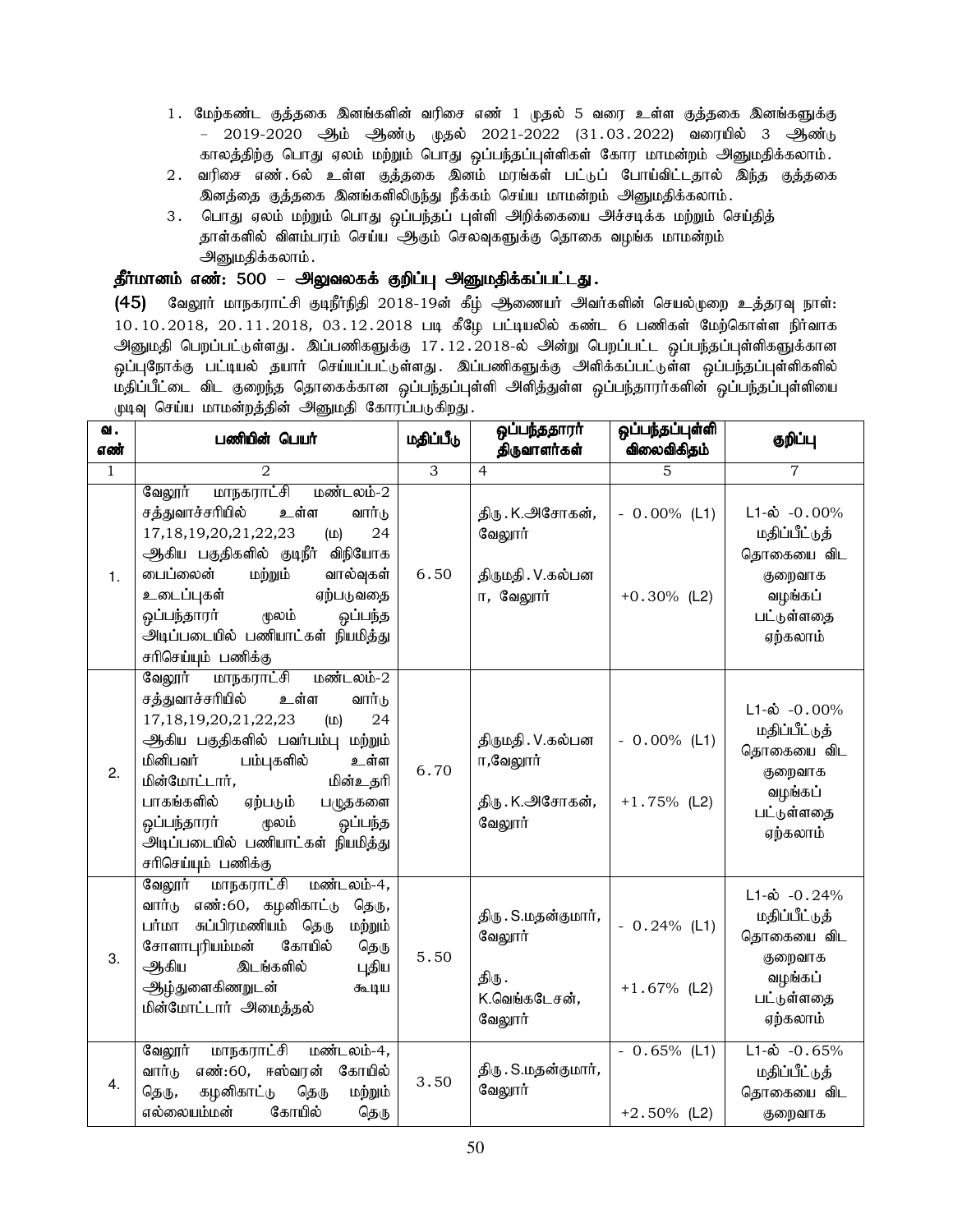|    | உள்ள<br>பகுதியில்<br>ஏற்கனவே             |      | திரு .                          |                | வழங்கப்            |
|----|------------------------------------------|------|---------------------------------|----------------|--------------------|
|    | கிணற்றில்<br>2எச்.பி.<br>ஆழ்துளை         |      | K.வெங்கடேசன்,                   |                | பட்டுள்ளதை         |
|    | மின்மோட்டார்<br>மற்றும்<br>டைப்லைன்      |      | வேலூர்                          |                | ஏற்கலாம்           |
|    | அமைத்தல்                                 |      |                                 |                |                    |
|    | <u>மாநகராட்சி</u><br>மண்டலம்-2<br>வேலூர் |      |                                 |                |                    |
|    | வேலூரில் உள்ள<br>வார்டு<br>பழைய          |      |                                 |                | $L1-\omega$ -0.00% |
|    | 16,25,26,27,28,29 (ம) 30 ஆகிய            | 6.50 | திருமதி . S.சாந்தி,<br>வேலூர்   | $-0.00\%$ (L1) | மதிப்பீட்டுத்      |
|    | குடிநீர்<br>விநியோக<br>பகுதிகளில்        |      |                                 |                | தொகையை விட         |
| 5. | வால்வுகள்<br>பைப்லைன் மற்றும்            |      |                                 |                | குறைவாக            |
|    | உடைப்புகள்<br>ஏற்படுவதை                  |      | திருமதி . V.கல்பன<br>ா, வேலூர். | $+0.17%$ (L2)  | வழங்கப்            |
|    | ஒப்பந்தாரர்<br>மூலம்<br>ஒப்பந்த          |      |                                 |                | பட்டுள்ளதை         |
|    | அடிப்படையில் பணியாட்கள் நியமித்து        |      |                                 |                | ஏற்கலாம்           |
|    | சரிசெய்யும் பணிக்கு                      |      |                                 |                |                    |
|    | வேலூர்<br>மாநகராட்சி மண்டலம்-2           |      |                                 |                |                    |
|    | வேலூரில் உள்ள<br>உள்ள<br>பழைய            |      |                                 |                | $L1-\omega$ -0.00% |
|    | வார்டு 16,25,26,27,28,29<br>$(D)$ 30     |      |                                 |                |                    |
|    | பகுதிகளில்<br>பவர்பம்பு<br>மற்றும்       |      | திருமதி . V.கல்பன               | $-0.00\%$ (L1) | மதிப்பீட்டுத்      |
|    | மினிபவர் பம்புகளில்<br>உள்ள              | 6.70 | ா, வேலூர்.                      |                | தொகையை விட         |
| 6. | மின்மோட்டார்,<br>மின்உதரி                |      |                                 |                | குறைவாக            |
|    | பாகங்களில்<br>ஏற்படும்<br>பழுதகளை        |      | திருமதி . S.சாந்தி,             | $+0.34\%$ (L2) | வழங்கப்            |
|    | ஒப்பந்த<br>ஒப்பந்தாரர்<br>ம் வழ          |      | வேலூர்                          |                | பட்டுள்ளதை         |
|    | அடிப்படையில் பணியாட்கள் நியமித்து        |      |                                 |                | ஏற்கலாம்           |
|    | சரிசெய்யும் பணிக்கு                      |      |                                 |                |                    |

மேற்கண்ட பட்டியலில் கண்ட பணிகளுக்கு சமா்ப்பிக்கப்பட்டுள்ள ஒப்பந்தப்புள்ளிகளில் குறைந்த தொகைக்கான ஒப்பந்தப்புள்ளி அளித்த ஒப்பந்ததாரர்களின் ஒப்பந்தப்புள்ளியை ஏற்று பட்டியலில் கண்ட 6 பணிகளுக்கான ஒப்பந்தப்புள்ளிகளை ஒப்புதல் செய்ய மாமன்றத்தின் அனுமதி கோரப்படுகிறது.

#### அலுவலக குறிப்பு :

- 1. மாமன்றத்தின் பார்வைக்கு வைக்கப்பட்டுள்ள இப்பொருள் மாமன்றத்தில் பதிவு செய்யலாம்.
- 2. இப்பணிக்கான செலவினத் தொகையை குடிநீர் நிதி 2018-19ன் கீழ் செலவு செய்யலாம்.
- 3. வேலூர் மாநகராட்சியில் குடிநீர் நிதி 2018-19ன் கீழ் ஒப்பந்தப்புள்ளி கோரப்பட்ட மேற்கண்ட 6 பணிகளுக்கும் ஒப்பந்தப்புள்ளி அளித்துள்ள ஒப்பந்ததார்களின் குறைந்த தொகைக்கான (L1-((1)- $0.00\%,(2)-0.00\%,(3)-0.24\%,(4)-0.65\%$  (5)- $0.00\%$  (6)- $0.00\%$  ) ஒப்பந்தப்புள்ளியை ஏற்க மாமன்றம் அனுமதிக்கலாம்.

#### (ந.க.எண். 1271/2018/E1)

### தீர்மானம் எண்: 501 – அலுவலகக் குறிப்பு அனுமதிக்கப்பட்டது.

(46) இம்மாநகராட்சி 1வது மண்டலத்திற்கு உட்பட்ட குத்தகை இனங்களுக்கு 2019-20ம் ஆண்டு முதல்  $2021-22$   $(31.03.2022)$  வரையில் 3 ஆண்டுகளுக்கு குத்தகை பொது ஏலம் மற்றும் பொது <u>ஒ</u>ப்பந்தப்புள்ளிகள் மூலம் குத்தகைக்கு விடவும், முதலாம் ஆண்டு குத்தகை தொகையில் ஒவ்வொரு ஆண்டிற்கும் 5% உயர்வு செய்தும், குத்தகை தொகையினை செலுத்திடவும், ஒப்பந்தப்புள்ளி அறிக்கையினை தயார் செய்யவும் கீழ்கண்ட குத்தகை இனங்களுக்கு குத்தகைக்கு விட பொது ஏலம் மற்றும் பொது ஒப்பந்தப்புள்ளி கோர மாமன்றத்தின் பார்வைக்கும் அனுமதிக்கும் வைக்கப்படுகிறது.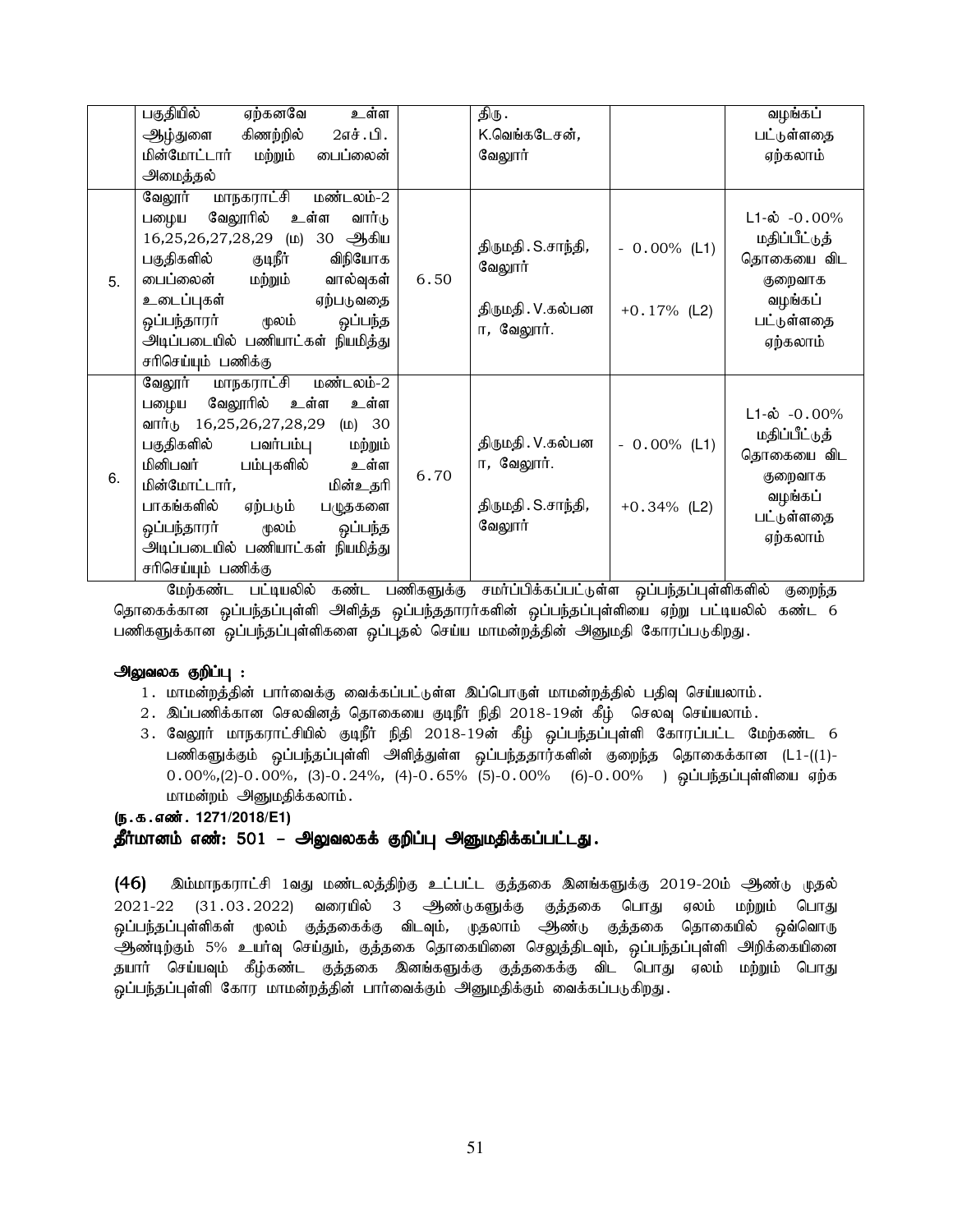| வ . எண்        | என்<br>மண்டலம் | குத்தகை இனங்கள்                                                                                                                      | கொளைப்புத் தொகை<br>வரைவோணை<br>(شى-ئە<br>e<br>G<br>ராஜி | ∃<br>பாழீவ<br><u>அட்டவணையில்</u><br>நமூனாவின்<br>வேண்டிய சொத்து<br>சான்று<br>குறிப்பிட்டுள்ள<br>16வது.<br>氜 | <u>வட்டாட்சியரிடம்</u><br>இருந்து சொத்து<br>மதிப்புச் சான்று<br>பெறாதவர்கள்<br>செலுத்த வேண்டிய<br>கூடுதல் பொறுப்புத்<br>தொகை (கேட்பு<br>வரைவோலையாக<br>மட்டும்) கலம் 4ல்<br>கண்ட தொகை<br>நீங்கலாக |
|----------------|----------------|--------------------------------------------------------------------------------------------------------------------------------------|--------------------------------------------------------|-------------------------------------------------------------------------------------------------------------|--------------------------------------------------------------------------------------------------------------------------------------------------------------------------------------------------|
| 1              | 1              | கழிஞ்துர் வீட்டு வசதி வாரியம் அருகில்<br>புதியதாக கட்டப்பட்ட ஆடு அடிக்கும்<br>இடத்தில் சுங்க வசூல் உரிமம்                            | 50<br>ஆயிரம்                                           | 2 இலட்சம்                                                                                                   | 50 ஆயிரம்                                                                                                                                                                                        |
| $\overline{2}$ | $\mathbf{1}$   | தாராபடவேடு மண்டல அலுவலகம்<br>எதிரில் உள்ள 24 காய்கறி மேடை<br>கடைகள் குத்தகை உரிமம்                                                   | 1<br>இலட்சம்                                           | 2 இலட்சம்                                                                                                   | 1 இலட்சம்                                                                                                                                                                                        |
| 3              | 1              | மண்டலம்-1ற்குட்பட்ட தாராபடவேடு<br>பேருந்து நிலையம் சுங்கம் வசூல் செய்யும்<br><u>ப்பரி உ</u>                                          | 1<br>இலட்சம்                                           | 2 இலட்சம்                                                                                                   | 1 இலட்சம்                                                                                                                                                                                        |
| $\overline{4}$ | $\mathbf{1}$   | தாராபடவேடு புறம்போக்கு<br>சர்வே:304/1, 406/1, சென்னை சாலை<br>அசோக் நகர் மற்றும் பெரிய புதூர்<br>பகுதியில் உள்ள புளியமர மகதூல் உரிமம் | 10,000                                                 | 20,000                                                                                                      | 10,000                                                                                                                                                                                           |
| 5              | 1              | காட்பாடி சித்தூர் பேருந்து நிலையத்தில்<br>உள்ள கடை எண்.04<br>அளவு $(10' \times 15')$                                                 | 1<br>இலட்சம்                                           | 2 இலட்சம்                                                                                                   | 1 இலட்சம்                                                                                                                                                                                        |

1. 2019-20ந்தப்பின் ஒவ்வொரு ஆண்டும் ஆண்டிந்கான குத்தகை இனங்கள் புதுப்பிக்கப்படும் பட்சத்தில் சென்ற ஆண்டின் குத்தகை தொகையில் 5% உயர்வு செய்து 3 மாதங்களுக்கு ருன்னரே டிசம்பர் மாதத்தில் குத்தகை தொகை செலுத்தி புதுப்பித்து கொள்ளவும், மேற்படி புதுப்பிக்கப்படாத குத்தகை இனங்களுக்கு அந்தந்த ஆண்டில் மறு ஏலம் மற்றும் பொது ஒப்பந்தப்புள்ளி மூலம் குத்தகைவிட நடிவடிக்கை மேற்கொள்ளப்படும்.

2. வரிசை எண்.5ல் உள்ள மாநகராட்சி குத்தகை கடைகளுக்கு அரசாணை எண்.92, நகராட்சி நிர்வாகம் மற்றும் குடிநீர் வழங்கல் துறை, நாள்.03.07.2007ன்படி குத்தகை நிபந்தனைகளின்படி பொது ஏலம்/ஒப்பந்தப்புள்ளிகள் முலம் குத்தகைக்கு விட நடவடிக்கை மேற்கொள்ளலாம்.

#### அலுவலக குறிப்பு:-

- 1. மேற்கண்ட குத்தகை இனங்களின் வரிசை எண்.1 முதல் 4 வரை உள்ள குத்தகை இனங்களுக்கு 2019-20ம் ஆண்டு முதல் 2021-22 (31.03.2022) வரையில் முன்றாண்டு காலத்திற்கு பொது ஏலம் மற்றும் ஒப்பந்தப்புள்ளிகள் கோர மாமன்றம் அனுமதிக்கலாம்.
- 2. வரிசை எண்.5ல் உள்ள மாநகராட்சி குத்தகை கடைகளுக்கு அரசாணை எண்.92, நகராட்சி நிர்வாகம் மற்றும் குடிநீர் வழங்கல் துறை, நாள்.03.07.2007ன் படி குத்தகை உரிமம் வழங்க மாமன்றம் அனுமதிக்கலாம்.
- 3. பொது ஏலம் மற்றும் பொது ஒப்பந்தபுள்ளி அறிக்கையை அச்சடிக்க மற்றும் செய்திதாள்களில் விளம்பரம் செய்ய ஆகும் செலவுகளுக்கு பட்டியல் தொகை வழங்க மாமன்றம் அனுமதிக்கலாம்.

```
(ந.க.எண். 146/2018/அ1/மஅி1)
```
தீர்மானம் எண்: 502 – அலுவலகக் குறிப்பு அனுமதிக்கப்பட்டது.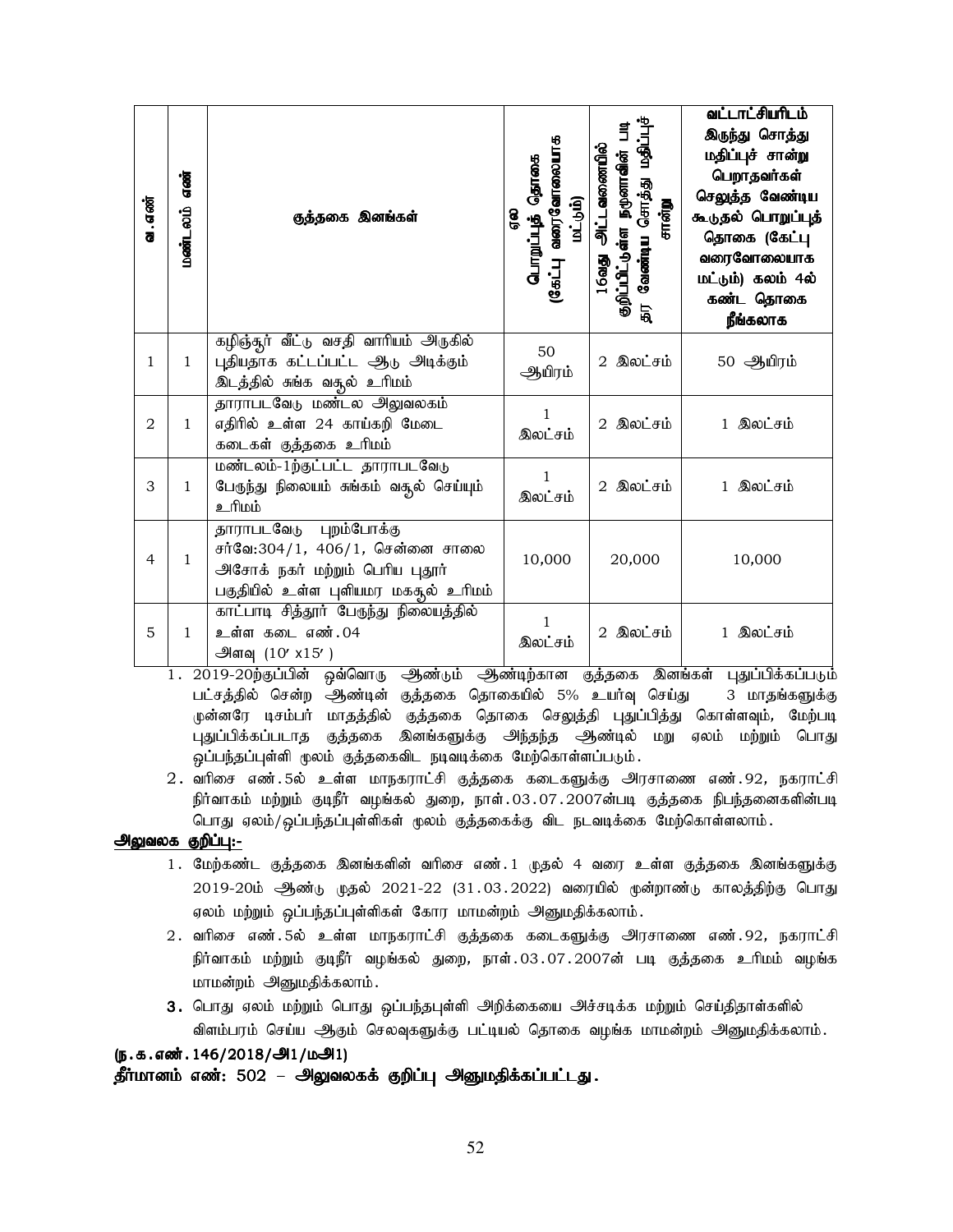$(47)$  Bவலூர் மாநகராட்சி மண்டலம்-4 வார்டு எண் 46 முதல் 60க்குட்பட்ட பகுதிகளில் 16 திடக்கழிவு மேலாண்மை மையங்கள் செயல்பாடடில் உள்ளது. மாமன்றத்தீர்மானம் எண் 424 நாள் 01.07.2018 முதல் 31.12.2018 வரையில் 6மாதங்களுக்கு தினக்கூலி ரு.250/- அடிப்படையில் 112 மகளீர் சுய உதவிக் குழுப் பணியாளர்களை பணியில் ஈடுபடுத்த மாமன்றத்தின் ஒப்புதல் பெறப்பட்டு பணி செய்யப்பட்டு வருகிறது .

மேற்படி மாமன்றத்தில் பெறப்பட்டுள்ள அனுமதி டிசம்பர்-2018-ல் முடிவடைவதால் 01.01.2019 முதல் 30.06.2019 வரையில் 6 மாதங்களுக்கு தினக்கூலி ரு.250/- அடிப்படையில் 16 திடக்கழிவு மேலாண்மை மையங்களுக்கும் ஒரு இரவு காவலர் மற்றும் 6 பணியாளர்கள் வீதம் மொத்தம் 105 மகளீர் சுய உதவிக்குழுப் பணியாளர்களை பணியில் ஈடுபடுத்தவும் அதற்குரிய உத்தேச செலவினம் ரு.47,25,000/- 2018-19 ஆண்டிற்கான பொது நிதியிலிருந்து மேற்கொளளவும் மாமன்றத்தின் ஒப்புதல் கோரப்படுகிறது.

#### அலுவலக குறிப்பு:-

மாமன்றம் ஒப்புதல் வழங்கலாம்.

#### $(5.5.5.00012/2014/\mu-4)$

#### தீர்மானம் எண்: 503 – அலுவலகக் குறிப்பு அனுமதிக்கப்பட்டது.

(48) வேலூர் மாநகராட்சி மண்டலம் 3ல் பயன் பாட்டில் உள்ள (எண் TN23BC7434) லாரியின் பேட்டரி பமுது அடைந்து விட்டதால் புதியதாக பேட்டரி ஒன்று வாங்கி பொருத்திட ஆகும் தோராயச் செலவு ரு.4000/-க்கு (நான்காயிரம்) மாமன்ற அனுமதி கோரப்படுகிறது.

#### அலுவலக குறிப்பு:-

மாமன்ற அனுமதிக்கலாம். மாமன்ற அனுமதி எதிர்பார்த்து உள்ளுாரில் விலைப்புள்ளி பெற்று நடவடிக்கை மேற்கொண்டதை அனுமதிக்கலாம்.

### $(5.5.5.5)$  (5.5.46 $\dot{x}$ .1403/2018/ $\dot{x}$ 1)

#### தீர்மானம் எண்: 504 – அலுவலகக் குறிப்பு அனுமதிக்கப்பட்டது.

(49) வேலூர் மாநகராட்சி மண்டலம் 3ல் பயன் பாட்டில் உள்ள (எண் TN23BC7434) லாரிக்கு பேட்டரி புதியதாக வாங்கும் தோராயச் செலவு ரு. 4000/- (நான்காயிரம்)க்கு மாமன்ற பொருள் வைக்கப்பட்டுள்ளது. உள்ளுாரில் பெறப்பட்ட முன்று விலைப்புள்ளிகள் மாமன்றத் தின் ஒப்புதலுக்கு வைக்கப்படுகிறது.

- $1.$  Calout Click Cost  $(B.3600/-)$
- 2. கேலூர் பேட்டரி சென்டர் ரூ. 3400/-
- 3. தி ஆட்டோ டீசெல் சர்விஸ் ரு.3500/-

#### அலுவலக குறிப்பு:-

மேற்படி விலைப்புள்ளிகளில் ரு.3400/- கொடுத்துள்ள வேலூர் பேட்டரி சென்டர் நிறுவனத்தின் குறைவான விலைப்புள்ளியினை ஏற்கலாம்.

#### (ந.க.எண். 1403/2018/எச்1)

#### தீர்மானம் எண்: 505 – அலுவலகக் குறிப்பு அனுமதிக்கப்பட்டது.

(50) வேலூர் மாநகராட்சி மண்டலம் 3ல் பயன் பாட்டில் உள்ள டிப்பர் லாரி (எண் TN23AH7845) எரிப்பொருள் செலவீனம் அதிகமாவதால் (ENGINE OVER HAILING) செய்திட ஆகும் செலவு ரூ.70000/-(எழுபதாயிரம்) க்கு மாமன்ற அனுமதி பெற பொருள் வைக்கப்பட்டுள்ளது. பெறப்பட்ட முன்று ஒப்பந்தப்புள்ளிகள் மாமன்றத்தின் ஒப்புதலுக்கு வைக்கப்படுகிறது

- 1. ஸ்ரீ பாலமுருகன் ஆட்டோ மொபைல்ஸ் ரு. 66250/-
- $2.$   $\mu$ ரீபிரதீப் ஆட்டோ ஓர்க்ஸ் $\mu$ .69800/-
- 3. ஸ்ரீ முனிரத்தினம் ஆட்டோ மொபைல்ஸ் ரு.68600/-

#### அலுவலக குறிப்பு:-

மேற்படி ஒப்பந்தப்புள்ளிகளில் ரு.66250/- குறைவான ஒப்பந்தப்புள்ளி கொடுத்துள்ள ஸ்ரீ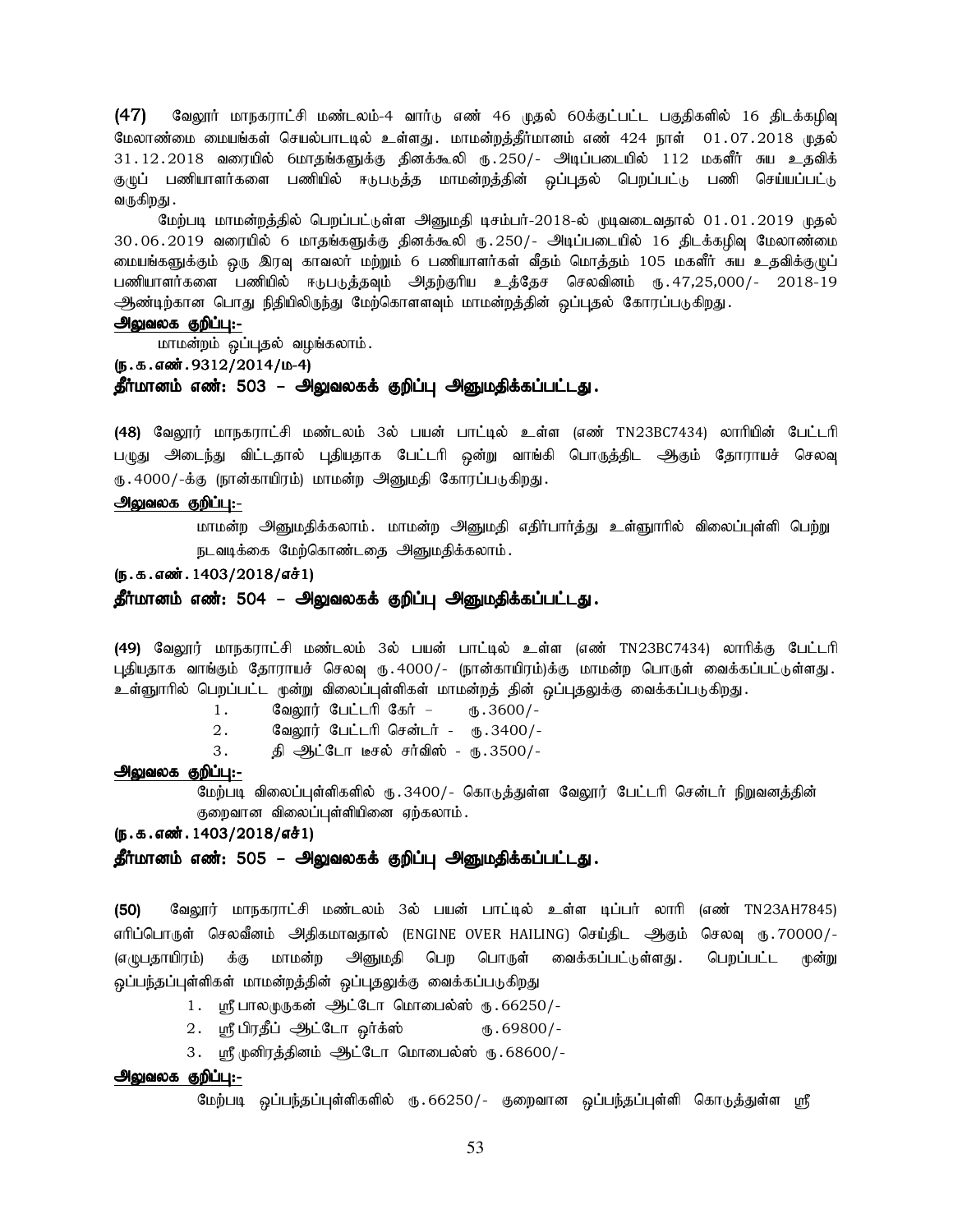பாலமுருகன் அட்டோ மொபைல்ஸ் நிறுவனத்தின் குறைவான ஒப்பந்தப்புள்ளியினை ஏற்கலாம். மாமன்ற அனுமதி எதிர்பார்த்து நடவடிக்கை மேற்கொண்டதை அனுமதிக்கலாம். ந.க.எண்.1346/2018/எச்1

தீர்மானம் எண்: 506 – அலுவலகக் குறிப்பு அனுமதிக்கப்பட்டது.

(51) வேலூர் மாநகராட்சி மண்டலம் 3ல் பயன் பாட்டில் உள்ள டிப்பர் லாரி (எண் TN23AH7845) தகுதி சான்று பெற பழுதுகள் பழுதபார்க்க ஆகும் செலவு ரு.70000/- (எழுபதாயிரம்)க்கு மாமன்ற அனுமதி பெற பொருள் வைக்கப்பட்டுள்ளது .பெறப்பட்ட முன்று ஒப்பந்தப்புள்ளிகள் மாமன்றத்தின் ஒப்புதலுக்கு வைக்கப்படுகிறது .

- 1. பரீபாலமுருகன் ஆட்டோ மொபைல்ஸ் ரு.63700/-
- $2.$  ஸ்ரீ முனிரத்தினம் ஆட்டோ மொபைல்ஸ் ரு. 64740/-
- 3. ஸ்ரீபிரதீப் <u>ஆட்</u>டோ ஓர்க்ஸ் ரூ.66450/-

#### அலுவலக குறிப்பு:-

மேற்படி முன்று ஒப்பந்தப்புள்ளிகளில் ரு.63700/- குறைவான ஒப்பந்தப் புள்ளி கொடுத்துள்ள படி பாலமுருகன் ஆட்டோ மொபைல்ஸ் நிறுவனத்தின் குறைவான ஒப்பந்தப்புள்ளியினை ஏற்கலாம் மாமன்ற அனுமதி எதிர்பார்த்து நடவடிக்கை மேற்கொண்டதை அனுமதிக்கலாம்.

#### $(5.5.5.5)$

தீர்மானம் எண்: 507 – அலுவலகக் குறிப்பு அனுமதிக்கப்பட்டது.

 $(52)$  B்வலூர் மாநகராட்சி, வார்டு குழு 2ல் உள்ள 16 முதல் 30 முடிய உள்ள வார்டுகளில் திடக்கழிவு மேலாண்மை திட்ட வளாகம் 1. காகிதப்பட்டறை, 2. குறிஞ்சி நகர், 3. ரங்காபுரம், 4. வார்டு குழு அலுலவகத்தில் 2 Nos, 5. பாலாஜி நகர் தோட்டப்பாளையம் மற்றும் 6. வேலூர் சண்முக அடிகளார் சங்கம், 7. கோட்டை ரவுண்ட் ஆக மொத்தம் ஏழு பகுதிகளில் 15 வார்டுகளில் சேகரிக்கப்படும் கழிவுகளை மக்கும் குப்பை மற்றும் மக்காத குப்பை என தரம் பிரித்து உரம் தயாரிக்கும் பணிகளை செய்திட 1 . ஜான்சிராணி மகளிர் சுய உதவி குழு 2. தென்றல் மகளிர் சுய உதவி குழு 3. முல்லை மகளிர் சுய உதவி குழு 4. அம்மன் மகளிர் சுய உதவி குழு 5. செந்தமிழ் மகளிர் சுய உதவி குழு 6. மக்கா மகளிர் சுய உதவி குழு 7. வெண்ணிலா மகளிர் சுய உதவி குழு 8. <mark>அம்பேத்கர் மகளிர் சுய உதவி</mark> குழு மற்றும் 9. தெய் மகளிர் சுய உதவி குழு ஆகிய சுய உதவி குழுக்கள் பணி செய்ய விருப்பம் தெரிவித்ததின் பேரில் மேற்கண்ட குழுக்கள் பணியில் ஈடுபடுத்தப்பட்டு தரம் பிரித்தல் மற்றும் உரம் தயாரித்தல் பணிகள் மேற்கொள்ளப்பட்டு செய்து வரப்படுகிறது.

மாமன்ற தீர்மான எண்.344 ன் படி மண்டலம் 2ல் மேலே குறிப்பிட்டுள்ள 7 இடங்களில் பொது சுகாதார பணிகளான உரம் தயாரிக்கும் பணிக்கு மாமன்ற ஒப்புதல் 31.12.2018 முடிவடைகிறது. எனவே மேற்படி பணிகள் மேலும் ஆறுமாத காலத்திற்கு 01.01.2019 முதல் 30.06.2019 வரை நீட்டிப்பு செய்து கொள்ளவும், அதற்கான தோராய செலவினம் ரு.50.00 (ஐம்பது லட்சம்) மட்டும் மாநகராட்சி பொது நிதியிலிருந்து மேற்கொள்ளவும் மாமன்றத்தின் ஒப்புதலுக்கு பொருள் வைக்கப்படுகிறது.

#### அலுவலக குறிப்பு:

- 1. நிடக்கழிவு மேலாண்மை திட்ட வளாக பணிகள் செய்ய ஒன்பது மகளிர் சுய உதவி குழுக்களுக்கு  $01.01.2019$  முதல்  $30.06.2019$  வரை செயல்பட அவசியம் கருதி ஒப்புதல் வழங்கலாம்.
- $2. \qquad 01.01.2019$  முதல்  $30.06.2019$  வரை மேற்கொள்ளப்படும் தோராய செலவினம் ரு. 50.00 லட்சம் பொது நிதியில் இருந்து மேற்கொள்ளுவதற்கு ஒப்புதல் அளிக்கலாம்.

#### (ந.க.எண்.எச்1/846/2016)